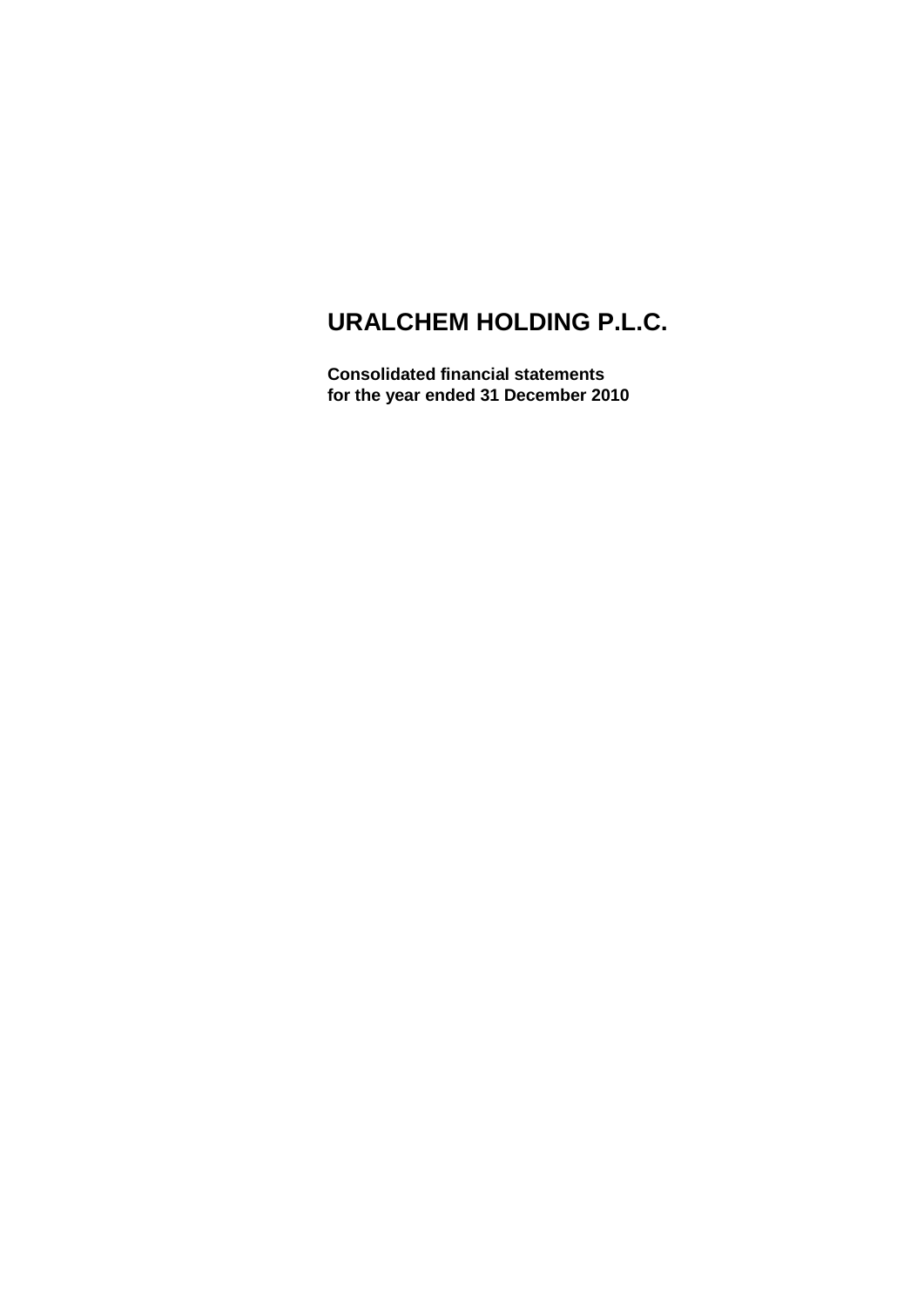## **TABLE OF CONTENTS**

## **Page**

| Statement of management's responsibilities for the preparation and approval of |  |
|--------------------------------------------------------------------------------|--|
|                                                                                |  |
| Consolidated financial statements for the year ended 31 December 2010:         |  |
|                                                                                |  |
|                                                                                |  |
|                                                                                |  |
|                                                                                |  |
|                                                                                |  |
|                                                                                |  |
|                                                                                |  |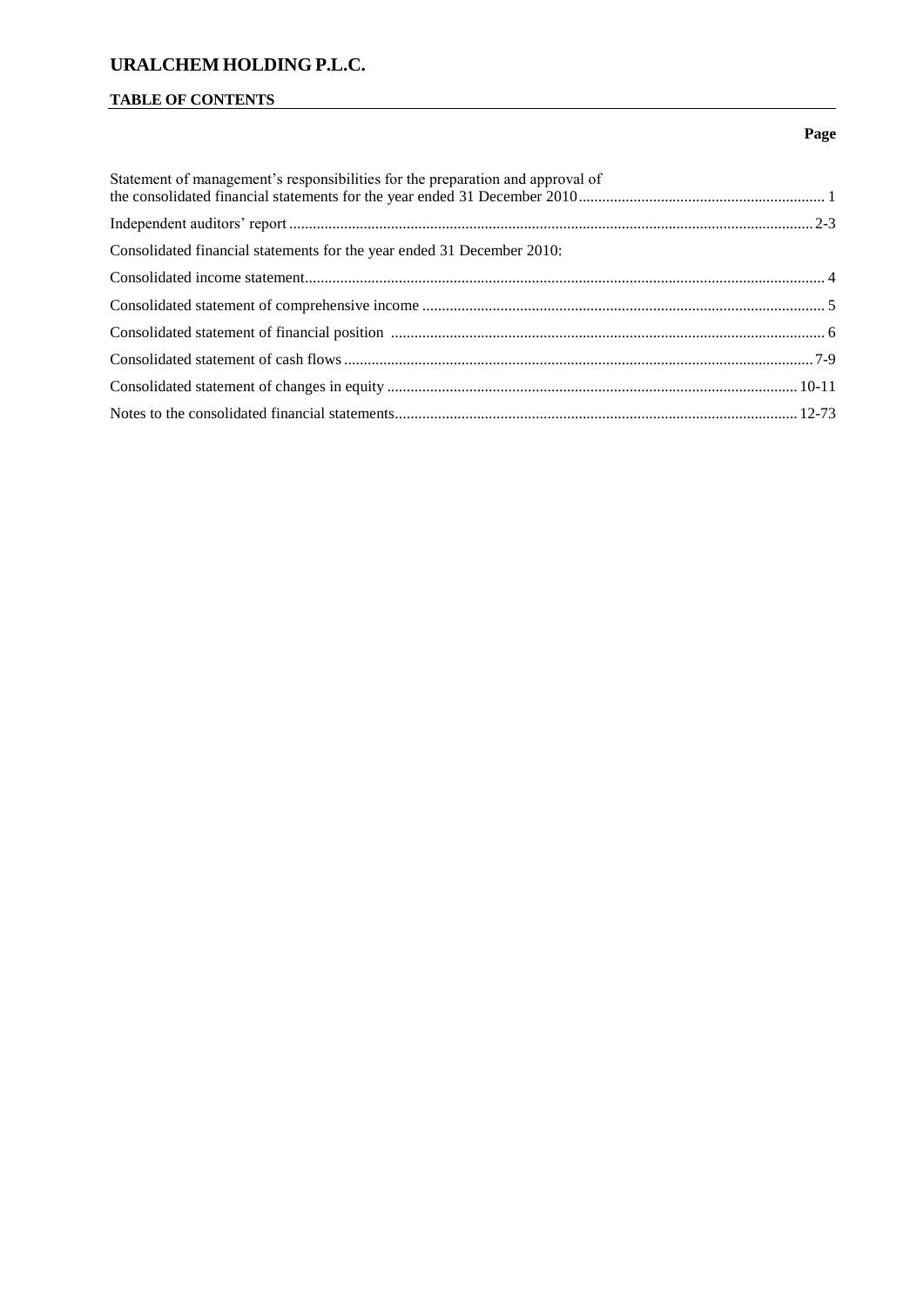#### **STATEMENT OF MANAGEMENT'S RESPONSIBILITIES FOR THE PREPARATION AND APPROVAL OF THE CONSOLIDATED FINANCIAL STATEMENTS FOR THE YEAR ENDED 31 DECEMBER 2010**

The following statement, which should be read in conjunction with the independent auditors' report set out on pages 2-3, is made with a view to distinguishing the respective responsibilities of management and those of the independent auditors in relation to the consolidated financial statements of UralChem Holding P.L.C. and its subsidiaries (the "Group").

Management is responsible for the preparation of consolidated financial statements that present fairly the financial position of the Group as at 31 December 2010, the results of its operations, cash flows and changes in equity for the year ended 31 December 2010, in accordance with International Financial Reporting Standards ("IFRS") as issued by the International Accounting Standards Board.

In preparing the consolidated financial statements, management is responsible for:

- selecting suitable accounting principles and applying them consistently;
- making judgements and estimates that are reasonable and prudent;
- stating whether IFRS have been followed, subject to any material departures disclosed and explained in the consolidated financial statements; and
- preparing the consolidated financial statements on a going concern basis, unless it is inappropriate to presume that the Group will continue in business for the foreseeable future.

Management, within its competencies, is also responsible for:

designing, implementing and maintaining an effective system of internal controls, throughout the Group;

\_\_\_\_\_\_\_\_\_\_\_\_\_\_\_\_\_\_\_\_\_\_\_\_\_ \_\_\_\_\_\_\_\_\_\_\_\_\_\_\_\_\_\_\_\_\_\_\_\_\_

- maintaining statutory accounting records in compliance with local legislation and accounting standards in the respective jurisdictions in which the Group operates;
- taking steps to safeguard the assets of the Group; and
- detecting and preventing fraud and other irregularities.

The consolidated financial statements for the year ended 31 December 2010 were approved and signed on 31 March 2011 by:

Victor N. Zorkin Maksim Kh. Bakov Director Chief Financial Officer

Limassol, Cyprus 31 March 2011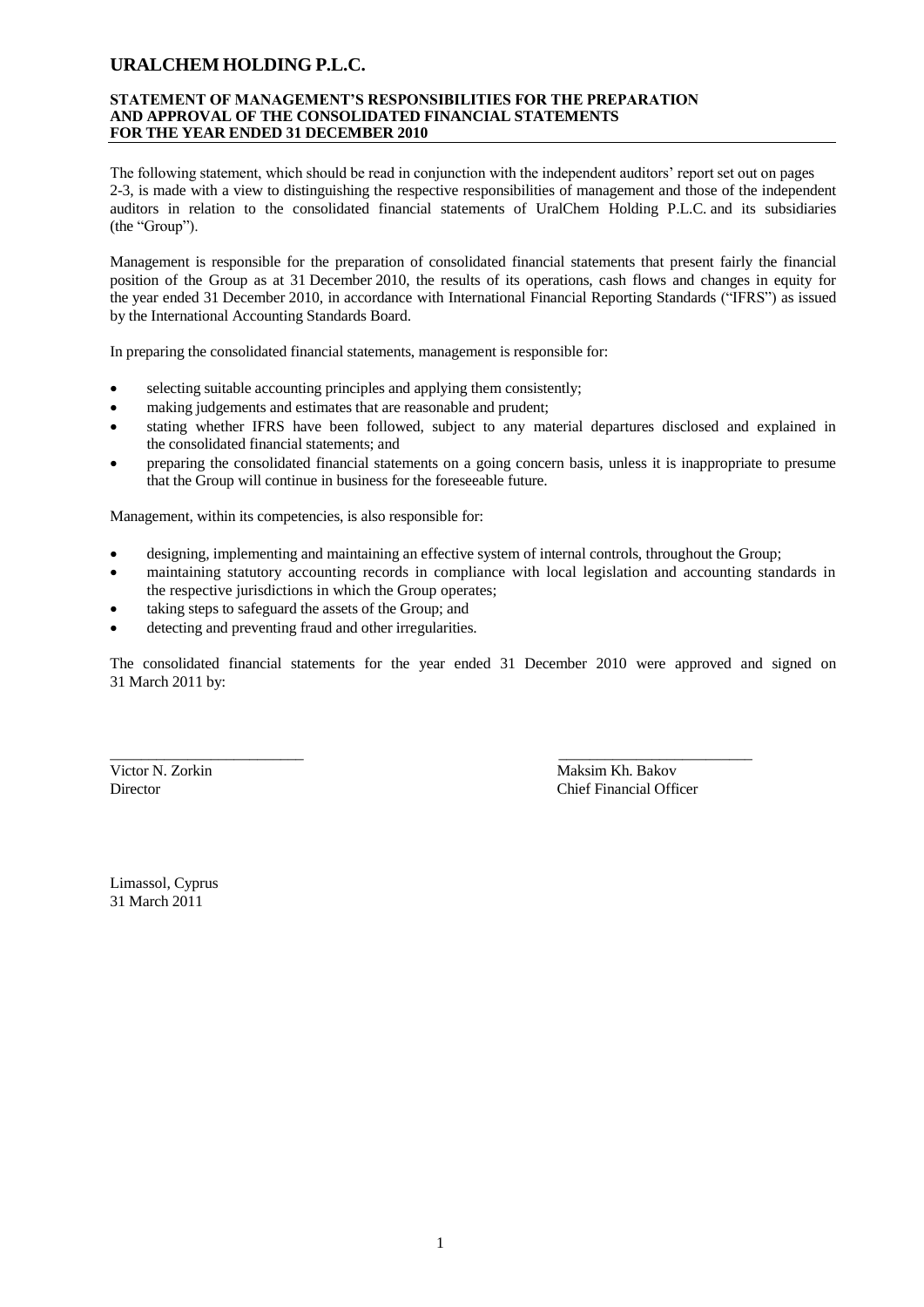# Deloitte.

ZAO "Deloitte & Touche CIS" 5 Lesnaya Street Moscow, 125047 Russia

Tel: +7 (495) 787 06 00 Fax: +7 (495) 787 06 01 www.deloitte.ru

#### **INDEPENDENT AUDITORS' REPORT**

#### **To the Shareholders of UralChem Holding P.L.C.:**

We have audited the accompanying consolidated financial statements of UralChem Holding P.L.C. and its subsidiaries (the "Group"), which comprise the consolidated statement of financial position as at 31 December 2010 and the consolidated income statement, consolidated statement of comprehensive income, consolidated statement of cash flows and consolidated statement of changes in equity for the year then ended and a summary of significant accounting policies and other explanatory notes.

#### **Management's responsibility for the consolidated financial statements**

Management is responsible for the preparation and fair presentation of these consolidated financial statements in accordance with International Financial Reporting Standards, and for such internal control as management determines is necessary to enable the preparation of consolidated financial statements that are free from material misstatement, whether due to fraud or error.

#### **Auditors' responsibility**

Our responsibility is to express an opinion on these consolidated financial statements based on our audit. We conducted our audit in accordance with International Standards on Auditing. Those standards require that we comply with ethical requirements and plan and perform the audit to obtain reasonable assurance about whether the consolidated financial statements are free from material misstatement.

An audit involves performing procedures to obtain audit evidence about the amounts and disclosures in the consolidated financial statements. The procedures selected depend on the auditors' judgment, including the assessment of the risks of material misstatement of the consolidated financial statements, whether due to fraud or error. In making those risk assessments, the auditors consider internal control relevant to the entity's preparation and fair presentation of the consolidated financial statements in order to design audit procedures that are appropriate in the circumstances, but not for the purpose of expressing an opinion on the effectiveness of the entity's internal control. An audit also includes evaluating the appropriateness of accounting policies used and the reasonableness of accounting estimates made by management, as well as evaluating the overall presentation of the consolidated financial statements.

We believe that the audit evidence we have obtained is sufficient and appropriate to provide a basis for our qualified audit opinion.

#### **Basis for qualified opinion**

As discussed in note 18, the Group was unable to account for its investment in Open Joint Stock Company Perm Mineral Fertilisers using the equity method of accounting in accordance with IAS 28 Investments in Associates. As a result we were unable to satisfy ourselves as to the carrying value of investment in this associate as at 31 December 2010 stated at USD 24,541 thousand (2009: USD 24,578 thousand) and the Group's share of profits of this associate for the year ended 31 December 2010.

Deloitte refers to one or more of Deloitte Touche Tohmatsu Limited, a UK private company limited by guarantee, and its network of member firms, each of which is a legally separate and independent entity. Please see www.deloitte.com/about for a detailed description of the legal structure of Deloitte Touche Tohmatsu Limited and its member firms. Please see www.deloitte.com/ru/about for a detailed description of the legal structure of Deloitte CIS.

© 2011 ZAO "Deloitte & Touche CIS". All rights reserved.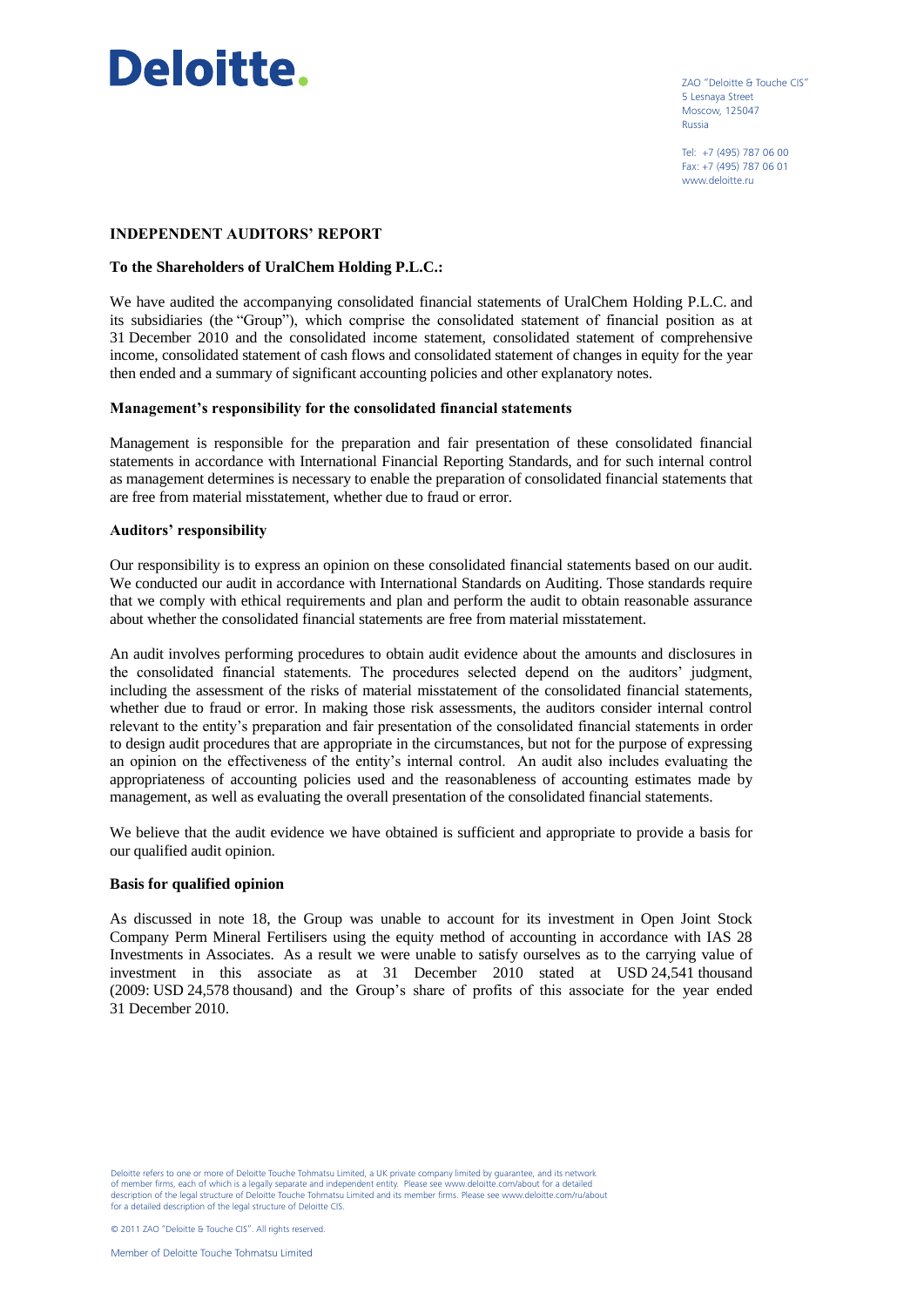#### **Qualified opinion**

In our opinion, except for the effects of the matter described in the basis for qualified opinion paragraph, the consolidated financial statements present fairly, in all material respects, the financial position of UralChem Holding P.L.C as at 31 December 2010, and of its financial performance and its cash flows for the year then ended in accordance with International Financial Reporting Standards.

Moscow, Russia 31 March 2011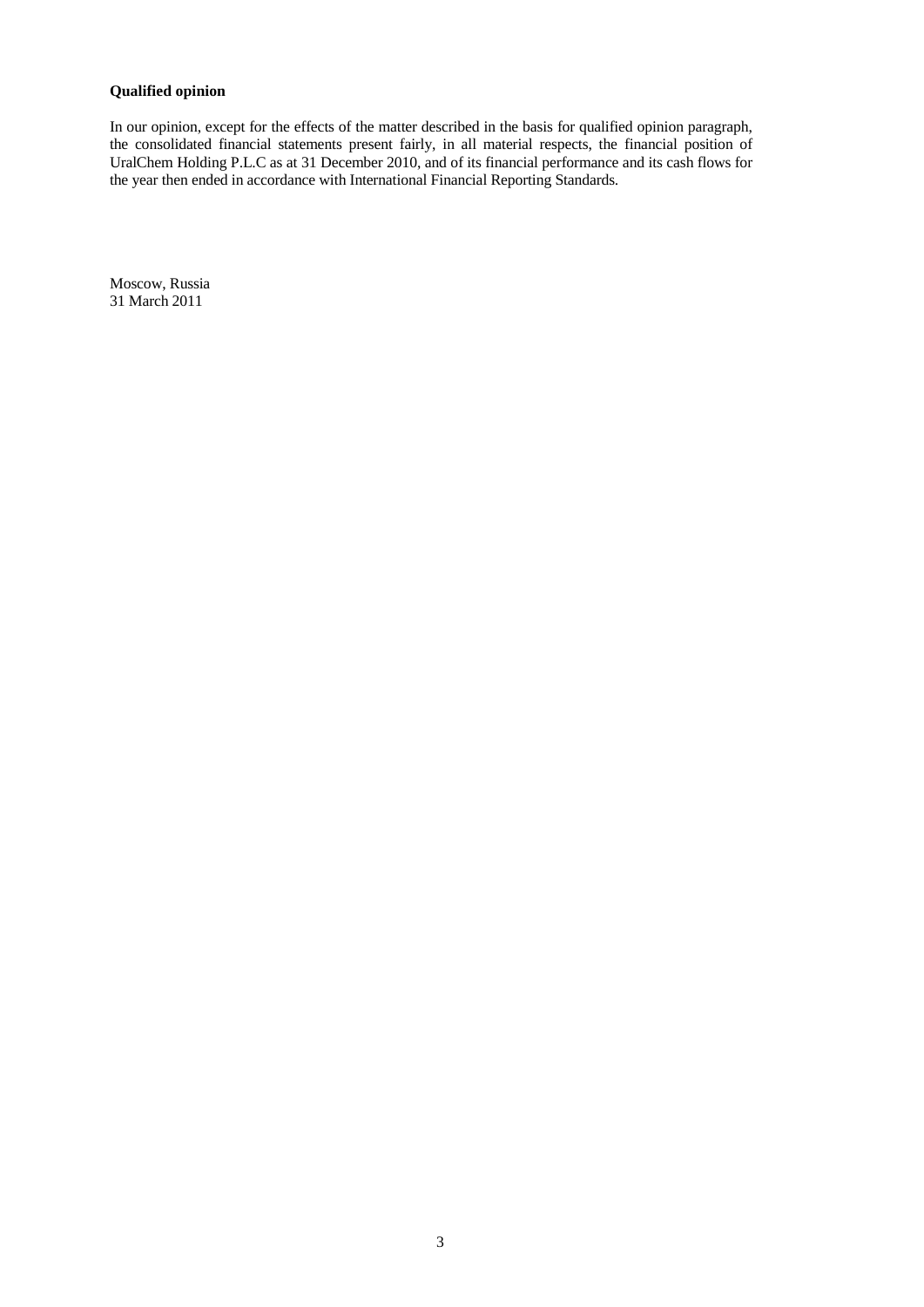## **CONSOLIDATED INCOME STATEMENT**

**FOR THE YEAR ENDED 31 DECEMBER 2010**

All amounts are in thousands of US Dollars unless otherwise stated

|                                                                                                                                                    | <b>Notes</b>                | <b>Year ended</b><br>31 December 2010 | <b>Year ended</b><br>31 December 2009 | <b>Year ended</b><br>31 December 2008 |
|----------------------------------------------------------------------------------------------------------------------------------------------------|-----------------------------|---------------------------------------|---------------------------------------|---------------------------------------|
| <b>Revenue</b>                                                                                                                                     |                             |                                       |                                       |                                       |
| Sales of goods<br>Other sales                                                                                                                      | 7<br>8                      | 1,318,937<br>70,182                   | 891,725<br>57,348                     | 1,609,773<br>87,080                   |
| <b>Total revenue</b>                                                                                                                               |                             | 1,389,119                             | 949,073                               | 1,696,853                             |
| Cost of sales                                                                                                                                      | 9                           | (726, 381)                            | (574, 130)                            | (726, 286)                            |
| <b>Gross profit</b>                                                                                                                                |                             | 662,738                               | 374,943                               | 970,567                               |
| Selling and distribution expenses<br>General and administrative expenses<br>Net loss from derivative                                               | 10<br>11                    | (321, 735)<br>(120, 927)              | (265, 475)<br>(101, 417)              | (290, 111)<br>(162, 881)              |
| financial instruments<br>Other operating income<br>Other operating expenses                                                                        | 38<br>12<br>12              | 5,467<br>(20, 312)                    | (15, 657)<br>11,685<br>(9,710)        | (60, 793)<br>18,236<br>(7,086)        |
| <b>Operating profit/(loss)</b>                                                                                                                     |                             | 205,231                               | (5, 631)                              | 467,932                               |
| Interest income<br>Interest expense<br>Other financial expenses                                                                                    | 13<br>14                    | 1,137<br>(150, 304)<br>(2,357)        | 39,198<br>(156,995)                   | 15,988<br>(92, 841)                   |
| Impairment of non-current<br>assets<br>Share of profit/(loss) of associates<br>Foreign exchange loss from<br>financing activities                  | 16, 17,<br>18, 20, 22<br>18 | (11, 147)<br>15,952<br>(5,646)        | (3,622)<br>(1,040)<br>(18, 128)       | (42, 895)<br>(131)<br>(189, 756)      |
| Profit/(loss) before tax                                                                                                                           |                             | 52,866                                | (146,218)                             | 158,297                               |
| Income tax                                                                                                                                         | 15                          | (23,300)                              | 49,174                                | (82,073)                              |
| Profit/(loss) for the year                                                                                                                         |                             | 29,566                                | (97, 044)                             | 76,224                                |
| Attributable to:                                                                                                                                   |                             |                                       |                                       |                                       |
| Shareholders of the parent<br>Non-controlling interests                                                                                            |                             | 33,900<br>(4, 334)                    | (77,066)<br>(19, 978)                 | 25,124<br>51,100                      |
|                                                                                                                                                    |                             | 29,566                                | (97, 044)                             | 76,224                                |
| Earnings/(loss) per share                                                                                                                          |                             |                                       |                                       |                                       |
| Weighted average number of<br>ordinary shares in issue during<br>the year<br>Basic and diluted earnings/(loss) per<br>share (US dollars per share) |                             | 175,000,000                           | 21,615,041                            | 10,105                                |
|                                                                                                                                                    |                             | 0.2                                   | (3.6)                                 | 2,486.3                               |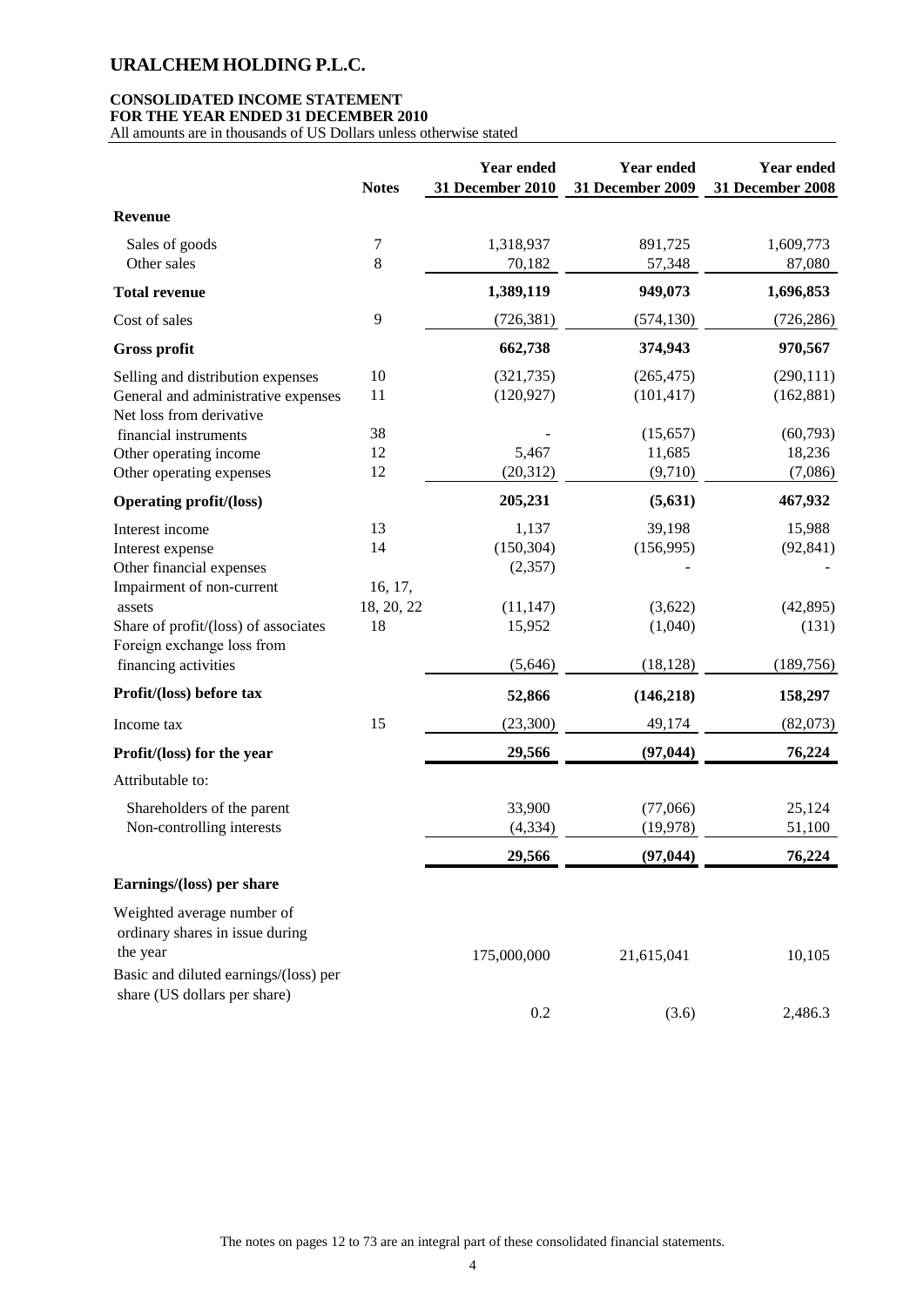## **CONSOLIDATED STATEMENT OF COMPREHENSIVE INCOME**

**FOR THE YEAR ENDED 31 DECEMBER 2010**

All amounts are in thousands of US Dollars unless otherwise stated

|                                                                    | Year ended<br>31 December 2010 | <b>Year ended</b><br>31 December 2009 | <b>Year ended</b><br>31 December 2008 |
|--------------------------------------------------------------------|--------------------------------|---------------------------------------|---------------------------------------|
| Profit/(loss) for the year                                         | 29,566                         | (97, 044)                             | 76,224                                |
| Other comprehensive loss:<br>Effect of translation to presentation |                                |                                       |                                       |
| currency                                                           | (2,726)                        | (21, 688)                             | (82, 245)                             |
| <b>Other comprehensive loss</b>                                    | (2,726)                        | (21, 688)                             | (82, 245)                             |
| Total comprehensive income/(loss)<br>for the year                  | 26,840                         | (118, 732)                            | (6,021)                               |
| Total comprehensive income/(loss)<br>for the year attributable to: |                                |                                       |                                       |
| Shareholders of the parent                                         | 31,684                         | (94,217)                              | (36, 561)                             |
| Non-controlling interests                                          | (4,844)                        | (24, 515)                             | 30,540                                |
|                                                                    | 26,840                         | (118, 732)                            | (6,021)                               |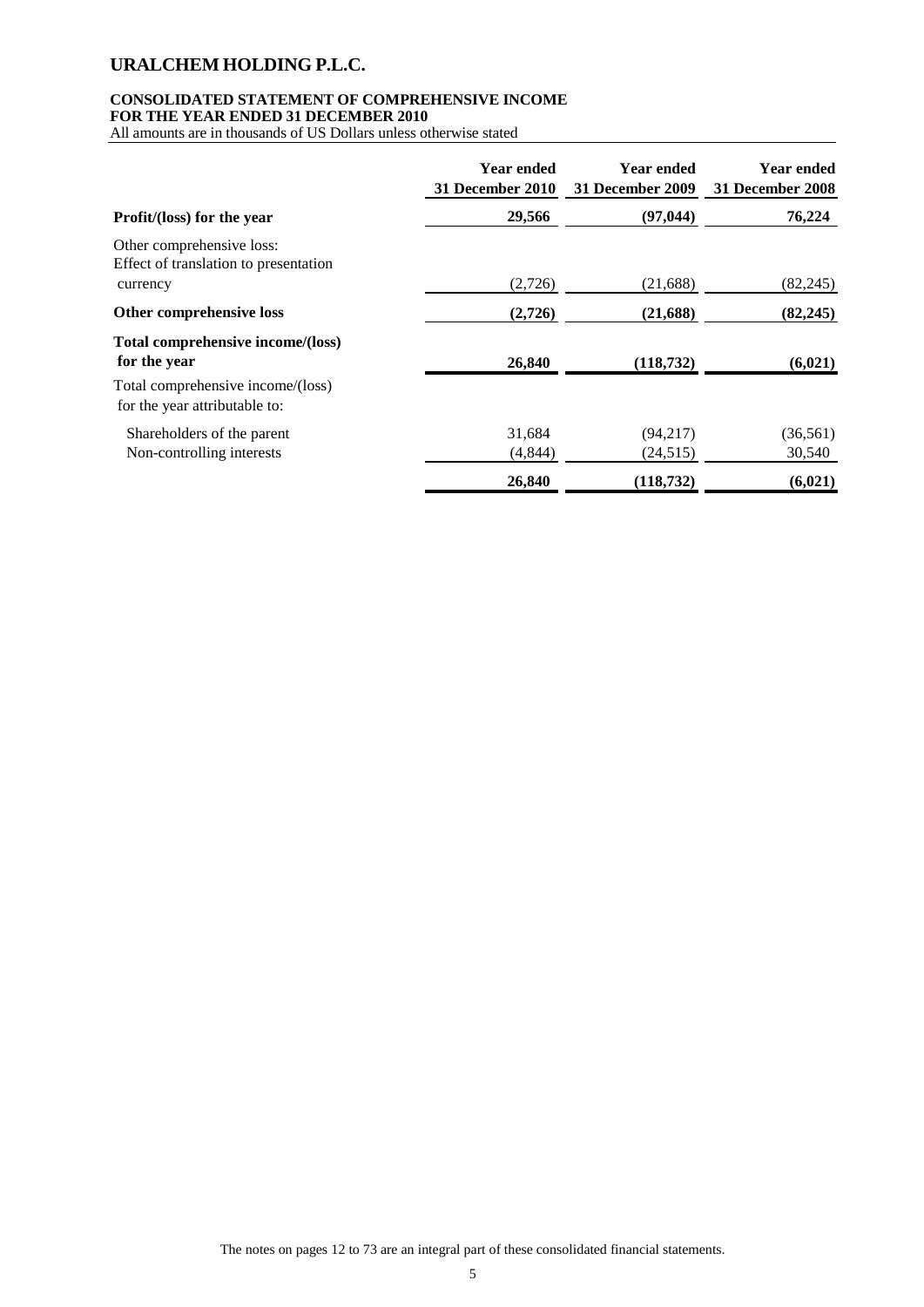#### **CONSOLIDATED STATEMENT OF FINANCIAL POSITION**

#### **AS AT 31 DECEMBER 2010**

All amounts are in thousands of US Dollars unless otherwise stated

|                                            | <b>Notes</b> | 31 December 2010 | 31 December 2009 | 31 December 2008 |
|--------------------------------------------|--------------|------------------|------------------|------------------|
| <b>ASSETS</b>                              |              |                  |                  |                  |
| <b>Non-current assets</b>                  |              |                  |                  |                  |
| Property, plant and equipment              | 16           | 638,073          | 722,938          | 753,212          |
| Goodwill                                   | 17           | 168,329          | 169,624          | 174,611          |
| Intangible assets                          |              | 11,426           | 8,158            | 2,558            |
| Investments in associates                  | 18           | 34,715           | 35,304           | 15,892           |
| Inventories                                | 19           | 32,704           | 29,605           | 31,388           |
| Available-for-sale investments             | 20           | 176,530          | 177,837          | 187,997          |
| Long-term accounts receivable              | 23           | 3,072            |                  |                  |
| Other financial assets                     | 21           | 4,833            | 7,359            | 142,886          |
| Deferred tax assets                        | 32           | 72,305           | 55,153           | 4,838            |
|                                            |              | 1,141,987        | 1,205,978        | 1,313,382        |
| <b>Current</b> assets                      |              |                  |                  |                  |
| Assets held for sale                       | 22           | 9,274            |                  |                  |
| Inventories                                | 19           | 112,938          | 101,502          | 117,510          |
| Trade and other receivables                | 23           | 103,115          | 40,583           | 29,827           |
| Advances paid and prepaid expenses         | 24           | 33,776           | 28,948           | 46,266           |
| Income tax receivable                      |              | 5,482            | 10,119           | 14,985           |
| Other taxes receivable                     | 25           | 54,788           | 95,306           | 115,386          |
| Other financial assets                     | 21           | 1,689            | 36,973           | 49,181           |
| Cash and cash equivalents                  | 26           | 46,410           | 53,658           | 118,301          |
|                                            |              | 367,472          | 367,089          | 491,456          |
| <b>TOTAL ASSETS</b>                        |              | 1,509,459        | 1,573,067        | 1,804,838        |
| <b>EQUITY AND LIABILITIES</b>              |              |                  |                  |                  |
| <b>Capital and reserves</b>                |              |                  |                  |                  |
| Share capital                              | 27           | 1,374            | 1,374            | 24               |
| Additional paid-in capital                 |              | 152,223          | 152,223          | 155,204          |
| Foreign currency translation reserve       |              | (68, 852)        | (66, 636)        | (49, 485)        |
| (Accumulated deficit)/                     |              |                  |                  |                  |
| Retained earnings                          |              | (262, 630)       | (259, 386)       | 23,667           |
| <b>Equity attributable to shareholders</b> |              |                  |                  |                  |
| of the parent                              |              | (177, 885)       | (172, 425)       | 129,410          |
| Non-controlling interests                  |              | 33,639           | 73,121           | 72,867           |
| <b>Total equity</b>                        |              | (144, 246)       | (99, 304)        | 202,277          |
| <b>Non-current liabilities</b>             |              |                  |                  |                  |
| Loans and borrowings                       | 28           | 881,043          | 887,366          | 846,121          |
| Obligations under finance leases           | 29           | 37,543           | 43,094           | 63,671           |
| Trade and other payables                   | 30           | 8,936            | 17,628           |                  |
| Retirement benefit obligations             | 31           | 8,655            | 7,635            | 8,798            |
| Deferred tax liabilities                   | 32           | 43,627           | 53,879           | 72,396           |
|                                            |              | 979,804          | 1,009,602        | 990,986          |
| <b>Current liabilities</b>                 |              |                  |                  |                  |
| Loans and borrowings                       | 28           | 473,263          | 533,604          | 470,329          |
| Derivative financial obligations           | 33           |                  |                  | 41,157           |
| Obligations under finance leases           | 29           | 10,604           | 11,500           | 12,152           |
| Trade and other payables                   | 30           | 114,911          | 69,302           | 51,248           |
| Advances received                          |              | 56,041           | 39,705           | 27,458           |
| Income tax payable                         |              | 13,782           | 2,018            | 303              |
| Other taxes payable                        | 34           | 5,300            | 6,640            | 8,928            |
|                                            |              | 673,901          | 662,769          | 611,575          |
| <b>Total liabilities</b>                   |              | 1,653,705        | 1,672,371        | 1,602,561        |
| <b>TOTAL EQUITY AND LIABILITIES</b>        |              | 1,509,459        | 1,573,067        | 1,804,838        |
|                                            |              |                  |                  |                  |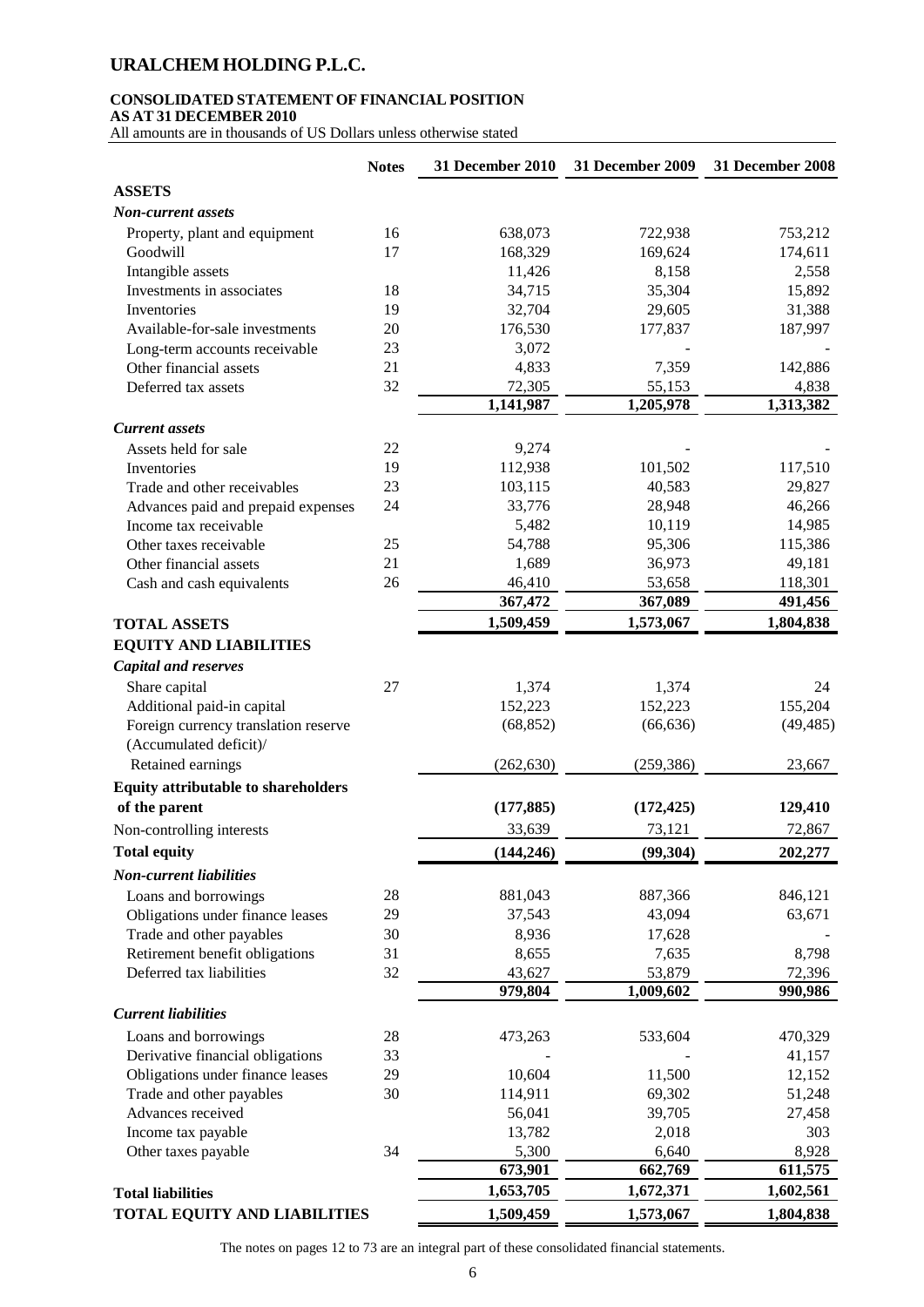## **CONSOLIDATED STATEMENT OF CASH FLOWS**

**FOR THE YEAR ENDED 31 DECEMBER 2010**

All amounts are in thousands of US Dollars unless otherwise stated

|                                                    | <b>Year ended</b><br>31 December 2010 | Year ended<br>31 December 2009 | <b>Year ended</b><br>31 December 2008 |
|----------------------------------------------------|---------------------------------------|--------------------------------|---------------------------------------|
| <b>Operating activities</b>                        |                                       |                                |                                       |
| Profit/(loss) before tax                           | 52,866                                | (146,218)                      | 158,297                               |
| Adjustments for:                                   |                                       |                                |                                       |
| Depreciation of property, plant and equipment      | 101,815                               | 97,997                         | 92,501                                |
| Amortisation of intangible assets                  | 2,117                                 | 2,444                          | 1,184                                 |
| Change in fair value of derivative financial       |                                       |                                |                                       |
| instruments                                        |                                       | (38, 118)                      | 47,450                                |
| Impairment of non-current assets                   | 11,147                                | 3,622                          | 42,895                                |
| Compensation of key management personnel           |                                       |                                |                                       |
| paid by shareholders                               |                                       |                                | 45,295                                |
| Change in provisions and allowances                | 20,168                                | (883)                          | (699)                                 |
| Write-down of inventory to net realisable value    | 2,224                                 | 3,965                          | 26,032                                |
| Loss on disposal of property,                      |                                       |                                |                                       |
| plant and equipment                                | 2,267                                 | 4,016                          | 1,762                                 |
| Foreign exchange loss, net                         | 8,242                                 | 9,963                          | 173,365                               |
| Share of (profit)/loss of associates               | (15,952)                              | 1,040                          | 131                                   |
| Interest income                                    | (1, 137)                              | (39, 198)                      | (15,988)                              |
| Other financial expenses                           | 2,357                                 |                                |                                       |
| Interest expense                                   | 150,304                               | 156,995                        | 92,841                                |
| Operating cash flows before working capital        |                                       |                                |                                       |
| changes                                            | 336,418                               | 55,625                         | 665,066                               |
| (Increase)/decrease in inventory                   | (16,220)                              | 9,467                          | (77, 517)                             |
| (Increase)/decrease in trade and other receivables | (66, 314)                             | (9, 784)                       | 2,656                                 |
| (Increase)/decrease in advances paid and           |                                       |                                |                                       |
| prepaid expenses                                   | (4,660)                               | 15,683                         | 21,261                                |
| Decrease/(increase) in other taxes receivable      | 31,140                                | 15,897                         | (78, 184)                             |
| Increase/(decrease) in retirement benefit          |                                       |                                |                                       |
| obligations                                        | 1,082                                 | (869)                          | (1,459)                               |
| (Decrease)/increase in trade and other payables    | (1,685)                               | (3,382)                        | 2,165                                 |
| Increase/(decrease) in advances received           | 16,267                                | 12,458                         | (41, 342)                             |
| (Decrease)/increase in other taxes payable         | (996)                                 | (1,942)                        | 2,167                                 |
| <b>Cash generated from operations</b>              | 295,032                               | 93,153                         | 494,813                               |
| Interest paid                                      | (132, 131)                            | (155, 025)                     | (82,968)                              |
| Income tax paid                                    | (27, 983)                             | (8,610)                        | (146, 736)                            |
| Net cash generated from/(used in) operating        |                                       |                                |                                       |
| activities                                         | 134,918                               | (70, 482)                      | 265,109                               |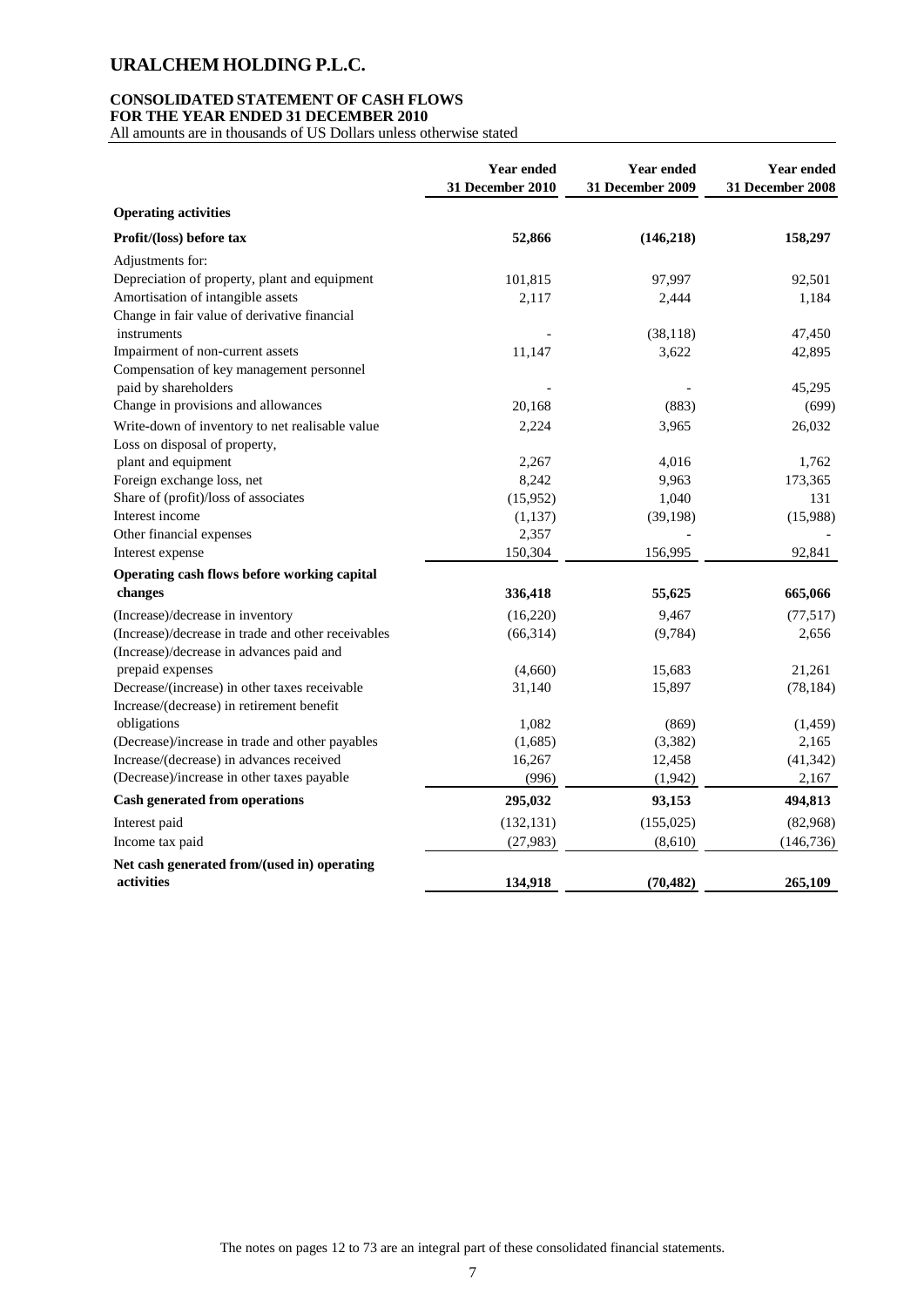## **CONSOLIDATED STATEMENT OF CASH FLOWS**

**FOR THE YEAR ENDED 31 DECEMBER 2010 (CONTINUED)** All amounts are in thousands of US Dollars unless otherwise stated

 **Year ended 31 December 2010 Year ended 31 December 2009 Year ended 31 December 2008 Investing activities** Acquisition of subsidiaries, net of cash acquired  $\qquad$  - (355,221) Acquisition of available-for-sale investments (38) (431) (233,187) Acquisition of investments in associates and the set of the set of the set of the set of the set of the set of the set of the set of the set of the set of the set of the set of the set of the set of the set of the set of t Deferred consideration received  $\overline{3.807}$ Payments for property, plant and equipment (47,644) (162,896) (132,002) Proceeds from sale of property, plant and equipment 2,817 3,589 9,774 Payments for intangible assets (5,459) (7,929) (2,395) Loans issued (47,743) (123,194) (235,622) Proceeds from repayment of loans issued 69,223 168,177 85,792  $Acquisition of promissory note$   $(35,000)$ Repayment of promissory note 35,000 Dividends received from associates 16,423 Interest received 16,602 8,058 3,707 **Net cash generated from/(used in) investing activities 4,181 (114,626) (873,362) (873,362) Financing activities** Proceeds from short-term loans and borrowings 387,996 428,457 1,116,202 Proceeds from long-term loans and borrowings 27,087 32,857 747,287 Repayment of short-term loans and borrowings (494,198) (347,498) (912,055) Repayment of long-term loans and borrowings and the state of the state of the state of the state (61,085) (61,085) Increase of ownership in subsidiaries (59,913) (786) (185,859) Repayment of principal amounts of finance leases (6,424) (6,413) (5,052) Dividends paid to non-controlling interests (208) (208) (208) Proceeds from issue of shares  $1,350$  200 Proceeds from issue of shares by a subsidiary **1998** 508 25,547 **activities (144,944) 127,157 699,430 Net (decrease)/increase in cash and cash equivalents (5,845) (57,951) 91,177** Cash and cash equivalents at the beginning of the year 53,658 118,301 28,908 Effect of exchange rate changes on the balance of cash held in foreign currencies (1,403) (6,692) (1,784) **Cash and cash equivalents at the end of the year 46,410 53,658 118,301**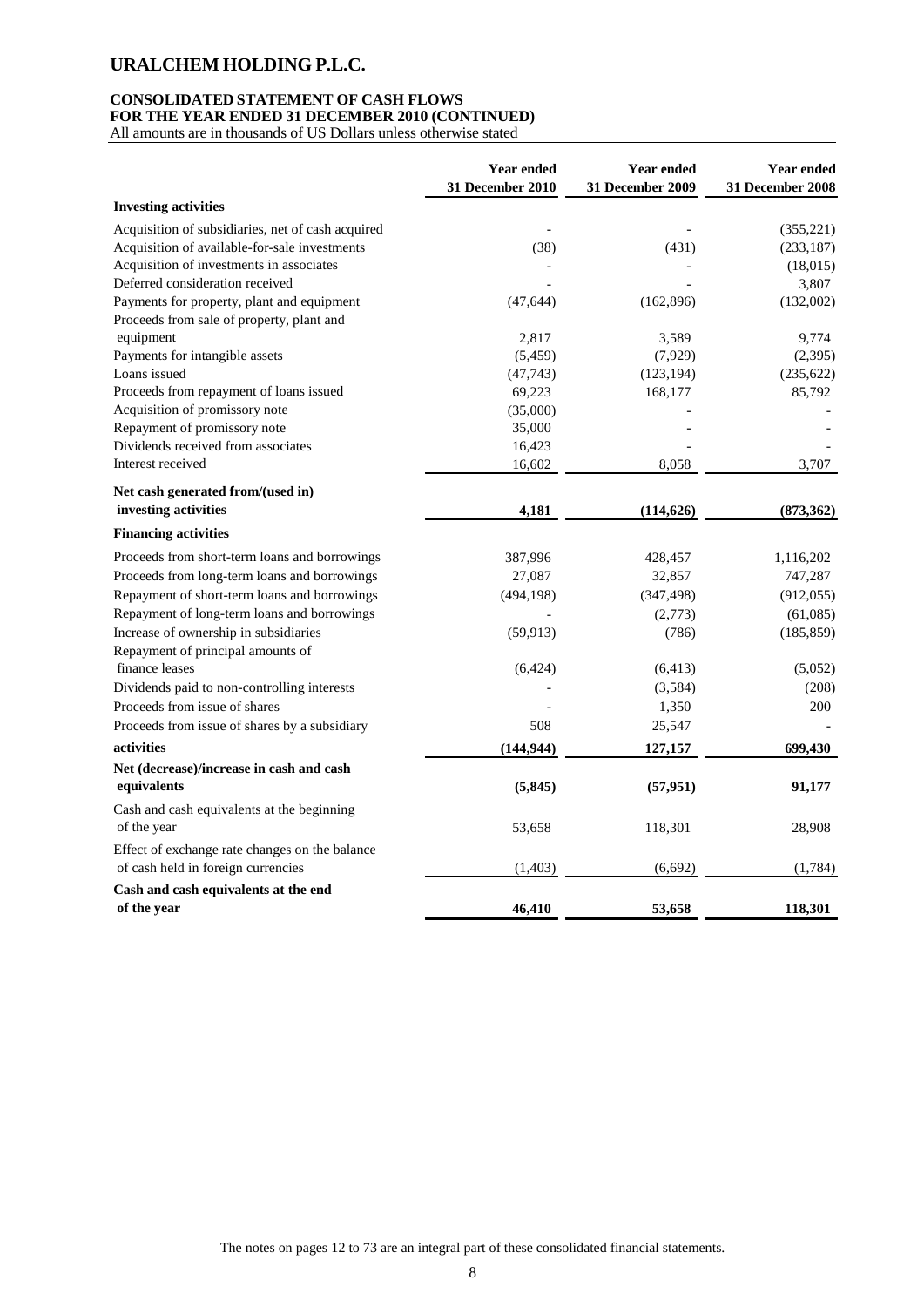#### **CONSOLIDATED STATEMENT OF CASH FLOWS FOR THE YEAR ENDED 31 DECEMBER 2010 (CONTINUED)**

All amounts are in thousands of US Dollars unless otherwise stated

The following non-cash transactions were excluded from investing and financing activities:

|                                                                                                                                     | <b>Year ended</b><br>31 December 2010 | <b>Year ended</b><br>31 December 2009 | <b>Year ended</b><br>31 December 2008 |
|-------------------------------------------------------------------------------------------------------------------------------------|---------------------------------------|---------------------------------------|---------------------------------------|
| Settlement of income tax against VAT                                                                                                | 8,761                                 | 111                                   | 8,297                                 |
| Net-off of loans issued to the parent company<br>and accounts payable to the parent company for                                     |                                       |                                       |                                       |
| acquisition of an associate                                                                                                         |                                       | 110,711                               |                                       |
| Net-off of promissory notes receivable from related<br>parties and accounts payable for purchases of                                |                                       |                                       |                                       |
| property, plant and equipment                                                                                                       |                                       | 3,200                                 |                                       |
| Settlement of deferred sales proceeds on<br>disposal of subsidiaries against promissory<br>notes held by related parties and offset |                                       |                                       |                                       |
| against payables to related parties                                                                                                 |                                       |                                       | (57,989)                              |
| Property, plant and equipment acquired<br>under finance leases                                                                      |                                       |                                       | (79, 520)                             |
|                                                                                                                                     | 8,761                                 | 114,022                               | (129, 212)                            |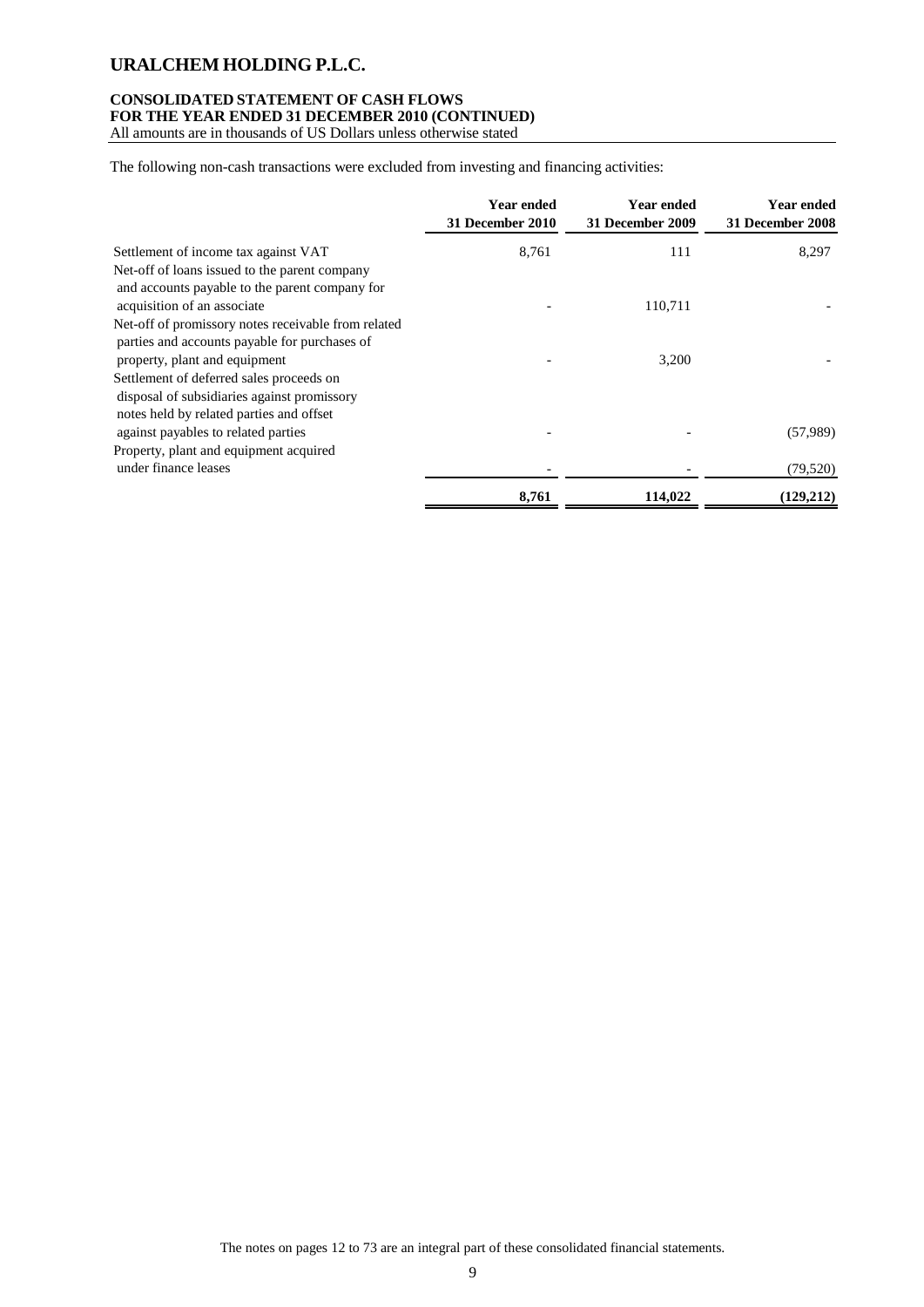#### **CONSOLIDATED STATEMENT OF CHANGES IN EQUITY FOR THE YEAR ENDED 31 DECEMBER 2010**

All amounts are in thousands of US Dollars unless otherwise stated

|                                                                                   |              | Attributable to shareholders of the parent |                                      |                                               |                                                                  |              |                                  |              |
|-----------------------------------------------------------------------------------|--------------|--------------------------------------------|--------------------------------------|-----------------------------------------------|------------------------------------------------------------------|--------------|----------------------------------|--------------|
|                                                                                   | <b>Notes</b> | Share capital                              | <b>Additional</b><br>paid-in capital | Foreign<br>currency<br>translation<br>reserve | <b>Retained</b><br>earnings/<br><i>(accumulated)</i><br>deficit) | <b>Total</b> | Non-<br>controlling<br>interests | <b>Total</b> |
| <b>Balance as at 1 January 2008</b>                                               |              | 24                                         | 104,644                              | 12,200                                        | 26,739                                                           | 143,607      | 107,525                          | 251,132      |
| <b>Dividends</b>                                                                  | 27           |                                            |                                      |                                               |                                                                  |              | (5,025)                          | (5,025)      |
| Profit for the year                                                               |              |                                            |                                      |                                               | 25,124                                                           | 25,124       | 51,100                           | 76,224       |
| Other comprehensive loss                                                          |              |                                            |                                      | (61, 685)                                     |                                                                  | (61, 685)    | (20, 560)                        | (82, 245)    |
| Total comprehensive (loss)/income for the year                                    |              |                                            |                                      | (61, 685)                                     | 25,124                                                           | (36, 561)    | 30,540                           | (6,021)      |
| Issuance of additional shares<br>Compensation of key management                   | 27           |                                            | 200                                  |                                               |                                                                  | 200          |                                  | 200          |
| personnel paid by shareholders                                                    | 35           |                                            | 45,295                               |                                               |                                                                  | 45,295       |                                  | 45,295       |
| Non-controlling interests arising on business<br>combinations                     | $\sqrt{5}$   |                                            |                                      |                                               |                                                                  |              | 99,095                           | 99,095       |
| Increase of ownership in subsidiaries                                             |              |                                            |                                      |                                               |                                                                  |              |                                  |              |
| acquired by the Group                                                             | 5            |                                            |                                      |                                               | (26,591)                                                         | (26, 591)    | (159, 268)                       | (185, 859)   |
| Ownership of subsidiaries transferred                                             |              |                                            |                                      |                                               |                                                                  |              |                                  |              |
| from shareholders                                                                 | 5            |                                            |                                      |                                               | (1,605)                                                          | (1,605)      |                                  | (1,605)      |
| Non-cash contribution from shareholders<br>Other transactions with entities under | 20           |                                            | 1,714                                |                                               |                                                                  | 1,714        |                                  | 1,714        |
| common control                                                                    |              |                                            | 3,351                                |                                               |                                                                  | 3,351        |                                  | 3,351        |
| <b>Balance as at 31 December 2008</b>                                             |              | 24                                         | 155,204                              | (49, 485)                                     | 23,667                                                           | 129,410      | 72,867                           | 202,277      |
| Loss for the year                                                                 |              |                                            |                                      |                                               | (77,066)                                                         | (77,066)     | (19,978)                         | (97, 044)    |
| Other comprehensive loss                                                          |              |                                            |                                      | (17, 151)                                     |                                                                  | (17, 151)    | (4, 537)                         | (21, 688)    |
| Total comprehensive loss for the year                                             |              |                                            |                                      | (17, 151)                                     | (77,066)                                                         | (94, 217)    | (24, 515)                        | (118, 732)   |
| Issuance of additional shares                                                     | 27           | 1,350                                      |                                      |                                               |                                                                  | 1,350        |                                  | 1,350        |
| Increase of ownership in subsidiaries                                             | 5            |                                            |                                      |                                               | 93                                                               | 93           | (879)                            | (786)        |
| Distribution to shareholders                                                      | 35           |                                            |                                      |                                               | (206, 080)                                                       | (206, 080)   |                                  | (206, 080)   |
| Non-controlling interests arising on business<br>combination                      |              |                                            |                                      |                                               |                                                                  |              | 101                              | <b>101</b>   |
| Increase in non-controlling interests due to additional                           |              |                                            |                                      |                                               |                                                                  |              |                                  |              |
| share issue by a subsidiary                                                       | 5            |                                            |                                      |                                               |                                                                  |              | 25,547                           | 25,547       |
| Other transactions with entities under                                            |              |                                            |                                      |                                               |                                                                  |              |                                  |              |
| common control                                                                    |              |                                            | (2,981)                              |                                               |                                                                  | (2,981)      |                                  | (2,981)      |
| <b>Balance as at 31 December 2009</b>                                             |              | 1,374                                      | 152,223                              | (66, 636)                                     | (259, 386)                                                       | (172, 425)   | 73,121                           | (99, 304)    |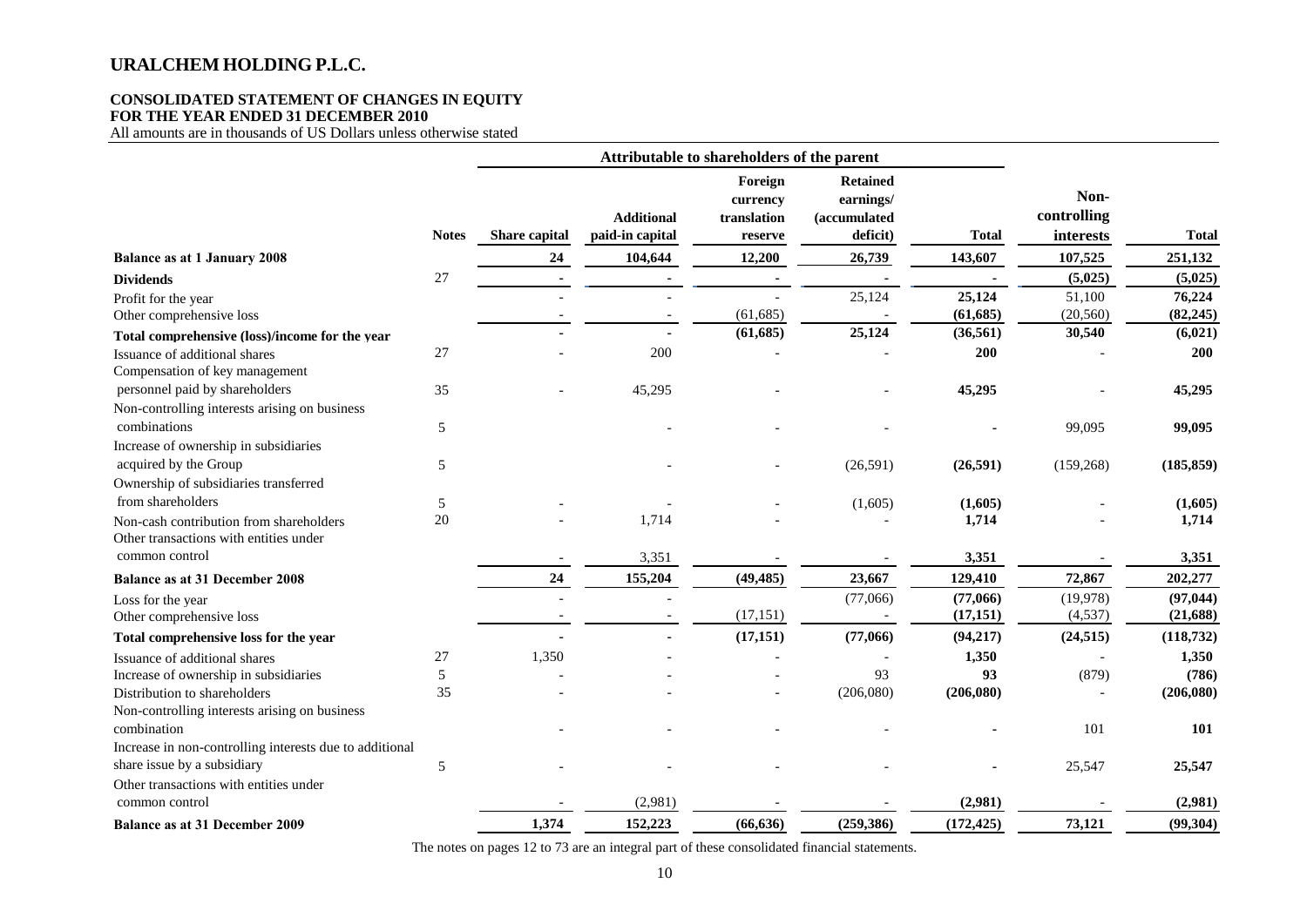#### **CONSOLIDATED STATEMENT OF CHANGES IN EQUITY FOR THE YEAR ENDED 31 DECEMBER 2010 (CONTINUED)**

All amounts are in thousands of US Dollars unless otherwise stated

|                                                                                       |              | Attributable to shareholders of the parent |                                      |                                               |                        |                   |                                  |                   |
|---------------------------------------------------------------------------------------|--------------|--------------------------------------------|--------------------------------------|-----------------------------------------------|------------------------|-------------------|----------------------------------|-------------------|
|                                                                                       | <b>Notes</b> | <b>Share capital</b>                       | <b>Additional</b><br>paid-in capital | Foreign<br>currency<br>translation<br>reserve | Accumulated<br>deficit | <b>Total</b>      | Non-<br>controlling<br>interests | <b>Total</b>      |
| <b>Balance as at 31 December 2009</b>                                                 |              | 1,374                                      | 152,223                              | (66, 636)                                     | (259, 386)             | (172, 425)        | 73,121                           | (99, 304)         |
| Profit/(loss) for the year<br>Other comprehensive loss                                |              | $\overline{a}$                             |                                      | (2,216)                                       | 33,900                 | 33,900<br>(2,216) | (4, 334)<br>(510)                | 29,566<br>(2,726) |
| Total comprehensive (loss)/income for the year                                        |              | $\blacksquare$                             |                                      | (2,216)                                       | 33,900                 | 31,684            | (4, 844)                         | 26,840            |
| Increase of ownership in subsidiaries<br>Increase in non-controlling interests due to | 5            | $\overline{\phantom{0}}$                   |                                      | $\overline{\phantom{0}}$                      | (22, 419)              | (22, 419)         | (37, 494)                        | (59, 913)         |
| additional share issue by a subsidiary                                                |              | $\overline{\phantom{0}}$                   |                                      |                                               |                        |                   | 508                              | 508               |
| Decrease of ownership in subsidiaries<br>Distribution of dividends received from      | 5            | $\overline{\phantom{0}}$                   |                                      |                                               | 913                    | 913               | 2,348                            | 3,261             |
| the associate to the shareholders                                                     | 35           |                                            |                                      |                                               | (15, 638)              | (15, 638)         |                                  | (15, 638)         |
| <b>Balance as at 31 December 2010</b>                                                 |              | 1,374                                      | 152,223                              | (68, 852)                                     | (262, 630)             | (177, 885)        | 33,639                           | (144, 246)        |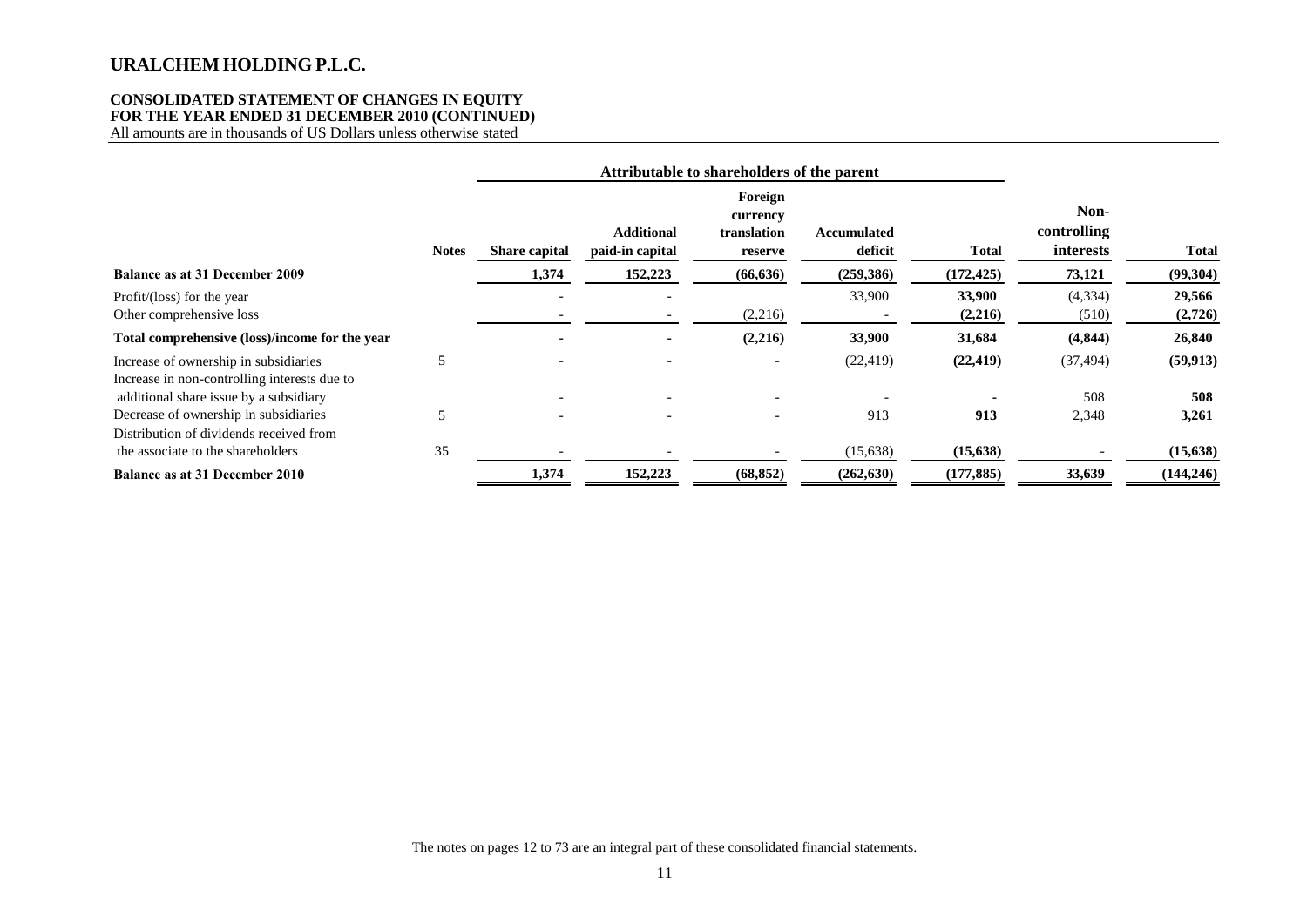#### **NOTES TO THE CONSOLIDATED FINANCIAL STATEMENTS FOR THE YEAR ENDED 31 DECEMBER 2010** All amounts are in thousands of US Dollars unless otherwise stated

#### **1. GENERAL INFORMATION**

#### **Organisation**

UralChem Holding P.L.C. is a public limited company which was incorporated in Cyprus on 4 May 2006. As at 31 December 2010, the Company was 95.5% owned by CI-Chemical Invest Limited, incorporated in Cyprus. The remaining 4.5% of the Company's shares were held by management. The principal beneficial shareholder of the Company is Mr. Dmitry A. Mazepin. The Company's main office is located at office 249, 28th Oktovriou Street, Lophitis Business Center, 1st floor, Office 101, P.C. Limassol 3035, Cyprus.

#### **Principal business activities**

The principal business activities of the Group are the production and distribution of mineral fertilisers. The main products of the Group are nitrogen based, phosphate based and complex fertilisers. The major production facilities of the Group are located in the Moscow, Perm and Kirov regions of the Russian Federation.

#### **Market conditions**

The Group was significantly impacted by a dramatic fall in agricultural commodity prices such as corn, wheat and soybeans during the fourth quarter of 2008 that continued into 2009. The decrease in agricultural commodity prices resulted in a decline in demand for nitrogen and phosphate based fertilisers (which are predominantly produced and sold by the Group). The demand for nitrogen and phosphate based fertilisers began to recover in the third quarter of 2009, with the strongest development in nutrient demand recorded in Asia.

Global economic conditions continued to improve during 2010 and had a positive impact on fertiliser markets. The positive outlook in the fertiliser markets has been driven by strong demand for nitrogen and phosphate based fertilisers during the application season in the northern hemisphere. Global market prices for ammonia increased on average by 49.0%, for ammonium nitrate by 35.8% and for diammonium phosphate by 48.0% during the year ended 31 December 2010 in comparison with the year ended 31 December 2009. Urea prices have increased by 15.7% during the same period.

As at 31 December 2010, the Group had a working capital deficiency of USD 306,429 thousand (2009: USD 295,680 thousand; 2008: USD 120,119 thousand). The primary cause of the working capital deficit relates to the Group's short-term loans and borrowings in the amount of USD 473,263 thousand (2009: USD 533,604 thousand; 2008: USD 470,329 thousand) which are repayable within twelve months from the end of the reporting period.

Subsequent to the end of the reporting period, the Group renegotiated the terms of its loan agreements with Raiffeisen Bank and UniCredit Bank that resulted in the postponing of the maturities of the loans in the amount of USD 247,000 thousand from 2011 to 2012 (refer to note 39). In addition to renegotiating existing borrowings, the Group is also in the process of obtaining additional credit facilities. Management believes that the Group will be successful in obtaining these additional credit facilities based on the Group's experience in restructuring its borrowings during 2009 and 2010.

Management believes based on the information discussed above, that the Group will be able to meet its borrowing obligations and that the Group will continue to generate positive operating cash flows.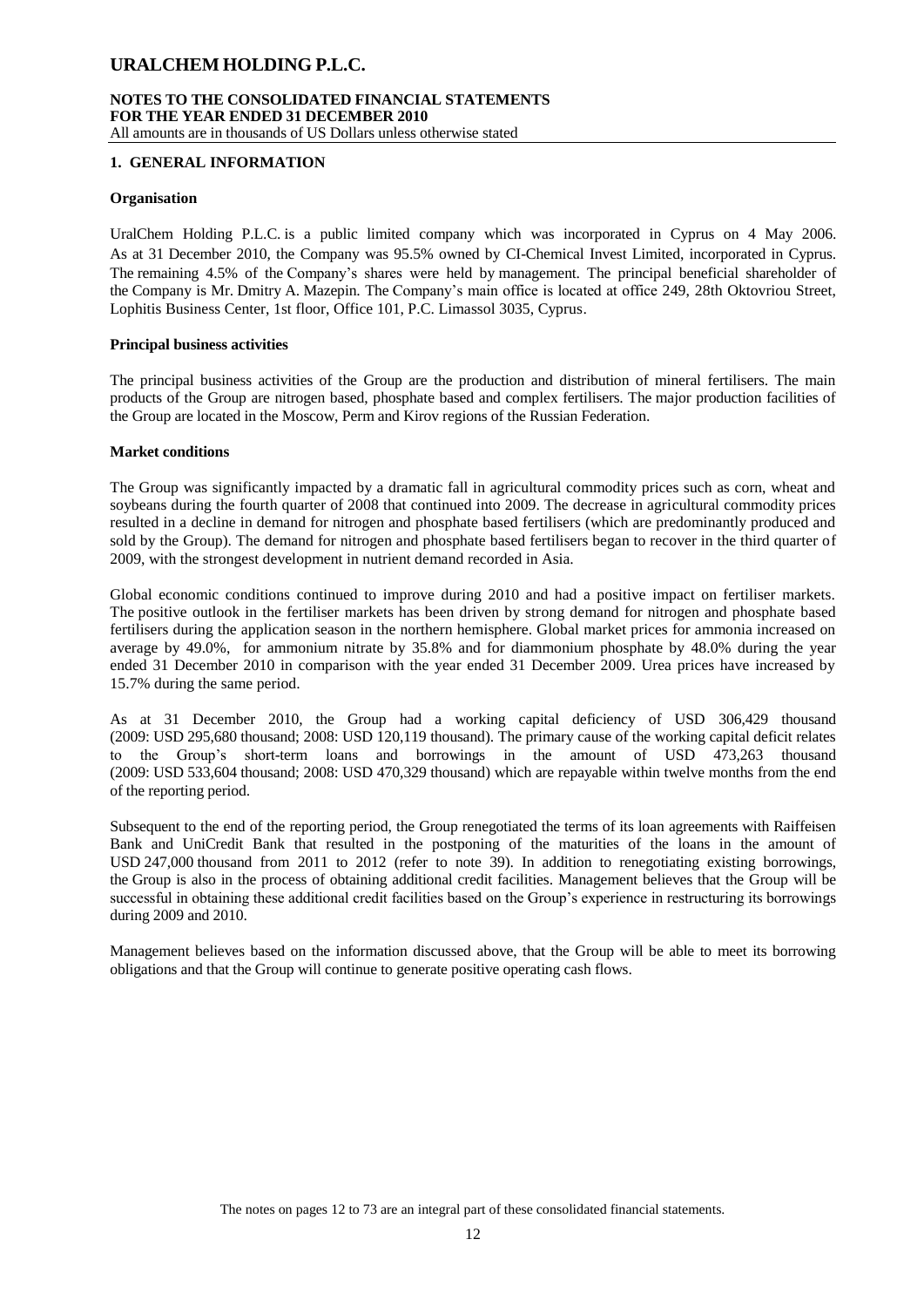#### **NOTES TO THE CONSOLIDATED FINANCIAL STATEMENTS FOR THE YEAR ENDED 31 DECEMBER 2010** All amounts are in thousands of US Dollars unless otherwise stated

The principal business activities of the Group's major operating entities and effective ownership of the Group are presented below:

|                                                    |                           |          |       | Effective ownership at 31 December, % |       |
|----------------------------------------------------|---------------------------|----------|-------|---------------------------------------|-------|
| <b>Subsidiaries</b>                                | <b>Principal activity</b> | Location | 2010  | 2009                                  | 2008  |
| UralChem OJSC <sup>1,2</sup>                       | Holding company           | Russia   | 100.0 | 100.0                                 | 100.0 |
|                                                    | Production of mineral     |          |       |                                       |       |
| <b>KCCW</b> Mineral Fertiliser Plant* <sup>3</sup> | fertilisers               | Russia   | 97.5  | 98.3                                  | 97.7  |
|                                                    | Production of mineral     |          |       |                                       |       |
| <b>Voskresensk Mineral Fertilisers</b>             | fertilisers               | Russia   | 89.9  | 74.8                                  | 74.8  |
| Trading house UralChem                             | Sales and marketing       | Russia   | 100.0 | 100.0                                 | 100.0 |
| SIA UralChem Trading <sup>4</sup>                  | Sales and marketing       | Latvia   | 100.0 | 100.0                                 |       |
| Upravleniye Avtomobilnogo                          | Transportation and        |          |       |                                       |       |
| Transporta*                                        | logistics                 | Russia   | 97.5  | 98.3                                  | 97.7  |
|                                                    | Transportation and        |          |       |                                       |       |
| UralChem Freight Limited                           | logistics                 | Cyprus   | 100.0 | 100.0                                 | 100.0 |
|                                                    | Transportation and        |          |       |                                       |       |
| <b>UralChem Trans</b>                              | logistics                 | Russia   | 100.0 | 100.0                                 | 100.0 |
|                                                    | Transportation and        |          |       |                                       |       |
| SIA Riga Fertiliser Terminal <sup>5</sup>          | logistics                 | Latvia   | 51.0  | 51.0                                  |       |
| Remontno-Mekhanichesky                             |                           |          |       |                                       |       |
| $Zavod*$                                           | Industrial services       | Russia   | 97.5  | 98.3                                  | 97.7  |
| <b>KCCW Energy Supply</b>                          |                           |          |       |                                       |       |
| Company*                                           | Industrial services       | Russia   | 97.5  | 98.3                                  | 97.7  |

\* Calculated based on both ordinary and preference shares.

<sup>1</sup> Azot OJSC merged with UralChem OJSC on 14 December 2010; starting from 15 December 2010 is referred to as "Azot branch".

<sup>2</sup> UralChem Management LLC merged with UralChem OJSC on 13 December 2010.

<sup>3</sup> Kirovo-Chepetsk Chemical Works OJSC merged with KCCW Mineral Fertiliser Plant OJSC on 13 December 2010.

<sup>4</sup> Established during 2009.

\_\_\_\_\_\_\_\_\_\_\_\_\_\_\_\_\_\_\_\_\_\_\_\_\_

<sup>5</sup>Acquired during 2009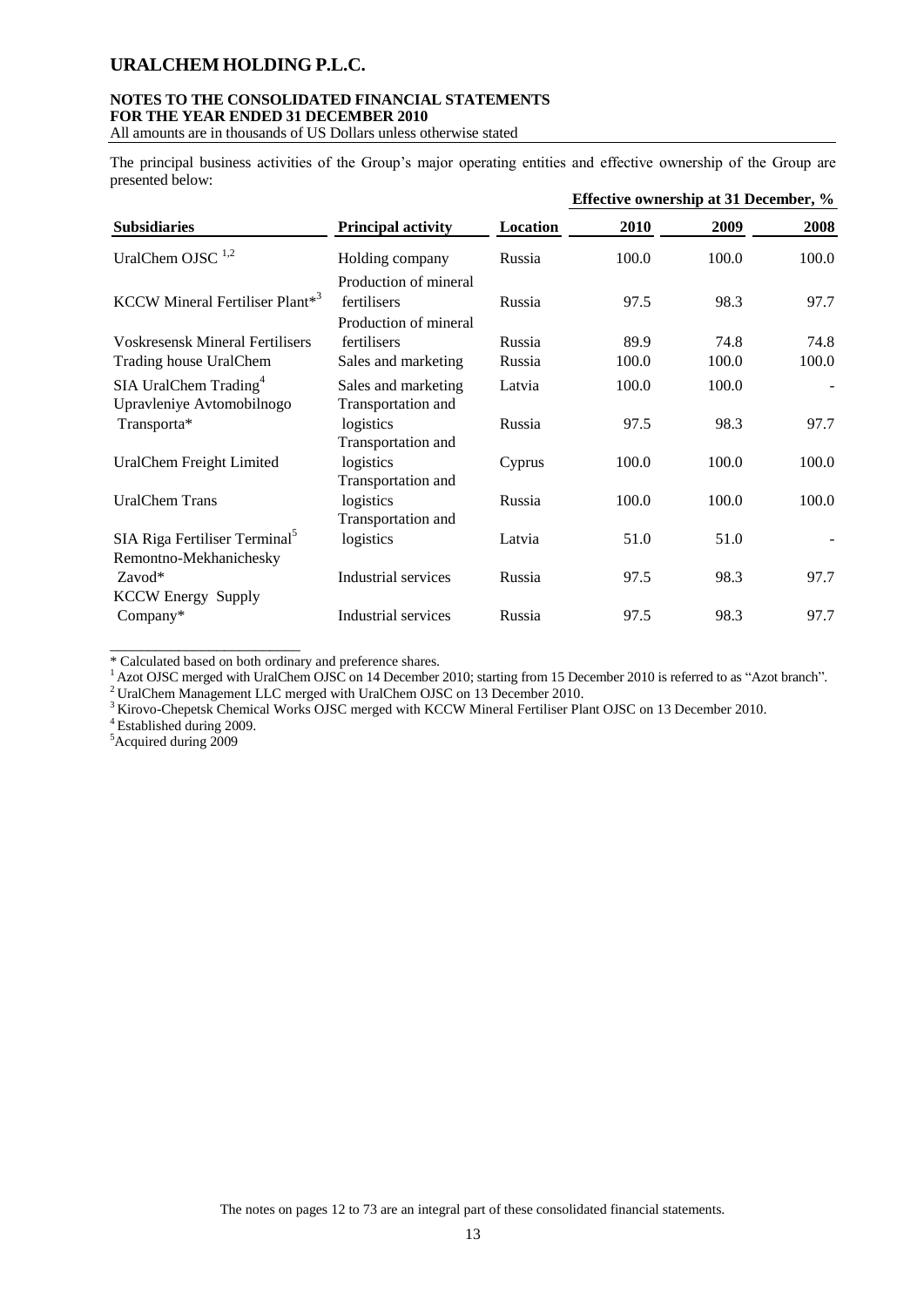#### **NOTES TO THE CONSOLIDATED FINANCIAL STATEMENTS FOR THE YEAR ENDED 31 DECEMBER 2010** All amounts are in thousands of US Dollars unless otherwise stated

#### **2. ADOPTION OF NEW AND REVISED STANDARDS**

#### **Standards and Interpretations effective in the current period**

In the current year, the Group has adopted all revised and new Standards and Interpretations issued by the International Accounting Standards Board and International Financial Reporting Interpretations Committee that are mandatory for adoption in the annual periods beginning on 1 January 2010.

The following new and revised Standards and Interpretations effective for annual periods beginning on 1 January 2010 and adopted in these consolidated financial statements had a material impact on the Group's accounting policies.

#### **IFRS 3 Business Combinations (revised)**

The revised standard continues to apply the purchase method to business combinations but with some changes. All payments to purchase a business are recorded at fair value at the acquisition date, with contingent payments classified as debt subsequently remeasured through the income statement. There is a choice on an acquisition-by-acquisition basis to measure the non-controlling interest in the acquiree either at fair value or at the non-controlling interest's proportionate share of the acquiree's net assets. All acquisition-related costs are expensed. This revised standard has been applied in the current year prospectively to business combinations for which the acquisition date is on or after 1 January 2010.

#### **IAS 27 Consolidated and Separate Financial Statements (revised)**

This revised standard requires the effects of all transactions with non-controlling interests to be recorded in equity if there is no change in control and these transactions will no longer result in goodwill or gains and losses. The standard also specifies the accounting when control is lost. When control of a subsidiary is lost as a result of a transaction, event or other circumstance, the revised Standard requires the Group to derecognise all assets, liabilities and non-controlling interests at their carrying amount and to recognise the fair value of the consideration received. Any retained interest in the former subsidiary is recognised at its fair value at the date control is lost. The resulting difference is recognised as a gain or loss in the income statement.

#### **IAS 7 Statements of Cash Flows (amended)**

The amendments to IAS 7 specify that only expenditures that result in a recognised asset in the statement of financial position can be classified as investing activities in the statement of cash flows. The application of amendments to IAS 7 has resulted in a change of presentation of cash outflows in respect of increase of ownership in certain Group's subsidiaries without gaining control over them.

Specifically, cash in the amount of USD 59,913 thousand used for the increase of ownership in subsidiaries are included in cash flow from financing activities in the consolidated statement of cash flows. The adoption of the amended standard also resulted in a reclassification of the comparative financial information for the years ended 31 December 2009 and 2008 in the amount of USD 786 thousand and USD 185,859 thousand, respectively.

#### **Standards and Interpretations adopted with no effect on the consolidated financial statements**

IFRS 2 Share-Based Payment (amendments)

IFRS 5 Non-current Assets Held for Sale and Discontinued Operations (amendments)

- IFRS 8 Operating Segments (amendments)
- IAS 1 Presentation of Financial Statements (amendments)
- IAS 17 Leases (amendments)

IAS 36 Impairment of Assets (amendments)

- IAS 38 Intangible Assets (amendments)
- IAS 39 Financial Instruments: Recognition and Measurement (amendments)
- [IFRIC](http://www.iasplus.com/interps/ifric009.htm) 9 Reassessment of Embedded Derivatives
- IFRIC 16 Hedges of a Net Investment in a Foreign Operation
- IFRIC 17 Distributions of Non-cash Assets to Owners

IFRIC 18 Transfers of Assets from Customers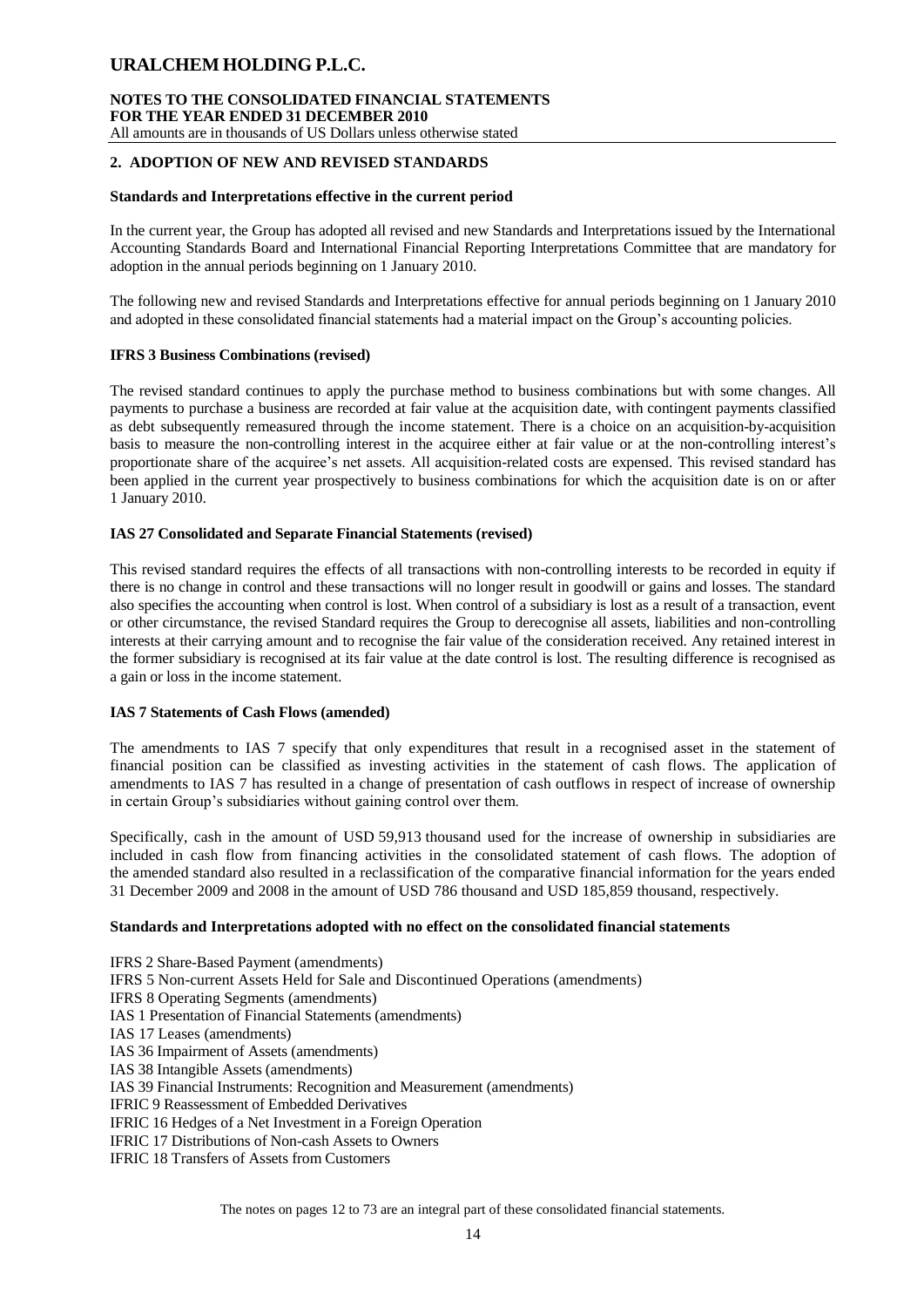#### **NOTES TO THE CONSOLIDATED FINANCIAL STATEMENTS FOR THE YEAR ENDED 31 DECEMBER 2010**

All amounts are in thousands of US Dollars unless otherwise stated

The adoption of other new and revised Standards and Interpretations effective on or after 1 January 2010 as listed above, had no material impact on these consolidated financial statements.

#### **Standards and Interpretations in issue but not yet adopted**

At the date of authorisation of these consolidated financial statements, the following Standards and Interpretations were in issue but not yet effective:  $E$ Figgs  $\theta$ 

| <b>Standards and Interpretations</b>                                            | Effective on or for<br>annual periods<br>beginning on or after |
|---------------------------------------------------------------------------------|----------------------------------------------------------------|
|                                                                                 |                                                                |
| IFRS 3 Business Combinations (amendments)                                       | 1 July 2010                                                    |
| IFRS 7 Financial Instruments: Disclosures (amendments)                          | 1 January 2011                                                 |
| <b>IFRS 9 Financial Instruments: Classification and Measurement</b>             | 1 January 2013                                                 |
| IAS 1 Presentation of Financial Statements (amendments)                         | 1 January 2011                                                 |
| IAS 12 Income Taxes (amendments)                                                | 1 January 2012                                                 |
| IAS 24 Related Party Disclosures (revised)                                      | 1 January 2011                                                 |
| IAS 27 Consolidated and Separate Financial Statements (amendments)              | 1 July 2010                                                    |
| IAS 32 Financial Instruments: Presentation (amendments)                         | 1 February 2010                                                |
| IAS 34 Interim Financial Reporting (amendments)                                 | 1 January 2011                                                 |
| IFRIC 13 Customer Loyalty Programmes (amendments)                               | 1 January 2011                                                 |
| IFRIC 14 The Limit on a Defined Benefit Asset, Minimum Funding Requirements and |                                                                |
| their Interaction                                                               | 1 January 2011                                                 |
| <b>IFRIC 19 Extinguishing Financial Liabilities with Equity Instruments</b>     | 1 July 2010                                                    |

The impact of adoption of these Standards and Interpretations in the preparation of the consolidated financial statements in future periods is currently being assessed by management. Management anticipates that, except for IFRS 9 Financial Instruments - Classification and Measurement ("IFRS 9"), the adoption of these Standards and Interpretations will have no material impact on the consolidated financial statements of the Group in the period of initial adoption.

IFRS 9 introduces new requirements for the classification and measurement of financial assets. All recognised financial assets that are currently within the scope of IAS 39 Financial Instruments: Recognition and Measurement, will be measured at either amortised cost or fair value.

#### **3. SIGNIFICANT ACCOUNTING POLICIES**

#### **Statement of compliance**

The consolidated financial statements of the Group have been prepared in accordance with International Financial Reporting Standards, except for accounting for investments in associates (refer to note 18).

#### **Basis of preparation**

The consolidated financial statements have been prepared on the historical cost basis except for mark-to-market valuation of certain financial instruments, in accordance with IAS 39 Financial Instruments: Recognition and Measurement.

#### **Basis of consolidation**

The consolidated financial statements incorporate financial statements of the Company and entities controlled by the Company (its subsidiaries). Control is achieved where the Company has the power to govern the financial and operating policies of an entity so as to obtain benefits from its activities.

Other than transactions which were part of the reorganisation of the Group, the results of subsidiaries acquired or disposed of during the year are included in the consolidated income statement from the effective date of acquisition and up to the effective date of disposal, as appropriate. Total comprehensive income of subsidiaries is attributed to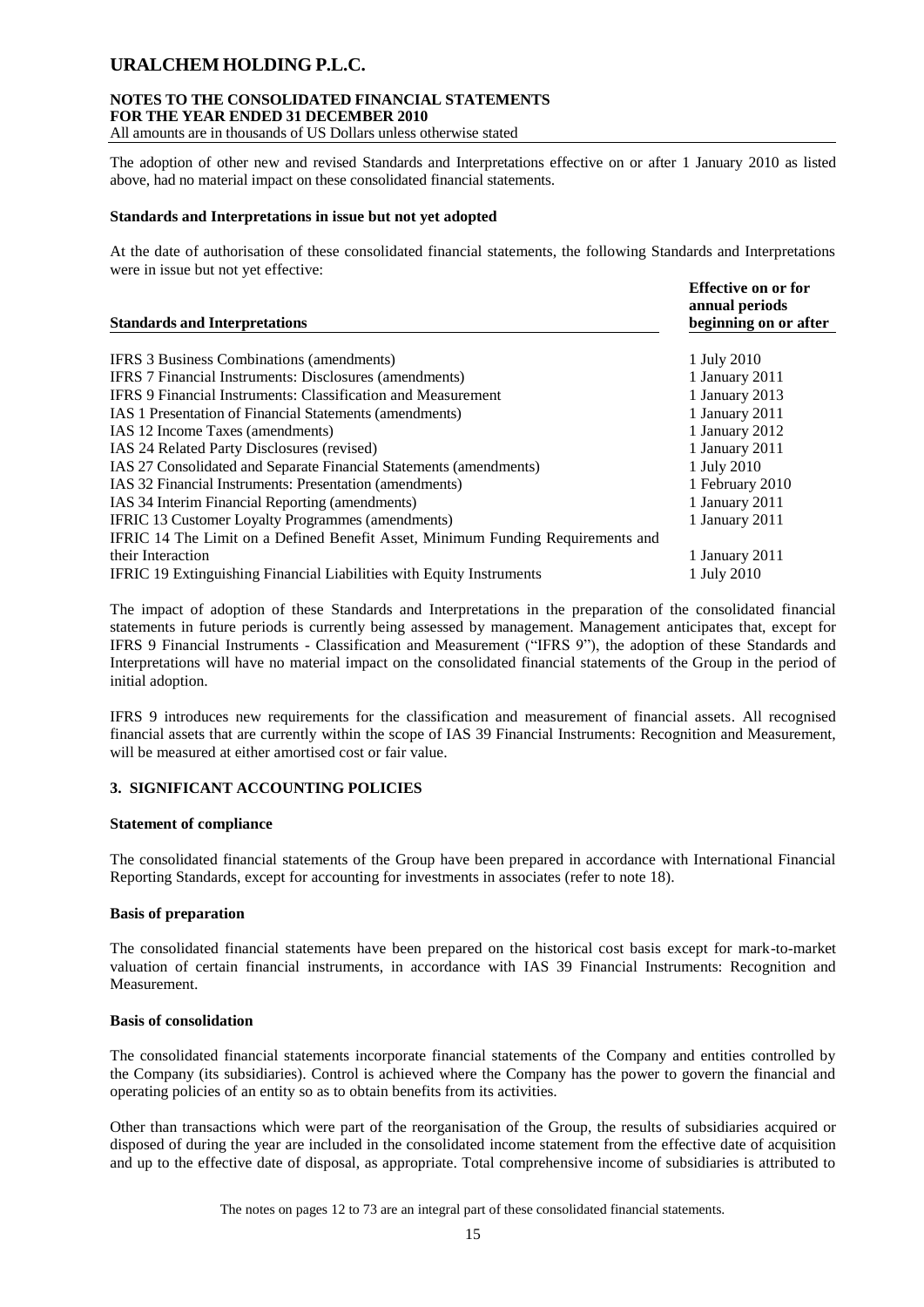## **NOTES TO THE CONSOLIDATED FINANCIAL STATEMENTS FOR THE YEAR ENDED 31 DECEMBER 2010**

All amounts are in thousands of US Dollars unless otherwise stated

the owners of the Company and to the non-controlling interests even if this results in the non-controlling interests having a deficit balance.

All intra-group transactions, balances, income and expenses are eliminated in full on consolidation.

Changes in the Group's ownership interests in subsidiaries that do not result in the Group losing control over the subsidiaries are accounted for as equity transactions. The carrying amounts of the Group's interests and the noncontrolling interests are adjusted to reflect the changes in their relative interests in the subsidiaries. Any difference between the amount by which the non-controlling interests are adjusted and the fair value of the consideration paid or received is recognised directly in retained earnings and attributed to owners of the Company.

When the Group loses control of a subsidiary, the profit or loss on disposal is calculated as the difference between the aggregate of the fair value of the consideration received and the fair value of any retained interest and the previous carrying amount of the assets (including goodwill), and liabilities of the subsidiary and any noncontrolling interests. The fair value of any investment retained in the former subsidiary at the date when control is lost is regarded as the fair value on initial recognition for subsequent accounting under IAS 39 Financial Instruments: Recognition and Measurement or, when applicable, the cost on initial recognition of an investment in an associate or a jointly controlled entity.

#### **Business combinations**

Acquisitions of subsidiaries and businesses, other than acquisitions from entities under common control, are accounted for using the purchase method. The consideration transferred in a business combination is measured at fair value, which is calculated as the sum of the acquisition date fair values of the assets transferred by the Group, liabilities incurred by the Group to the former owners of the acquiree and the equity interests issued by the Group in exchange for control of the acquiree. Acquisition-related costs are generally recognised in the income statement as incurred.

At the acquisition date, the identifiable assets acquired and the liabilities assumed are recognised at their fair value, except that:

- deferred tax assets or liabilities and liabilities or assets related to employee benefit arrangements are recognised and measured in accordance with IAS 12 Income Taxes and IAS 19 Employee Benefits respectively;
- liabilities or equity instruments related to share-based payment arrangements of the acquiree or share-based payment arrangements of the Group entered into to replace share-based payment arrangements of the acquiree are measured in accordance with IFRS 2 Share-based Payment at the acquisition date; and
- assets that are classified as held for sale in accordance with IFRS 5 Non-current Assets Held for Sale and Discontinued Operations are measured in accordance with that Standard.

Non-controlling interests that are present ownership interests and entitle their holders to a proportionate share of the entity's net assets in the event of liquidation may be initially measured either at fair value or at the noncontrolling interests' proportionate share of the recognised amounts of the acquiree's identifiable net assets. The choice of measurement basis is made on a transaction-by-transaction basis.

When the consideration transferred by the Group in a business combination includes assets or liabilities resulting from a contingent consideration arrangement, the contingent consideration is measured at its acquisition-date fair value and included as part of the consideration transferred in a business combination. Changes in the fair value of the contingent consideration that qualify as measurement period adjustments are adjusted retrospectively, with corresponding adjustments against goodwill. Measurement period adjustments are adjustments that arise from additional information obtained during the 'measurement period' (which cannot exceed one year from the acquisition date) about facts and circumstances that existed at the acquisition date.

The subsequent accounting for changes in the fair value of the contingent consideration that do not qualify as measurement period adjustments depends on how the contingent consideration is classified. Contingent consideration that is classified as equity is not remeasured at subsequent reporting dates and its subsequent settlement is accounted for within equity. Contingent consideration that is classified as an asset or a liability is remeasured at subsequent reporting dates in accordance with IAS 39, or IAS 37 Provisions, Contingent Liabilities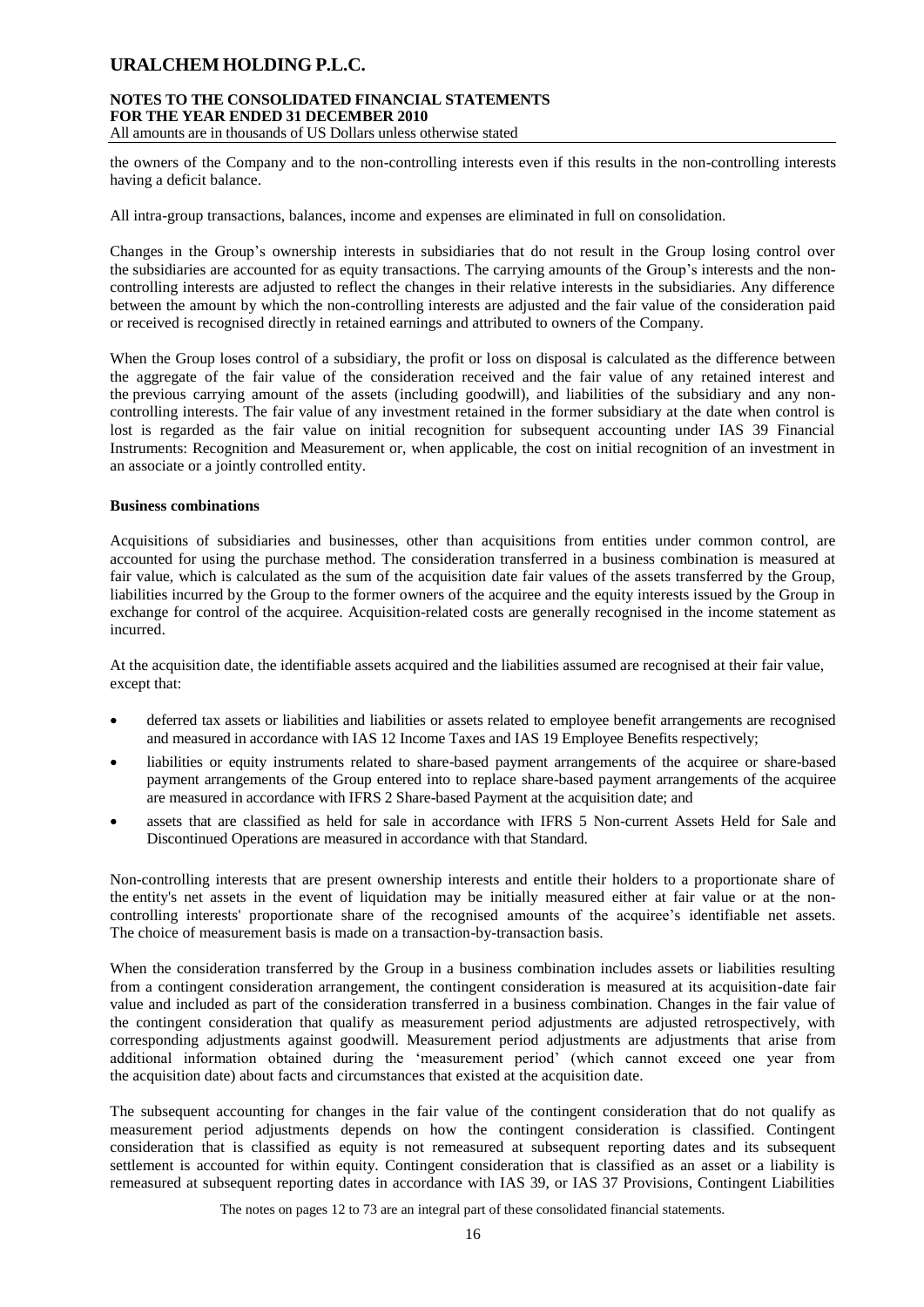#### **NOTES TO THE CONSOLIDATED FINANCIAL STATEMENTS FOR THE YEAR ENDED 31 DECEMBER 2010** All amounts are in thousands of US Dollars unless otherwise stated

and Contingent Assets, as appropriate, with the corresponding gain or loss being recognised in the income statement.

When a business combination is achieved in stages, the Group's previously held equity interest in the acquiree is remeasured to fair value at the acquisition date (i.e. the date when the Group obtains control) and the resulting gain or loss, if any, is recognised in profit or loss. Amounts arising from interests in the acquiree prior to the acquisition date that have previously been recognised in other comprehensive income are reclassified to income statement where such treatment would be appropriate if those interests were disposed of.

If the initial accounting for a business combination is incomplete by the end of the reporting period in which the combination occurs, the Group reports provisional amounts for the items for which the accounting is incomplete. Those provisional amounts are adjusted during the measurement period (see above), or additional assets or liabilities are recognised, to reflect new information obtained about facts and circumstances that existed at the acquisition date that, if known, would have affected the amounts recognised at that date.

Business combinations that took place prior to 1 January 2010 were accounted for in accordance with the previous version of IFRS 3.

#### **Investments in associates**

An associate is an entity over which the Group has significant influence and that is neither a subsidiary nor an interest in a joint venture. Significant influence is the power to participate in the financial and operating policy decisions of the investee but is not control or joint control over those policies.

The results and assets and liabilities of associates are incorporated in the financial statements using the equity method of accounting, except when the investment is classified as held for sale, in which case it is accounted for in accordance with IFRS 5 Non-current Assets Held for Sale and Discontinued Operations. Under the equity method, an investment in an associate is initially recognised in the consolidated statement of financial position at cost and adjusted thereafter to recognise the Group's share of the profit or loss and other comprehensive income of the associate. When the Group's share of losses of an associate exceeds the Group's interest in that associate (which includes any long-term interests that, in substance, form part of the Group's net investment in the associate), the Group discontinues recognising its share of further losses. Additional losses are recognised only to the extent that the Group has incurred legal or constructive obligations or made payments on behalf of the associate.

Any excess of the cost of acquisition over the Group's share of the net fair value of the identifiable assets, liabilities and contingent liabilities of the associate recognised at the date of acquisition is recognised as goodwill. The goodwill is included within the carrying amount of the investment and is assessed for impairment as part of that investment. Any excess of the Group's share of the net fair value of the identifiable assets, liabilities and contingent liabilities over the cost of acquisition, after reassessment, is recognised immediately in the income statement.

Where a Group entity transacts with an associate of the Group, profits and losses are eliminated to the extent of the Group's interest in the relevant associate.

#### **Goodwill**

Goodwill arising on acquisition is recognised as an asset and is carried at cost as established at the date of acquisition of the business less accumulated impairment losses, if any.

Goodwill is measured as the excess of the sum of the consideration transferred, the amount of any non-controlling interests in the acquiree, and the fair value of the acquirer's previously held equity interest in the acquiree (if any) over the net of the acquisition date amounts of the identifiable assets acquired and the liabilities assumed. If, after reassessment, the net of the acquisition date amounts of the identifiable assets acquired and liabilities assumed exceeds the sum of the consideration transferred, the amount of any non-controlling interests in the acquiree and the fair value of the acquirer's previously held interest in the acquiree (if any), the excess is recognised immediately in profit or loss as a bargain purchase gain.

Goodwill is not amortised but is reviewed for impairment at least annually. For the purpose of impairment testing, goodwill is allocated to each of the Group's cash-generating units expected to benefit from the synergies of the combination. Cash-generating units to which goodwill has been allocated are tested for impairment annually, or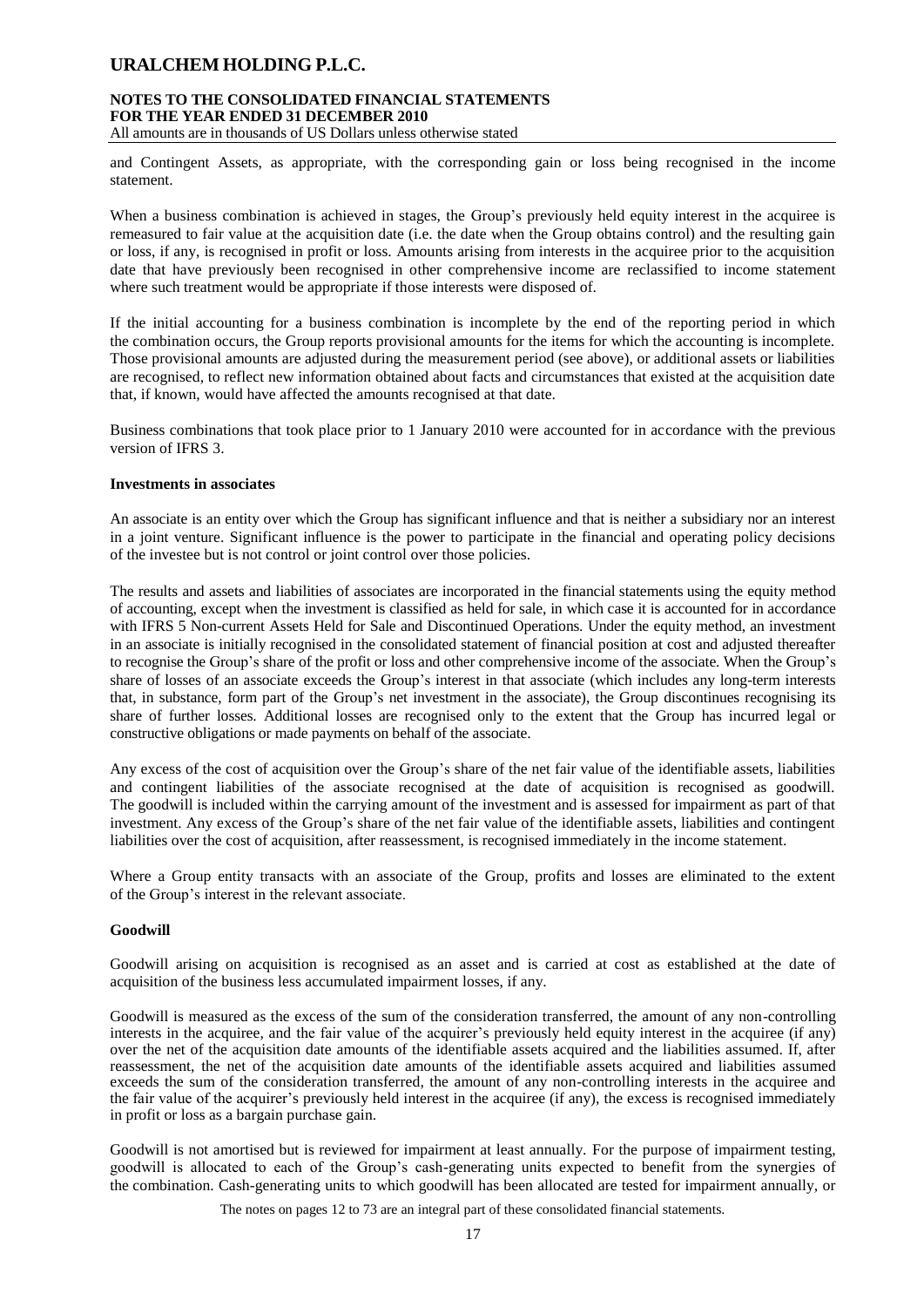#### **NOTES TO THE CONSOLIDATED FINANCIAL STATEMENTS FOR THE YEAR ENDED 31 DECEMBER 2010** All amounts are in thousands of US Dollars unless otherwise stated

more frequently when there is an indication that the unit may be impaired. If the recoverable amount of the cashgenerating unit is less than the carrying amount of the unit, the impairment loss is allocated first to reduce the carrying amount of any goodwill allocated to the unit and then to the other assets of the unit pro-rata on the basis of the carrying amount of each asset in the unit. An impairment loss recognised for goodwill is not reversed in a subsequent period.

On disposal of a subsidiary, the attributable amount of goodwill is included in the determination of the gain or loss on disposal.

#### **Common control transactions**

The assets and liabilities of subsidiaries acquired from entities under common control are recorded at the carrying values recognised by the transferor. Any difference between the carrying value of the net assets of subsidiaries acquired, and the consideration paid by the Group is accounted for as an adjustment to shareholders' equity. The net assets of the subsidiaries and the results of their operations are recognised retrospectively from the date on which control over the subsidiaries was obtained by the transferor.

The cost of assets acquired from entities under common control is measured as the carrying value of the asset given up by the transferor at the date of the transaction. Any difference between the carrying value of the assets acquired, and the consideration paid by the Group is accounted for as an adjustment to shareholders' equity.

#### **Non-current assets held for sale**

Non-current assets and disposal groups are classified as held for sale if their carrying amount will be recovered principally through a sale transaction rather than through continuing use. This condition is regarded as met only when the sale is highly probable and the asset (or disposal group) is available for immediate sale in its present condition. Management must be committed to the sale, which should be expected to qualify for recognition as a completed sale within one year from the date of classification.

When the Group is committed to a sale plan involving loss of control of a subsidiary, all of the assets and liabilities of that subsidiary are classified as held for sale when the criteria described above are met, regardless of whether the Group will retain a non-controlling interest in its former subsidiary after the sale.

Non-current assets and disposal groups classified as held for sale are measured at the lower of their previous carrying amount and fair value less costs to sell.

#### **Discontinued operations**

A discontinued operation is a component of the Group's business that represents a separate major line of business or geographical area of operations that has been disposed of or is held for sale at the end of the reporting period. Classification as a discontinued operation occurs upon disposal or when the operation meets the criteria to be classified as held for sale, if earlier. When an operation is classified as a discontinued operation, the comparative income statement is restated as if the operation had been discontinued from the earliest period presented. The comparative statement of financial position is not restated for information related to discontinued operations.

Where the discontinued operations was disposed of through a distribution to an entity under common control and ownership, any difference between the consideration received and the carrying value of net assets disposed is recognised directly in equity.

#### **Revenue recognition**

Revenue is measured at the fair value of the consideration received or receivable, excluding:

- value added tax;
- custom duties; and
- estimated customer returns, rebates and other similar allowances.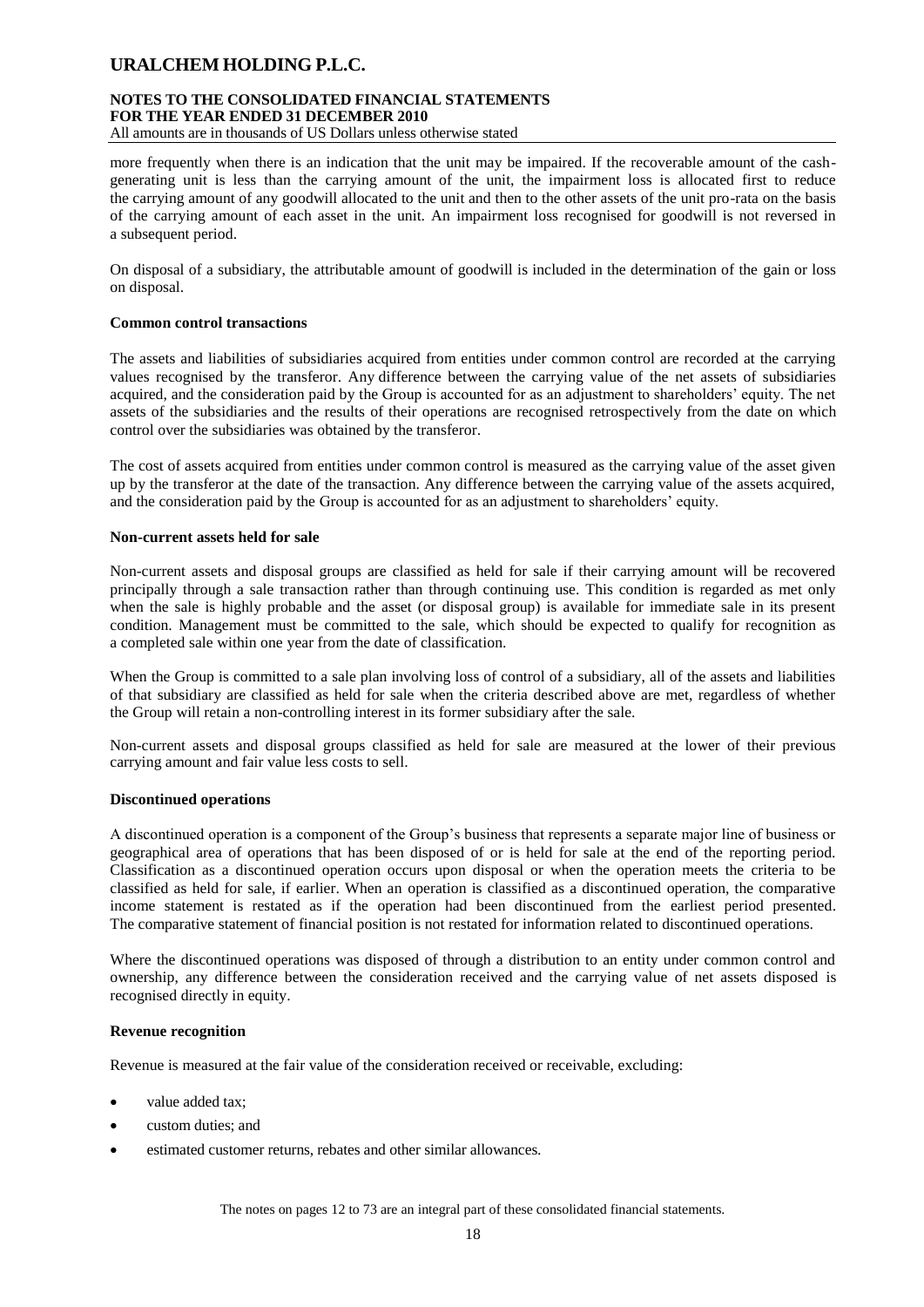#### **NOTES TO THE CONSOLIDATED FINANCIAL STATEMENTS FOR THE YEAR ENDED 31 DECEMBER 2010**

All amounts are in thousands of US Dollars unless otherwise stated

Revenue is recognised to the extent that it is probable that economic benefits will flow to the Group and the revenue and costs incurred or to be incurred in respect of the transaction can be reliably measured.

Cash received in advance from customers is not included in current year revenue, and is recognised within advances received.

#### *Sales of goods*

Revenue from sale of goods comprises revenue from sales of mineral fertilisers, ammonia, explosive grade ammonium nitrate, inorganic acids and other chemical products and is recognised when significant risks and rewards of ownership are transferred to the buyer in accordance with the shipping terms specified in the sales agreements.

#### *Other sales*

The Group provides the following principal types of services:

- supply of electricity and heat energy;
- construction, repairs and maintenance services; and
- transportation services.

Revenue from contracts to provide services is recognised when the services are rendered.

#### **Dividend and interest income**

Dividend income from investments is recognised when the Group's right to receive payment has been established.

Interest income from a financial asset is recognised when it is probable that the economic benefits will flow to the Group and the amount of income can be measured reliably. Interest income is accrued on a time basis, by reference to the principal outstanding and at the effective interest rate applicable, which is the rate that discounts estimated future cash receipts through the expected life of the financial asset to that asset's net carrying amount.

#### **Leasing – the Group as lessee**

Leases are classified as finance leases whenever the terms of the lease transfer substantially all the risks and rewards of ownership to the lessee. All other leases are classified as operating leases.

Assets held under finance leases are initially recognised as assets of the Group at their fair value at the inception of the lease or, if lower, at the present value of the minimum lease payments. The corresponding liability to the lessor is included in the statement of financial position as a finance lease obligation.

Lease payments are apportioned between finance expenses and reduction of the lease obligation so as to achieve a constant rate of interest on the remaining balance of the liability. Finance expenses are recognised immediately in profit or loss, unless they are directly attributable to qualifying assets, in which case they are capitalised in accordance with the Group's general policy on borrowing costs (see below). Contingent rentals are recognised as expenses in the periods in which they are incurred.

Operating lease payments are recognised as an expense on a straight-line basis over the lease term, except where another systematic basis is more representative of the time pattern in which economic benefits from the leased asset are consumed. Contingent rentals arising under operating leases are recognised as an expense in the period in which they are incurred.

#### **Foreign currencies**

The individual financial statements of each Group entity are presented in the currency of the primary economic environment in which the entity operates (its functional currency), which reflects the economic substance of its operations. The functional currency of the Company and other subsidiaries, registered in Cyprus, is the US Dollar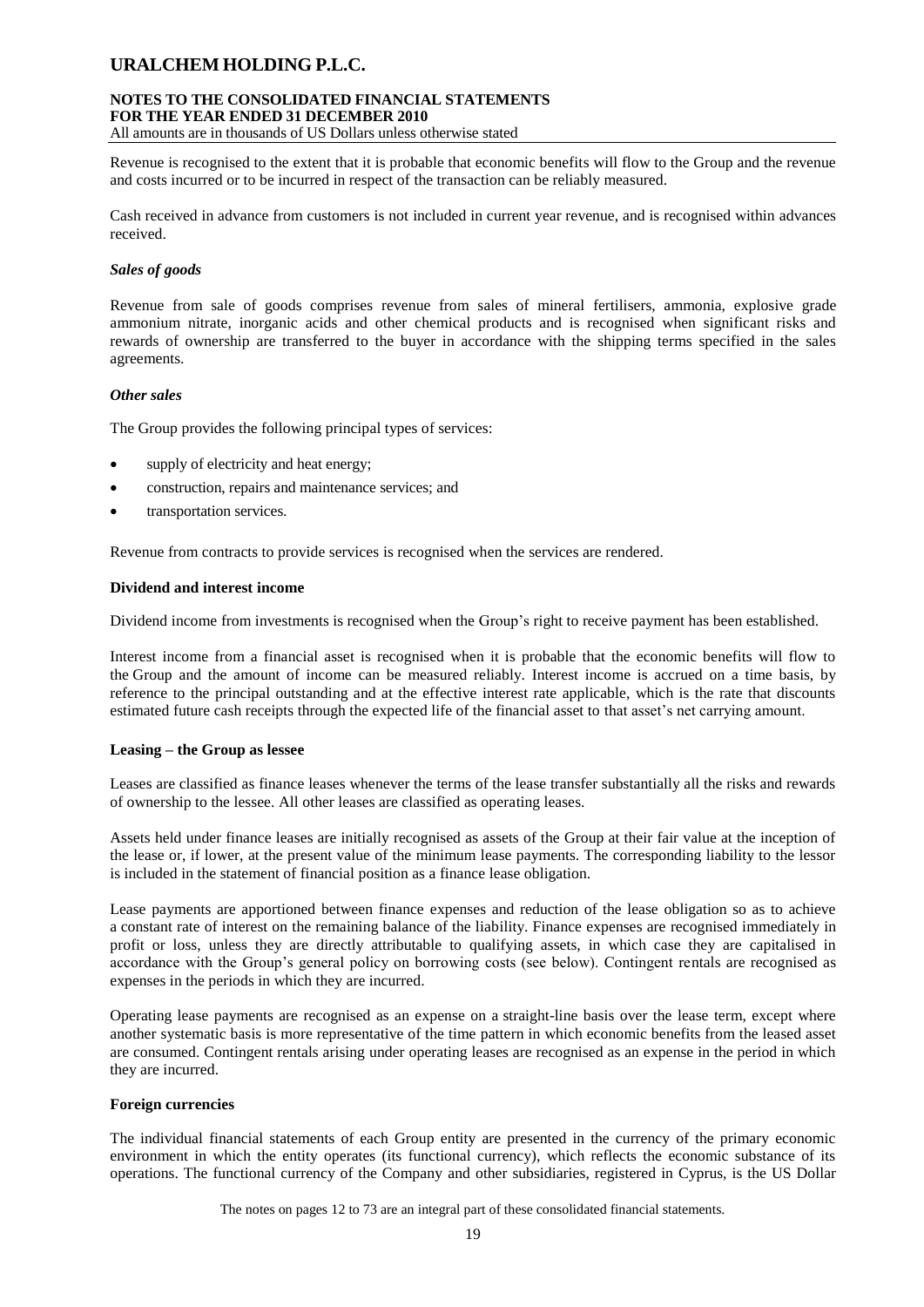#### **NOTES TO THE CONSOLIDATED FINANCIAL STATEMENTS FOR THE YEAR ENDED 31 DECEMBER 2010** All amounts are in thousands of US Dollars unless otherwise stated

("USD") or the Euro ("EUR"), while the functional currency of all subsidiaries registered in the Russian Federation is the Russian Rouble ("RUR") and the functional currency of subsidiaries registered in the European Union is EUR.

In preparing the financial statements of each individual group entity, transactions in currencies other than the entity's functional currency (foreign currencies) are recorded at the rates of exchange prevailing at the dates of the transactions. At the end of each reporting date, monetary items denominated in foreign currencies are retranslated at the rates prevailing at that date. Non-monetary items carried at fair value that are denominated in foreign currencies are retranslated at the rates prevailing at the date when the fair value was determined. Non-monetary items that are measured in terms of historical cost in a foreign currency are not retranslated.

Exchange differences are recognised in profit or loss in the period in which they arise, except for:

- exchange differences on foreign currency borrowings relating to assets under construction for future productive use, which are included in the cost of those assets where they are regarded as an adjustment to interest costs on those foreign currency borrowings; and
- exchange differences on monetary items receivable from or payable to a foreign operation for which settlement is neither planned nor likely to occur (therefore forming part of the net investment in the foreign operation), which are recognised initially in other comprehensive income and reclassified from equity to profit or loss on repayment of the monetary items.

Management of the Group has chosen to present consolidated financial statements in USD for the convenience of the users of these consolidated financial statements.

The translation from functional currency into presentation currency is performed as follows:

- assets and liabilities are expressed in USD using exchange rates prevailing at the reporting date;
- income and expense items are translated at exchange rates that approximate the exchange rates at the dates of the transactions, unless exchange rates fluctuated significantly during that period, in which case the exchange rates at the dates of the transactions are used;
- exchange differences arising, if any, are recognised in other comprehensive income and accumulated in equity; and
- in the consolidated statement of cash flows, cash balances at the beginning and end of each period presented are translated at exchange rates at the respective dates. All cash flows are translated at exchange rates that approximate the exchange rates at the dates of the transactions, unless exchange rates fluctuated significantly during that period, in which case the exchange rates at the dates of the transactions are used. Resulting exchange differences, if any, are presented as effect of exchange rate changes on the balance of cash held in foreign currencies.

On the disposal of a foreign operation (i.e. a disposal of the Group's entire interest in a foreign operation, or a disposal involving loss of control over a subsidiary that includes a foreign operation, a disposal involving loss of joint control over a jointly controlled entity that includes a foreign operation, or a disposal involving loss of significant influence over an associate that includes a foreign operation), all of the exchange differences accumulated in equity in respect of that operation attributable to the owners of the Company are reclassified to profit or loss. Any exchange differences that have previously been attributed to non-controlling interests are derecognised, but they are not reclassified to the income statement.

In the case of a partial disposal that does not result in the Group losing control over a subsidiary that includes a foreign operation, the proportionate share of accumulated exchange differences are re-attributed to non-controlling interests and are not recognised in profit or loss. For all other partial disposals (i.e. reductions in the Group's ownership interest in associates or jointly controlled entities that do not result in the Group losing significant influence or joint control), the proportionate share of the accumulated exchange differences is reclassified to the income statement.

Goodwill and fair value adjustments on identifiable assets and liabilities acquired arising on the acquisition of a foreign operation are treated as assets and liabilities of the foreign operation and translated at the rate of exchange prevailing at the end of each reporting period. Exchange differences arising are recognised in equity.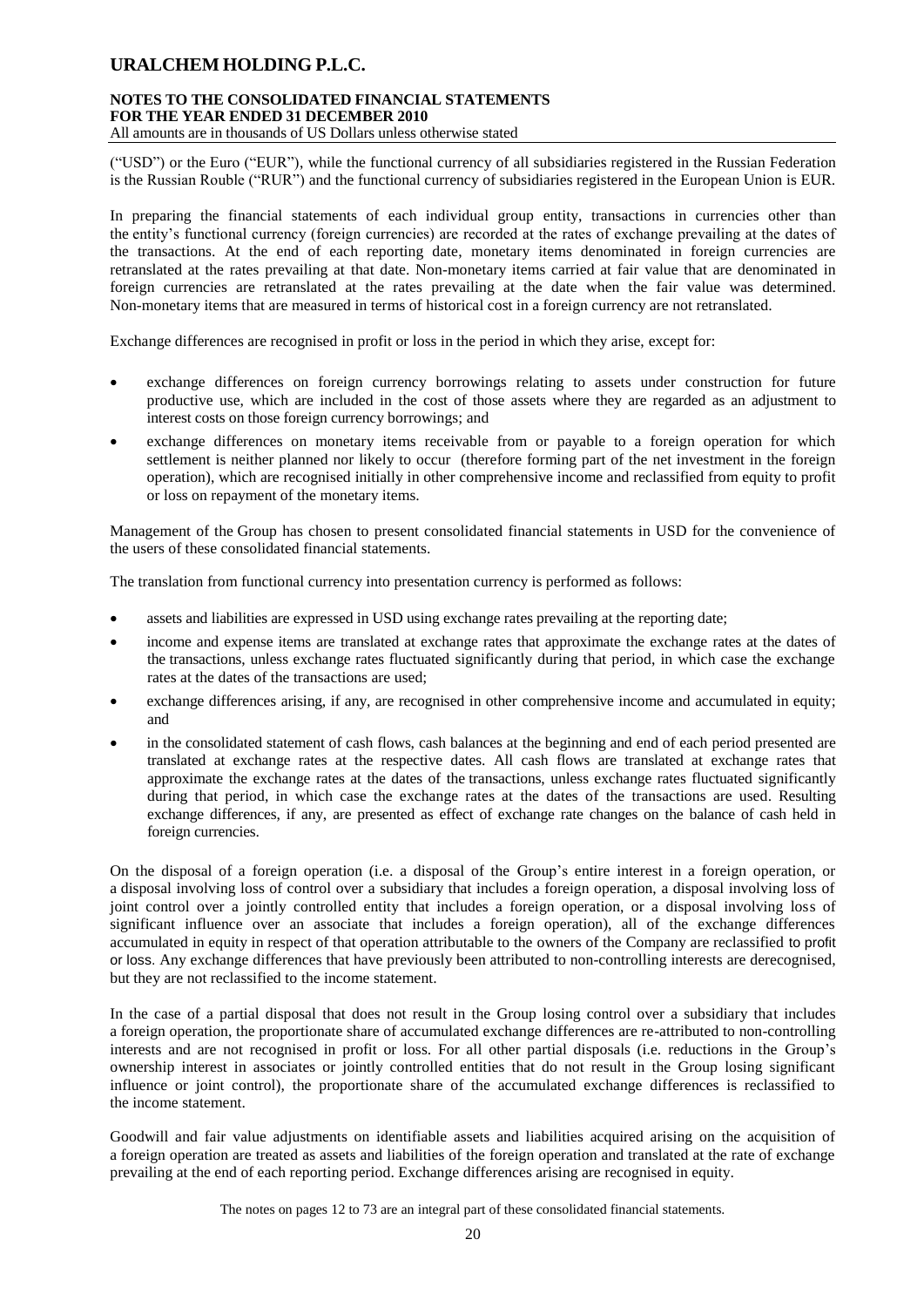## **NOTES TO THE CONSOLIDATED FINANCIAL STATEMENTS FOR THE YEAR ENDED 31 DECEMBER 2010**

All amounts are in thousands of US Dollars unless otherwise stated

#### **Borrowing costs**

Borrowing costs directly attributable to the acquisition, construction or production of qualifying assets, which are assets that necessarily take a substantial period of time to get ready for their intended use or sale, are added to the cost of those assets, until such time when the assets are substantially ready for their intended use or sale. Investment income earned on temporary investment of specific borrowings pending their expenditure on qualifying assets is deducted from the borrowing costs eligible for capitalisation.

All other borrowing costs are recognised in the income statement in the period in which they are incurred.

#### **Income tax**

Income tax expense represents the sum of the tax currently payable and deferred tax.

#### *Current tax*

The tax currently payable is based on taxable profit for the year. Taxable profit differs from profit as reported in the consolidated income statement because of items of income or expense that are taxable or deductible in other years and items that are never taxable or deductible. The Group's liability for current tax is calculated using tax rates that have been enacted or substantively enacted by the end of the reporting period.

#### *Deferred tax*

Deferred tax is recognised on temporary differences between the carrying amounts of assets and liabilities in the consolidated financial statements and the corresponding tax bases used in the computation of taxable profit. Deferred tax liabilities are recognised for all taxable temporary differences. Deferred tax assets are recognised for all deductible temporary differences to the extent that it is probable that taxable profits will be available against which those deductible temporary differences can be utilised. Such deferred tax assets and liabilities are not recognised if the temporary difference arises from goodwill or from the initial recognition (other than in a business combination) of other assets and liabilities in a transaction that affects neither the taxable profit nor the accounting profit.

Deferred tax liabilities are recognised for taxable temporary differences associated with investments in subsidiaries and associates, except where the Group is able to control the reversal of the temporary difference and it is probable that the temporary difference will not reverse in the foreseeable future. Deferred tax assets arising from deductible temporary differences associated with such investments and interests are only recognised to the extent that it is probable that there will be sufficient taxable profits against which to utilise the benefits of the temporary differences and they are expected to reverse in the foreseeable future.

The carrying amount of deferred tax assets is reviewed at the end of each reporting period and reduced to the extent that it is no longer probable that sufficient taxable profits will be available to allow all or part of the asset to be recovered.

Deferred tax assets and liabilities are measured at the tax rates that are expected to apply in the period in which the liability is settled or the asset realised, based on tax rates (and tax laws) that have been enacted or substantively enacted by the end of the reporting period. The measurement of deferred tax liabilities and assets reflects the tax consequences that would follow from the manner in which the Group expects, at the end of the reporting period, to recover or settle the carrying amount of its assets and liabilities.

Deferred tax assets and liabilities are offset when there is a legally enforceable right to set off current tax assets against current tax liabilities and when they relate to income taxes levied by the same taxation authority and the Group intends to settle its current tax assets and liabilities on a net basis.

Current and deferred tax are recognised in profit or loss, except when they relate to items that are recognised in other comprehensive income, in which case, the current and deferred tax are also recognised in other comprehensive income respectively. Where current tax or deferred tax arises from the initial accounting for a business combination, the tax effect is included in the accounting for the business combination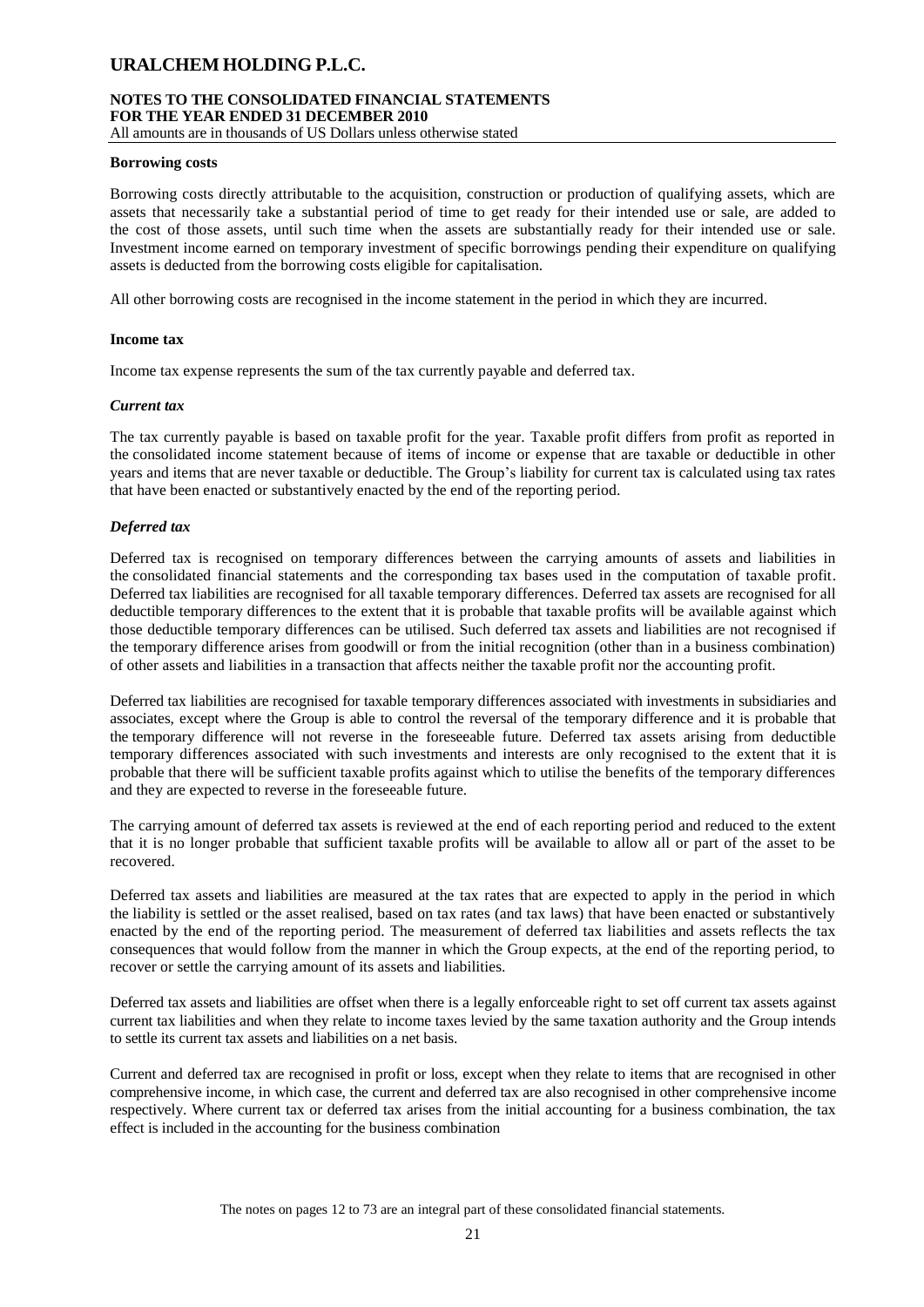## **NOTES TO THE CONSOLIDATED FINANCIAL STATEMENTS FOR THE YEAR ENDED 31 DECEMBER 2010**

All amounts are in thousands of US Dollars unless otherwise stated

#### **Property, plant and equipment**

Items of property, plant and equipment are stated at cost, less accumulated depreciation and impairment losses.

Where parts of an item of property, plant and equipment have different useful lives, they are accounted for as separate items of property, plant and equipment.

The Group recognises in the carrying amount of an item of property, plant and equipment the cost of replacing part of such an item if it is probable that the future economic benefits embodied with the item will flow to the Group and the cost of the item can be measured reliably. All other costs are recognised in income statement as incurred.

An item of property, plant and equipment is derecognised upon disposal or when no future economic benefits are expected to arise from the continued use of the asset. Any gain or loss arising on the disposal or retirement of an item of property, plant and equipment is determined as the difference between the sales proceeds and the carrying amount of the asset and is recognised in profit or loss.

#### **Depreciation**

Depreciation is calculated on a straight-line basis over the estimated useful lives of each item of property, plant and equipment. Assets held under finance lease arrangements are depreciated over the shorter of their estimated useful lives and lease terms. If there is reasonable certainty that the lessee will obtain ownership by the end of the lease term, the period of expected use is the useful life of the asset. Land is not depreciated.

The estimated useful lives for the major classes of assets are as follows:

| Buildings and structures           | 15-60 years  |
|------------------------------------|--------------|
| Machinery, equipment and transport | $5-30$ years |
| Other                              | $2-10$ years |

The estimated useful lives are reviewed annually, with the effect of any changes in estimate being accounted for on a prospective basis.

#### **Construction in-progress**

Construction in-progress comprises costs directly related to construction of property, plant and equipment including an appropriate allocation of directly attributable variable overheads that are incurred in construction as well as costs of purchase of other assets that require installation or preparation for their use. Depreciation of these assets, on the same basis as for other property assets, commences when the assets are put into operation. Construction in-progress is reviewed regularly to determine whether its carrying value is fairly stated and an appropriate provision for impairment is made, if necessary.

#### **Intangible assets**

Intangible assets, other than goodwill, are reported at cost less accumulated amortisation and impairment losses. Amortisation is charged on a straight-line basis over their estimated useful lives.

The estimated useful lives for the major classes of intangible assets are as follows:

| Software | $1-5$ years  |
|----------|--------------|
| Licences | $1-20$ years |
| Other    | $1-20$ years |

The estimated useful lives are reviewed annually, with the effect of any changes in estimate being accounted for on a prospective basis.

An intangible asset is derecognised on disposal, or when no future economic benefits are expected from use or disposal. Gains or losses arising from derecognition of an intangible asset, measured as the difference between the net disposal proceeds and the carrying amount of the asset, are recognised in profit or loss when the asset is derecognised.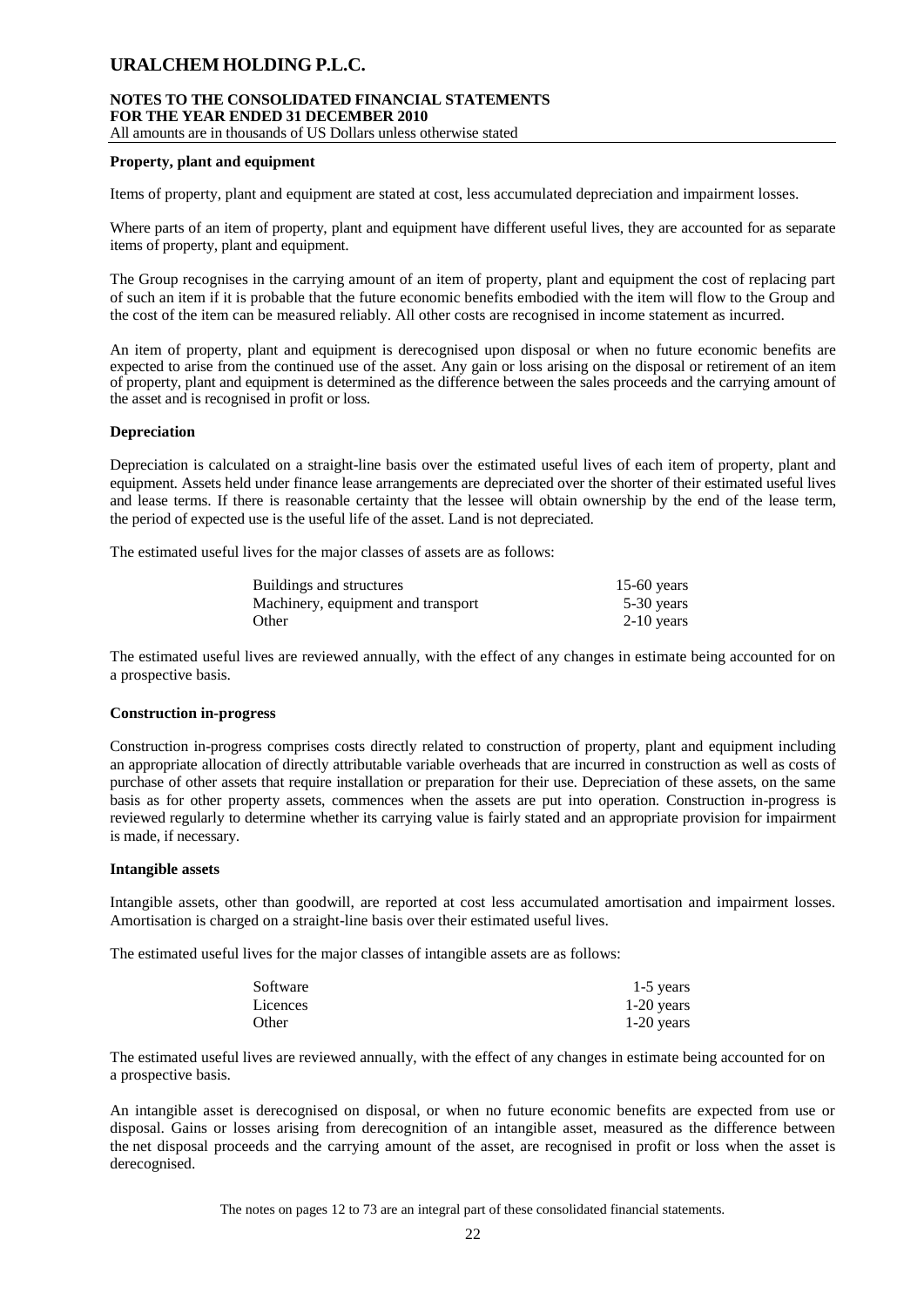## **NOTES TO THE CONSOLIDATED FINANCIAL STATEMENTS FOR THE YEAR ENDED 31 DECEMBER 2010**

All amounts are in thousands of US Dollars unless otherwise stated

#### **Impairment of tangible and intangible assets excluding goodwill**

At the end of each reporting period, the Group reviews the carrying amounts of its tangible and intangible assets to determine whether there is any indication that those assets have suffered an impairment loss. If any such indication exists, the recoverable amount of the asset is estimated in order to determine the extent of the impairment loss (if any). Where it is not possible to estimate the recoverable amount of an individual asset, the Group estimates the recoverable amount of the cash-generating unit to which the asset belongs. Where a reasonable and consistent basis of allocation can be identified, corporate assets are also allocated to individual cash-generating units, or otherwise they are allocated to the smallest group of cash-generating units for which a reasonable and consistent allocation basis can be identified.

Intangible assets with indefinite useful lives and intangible assets not yet available for use are tested for impairment annually, or more frequently when there is an indication that the asset may be impaired.

The recoverable amount is the higher of fair value less cost to sell and value in use. In assessing value in use, the estimated future cash flows are discounted to their present value using a pre-tax discount rate that reflects current market assessments of the time value of money and the risks specific to the asset.

If the recoverable amount of an asset (or cash-generating unit) is estimated to be less than its carrying amount, the carrying amount of the asset (cash-generating unit) is reduced to its recoverable amount. An impairment loss is recognised immediately in profit or loss, unless the relevant asset is carried at a revalued amount, in which case the impairment loss is treated as a revaluation decrease.

Where an impairment loss subsequently reverses, the carrying amount of the asset (cash-generating unit) is increased to the revised estimate of its recoverable amount, but so that the increased carrying amount does not exceed the carrying amount that would have been determined had no impairment loss been recognised for the asset (cash-generating unit) in prior years. A reversal of an impairment loss is recognised immediately in profit or loss unless the relevant asset is carried at a revalued amount, in which case the reversal of the impairment loss is treated as a revaluation increase.

#### **Financial assets**

Financial assets are recognised and derecognised on a trade date where the purchase or sale of an investment is under a contract whose terms require delivery of the investment within the timeframe established by the market concerned, and are initially measured at fair value, plus transaction costs, except for those financial assets classified as fair value through profit or loss, which are initially measured at fair value.

Financial assets are classified into the following specified categories:

- financial assets at fair value through profit or loss ("FVTPL");
- available-for-sale investments;
- held-to-maturity investments; and
- loans and receivables.

The classification depends on the nature and purpose of the financial assets and is determined at the time of initial recognition.

#### *Effective interest method*

The effective interest method is a method of calculating the amortised cost of a debt instrument and of allocating interest income over the relevant period. The effective interest rate is the rate that exactly discounts estimated future cash receipts (including all fees paid or received that form an integral part of the effective interest rate, transaction costs and other premiums or discounts) through the expected life of the debt instrument, or, where appropriate, a shorter period to the net carrying amount on initial recognition.

Income is recognised on an effective interest rate basis for debt instruments other than financial assets designated at FVTPL.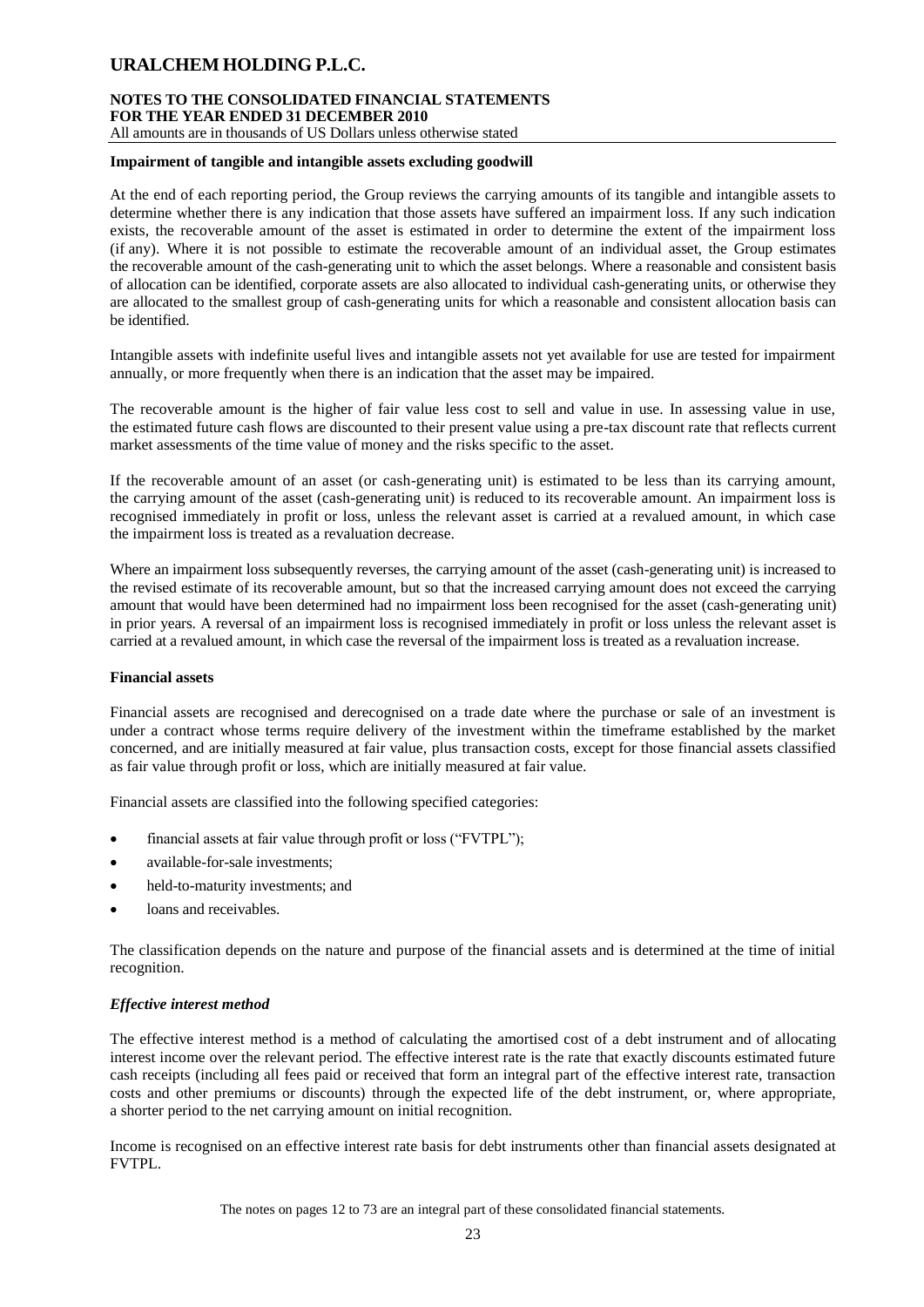## **NOTES TO THE CONSOLIDATED FINANCIAL STATEMENTS FOR THE YEAR ENDED 31 DECEMBER 2010**

All amounts are in thousands of US Dollars unless otherwise stated

#### *Financial assets at fair value through profit or loss*

Financial assets are classified as FVTPL where the financial asset is either held for trading or is designated at FVTPL.

A financial asset is classified as held for trading if:

- it has been acquired principally for the purpose of selling in the near future; or
- on initial recognition it is a part of a portfolio of identified financial instruments that the Group manages together and has a recent actual pattern of short-term profit-taking; or
- it is a derivative that is not designated and effective as a hedging instrument.

A financial asset other than a financial asset held for trading may be designated as FVTPL upon initial recognition if:

- such designation eliminates or significantly reduces a measurement or recognition inconsistency that would otherwise arise; or
- the financial asset forms part of a group of financial assets or financial liabilities or both, which is managed and the performance of which is evaluated on a fair value basis, in accordance with the Group's documented risk management or investment strategy, and information about the grouping is provided internally on that basis; or
- it forms part of a contract containing one or more embedded derivatives, and IAS 39 Financial Instruments: Recognition and Measurement permits the entire combined contract (asset or liability) to be designated at FVTPL.

Financial assets at FVTPL are stated at fair value, with any gain or loss resulting from re-measurement recognised in profit or loss. The net gain or loss recognised in profit or loss incorporates any dividend or interest earned on the financial asset. Fair value is determined in the manner described in note 37.

#### *Available-for-sale ("AFS") financial assets*

Listed and unlisted shares and redeemable notes held by the Group that are traded in an active market are classified as being AFS and are stated at fair value, except for investments in shares for which there are no available market quotations and whose fair value cannot be reliably measured which are accounted for at cost less any impairment. Fair value of AFS financial assets is determined as follows:

- the fair value of AFS financial assets with standard terms and conditions and traded on active markets is determined with reference to quoted market prices; and
- the fair value of other AFS financial assets is determined in accordance with generally accepted pricing model based on discounted cash flow analysis using prices from observable current market transactions.

Gains and losses arising from changes in fair value are recognised in other comprehensive income and accumulated in the investments revaluation reserve with the exception of impairment losses, interest calculated using the effective interest rate method and foreign exchange gains and losses on monetary assets, which are recognised in profit or loss. Where the investment is disposed of or is determined to be impaired, the cumulative gain or loss previously accumulated in the investments revaluation reserve is reclassified to profit or loss. If, in a subsequent period, the amount of the impairment loss attributable to AFS financial assets decreases and the decrease can be related objectively to an event occurring after the impairment was recognised, the previously recognised impairment loss is reversed through other comprehensive income and presented in the investment revaluation reserve as an increase in fair value of AFS financial assets.

Dividends on AFS equity instruments are recognised in the income statement when the Group's right to receive payments is established.

The fair value of AFS monetary assets denominated in a foreign currency is determined in that foreign currency and translated at the exchange rate at the end of each reporting period. The foreign exchange gains and losses that are recognised in profit or loss are determined based on the amortised cost of the monetary asset. Other foreign exchange gains and losses are recognised in other comprehensive income.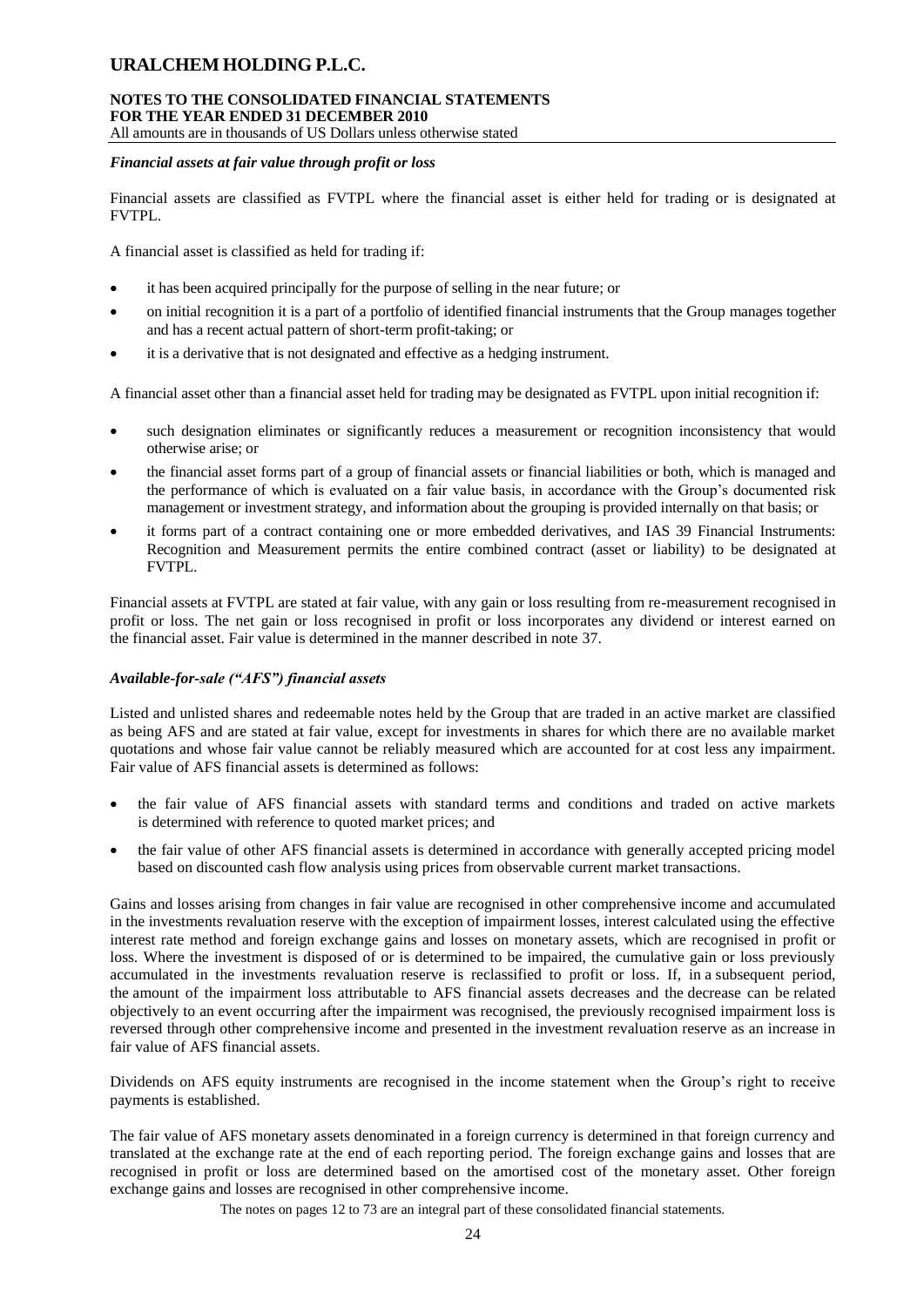## **NOTES TO THE CONSOLIDATED FINANCIAL STATEMENTS FOR THE YEAR ENDED 31 DECEMBER 2010**

All amounts are in thousands of US Dollars unless otherwise stated

#### *Held-to-maturity investments*

Promissory notes and debentures with fixed or determinable payments and fixed maturity dates which the Group has the positive intent and ability to hold to maturity are classified as held-to-maturity investments. Held-to-maturity investments are recorded at amortised cost less impairment, if any. Interest income is recognised using the effective interest method.

#### *Loans and receivables*

Trade receivables, loans issued, and other receivables that have fixed or determinable payments that are not quoted in an active market are classified as loans and receivables. Loans and receivables are measured at amortised cost using the effective interest method less any impairment. Interest income is recognised by applying the effective interest rate, except for short-term receivables when the recognition of interest would be immaterial.

#### *Impairment of financial assets*

Financial assets, other than those at FVTPL, are assessed for indicators of impairment at the end of each reporting period. Financial assets are impaired where there is objective evidence that, as a result of one or more events that occurred after the initial recognition of the financial asset, the estimated future cash flows of the investment have been affected. For financial assets carried at amortised cost, the amount of the impairment is the difference between the asset's carrying amount and the present value of estimated future cash flows, discounted at the financial asset's original effective interest rate.

The carrying amount of the financial asset is reduced by the impairment loss directly for all financial assets with the exception of trade and other receivables where the carrying amount is reduced through the use of an allowance account. When a trade or other receivable is considered uncollectible, it is written-off against the allowance account. Subsequent recoveries of amounts previously written-off are credited against the allowance account. Changes in the carrying amount of the allowance account are recognised in profit or loss.

With an exception of AFS equity instruments, if in a subsequent period the amount of the impairment loss decreases and the decrease can be related objectively to an event occurring after the impairment was recognised, the previously recognised impairment loss is reversed through profit or loss to the extent that the carrying amount of the investment at the date the impairment is reversed does not exceed what the amortised cost would have been had the impairment not been recognised. In respect of AFS equity securities, impairment losses previously recognised through profit and loss are not reversed through profit or loss. Any increase in fair value subsequent to impairment loss is recognised in other comprehensive income. Impairment losses on AFS equity instruments accounted for at cost are not reversed.

#### *Derecognition of financial assets*

The Group derecognises a financial asset only when the contractual rights to the cash flows from the asset expire; or it transfers the financial asset and substantially all the risks and rewards of ownership of the asset to another entity. If the Group neither transfers nor retains substantially all the risks and rewards of ownership and continues to control the transferred asset, the Group recognises its retained interest in the asset and an associated liability for amounts it may have to pay. If the Group retains substantially all the risks and rewards of ownership of a transferred financial asset, the Group continues to recognise the financial asset and also recognises a collateralised borrowing for the proceeds received.

#### **Inventories**

Inventories are stated at the lower of cost and net realisable value. Cost is determined by using the weighted average method. The cost of finished goods and work in progress includes direct costs and the allocation of related production overheads. Net realisable value represents the estimated selling price for inventories less all estimated costs of completion and costs necessary to make the sale.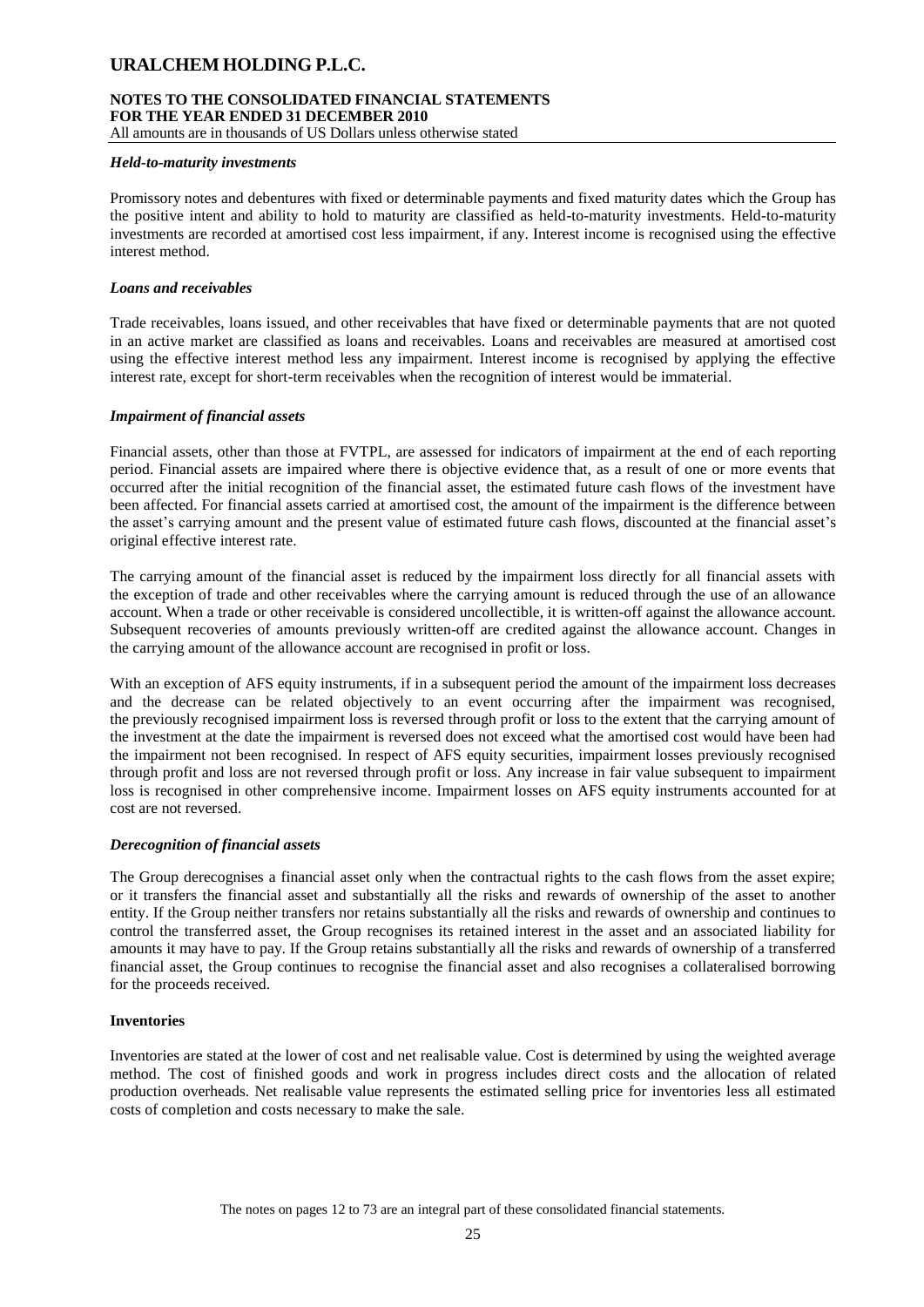## **NOTES TO THE CONSOLIDATED FINANCIAL STATEMENTS FOR THE YEAR ENDED 31 DECEMBER 2010**

All amounts are in thousands of US Dollars unless otherwise stated

#### **Cash and cash equivalents**

Cash and cash equivalents comprise cash in hand, current accounts and cash deposits with banks and highly liquid investments with original maturities of three months or less, that are readily convertible to known amounts of cash and are subject to an insignificant risk of changes in value.

#### **Financial liabilities**

Financial liabilities are classified into the following specified categories:

- financial guarantee contract liabilities; and
- other financial liabilities.

#### *Financial guarantee contract liabilities*

Financial guarantee contract liabilities are measured initially at their fair values and are subsequently measured at the higher of:

- the amount of the obligation under the contract, as determined in accordance with IAS 37 Provisions, Contingent Liabilities and Contingent Assets; and
- the amount initially recognised less, where appropriate, cumulative amortisation recognised in accordance with the revenue recognition policies set out above.

#### *Other financial liabilities*

Other financial liabilities, including loans and borrowings, are initially measured at fair value, net of transaction costs. Financial liabilities are subsequently measured at amortised cost using the effective interest method, with interest expense recognised on an effective interest basis.

#### **Provisions and accruals**

Provisions are recognised when the Group has a present obligation (legal or constructive) as a result of a past event, it is probable that the Group will be required to settle the obligation, and a reliable estimate can be made of the amount of the obligation.

The amount recognised as a provision is the best estimate of the consideration required to settle the present obligation at the end of each reporting period, taking into account the risks and uncertainties surrounding the obligation. Where a provision is measured using the cash flows estimated to settle the present obligation, its carrying amount is the present value of those cash flows.

When some or all of the economic benefits required to settle a provision are expected to be recovered from a third party, the receivable is recognised as an asset if it is virtually certain that reimbursement will be received and the amount of the receivable can be measured reliably.

#### **Employee benefit obligations**

Remuneration to employees in respect of services rendered during the reporting period, including accrual for unused vacation and bonuses and related social taxes, is recognised as an expense in the period when it is earned.

#### *Defined contribution plan*

Subsidiaries registered in the Russian Federation are legally obliged to make defined contributions to the State Pension Fund. This defined contribution plan is financed on a pay-as-you-earn basis.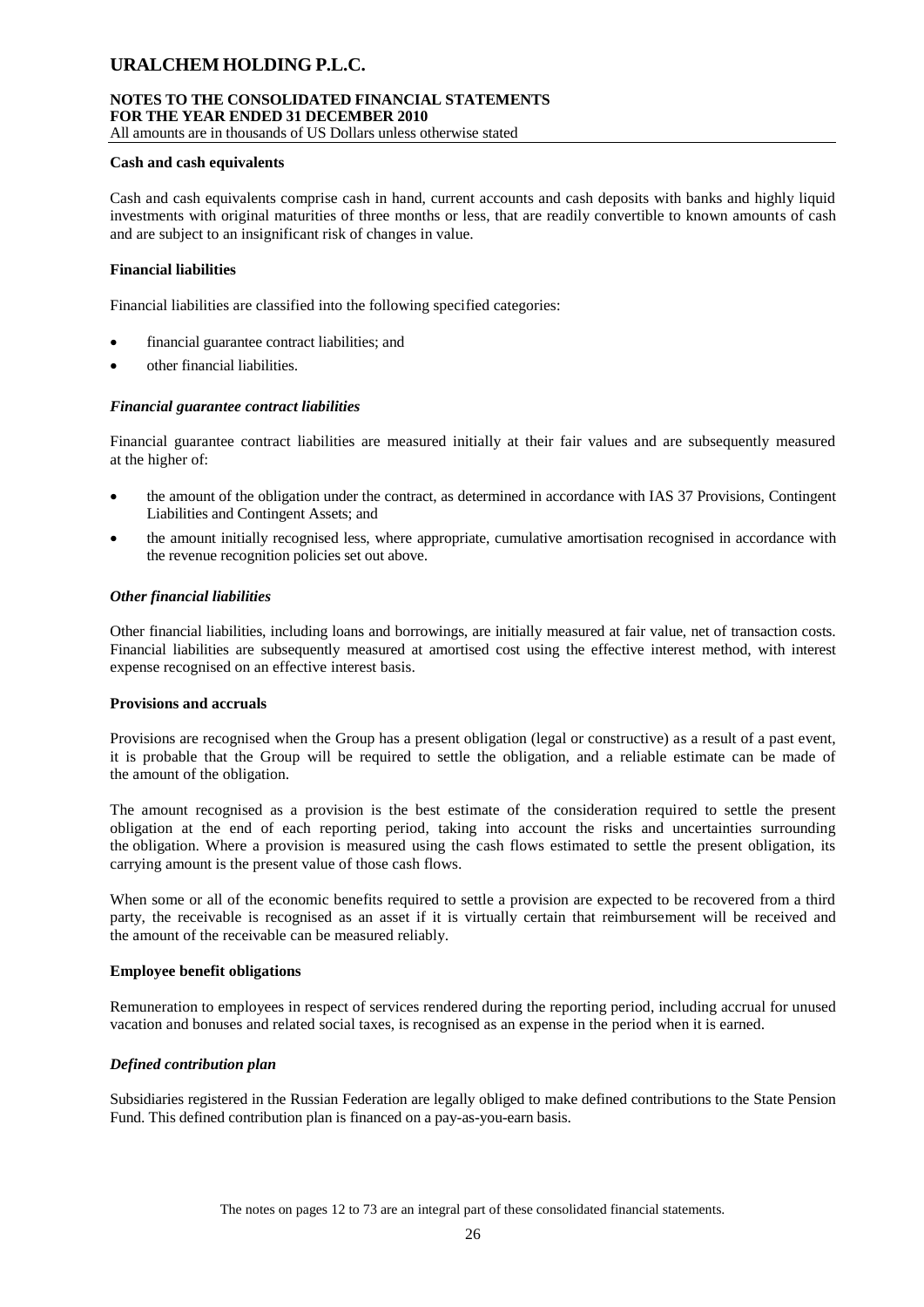## **NOTES TO THE CONSOLIDATED FINANCIAL STATEMENTS FOR THE YEAR ENDED 31 DECEMBER 2010**

All amounts are in thousands of US Dollars unless otherwise stated

#### *Defined benefit plans*

For defined benefit retirement plans, the cost of providing benefits is determined using the Projected Unit Credit Method, with actuarial valuations being carried out at the end of each reporting period and with immediate recognition of all actuarial gains and losses in the income statement. Past service cost is amortised on a straight-line basis over the average period until the benefits become vested.

The retirement benefit obligation recognised in the statement of financial position represents the present value of the defined benefit obligation as adjusted for unrecognised past service cost.

#### **4. CRITICAL ACCOUNTING JUDGEMENTS AND KEY SOURCES OF ESTIMATION UNCERTAINTY**

In the application of the Group's accounting policies, described in note 3, management is required to make judgements, estimates and assumptions about the carrying amounts of assets and liabilities and recognised amounts of income and expenses that are not readily apparent from other sources. The estimates and associated assumptions are based on historical experience and other factors that are considered to be relevant. Actual results may differ from these estimates.

The estimates and underlying assumptions are reviewed on an ongoing basis. Revisions to accounting estimates are recognised in the period in which the estimate is revised if the revision affects only that period or in the period of the revision and future periods if the revision affects both current and future periods.

The most significant areas requiring the use of management estimates and assumptions relate to:

- impairment of assets;
- impairment of goodwill;
- allowances for doubtful receivables;
- obsolete and slow-moving raw materials;
- employee benefit obligations; and
- taxation.

#### **Impairment of fixed assets and intangible assets excluding goodwill**

Tangible fixed assets and intangible assets are reported at cost, less accumulated depreciation and impairment losses. At the end of each reporting period, the Group determines whether any indicators of impairment exist. If there are any such indicators, the recoverable amount of the assets is calculated and compared to the carrying amount. The excess of the carrying amount over the recoverable amount is recognised as an impairment.

The recoverable amount is calculated as the higher of an asset's or cash-generating unit's fair value less costs to sell and its value in use. The calculation of value in use requires the Group to make estimates regarding the Group's future cash flows. The estimation of future cash flows involves significant estimates and assumptions regarding the market growth, market demand for the products, profitability of products and discount rates. A critical estimate in the Group's cash flow model is the expected increase in the price of natural gas on the territory of the Russian Federation which is based on the announced government policy on natural gas prices.

#### **Impairment of goodwill**

Goodwill is tested for impairment annually, or more frequently when there is an indication that a cash generating unit may be impaired, by comparing the carrying amount of the goodwill to its estimated recoverable amount. An impairment is recorded if the carrying amount exceeds the recoverable amount. The recoverable amount is the higher of fair value less cost to sell and value in use. Value in use is determined using discounted cash flow models involving several assumptions. The key assumptions include (i) present value factors used in determining the fair value of the cash-generating units; (ii) projected average revenue growth rates used in the cash-generating unit cash flow model; (iii) projected long-term growth rates used in the derivation of terminal year values; and (iv) the exchange rate used in the cash-generating unit cash flow model. These and other assumptions are impacted by economic conditions and expectations of management and will change in the future based on period specific facts and circumstances. Changes in the management's assumptions could materially impact the fair value estimates.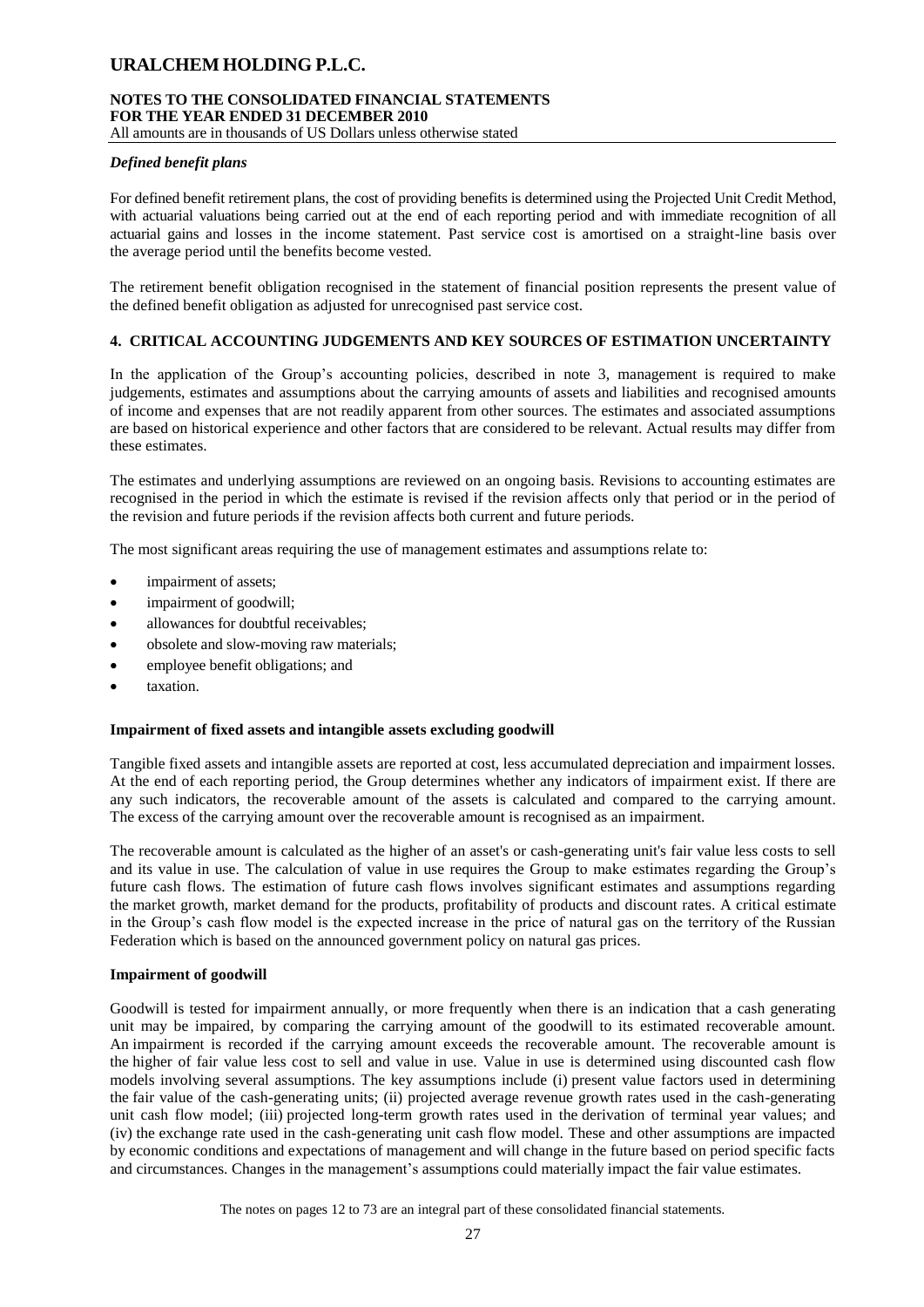## **NOTES TO THE CONSOLIDATED FINANCIAL STATEMENTS FOR THE YEAR ENDED 31 DECEMBER 2010**

All amounts are in thousands of US Dollars unless otherwise stated

#### **Allowances for doubtful receivables**

Accounts receivable are stated at amortised cost after deducting an allowance for doubtful receivables. The allowance for doubtful receivables is the Group's best estimate of probable credit losses in the Group's existing accounts receivable balances. When evaluating the adequacy of the allowance for doubtful receivables, management bases its estimates on the current overall economic conditions, the ageing of accounts receivable balances, historical write-off experience, customer creditworthiness and changes in payment terms.

Uncertainties regarding changes in the financial condition of customers, either adverse or positive, could impact the amount and timing of allowances for doubtful receivables that may be required.

#### **Obsolete and slow-moving raw materials**

Inventories are stated at the lower of cost or net realisable value. Cost is determined by using the weighted average method of accounting. Reserves for excess or obsolete inventory are recorded based on a variety of factors, including product changes and improvements, changes in raw material availability, new product introductions, estimated future demand and market conditions.

In addition, certain finished goods and raw materials of the Group are carried at net realisable value. Estimates of net realisable value of inventories are based on the most reliable evidence available at the time the estimates are made. These estimates take into consideration fluctuations of prices or costs directly relating to events occurring subsequent to the reporting date to the extent that such events confirm conditions existing at the end of the reporting period. The adequacy of the Group's reserves could be materially affected by changes in the supply and demand for products, subsequent changes to prices or costs or regulatory actions.

#### **Employee benefit obligations**

The Group's employees participate in pension benefit plans. The costs of pension benefits and related liabilities with respect to the Group's employees participating in defined benefit plans have been determined based upon actuarial computations. The Group records the unfunded status associated with these plans in accordance with the requirements of IAS 19 Employee Benefits and records the actuarially determined pension costs during each period. Pension costs in respect of defined-benefit pension plans primarily represent the increase in the actuarial present value of the obligation for pension benefits based on employee service during the year and the interest on this obligation in respect of employee service in previous years.

In calculating the obligation and expense, the Group is required to select certain actuarial assumptions. These assumptions include discount rate, expected salary and pension increases and mortality projection. The assumptions are determined based on current market conditions, historical information and consultation with and input from the Group's actuaries. Changes in the key assumptions can have a significant impact on the projected benefit obligations, funding requirements and periodic pension cost incurred.

#### **Taxation**

The Group is primarily subject to income taxes in the Russian Federation. Russian tax, currency and customs legislation is subject to varying interpretations. The Group recognises liabilities for anticipated additional tax assessments as a result of tax audits based on estimates of whether it is probable that additional taxes will be due. Where the final tax outcome of these matters is different from the amounts that were initially recorded, such differences will impact the income tax provisions in the period in which such determinations are made.

Deferred tax assets are reviewed at the end of each reporting period and are reduced to the extent that it is not probable that sufficient taxable profit will be available to allow all or part of the deferred tax assets to be utilised. Various factors are considered in assessing the probability of the future utilisation of deferred tax assets, including past operating results, operational plans, expiration of tax losses carried forward, and tax planning strategies. If actual results differ from these estimates or if these estimates must be adjusted in future periods, the financial position, results of operations and cash flows may be negatively affected. Due to a change in estimate, in 2009 the Group recognised a deferred tax asset in the amount of USD 29,573 thousand in respect of tax losses from prior years, which was not recognised in 2008, as the Group did not believe it would be able to offset it in future periods.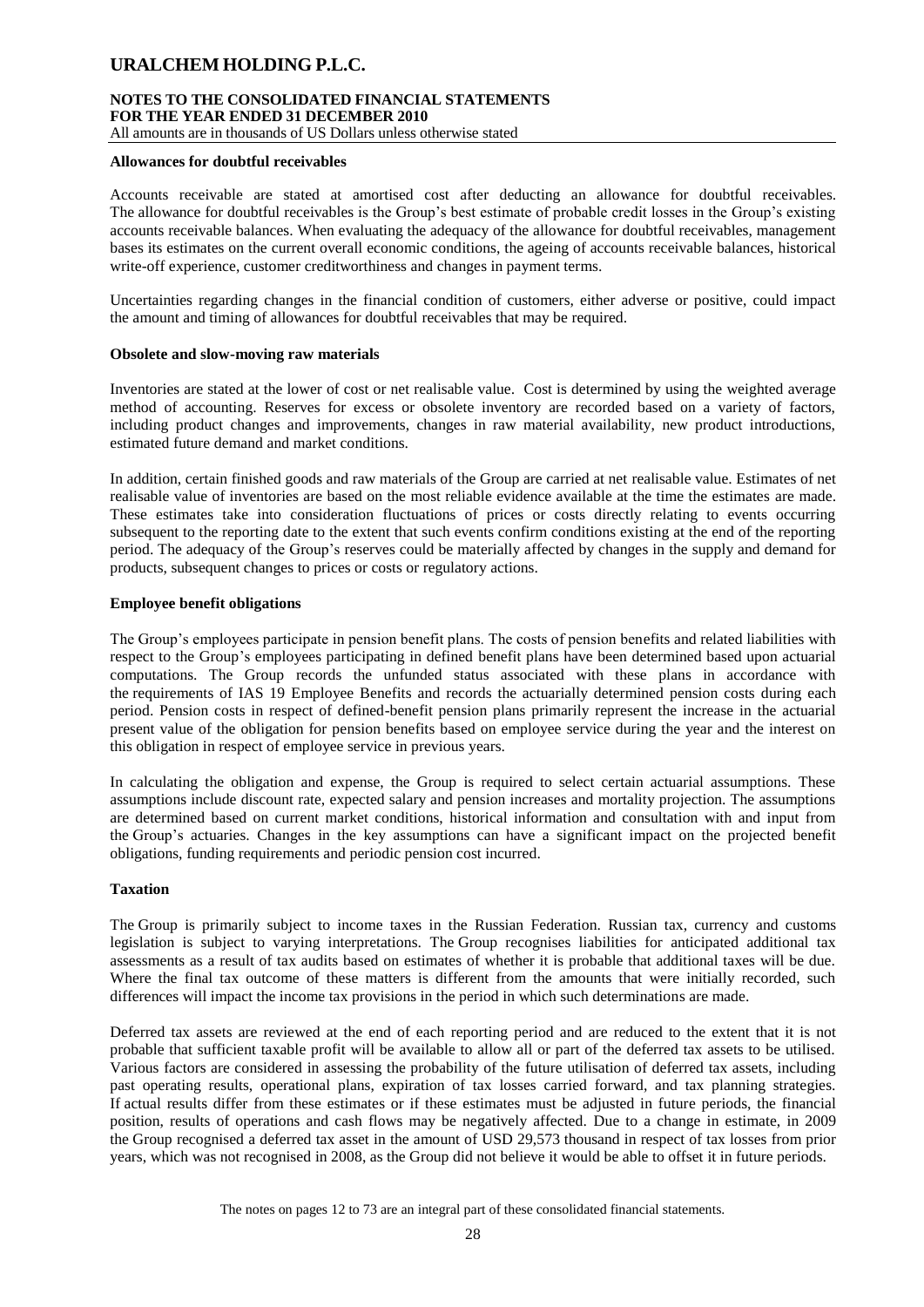#### **NOTES TO THE CONSOLIDATED FINANCIAL STATEMENTS FOR THE YEAR ENDED 31 DECEMBER 2010** All amounts are in thousands of US Dollars unless otherwise stated

#### **5. BUSINESS COMBINATIONS**

#### **Open Joint Stock Company Voskresensk Mineral Fertilisers ("VMF")**

#### *Acquisition of controlling interest in VMF in 2008 by the Group*

On 6 June 2008, the Group entered into an agreement to acquire 437,115,724 or 71.7% of the total outstanding ordinary shares of VMF for an aggregate purchase price of USD 380,537 thousand. VMF is an unlisted company, specialising in the production of phosphate based and complex mineral fertilisers, sulphuric and phosphoric acids and other chemical products with its main production facilities located in Voskresensk, Moscow region of the Russian Federation. VMF's output is intended both for the domestic and export markets. The main products (monoammonium phosphate and diammonium phosphate) are primarily sold in export markets. Other phosphate based and complex fertilisers and chemical products are primarily sold in the domestic market.

The fair values of VMF's assets, liabilities and contingent liabilities as at 6 June 2008, were as follows:

|                                                                 | Fair value at the<br>date of acquisition |
|-----------------------------------------------------------------|------------------------------------------|
| <b>ASSETS</b>                                                   |                                          |
| Property, plant and equipment                                   | 325,123                                  |
| Intangible assets                                               | 354                                      |
| Inventories                                                     | 42,554                                   |
| Other financial assets                                          | 2,516                                    |
| Trade and other receivables                                     | 17,838                                   |
| Advances paid and prepaid expenses                              | 24,444                                   |
| Income tax receivable                                           | 5,803                                    |
| Other taxes receivable                                          | 27,998                                   |
| Cash and cash equivalents                                       | 26,010                                   |
| <b>Total assets</b>                                             | 472,640                                  |
| <b>LIABILITIES</b>                                              |                                          |
| Loans and borrowings                                            | 29,412                                   |
| Retirement benefit obligations                                  | 3,845                                    |
| Deferred tax liabilities                                        | 70,770                                   |
| Trade and other payables                                        | 18,923                                   |
| Advances received                                               | 5,014                                    |
| Income tax payable                                              | 8,628                                    |
| Other taxes payable                                             | 3,583                                    |
| <b>Total liabilities</b>                                        | 140,175                                  |
| Net assets at the date of acquisition                           | 332,465                                  |
| Less: Share of net assets attributable to minority shareholders | (99,095)                                 |
| Group's share of net assets acquired                            | 233,370                                  |
| Add: Goodwill arising on acquisition                            | 147,167                                  |
| <b>Total consideration</b>                                      | 380,537                                  |
| Net cash flow arising on acquisition:                           |                                          |
| Cash consideration                                              | (380, 537)                               |
| Cash and cash equivalents acquired                              | 26,010                                   |
| Net cash outflow on acquisition of subsidiary                   | (354, 527)                               |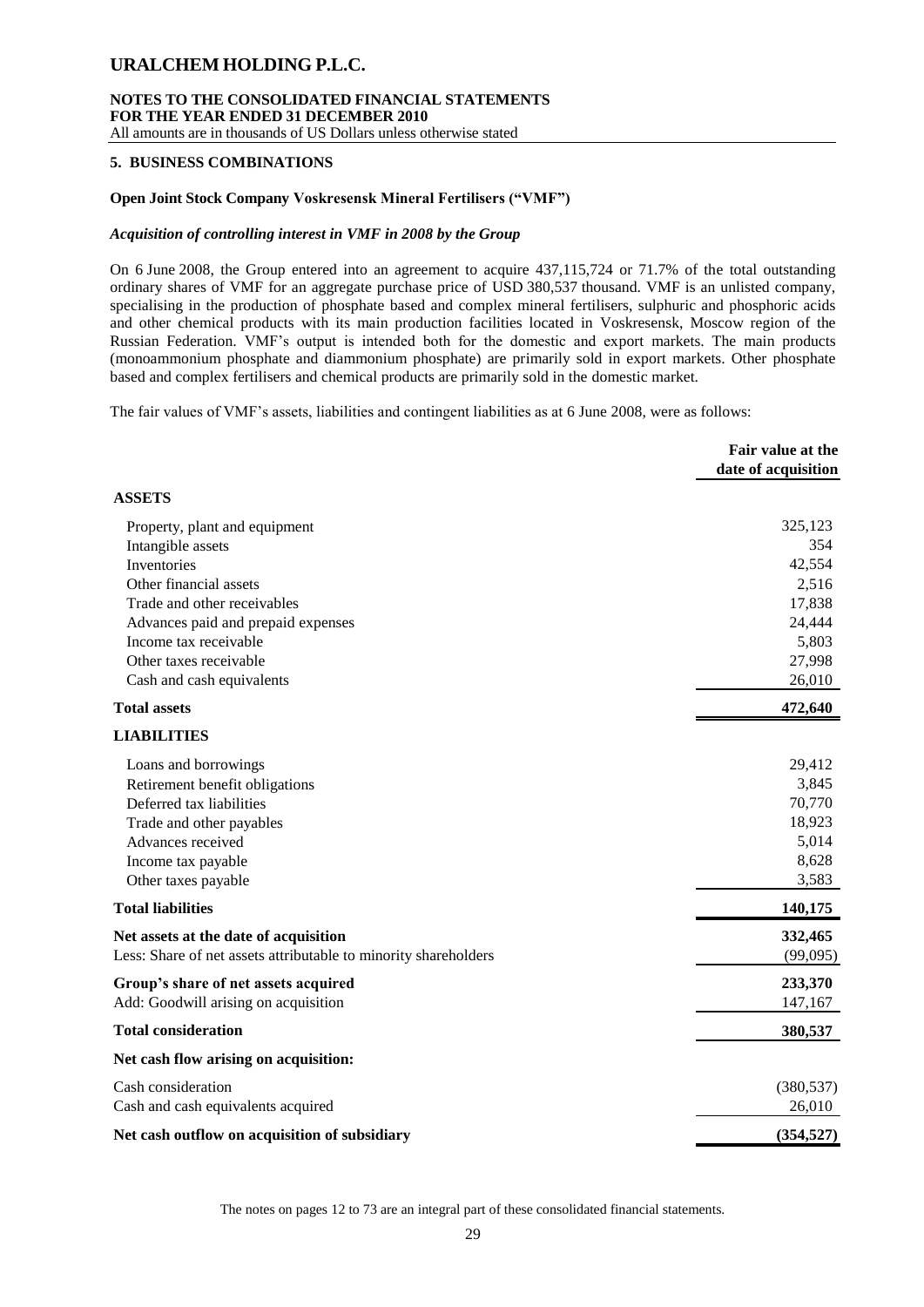## **NOTES TO THE CONSOLIDATED FINANCIAL STATEMENTS FOR THE YEAR ENDED 31 DECEMBER 2010**

All amounts are in thousands of US Dollars unless otherwise stated

At the date of acquisition VMF did not prepare consolidated financial statements in accordance with IFRS. Thus, it was not practicable to determine the carrying amounts of the acquired assets, liabilities and contingent liabilities in accordance with IFRS immediately before the acquisition, and they were not presented in these consolidated financial statements.

VMF and its subsidiaries contributed USD 240,841 thousand of revenue and USD 9,508 thousand of loss for the period from 6 June 2008 to 31 December 2008.

Goodwill arising on the acquisition of VMF relates to the benefits of expected synergy, revenue growth and cost saving, future market development and the assembled workforces of the acquired entities. These benefits are not recognised separately from goodwill as the future economic benefits arising from them cannot be reliably measured.

#### **Pro-forma condensed consolidated income statement data (unaudited)**

The potential effect of the acquisition of VMF on the results of the Group's operations, as if this subsidiary was acquired on 1 January 2008, is analysed as follows:

|                                                | <b>Year ended</b>               |
|------------------------------------------------|---------------------------------|
|                                                | 31 December 2008<br>(unaudited) |
| Revenue from continuing operations             | 1.919.776                       |
| Profit before tax from continuing operations   | 183,654                         |
| Profit for the year from continuing operations | 91.500                          |

These unaudited pro-forma amounts are provided for illustrative purposes only and do not present the results of operations of the Group had the transactions assumed therein occurred on or as at the date indicated, nor is it necessarily indicative of the results of operations which may be achieved in the future. This pro-forma information does not present the actual result of operations of the Group.

In determining the pro-forma revenue and profit for the year of the Group had VMF been acquired on 1 January 2008, the Group has calculated depreciation of property, plant and equipment acquired on the basis of the fair values arising from the initial accounting for the business combination.

#### *Increase of ownership interest in VMF in 2008 by the Group*

During the period since 6 June 2008 to 31 December 2008, the Group acquired, through a number of transactions with non-controlling shareholders, an additional 3.1% of VMF's shares for a total cash consideration of USD 14,073 thousand, increasing its ownership in the company to 74.8%. The carrying value of VMF's net assets as at the dates when the shares were acquired ranged from USD 262,975 thousand to USD 323,107 thousand. As a result of these transactions, the Group recognised a decrease in net assets attributable to non-controlling interest in the amount of USD 9,136 thousand. The excess of the consideration paid over the Group's share in net assets acquired of USD 4,937 thousand was recognised directly in the statement of changes in equity as a decrease in retained earnings.

#### *Increase of ownership interest in VMF in 2009 by the Group*

During the year ended 31 December 2009, the Group acquired, through a number of transactions with noncontrolling shareholders, an additional 0.005% of VMF's shares for a total cash consideration of USD 64 thousand, increasing its ownership in the company to 74.8%. The carrying value of VMF's net assets at the dates when the shares were acquired ranged from USD 192,787 thousand to USD 194,688 thousand. As a result of these transactions, the Group recognised a decrease in net assets attributable to non-controlling interest in the amount of USD 14 thousand. The excess of the consideration paid over the Group's share in net assets acquired of USD 50 thousand was recognised directly in the statement of changes in equity as a decrease in retained earnings.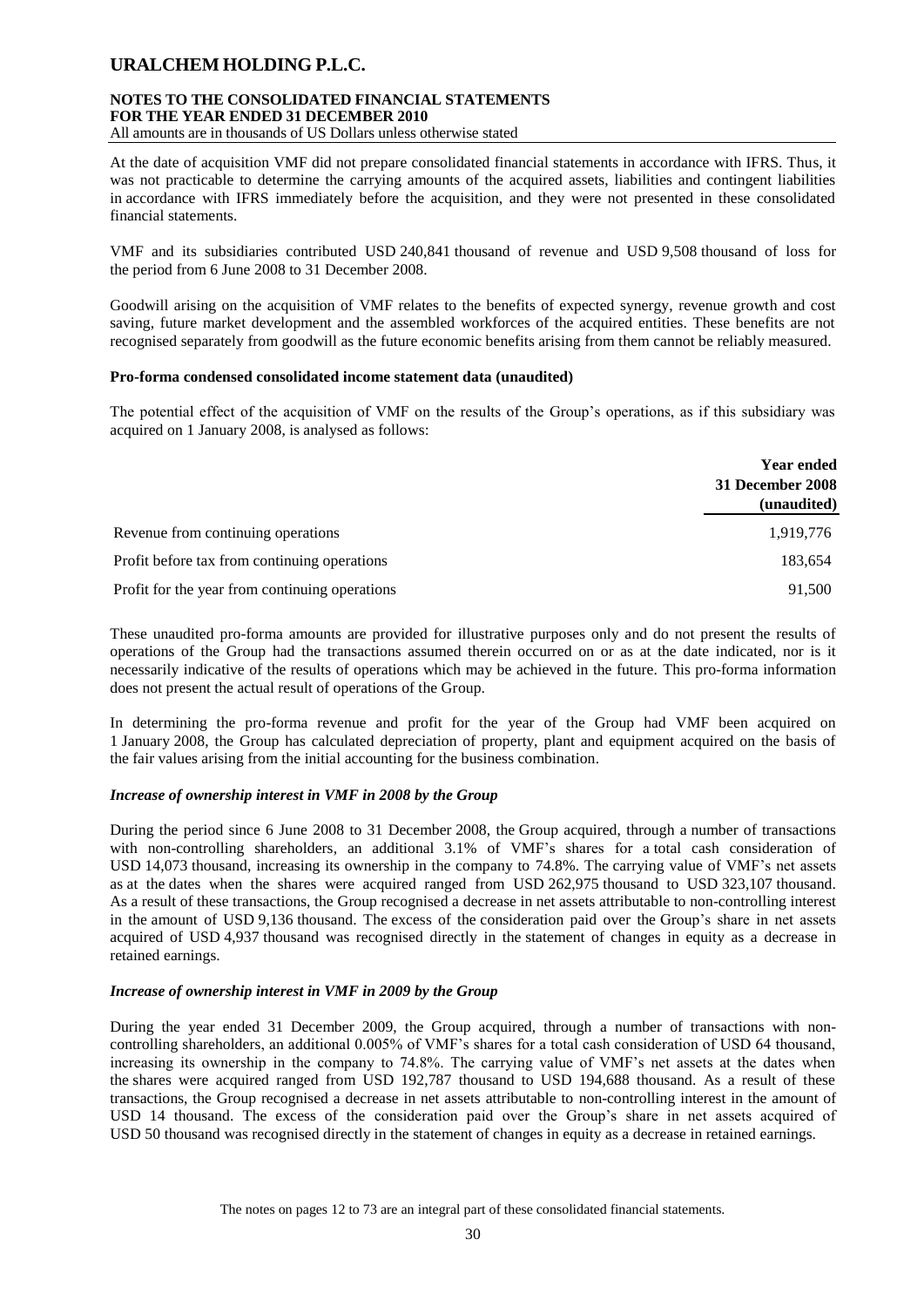## **NOTES TO THE CONSOLIDATED FINANCIAL STATEMENTS FOR THE YEAR ENDED 31 DECEMBER 2010**

All amounts are in thousands of US Dollars unless otherwise stated

#### *Additional share issue by VMF in 2009*

During the year ended 31 December 2009, VMF issued additional ordinary shares in the amount of USD 99,647 thousand. The Company purchased additional shares in proportion to its existing shareholding in VMF in the amount of USD 74,100 thousand. The proportion of the share issue that was purchased by the new investors in the amount of USD 25,547 thousand was accounted for as an increase in non-controlling interests in these consolidated financial statements.

#### *Increase of ownership interest in VMF in 2010 by the Group*

During the year ended 31 December 2010, the Group acquired, through a number of transactions with non-controlling shareholders, an additional 15.1% of VMF's shares for a total cash consideration of USD 58,505 thousand, increasing its ownership in the company to 89.9%. The carrying value of VMF's net assets at the dates when the shares were acquired ranged from USD 238,001 thousand to USD 266,890 thousand. As a result of these transactions, the Group recognised a decrease in net assets attributable to non-controlling interest in the amount of USD 36,410 thousand. The excess of the consideration paid over the Group's share in net assets acquired of USD 22,095 thousand was recognised directly in the statement of changes in equity as a decrease in retained earnings.

#### **Open Joint Stock Company Kirovo-Chepetsk Chemical Works ("KCCW")**

#### *Increase of ownership interest in KCCW in 2008 by the Group*

During the year ended 31 December 2008, the Group acquired, through a number of transactions with non-controlling shareholders, an additional 20.3% of KCCW's shares for a total cash consideration of USD 90,635 thousand, increasing its ownership in the company to 97.7%. The carrying value of KCCW's net assets as at the dates when the shares were acquired ranged from USD 287,839 thousand to USD 402,875 thousand. As a result of these transactions, the Group recognised a decrease in net assets attributable to non-controlling interest in the amount of USD 71,252 thousand. The excess of the consideration paid over the Group's share in net assets acquired of USD 19,383 thousand was recognised directly in the statement of changes in equity as a decrease in retained earnings.

#### *Increase of ownership interest in KCCW in 2009 by the Group*

During the year ended 31 December 2009, the Group acquired, through a number of transactions with non-controlling shareholders, an additional 0.6% of KCCW's shares for a total cash consideration of USD 722 thousand, increasing its ownership in the company to 98.3%. The carrying value of KCCW's net assets at the dates when the shares were acquired ranged from USD 104,153 thousand to USD 152,414 thousand. As a result of these transactions, the Group recognised a decrease in net assets attributable to non-controlling interest in the amount of USD 865 thousand. The excess of the Group's share in net assets acquired over the consideration paid of USD 143 thousand was recognised directly in the statement of changes in equity as an increase in retained earnings.

#### *Increase of ownership interest in KCCW in 2010 by the Group*

During the year ended 31 December 2010, the Group acquired, through a number of transactions with non-controlling shareholders, an additional 0.5% of KCCW's shares for a total cash consideration of USD 1,408 thousand, increasing its ownership in the company to 98.8%. The carrying value of KCCW's net assets at the dates when the shares were acquired ranged from USD 166,052 thousand to USD 229,288 thousand. As a result of these transactions, the Group recognised a decrease in net assets attributable to non-controlling interest in the amount of USD 1,084 thousand. The excess of the consideration paid over the Group's share in net assets acquired of USD 324 thousand was recognised directly in the statement of changes in equity as a decrease in retained earnings.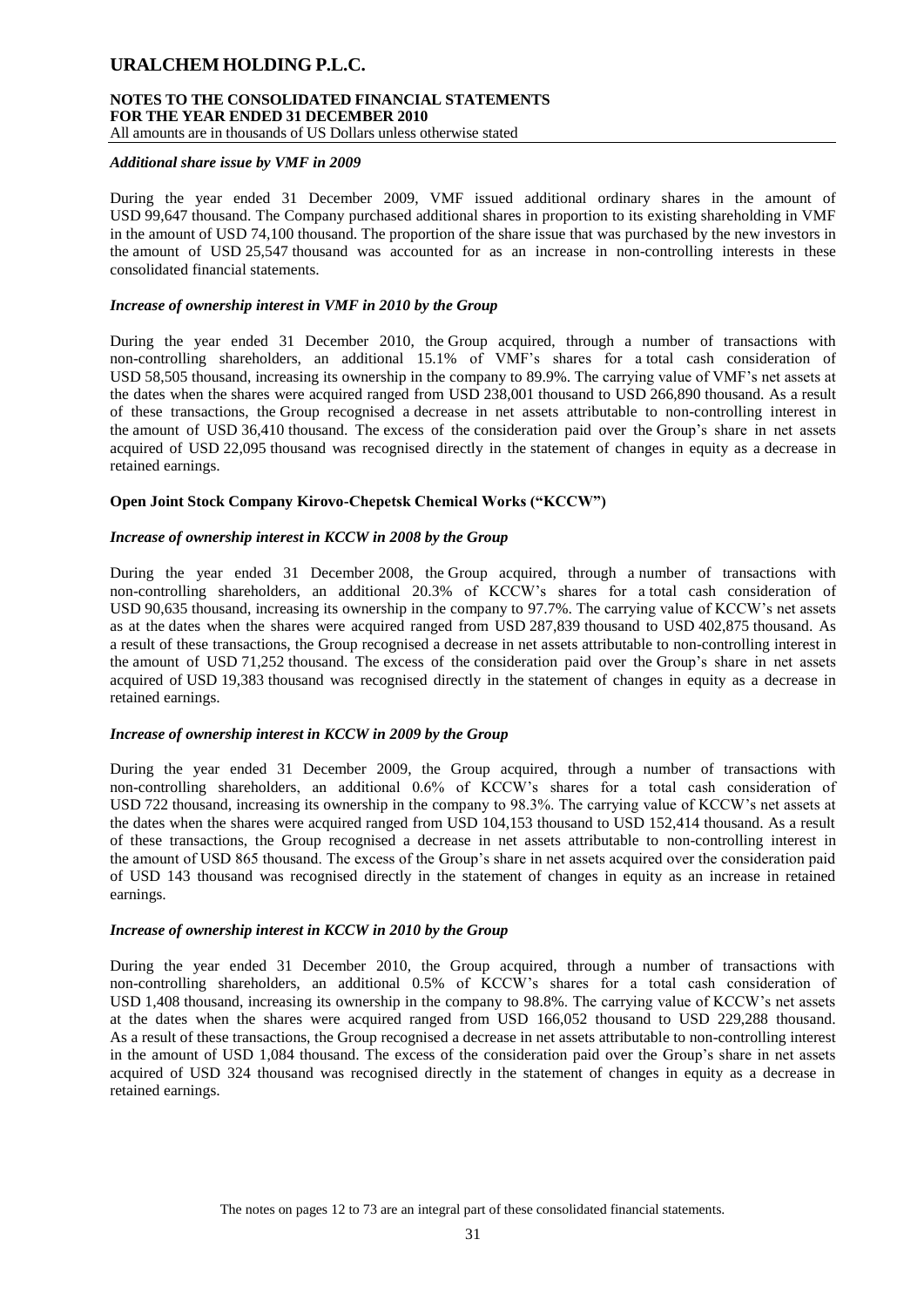#### **NOTES TO THE CONSOLIDATED FINANCIAL STATEMENTS FOR THE YEAR ENDED 31 DECEMBER 2010** All amounts are in thousands of US Dollars unless otherwise stated

#### *Decrease of ownership interest in KCCW in 2010 by the Group*

During the year ended 31 December 2010, the Group sold a 1.3% interest in KCCW, or 17,000 ordinary shares, to third parties for a total consideration of USD 3,261 thousand, decreasing its ownership in the company to 97.5%. The total consideration receivable was outstanding as of 31 December 2010 and was recorded as other receivables in these consolidated financial statements. The carrying value of KCCW's net assets at the dates when the shares were sold ranged from USD 186,589 thousand to USD 229,288 thousand. As a result of these transactions, the Group recognised an increase in net assets attributable to non-controlling interest in the amount of USD 2,348 thousand. The excess of the consideration received over the Group's share in net assets sold of USD 913 thousand was recognised directly in the statement of changes in equity as an increase in retained earnings.

#### **Open Joint Stock Company Azot, Berezniki ("Azot")**

#### *Increase of ownership interest in Azot in 2008 by the Group*

During the year ended 31 December 2008, the Group acquired, through a number of transactions with non-controlling shareholders, an additional 21.3% of Azot's shares for a total cash consideration of USD 81,151 thousand, increasing its ownership in the company to 100.0%. The carrying value of Azot's net assets as at the dates when the shares were acquired ranged from USD 281,264 thousand to USD 429,078 thousand. As a result of these transactions, the Group recognised a decrease in net assets attributable to non-controlling interest in the amount of USD 78,880 thousand. The excess of the consideration paid over the Group's share in net assets acquired of USD 2,271 thousand was recognised directly in the statement of changes in equity as a decrease in retained earnings.

#### **Other acquisitions in 2008**

During the year ended 31 December 2008, the Group acquired 100.0% of Kamskiy mining-and-processing plant from an entity under common control and 100.0% of Limited Liability Company ChemProject from a third party for a total cash consideration of USD 764 thousand. As a result of these transactions, the Group recognised goodwill of USD 632 thousand carried over from the transaction with the entity under common control, and goodwill of USD 142 thousand relating to the acquisition of Limited Liability Company ChemProject from third parties. The difference between the cash consideration paid and the net liabilities assumed as a result of the transaction with the entity under common control of USD 1,605 thousand was recognised as a decrease in retained earnings (refer to note 3 for the Group's accounting policy for common control transactions).

#### **6. SEGMENT INFORMATION**

For management purposes the Group is organised into two segments, Nitrogen Fertilisers and Phosphate Fertilisers. Reports reviewed by the Chief Executive Officer (the "chief operating decision maker") that are used to assess performance and allocate resources are prepared on the same basis.

- Nitrogen Fertilisers: The nitrogen fertilisers segment comprises subsidiaries engaged in the production of nitrogen based fertilisers, complex fertilisers, ammonia, inorganic acids and other chemical products. The major subsidiaries and branches allocated to the nitrogen fertilisers segment are KCCW MFP, located in the Kirov region of the Russian Federation, and Azot branch of Uralchem OJSC ("Azot branch"), formerly OJSC Azot (refer to note 1), located in the Perm region of the Russian Federation; and
- Phosphate Fertilisers: The phosphate fertilisers segment comprises subsidiaries engaged in the production of phosphate based fertilisers, complex fertilisers and inorganic acids. The major subsidiary allocated to the phosphate fertilisers segment is VMF, located in the Moscow region of the Russian Federation.

The chief operating decision maker does not regularly review the operating results of other operations, and these operations are not reported as separate operating segments. These other operations contain smaller subsidiaries which engage in a variety of businesses, for example electricity and heat energy generation, construction, repairs and maintenance and processing of waste water.

The profitability of the two operating segments is primarily measured based on OIBDA, which the Group defines as operating profit adjusted for depreciation and amortisation. Since this term is not a standard IFRS measure, the Group's definition of OIBDA may differ from that of other companies. Costs and assets of subsidiaries of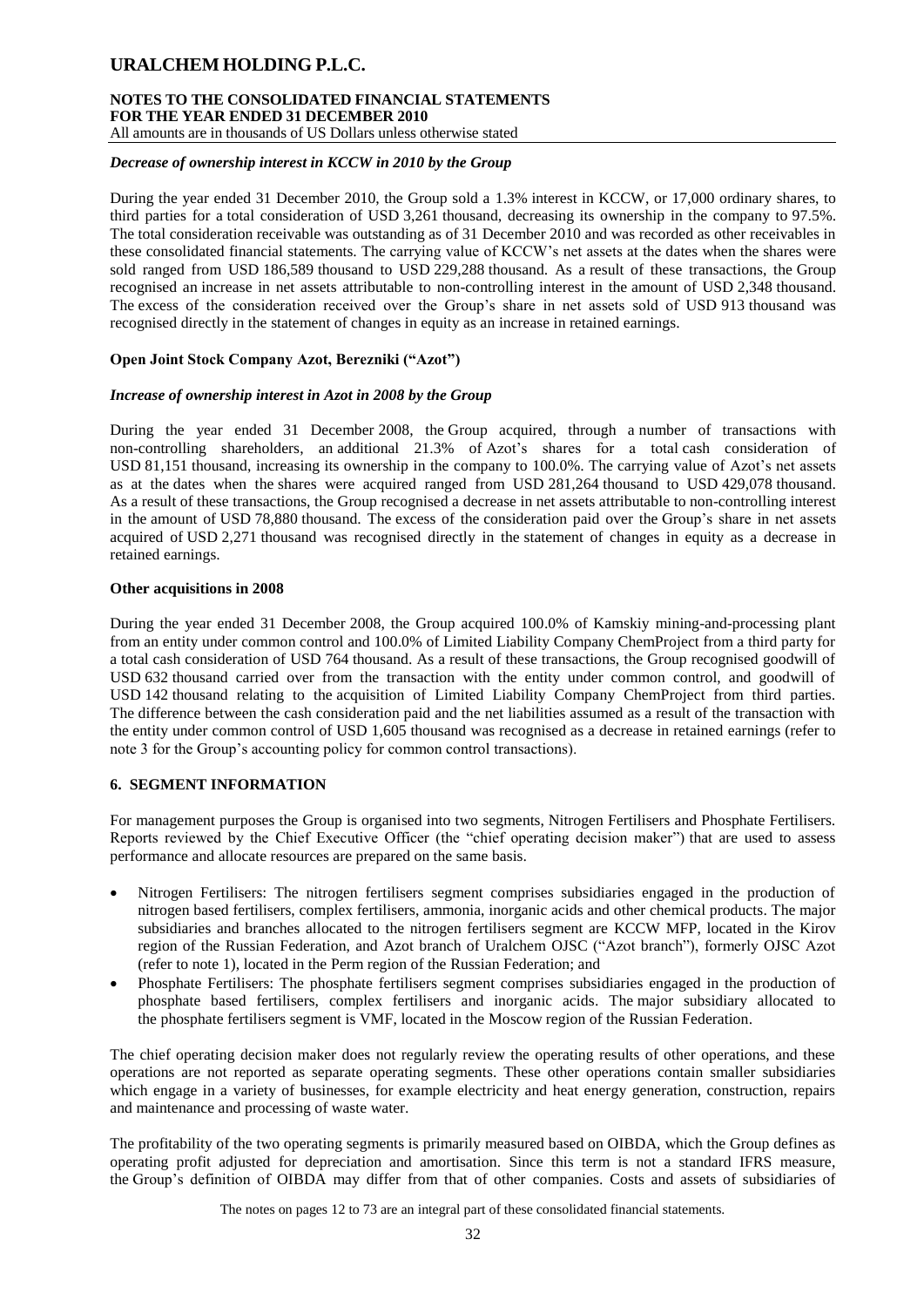#### **NOTES TO THE CONSOLIDATED FINANCIAL STATEMENTS FOR THE YEAR ENDED 31 DECEMBER 2010**

All amounts are in thousands of US Dollars unless otherwise stated

the Group engaged in transportation, sales and marketing activities are allocated (pro rata volume of services rendered by these companies to the operating segments) to operating segments within management reports reviewed by the chief operating decision maker. Costs and assets of subsidiaries of the Group engaged in other operations are not allocated to operating segments within management reports reviewed by the chief operating decision maker.

Segment information provided to the chief operating decision maker for the reportable segments for the years ended 31 December 2010, 2009 and 2008 is as follows:

| <b>Year ended 31 December 2010</b>                       | <b>Nitrogen</b><br>fertilisers | Phosphate<br>fertilisers | <b>Total</b>        |
|----------------------------------------------------------|--------------------------------|--------------------------|---------------------|
| Revenue from external customers<br>Inter-segment revenue | 1,025,333<br>32,821            | 293,604<br>413           | 1,318,937<br>33,234 |
| <b>Total segment revenue</b>                             | 1,058,154                      | 294,017                  | 1,352,171           |
| <b>OIBDA</b>                                             | 335,672                        | 19,180                   | 354,852             |
| Interest income                                          | 2.450                          | 413                      | 2,863               |
| Interest expense                                         | (39, 531)                      | (1,787)                  | (41,318)            |
| Other financial expenses                                 | (1,610)                        | (713)                    | (2,323)             |
| Impairment of non-current assets                         | (7,374)                        | (3,773)                  | (11, 147)           |
| Depreciation and amortisation                            | (55, 143)                      | (44, 560)                | (99,703)            |
| Income tax (expense)/benefit                             | (35, 359)                      | 6,031                    | (29, 328)           |

| <b>Year ended 31 December 2009</b>                       | <b>Nitrogen</b><br>fertilisers | Phosphate<br>fertilisers | <b>Total</b>     |
|----------------------------------------------------------|--------------------------------|--------------------------|------------------|
| Revenue from external customers<br>Inter-segment revenue | 775,583<br>1,673               | 116,142<br>2,807         | 891,725<br>4,480 |
| <b>Total segment revenue</b>                             | 777,256                        | 118,949                  | 896,205          |
| <b>OIBDA</b>                                             | 178,083                        | (34,518)                 | 143,565          |
| Interest income                                          | 19,489                         | 3,508                    | 22,997           |
| Interest expense                                         | (38, 199)                      | (5,085)                  | (43, 284)        |
| Net loss from derivative                                 |                                |                          |                  |
| financial instruments                                    | (15,657)                       |                          | (15,657)         |
| Depreciation and amortisation                            | (51, 814)                      | (44,095)                 | (95,909)         |
| Income tax (expense)/benefit                             | (16, 831)                      | 15,021                   | (1,810)          |

| <b>Year ended 31 December 2008</b> | <b>Nitrogen</b><br>fertilisers | Phosphate<br>fertilisers | <b>Total</b> |
|------------------------------------|--------------------------------|--------------------------|--------------|
| Revenue from external customers    | 1,379,546                      | 230,227                  | 1,609,773    |
| <b>Total segment revenue</b>       | 1,379,546                      | 230,227                  | 1,609,773    |
| <b>OIBDA</b>                       | 609.897                        | 15,460                   | 625,357      |
| Interest income                    | 42,042                         | 285                      | 42,327       |
| Interest expense                   | (30, 812)                      | (2,500)                  | (33,312)     |
| Impairment of non-current assets   |                                | (40,240)                 | (40,240)     |
| Net loss from derivative.          |                                |                          |              |
| financial instruments              | (60, 793)                      |                          | (60, 793)    |
| Depreciation and amortisation      | (57,310)                       | (30,098)                 | (87, 408)    |
| Income tax (expense)/benefit       | (92, 691)                      | 14,332                   | (78, 359)    |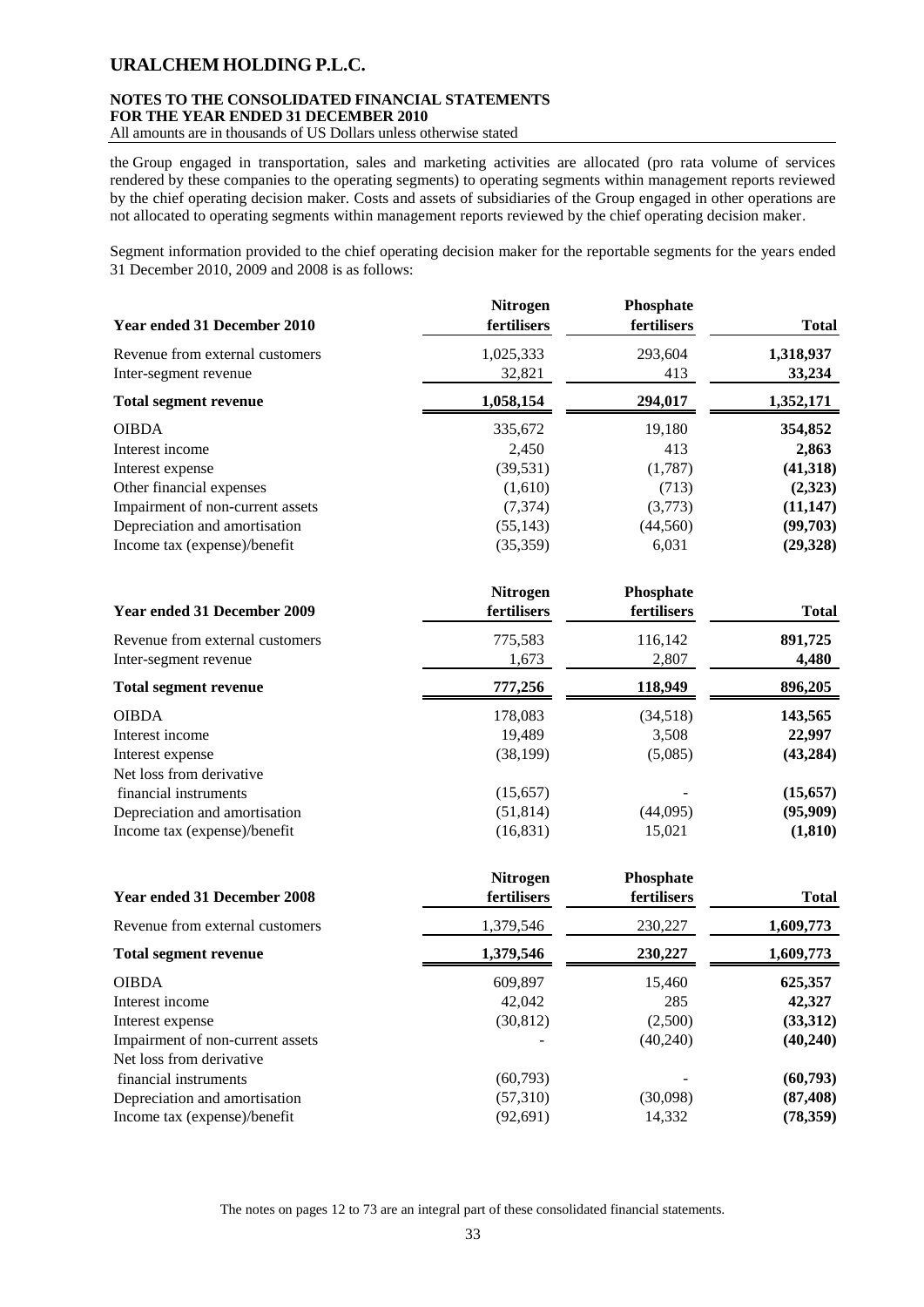#### **NOTES TO THE CONSOLIDATED FINANCIAL STATEMENTS FOR THE YEAR ENDED 31 DECEMBER 2010**

All amounts are in thousands of US Dollars unless otherwise stated

The total reportable segment revenue is reconciled to consolidated revenue as follows:

| Year ended 31 December 2010        | <b>Nitrogen</b><br>fertilisers | Phosphate<br>fertilisers | <b>Total</b> |
|------------------------------------|--------------------------------|--------------------------|--------------|
| Total segment revenue              | 1,058,154                      | 294,017                  | 1,352,171    |
| Inter-segment revenue              | (32, 821)                      | (413)                    | (33, 234)    |
| Other revenue                      |                                |                          | 70,182       |
| <b>Total consolidated revenue</b>  |                                |                          | 1,389,119    |
| <b>Year ended 31 December 2009</b> | <b>Nitrogen</b><br>fertilisers | Phosphate<br>fertilisers | <b>Total</b> |
| Total segment revenue              | 777,256                        | 118,949                  | 896,205      |
| Inter-segment revenue              | (1,673)                        | (2,807)                  | (4,480)      |
| Other revenue                      |                                |                          | 57,348       |
| <b>Total consolidated revenue</b>  |                                |                          | 949,073      |
|                                    | <b>Nitrogen</b>                | Phosphate                |              |
| Year ended 31 December 2008        | fertilisers                    | fertilisers              | <b>Total</b> |
| Total segment revenue              | 1,379,546                      | 230,227                  | 1,609,773    |
| Other revenue                      |                                |                          | 87,080       |
| <b>Total consolidated revenue</b>  |                                |                          | 1,696,853    |

During the year ended 31 December 2010, the Nitrogen Fertilisers segment and Phosphate Fertilisers segment earned approximately USD 147,357 thousand of revenue from operations with a single customer, which constituted more than 10.0% of the Group's consolidated revenue.

During the year ended 31 December 2009, there was no single customer which constituted more than 10.0% of the Group's consolidated revenue.

During the year ended 31 December 2008, the Nitrogen Fertilisers segment earned approximately USD 196,011 thousand of revenue from operations with a single customer, which constituted more than 10.0% of the Group's consolidated revenue.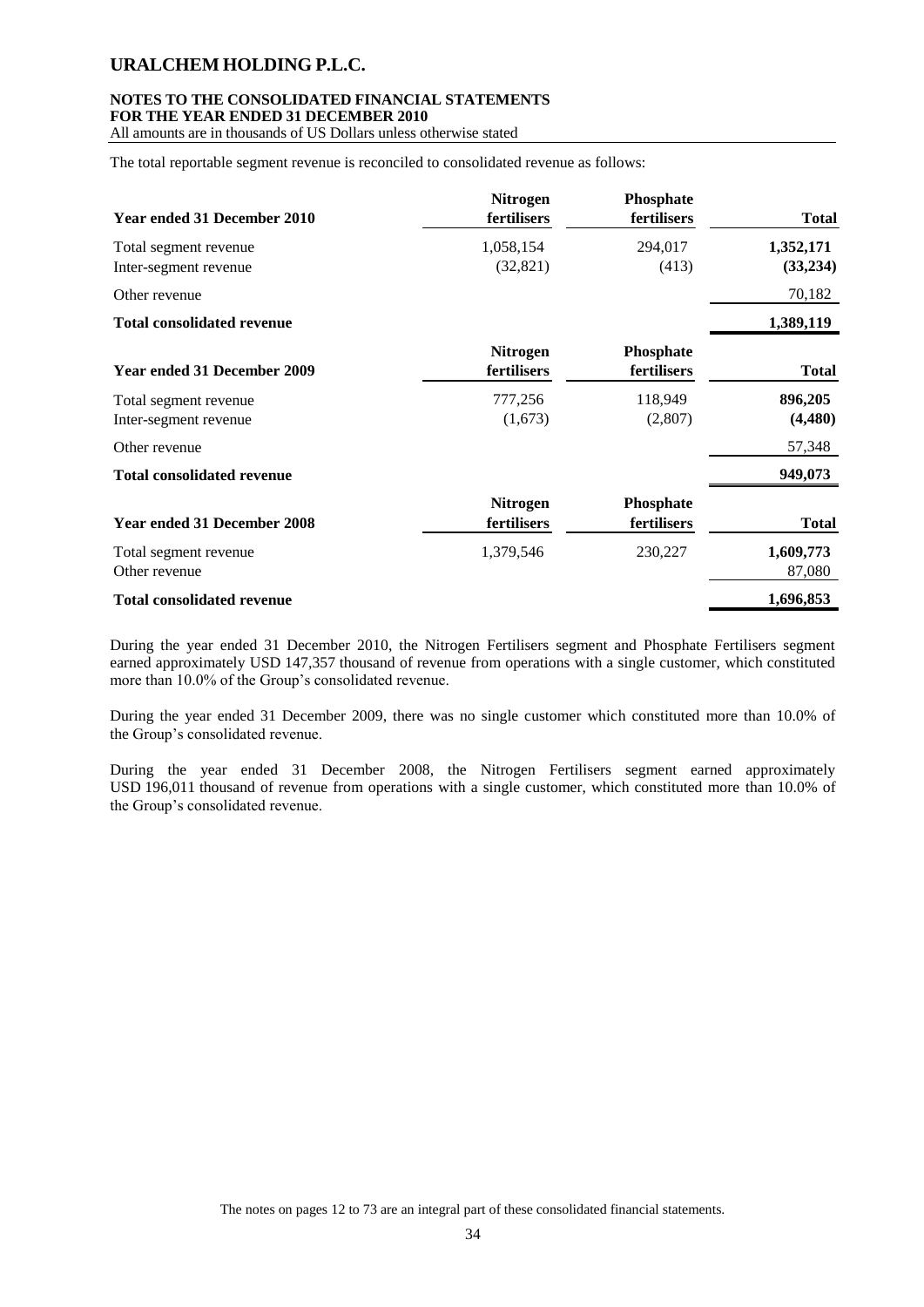# **NOTES TO THE CONSOLIDATED FINANCIAL STATEMENTS**

**FOR THE YEAR ENDED 31 DECEMBER 2010**

All amounts are in thousands of US Dollars unless otherwise stated

The total reportable segment OIBDA is reconciled to consolidated profit/ (loss) before tax as follows:

| Year ended 31 December 2010                                                                                                                                                                | <b>Nitrogen</b><br>fertilisers | Phosphate<br>fertilisers | Total                                                            |
|--------------------------------------------------------------------------------------------------------------------------------------------------------------------------------------------|--------------------------------|--------------------------|------------------------------------------------------------------|
| Segment OIBDA                                                                                                                                                                              | 335,672                        | 19,180                   | 354,852                                                          |
| <b>Unallocated operating activity</b>                                                                                                                                                      |                                |                          |                                                                  |
| Depreciation and amortisation<br>Corporate overheads<br>Other<br>Inter-segment operations                                                                                                  |                                |                          | (103, 932)<br>(44, 922)<br>(44, 175)<br>43,408                   |
| Group operating profit                                                                                                                                                                     |                                |                          | 205,231                                                          |
| Interest income<br>Interest expense<br>Other financial expenses<br>Impairment of non-current assets<br>Share of profit of associates<br>Foreign exchange loss<br>from financing activities |                                |                          | 1,137<br>(150, 304)<br>(2,357)<br>(11, 147)<br>15,952<br>(5,646) |
| Group profit before tax                                                                                                                                                                    |                                |                          | 52,866                                                           |
| <b>Year ended 31 December 2009</b>                                                                                                                                                         | <b>Nitrogen</b><br>fertilisers | Phosphate<br>fertilisers | <b>Total</b>                                                     |
| Segment OIBDA                                                                                                                                                                              | 178,083                        | (34,518)                 | 143,565                                                          |
| <b>Unallocated operating activity</b>                                                                                                                                                      |                                |                          |                                                                  |
| Depreciation and amortisation<br>Corporate overheads<br>Other<br>Inter-segment operations                                                                                                  |                                |                          | (100, 441)<br>(36,608)<br>(38,995)<br>26,848                     |
| <b>Group operating loss</b>                                                                                                                                                                |                                |                          | (5,631)                                                          |
| Interest income<br>Interest expense<br>Impairment of non-current assets<br>Share of loss of associates<br>Foreign exchange loss                                                            |                                |                          | 39,198<br>(156,995)<br>(3,622)<br>(1,040)                        |
| from financing activities                                                                                                                                                                  |                                |                          | (18, 128)                                                        |
| Group loss before tax                                                                                                                                                                      |                                |                          | (146, 218)                                                       |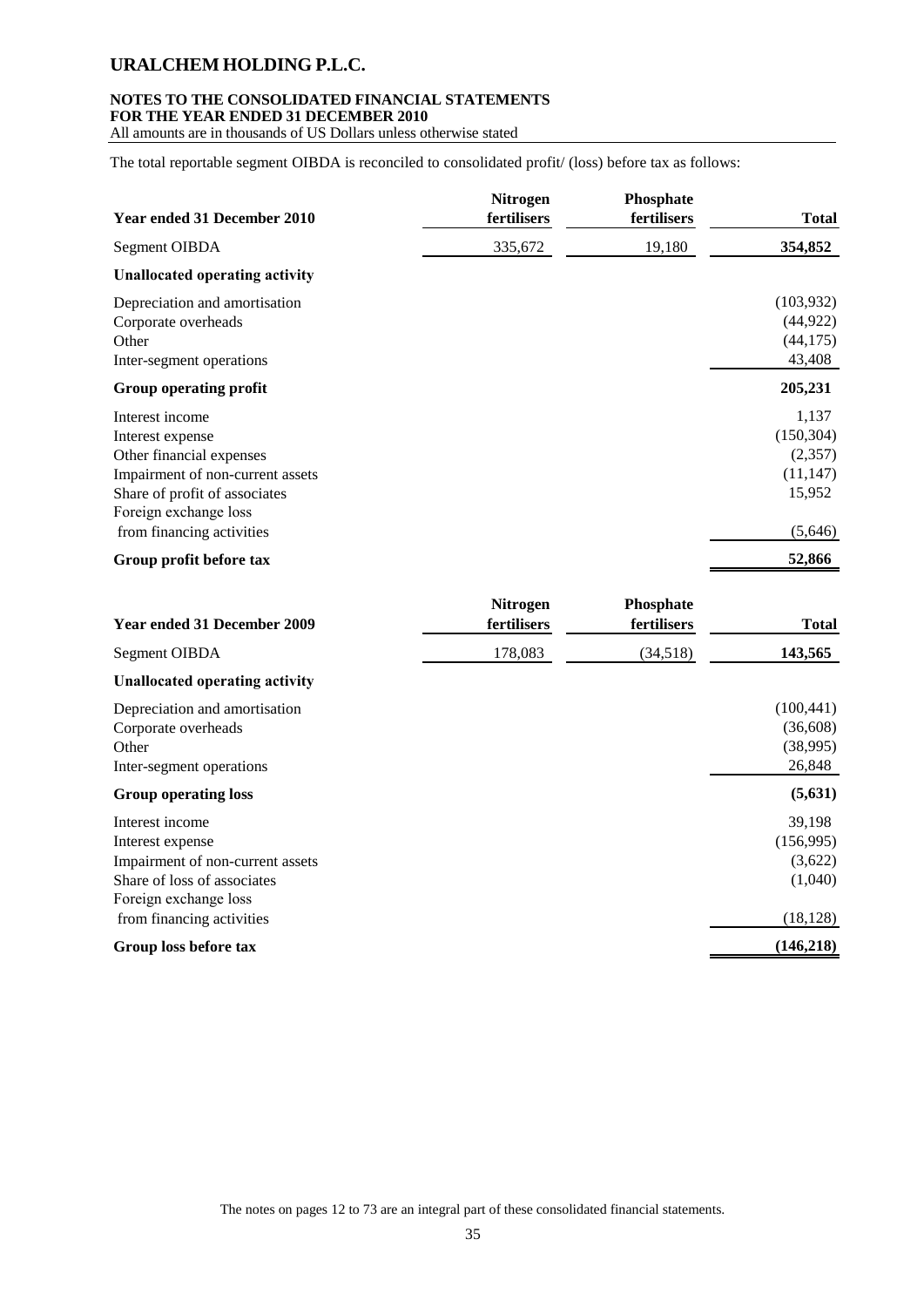#### **NOTES TO THE CONSOLIDATED FINANCIAL STATEMENTS FOR THE YEAR ENDED 31 DECEMBER 2010**

All amounts are in thousands of US Dollars unless otherwise stated

| <b>Year ended 31 December 2008</b>                                                                                                                           | <b>Nitrogen</b><br>fertilisers | Phosphate<br>fertilisers | <b>Total</b>                                           |
|--------------------------------------------------------------------------------------------------------------------------------------------------------------|--------------------------------|--------------------------|--------------------------------------------------------|
| Segment OIBDA                                                                                                                                                | 609,897                        | 15,460                   | 625,357                                                |
| <b>Unallocated operating activity</b>                                                                                                                        |                                |                          |                                                        |
| Depreciation and amortisation<br>Corporate overheads<br>Other<br>Inter-segment operations                                                                    |                                |                          | (93,685)<br>(84,092)<br>(11,999)<br>32,351             |
| Group operating profit                                                                                                                                       |                                |                          | 467,932                                                |
| Interest income<br>Interest expense<br>Impairment of non-current assets<br>Share of loss of associates<br>Foreign exchange loss<br>from financing activities |                                |                          | 15,988<br>(92, 841)<br>(42,895)<br>(131)<br>(189, 756) |
| Group profit before tax                                                                                                                                      |                                |                          | 158,297                                                |

Refer to notes 16, 17, 18, 20, 22 for details of impairment of non-current assets.

Sales between segments are carried out at market prices. The revenue from external parties reported to the chief operating decision maker is measured in a manner consistent with that in the income statement.

Total reportable segment assets are reconciled to consolidated assets as follows:

| As of 31 December 2010           | <b>Nitrogen</b><br>fertilisers | Phosphate<br>fertilisers | <b>Total</b> |
|----------------------------------|--------------------------------|--------------------------|--------------|
| <b>Total segment assets</b>      | 793,932                        | 355,022                  | 1,148,954    |
| Deferred tax assets              |                                |                          | 72,305       |
| Current tax assets               |                                |                          | 5,482        |
| Corporate assets                 |                                |                          | 247,722      |
| Other                            |                                |                          | 97,955       |
| Inter-segment assets             |                                |                          | (62,959)     |
| <b>Total consolidated assets</b> |                                |                          | 1,509,459    |
| As of 31 December 2009           | <b>Nitrogen</b><br>fertilisers | Phosphate<br>fertilisers | <b>Total</b> |
| <b>Total segment assets</b>      | 806,213                        | 377,758                  | 1,183,971    |
| Deferred tax assets              |                                |                          | 55,153       |
| Current tax assets               |                                |                          | 10,119       |
| Corporate assets                 |                                |                          | 265,845      |
| Other                            |                                |                          | 95,396       |
| Inter-segment assets             |                                |                          | (37, 417)    |
| <b>Total consolidated assets</b> |                                |                          | 1,573,067    |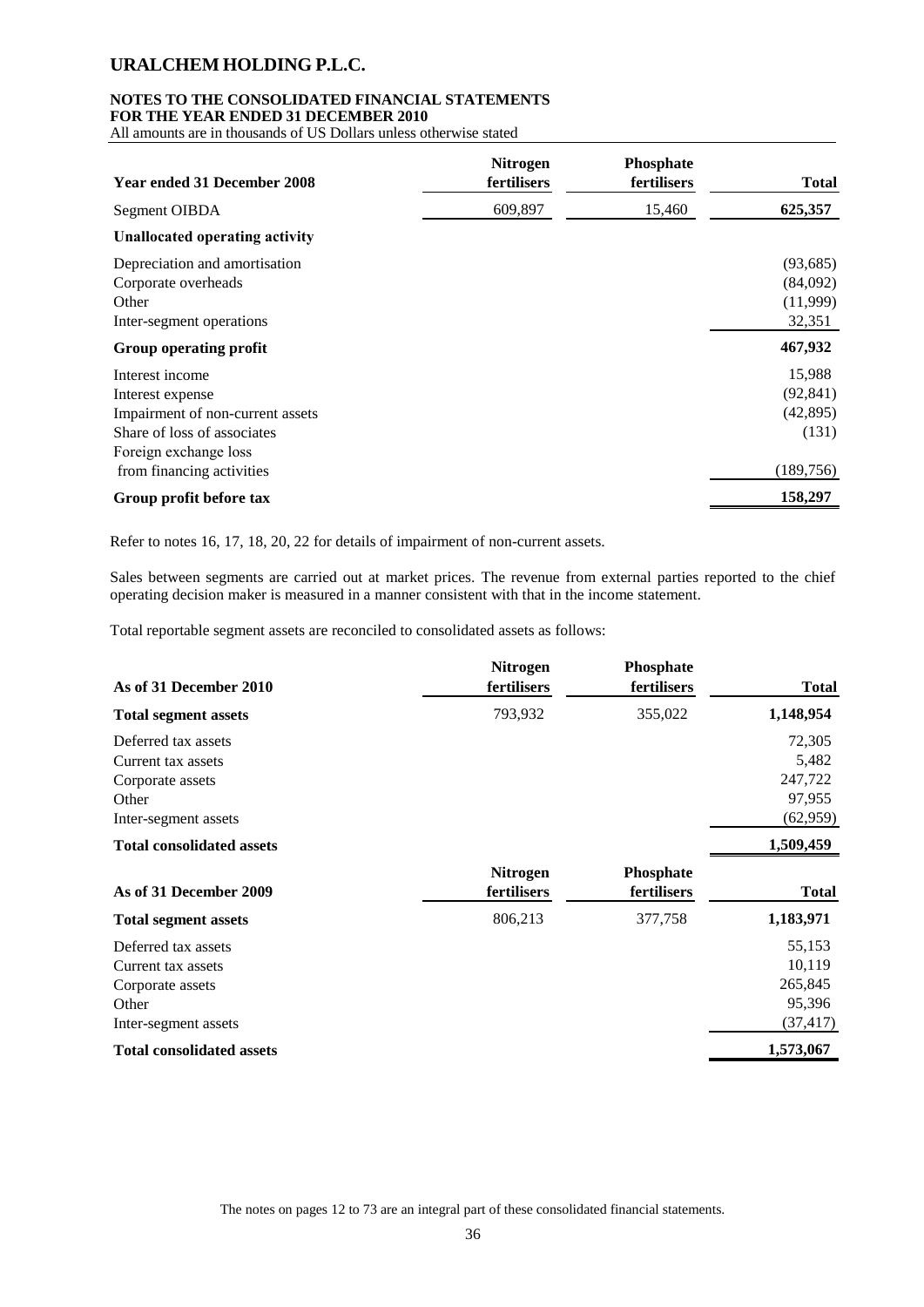#### **NOTES TO THE CONSOLIDATED FINANCIAL STATEMENTS FOR THE YEAR ENDED 31 DECEMBER 2010**

All amounts are in thousands of US Dollars unless otherwise stated

| As of 31 December 2008           | <b>Nitrogen</b><br>fertilisers | <b>Phosphate</b><br>fertilisers | <b>Total</b> |
|----------------------------------|--------------------------------|---------------------------------|--------------|
| <b>Total segment assets</b>      | 1,294,010                      | 436,983                         | 1,730,993    |
| Deferred tax assets              |                                |                                 | 4,838        |
| Current tax assets               |                                |                                 | 14,985       |
| Corporate assets                 |                                |                                 | 409,536      |
| Other                            |                                |                                 | 42,111       |
| Inter-segment assets             |                                |                                 | (397, 625)   |
| <b>Total consolidated assets</b> |                                |                                 | 1,804,838    |

The amounts provided to the chief operating decision maker with respect to total assets are measured in a manner consistent with that in the financial statements. These assets are allocated based on the operations of the segment.

Investments in shares (classified as available-for-sale financial assets or investments in associates) held by the Group are not considered to be segment assets but are rather managed at the corporate headquarters by the strategic investment function.

Additions to non-current assets excluding deferred tax assets, financial instruments and post-employment benefits are as follows:

|                             | <b>Nitrogen</b> | <b>Phosphate</b> |              |
|-----------------------------|-----------------|------------------|--------------|
|                             | fertilisers     | fertilisers      | <b>Total</b> |
| Year ended 31 December 2010 | 42.761          | 11,004           | 53,765       |
| Year ended 31 December 2009 | 44.367          | 12.214           | 56,581       |
| Year ended 31 December 2008 | 179.101         | 25.143           | 204,244      |

Non-current assets other than financial instruments and deferred tax assets are located primarily in the Russian Federation, the location of the Group's major production facilities. The total of non-current assets located in other countries, including Cyprus, are not significant.

Information about the revenue from external customers attributed to individual countries is not available as the cost to develop it would be excessive. Therefore this information is not disclosed in these consolidated financial statements.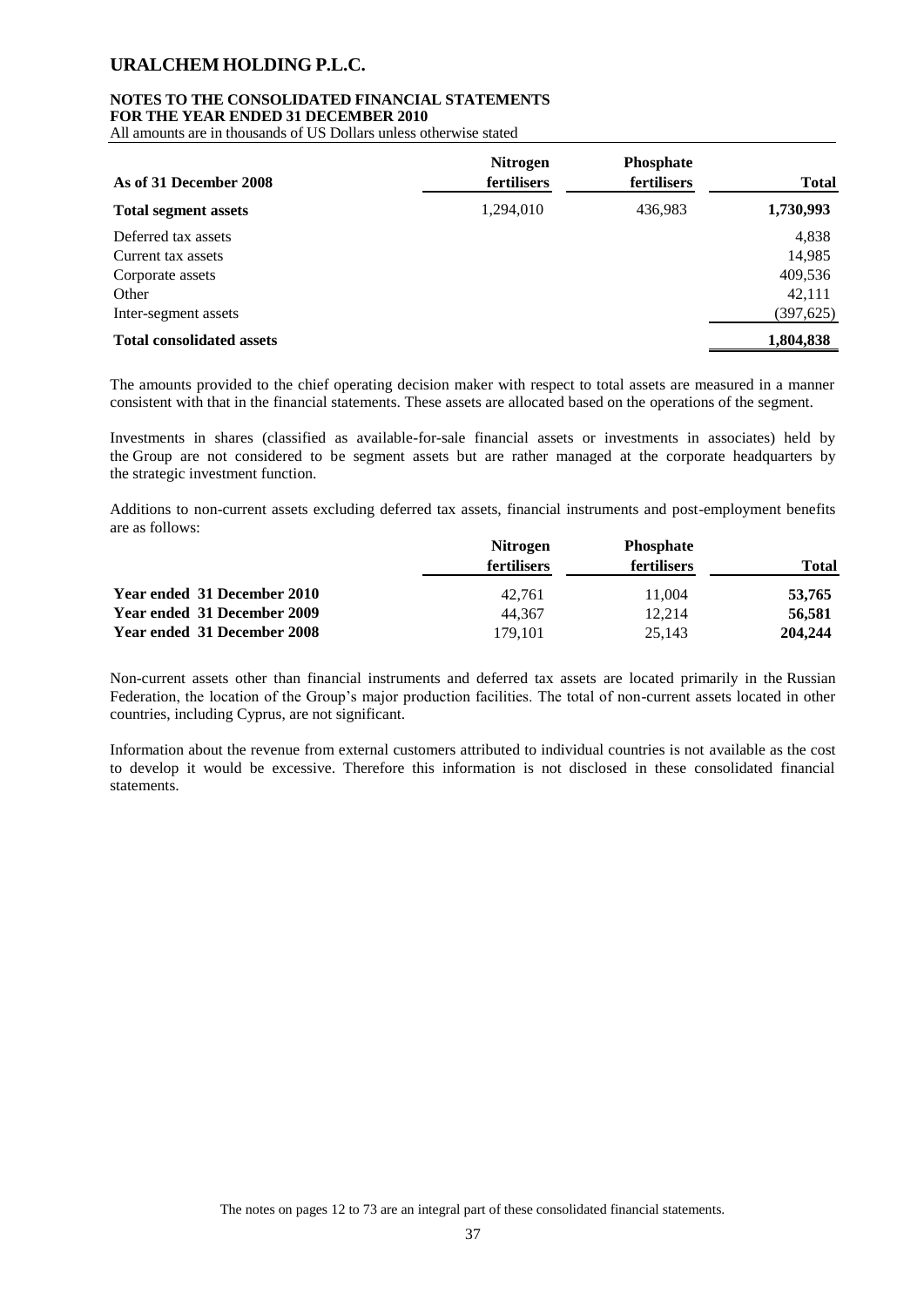### **NOTES TO THE CONSOLIDATED FINANCIAL STATEMENTS FOR THE YEAR ENDED 31 DECEMBER 2010**

All amounts are in thousands of US Dollars unless otherwise stated

### **7. SALES OF GOODS**

|                                    |              |               | <b>Russian</b> | <b>Other CIS</b> |
|------------------------------------|--------------|---------------|----------------|------------------|
| Year ended 31 December 2010        | <b>Total</b> | <b>Export</b> | Federation     | countries        |
| Mineral fertilisers                |              |               |                |                  |
| Nitrogen based fertilisers         | 648,356      | 448,343       | 146,617        | 53,396           |
| Phosphate based fertilisers        | 244,609      | 170,117       | 42,478         | 32,014           |
| Complex fertilisers                | 190,691      | 136,316       | 36,196         | 18,179           |
| Ammonia                            | 131,997      | 127,410       | 2,686          | 1,901            |
| Explosive grade ammonium nitrate   | 50,955       | 6,188         | 39,758         | 5,009            |
| Inorganic acids                    | 19,298       |               | 19,298         |                  |
| Other chemical products            | 33,031       | 3,052         | 29,002         | 977              |
| <b>Total</b>                       | 1,318,937    | 891,426       | 316,035        | 111,476          |
| <b>Year ended 31 December 2009</b> |              |               |                |                  |
| Mineral fertilisers                |              |               |                |                  |
| Nitrogen based fertilisers         | 506,472      | 376,073       | 89,305         | 41,094           |
| Complex fertilisers                | 154,552      | 114,267       | 27,361         | 12,924           |
| Phosphate based fertilisers        | 51,773       | 40,116        | 11,598         | 59               |
| Ammonia                            | 93,835       | 89,611        | 3,657          | 567              |
| Explosive grade ammonium nitrate   | 43,646       | 12,366        | 27,737         | 3,543            |
| Inorganic acids                    | 17,248       |               | 17,167         | 81               |
| Other chemical products            | 24,199       | 352           | 23,157         | 690              |
| <b>Total</b>                       | 891,725      | 632,785       | 199,982        | 58,958           |
| <b>Year ended 31 December 2008</b> |              |               |                |                  |
| Mineral fertilisers                |              |               |                |                  |
| Nitrogen based fertilisers         | 837,235      | 618,790       | 163,472        | 54,973           |
| Complex fertilisers                | 235,919      | 220,925       | 14,401         | 593              |
| Phosphate based fertilisers        | 179,754      | 130,975       | 3,543          | 45,236           |
| Ammonia                            | 227,189      | 216,756       | 5,454          | 4,979            |
| Inorganic acids                    | 48,229       | 20            | 47,843         | 366              |
| Explosive grade ammonium nitrate   | 47,547       | 17,031        | 27,378         | 3,138            |
| Other chemical products            | 33,900       | 916           | 31,146         | 1,838            |
| <b>Total</b>                       | 1,609,773    | 1,205,413     | 293,237        | 111,123          |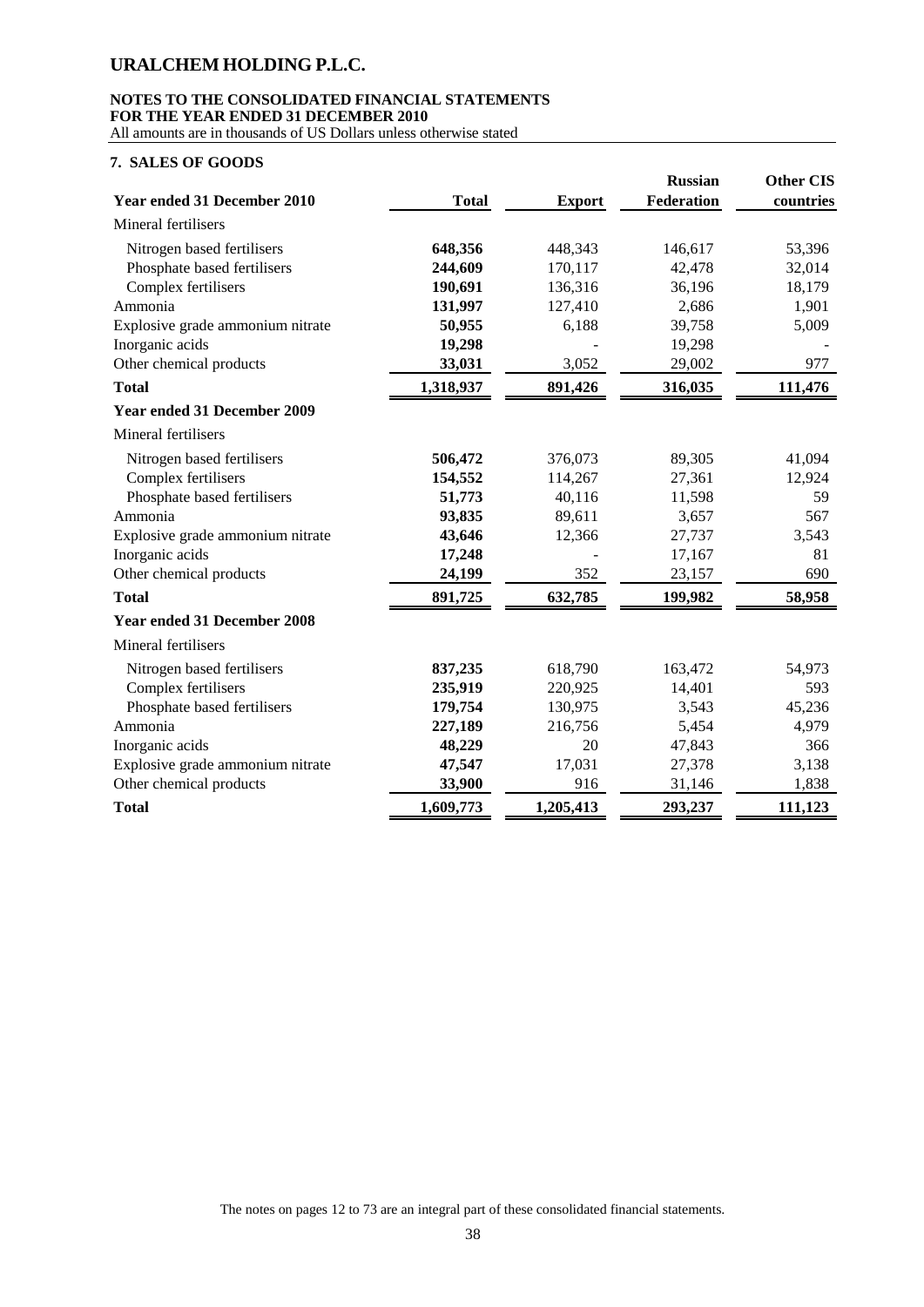### **NOTES TO THE CONSOLIDATED FINANCIAL STATEMENTS FOR THE YEAR ENDED 31 DECEMBER 2010**

All amounts are in thousands of US Dollars unless otherwise stated

### **8. OTHER SALES**

|                                                | <b>Year ended</b><br>31 December 2010 | <b>Year ended</b><br>31 December 2009 | <b>Year ended</b><br>31 December 2008 |
|------------------------------------------------|---------------------------------------|---------------------------------------|---------------------------------------|
| Electricity and heat energy                    | 41,004                                | 27,775                                | 43,999                                |
| Construction, repairs and maintenance services | 5,602                                 | 5,973                                 | 7,606                                 |
| Processing of waste water                      | 4,268                                 | 3,811                                 | 3,647                                 |
| Transportation                                 | 3,389                                 | 4,916                                 | 7,633                                 |
| Other                                          | 15,919                                | 14,873                                | 24,195                                |
| <b>Total</b>                                   | 70,182                                | 57,348                                | 87,080                                |

Substantially all other sales were made on the territory of the Russian Federation.

### **9. COST OF SALES**

|                                             | <b>Year ended</b> | <b>Year ended</b> | <b>Year ended</b> |
|---------------------------------------------|-------------------|-------------------|-------------------|
|                                             | 31 December 2010  | 31 December 2009  | 31 December 2008  |
| Raw materials, including:                   |                   |                   |                   |
| Natural gas                                 | 232,487           | 188,631           | 215,222           |
| Apatite                                     | 125,580           | 50,193            | 117,946           |
| Potassium chloride                          | 17,563            | 24,336            | 11,886            |
| Sulphur                                     | 15,004            | 4,317             | 38,691            |
| Other raw materials                         | 50,204            | 43,799            | 78,671            |
| Energy and utilities                        | 106,286           | 83,024            | 104,640           |
| Depreciation                                | 81,324            | 79,022            | 73,799            |
| Wages and salaries                          | 67,090            | 59,354            | 70,970            |
| Social taxes                                | 16,557            | 14,071            | 17,183            |
| Repairs and maintenance                     | 5,213             | 4,740             | 9,994             |
| (Increase)/decrease in inventory balance of |                   |                   |                   |
| work in-progress and finished goods         | (9,119)           | 5,092             | (34, 399)         |
| Other                                       | 18,192            | 17,551            | 21,683            |
| <b>Total</b>                                | 726,381           | 574,130           | 726,286           |

### **10. SELLING AND DISTRIBUTION EXPENSES**

| Year ended       | <b>Year ended</b> | Year ended       |
|------------------|-------------------|------------------|
| 31 December 2010 | 31 December 2009  | 31 December 2008 |
|                  |                   |                  |
| 128,474          | 103,552           | 105,328          |
| 103,766          | 73,509            | 105,164          |
| 18,858           | 21,101            | 22,981           |
| 13,420           | 15,928            | 13,629           |
| 13,863           | 9,713             | 7,709            |
| 11,365           | 10,140            | 9,635            |
| 9,456            | 11,140            | 3,328            |
| 2,525            | 3,120             | 6,427            |
| 2,307            | 1,770             | 1,425            |
| 1,610            | 437               | 1,328            |
| 16,091           | 15,065            | 13,157           |
| 321,735          | 265,475           | 290,111          |
|                  |                   |                  |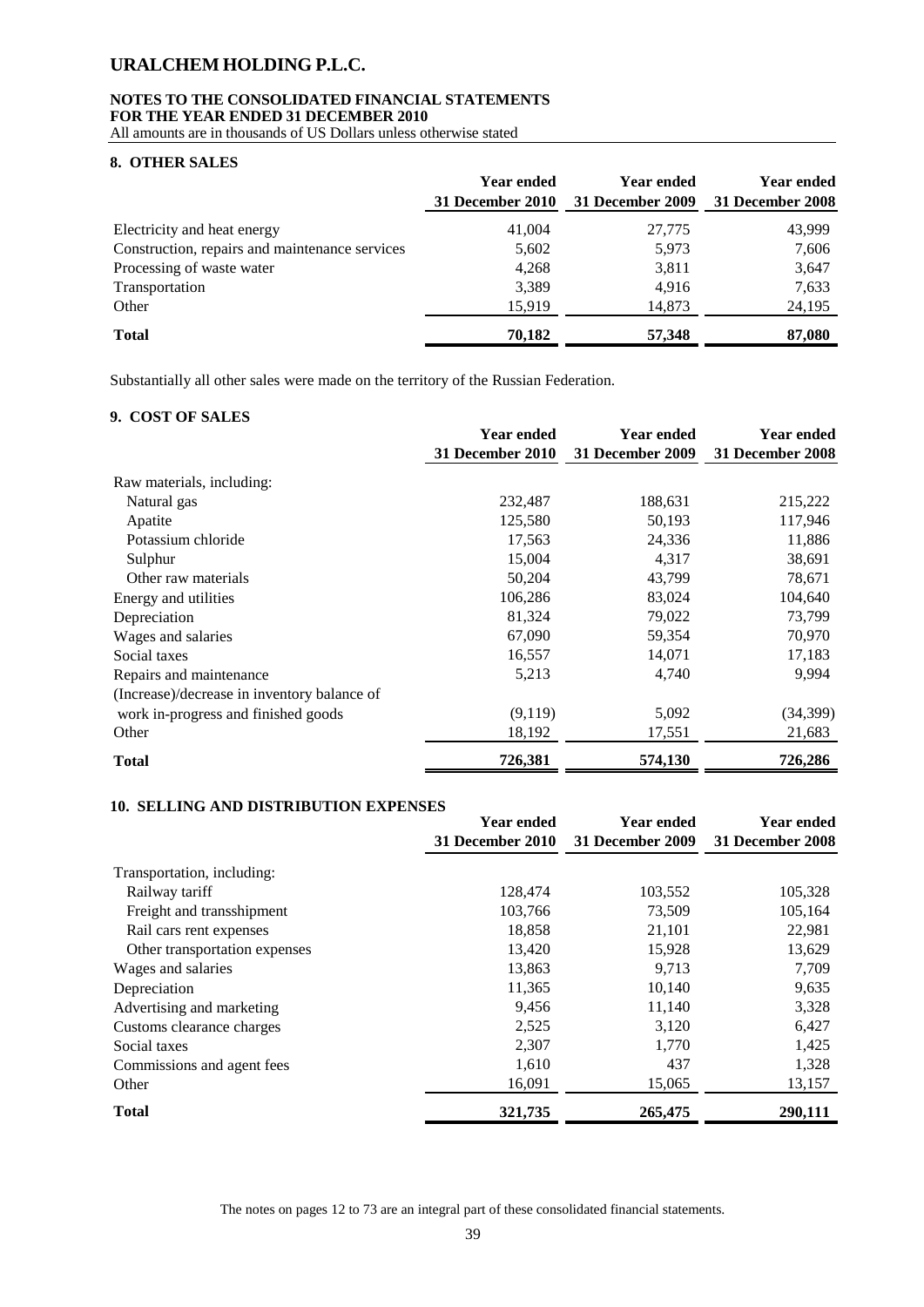### **NOTES TO THE CONSOLIDATED FINANCIAL STATEMENTS FOR THE YEAR ENDED 31 DECEMBER 2010**

All amounts are in thousands of US Dollars unless otherwise stated

### **11. GENERAL AND ADMINISTRATIVE EXPENSES**

|                                      | Year ended       | Year ended       | <b>Year ended</b> |
|--------------------------------------|------------------|------------------|-------------------|
|                                      | 31 December 2010 | 31 December 2009 | 31 December 2008  |
| Wages and salaries                   | 53,216           | 43.298           | 96,708            |
| Audit, legal and consulting services | 12,200           | 7.792            | 9,169             |
| Depreciation                         | 9,126            | 8,835            | 9,067             |
| Social taxes                         | 7,211            | 6,375            | 6,911             |
| Rent                                 | 3,760            | 3,135            | 4,622             |
| Security                             | 3,575            | 3,641            | 5,488             |
| Bank charges                         | 1,824            | 4,084            | 6,275             |
| Fines and penalties                  | 1,168            | 2,862            | 3,757             |
| Other                                | 28,847           | 21,395           | 20,884            |
| <b>Total</b>                         | 120,927          | 101.417          | 162,881           |

### **12. OTHER OPERATING INCOME AND EXPENSES**

|                                               | <b>Year ended</b>       | <b>Year ended</b>       | <b>Year ended</b> |
|-----------------------------------------------|-------------------------|-------------------------|-------------------|
|                                               | <b>31 December 2010</b> | <b>31 December 2009</b> | 31 December 2008  |
| Other operating income                        |                         |                         |                   |
| Gain on disposal of assets                    | 408                     |                         |                   |
| Foreign exchange gain on operating activities |                         | 8,165                   | 16,391            |
| Other income                                  | 5,059                   | 3,520                   | 1,845             |
| <b>Total</b>                                  | 5,467                   | 11,685                  | 18,236            |
| Other operating expenses                      |                         |                         |                   |
| Provision for unfavorable court decision      | 7,807                   |                         |                   |
| Research expenses                             | 4,503                   | 4,992                   |                   |
| Foreign exchange loss on operating activities | 2,596                   |                         |                   |
| Loss on disposal of assets                    |                         | 2,451                   | 3,076             |
| Other expenses                                | 5,406                   | 2,267                   | 4,010             |
| <b>Total</b>                                  | 20,312                  | 9,710                   | 7,086             |

#### **13. INTEREST INCOME**

|                                                                                  | <b>Year ended</b><br>31 December 2010 | <b>Year ended</b><br>31 December 2009 | <b>Year ended</b><br>31 December 2008 |
|----------------------------------------------------------------------------------|---------------------------------------|---------------------------------------|---------------------------------------|
| Interest on loans issued and deposits<br>Effect of change in finance lease rates | 1,137                                 | 20,704                                | 13,456                                |
| (refer to note 29)                                                               |                                       | 14,833                                |                                       |
| Effect of discounting of long-term<br>accounts payable                           |                                       | 3,661                                 |                                       |
| Unwinding of discount on deferred sales<br>proceeds on disposal of subsidiaries  |                                       |                                       | 2,532                                 |
| <b>Total</b>                                                                     | 1,137                                 | 39,198                                | 15,988                                |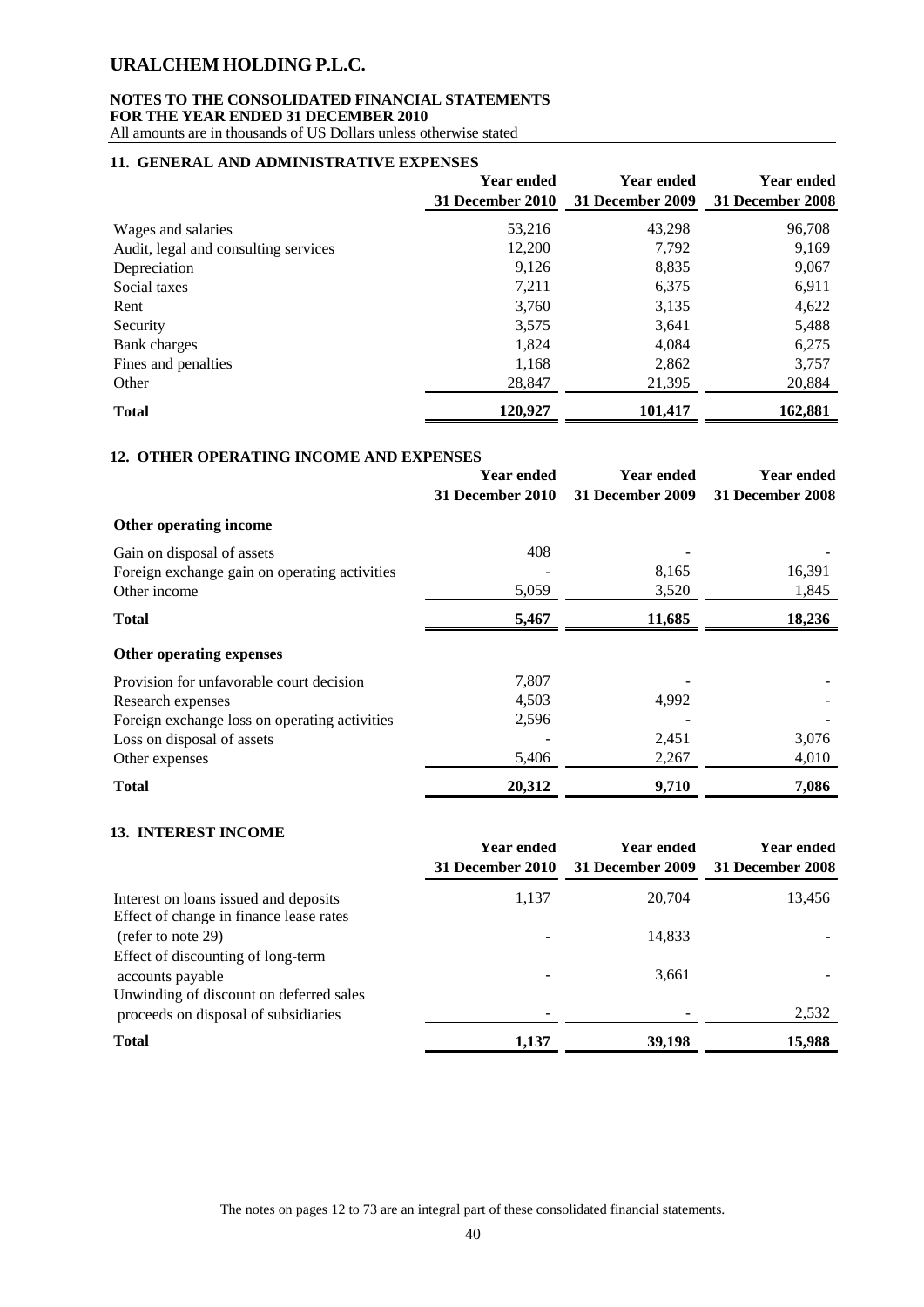#### **NOTES TO THE CONSOLIDATED FINANCIAL STATEMENTS FOR THE YEAR ENDED 31 DECEMBER 2010**

All amounts are in thousands of US Dollars unless otherwise stated

### **14. INTEREST EXPENSE**

|                                                                                  | <b>Year ended</b><br><b>31 December 2010</b> | <b>Year ended</b><br>31 December 2009 31 December 2008 | <b>Year ended</b> |
|----------------------------------------------------------------------------------|----------------------------------------------|--------------------------------------------------------|-------------------|
| Interest on loans and borrowings<br>Interest on obligations under finance leases | 144,033<br>6.271                             | 150.440<br>6.555                                       | 87,536<br>5,305   |
| <b>Total</b>                                                                     | 150,304                                      | 156,995                                                | 92,841            |

### **15. INCOME TAX**

|                                                 | <b>Year ended</b><br>31 December 2010 | <b>Year ended</b><br>31 December 2009 | <b>Year ended</b><br>31 December 2008 |
|-------------------------------------------------|---------------------------------------|---------------------------------------|---------------------------------------|
| Current income tax expense                      | 50,814                                | 14,613                                | 130,189                               |
| Deferred tax benefit                            | (40, 412)                             | (63, 787)                             | (31,963)                              |
| Effect of changes in income tax rate due to     |                                       |                                       |                                       |
| the reorganisation of the Group                 | 12.898                                |                                       |                                       |
| Effect of changes in statutory income tax rates |                                       |                                       | (16, 153)                             |
| <b>Total</b>                                    | 23,300                                | (49,174)                              | 82,073                                |

During the years ended 31 December 2010, 2009 and 2008 the corporate income tax rate applicable to the Company, which is registered in Cyprus, was 10.0%. The corporate income tax rates applicable to the Group's subsidiaries incorporated in the Russian Federation, the primary location of the Group's production entities, varied from 15.5% to 20.0% during the years ended 31 December 2010 and 2009, and varied from 20.0% to 24.0% during the year ended 31 December 2008.

In 2008, the Government of the Russian Federation enacted a change in the Russian corporate income tax rate from 24.0% to 20.0% (and from 20.0% to 15.5% in some regions of the Russian Federation). The new corporate income tax rates became effective from 1 January 2009, and deferred tax balances of all of the Group's subsidiaries registered on the territory of the Russian Federation have been re-measured as of 31 December 2008, accordingly.

On 14 December 2010, OJSC Azot, located in the Perm region of the Russian Federation merged with OJSC Uralchem registered in Moscow (refer to note 1). As at 31 December 2010, tax rates applicable to companies registered in the Perm region of the Russian Federation and Moscow were 15.5% and 20%, respectively. After completion of the merger of OJSC Azot with OJSC Uralchem, the effective income tax rate applicable to the combined entities approximated 15.6%. Previously recognised deferred tax balances were recalculated using this rate and the changes in deferred tax balances were accounted for as an effect of changes in income tax rate due to the reorganisation of the Group.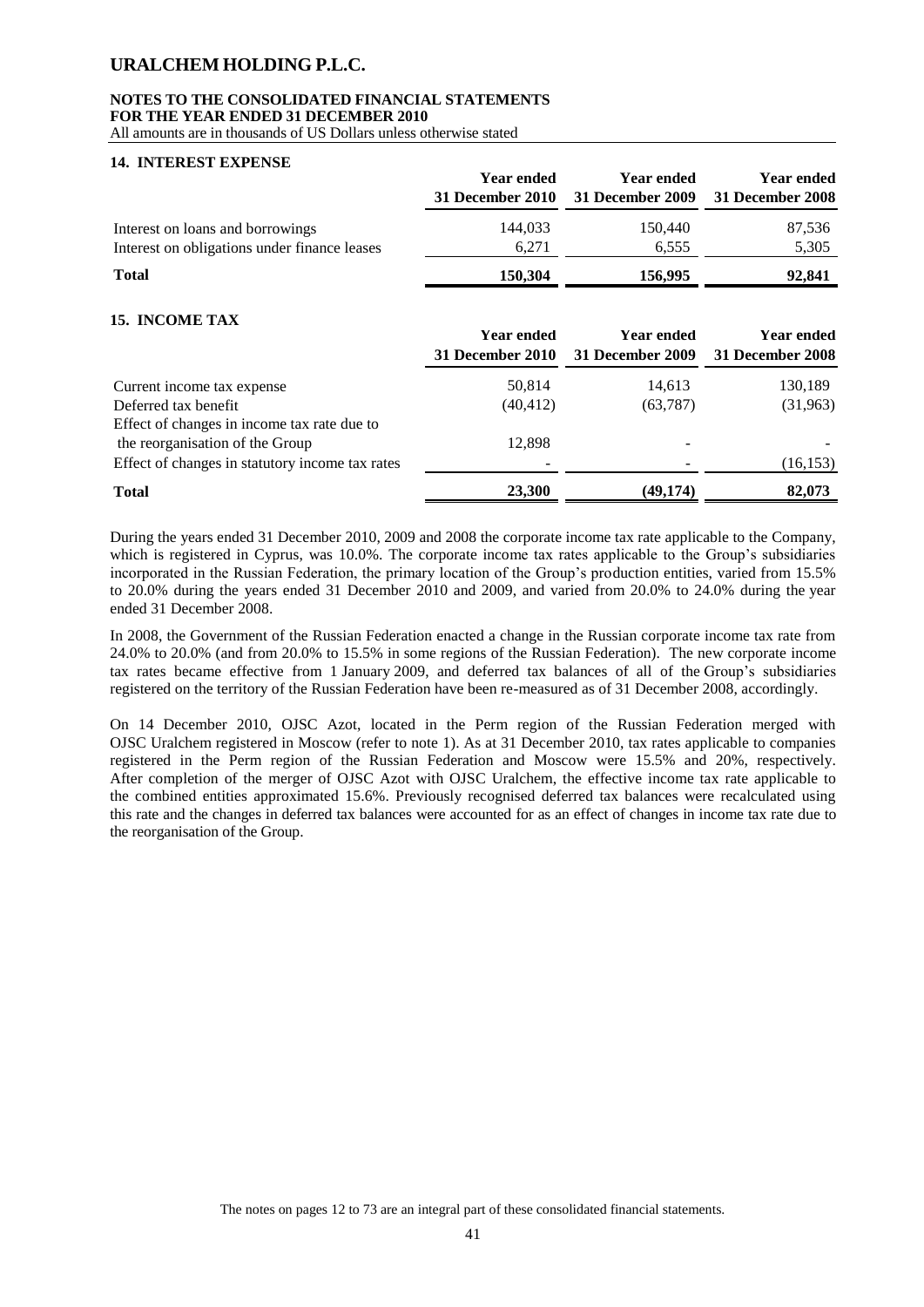### **NOTES TO THE CONSOLIDATED FINANCIAL STATEMENTS FOR THE YEAR ENDED 31 DECEMBER 2010**

All amounts are in thousands of US Dollars unless otherwise stated

Reconciliation of the statutory income tax, calculated at the rate effective in Cyprus, where the Company is located, to the amount of actual income tax expense is as follows:

|                                                                                                                   | <b>Year ended</b><br>31 December 2010 | <b>Year ended</b><br><b>31 December 2009</b> | <b>Year ended</b><br>31 December 2008 |
|-------------------------------------------------------------------------------------------------------------------|---------------------------------------|----------------------------------------------|---------------------------------------|
| Profit/(loss) before tax                                                                                          | 52,866                                | (146,218)                                    | 158,297                               |
| Income tax calculated at 10%<br>Effect of different tax rates of subsidiaries                                     | 5,287                                 | (14, 622)                                    | 15,830                                |
| operating in other jurisdictions<br>Tax effect of bonuses, interest expenses and                                  | 10,707                                | (18,982)                                     | 15,420                                |
| other expenses that are non-deductible<br>Deferred taxes arising from transfer of                                 | 7,214                                 | 14,003                                       | 16,078                                |
| assets between Group companies<br>Effect of changes in income tax rate due to                                     | (12,806)                              |                                              |                                       |
| the reorganisation of the Group<br>Effect of previously unrecognised and<br>unutilised tax losses and tax offsets | 12,898                                |                                              |                                       |
| now recognised as deferred tax assets<br>Impact of change in income tax rate in                                   |                                       | (29, 573)                                    |                                       |
| the Russian Federation<br>Effect of unused tax losses and tax offsets                                             |                                       |                                              | (16, 153)                             |
| not recognised as deferred tax assets<br>Tax effect of goodwill impairment                                        |                                       |                                              | 41,240<br>9,658                       |
| Income tax at effective income tax rate of 44%<br>$(2009: 34\%, 2008: 52\%)$                                      | 23,300                                | (49, 174)                                    | 82,073                                |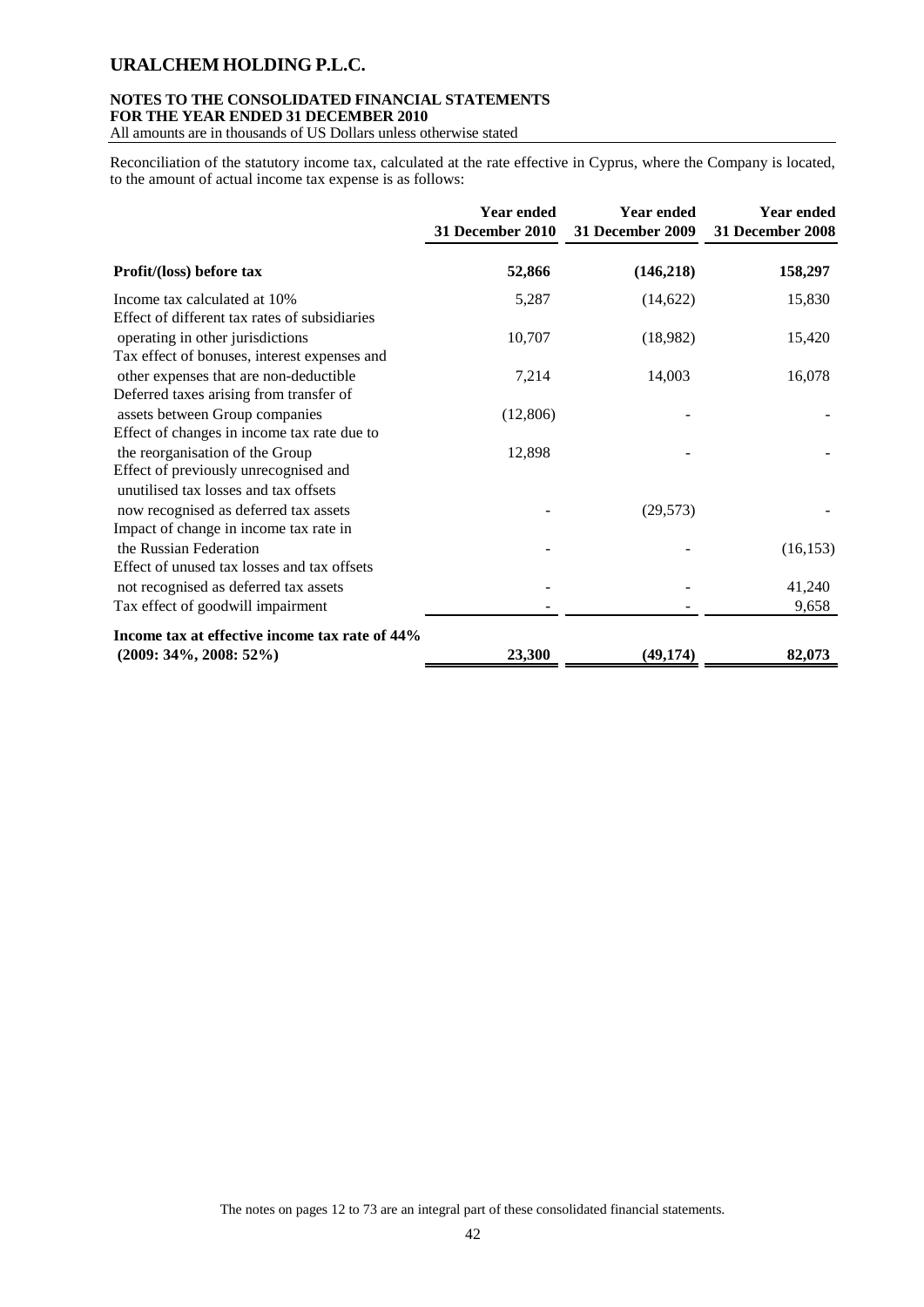# **NOTES TO THE CONSOLIDATED FINANCIAL STATEMENTS FOR THE YEAR ENDED 31 DECEMBER 2010**

All amounts are in thousands of US Dollars unless otherwise stated

### **16. PROPERTY, PLANT AND EQUIPMENT**

|                                    |                  | Machinery, |              |                     |              |
|------------------------------------|------------------|------------|--------------|---------------------|--------------|
|                                    | <b>Buildings</b> | equipment  |              |                     |              |
|                                    | and              | and        |              | <b>Construction</b> |              |
|                                    | structures       | transport  | <b>Other</b> | in progress         | <b>Total</b> |
| Cost                               |                  |            |              |                     |              |
| <b>Balance at 1 January 2008</b>   | 161,037          | 313,798    | 6,224        | 23,310              | 504,369      |
| <b>Additions</b>                   | 16,378           | 113,015    | 9,735        | 79,149              | 218,277      |
| Acquisitions through business      |                  |            |              |                     |              |
| combinations                       | 178,041          | 125,133    | 18,050       | 4,136               | 325,360      |
| <b>Transfers</b>                   | 2,351            | 28,201     | 4,532        | (35,084)            |              |
| Disposals                          | (402)            | (6,034)    | (4,032)      | (2,820)             | (13, 288)    |
| Disposal of subsidiaries           |                  |            | (199)        | (6)                 | (205)        |
| Effect of translation to           |                  |            |              |                     |              |
| presentation currency              | (62, 920)        | (95, 351)  | (5,589)      | (12,743)            | (176, 603)   |
| <b>Balance at 31 December 2008</b> | 294,485          | 478,762    | 28,721       | 55,942              | 857,910      |
| <b>Additions</b>                   | 5,544            | 8,727      | 2,301        | 82,792              | 99,364       |
| <b>Transfers</b>                   | 4,973            | 13,391     | 3,076        | (21, 440)           |              |
| Disposals                          | (853)            | (1,881)    | (1,140)      | (4,852)             | (8,726)      |
| Effect of translation to           |                  |            |              |                     |              |
| presentation currency              | (7, 898)         | (12,690)   | (658)        | (1,063)             | (22,309)     |
| <b>Balance at 31 December 2009</b> | 296,251          | 486,309    | 32,300       | 111,379             | 926,239      |
| <b>Additions</b>                   | 4,589            | 14,370     | 441          | 28.986              | 48,386       |
| <b>Transfers</b>                   | 6,985            | 37,396     | 1,311        | (45,692)            |              |
| Reclassified to assets             |                  |            |              |                     |              |
| held for sale (refer to note 22)   | (802)            | (5,928)    | (10)         | (11, 136)           | (17, 876)    |
| Disposals                          | (2,216)          | (4,751)    | (2,565)      | (1, 191)            | (10, 723)    |
| Effect of translation to           |                  |            |              |                     |              |
| presentation currency              | (2,285)          | (3,881)    | (255)        | (627)               | (7,048)      |
| <b>Balance at 31 December 2010</b> | 302,522          | 523,515    | 31,222       | 81,719              | 938,978      |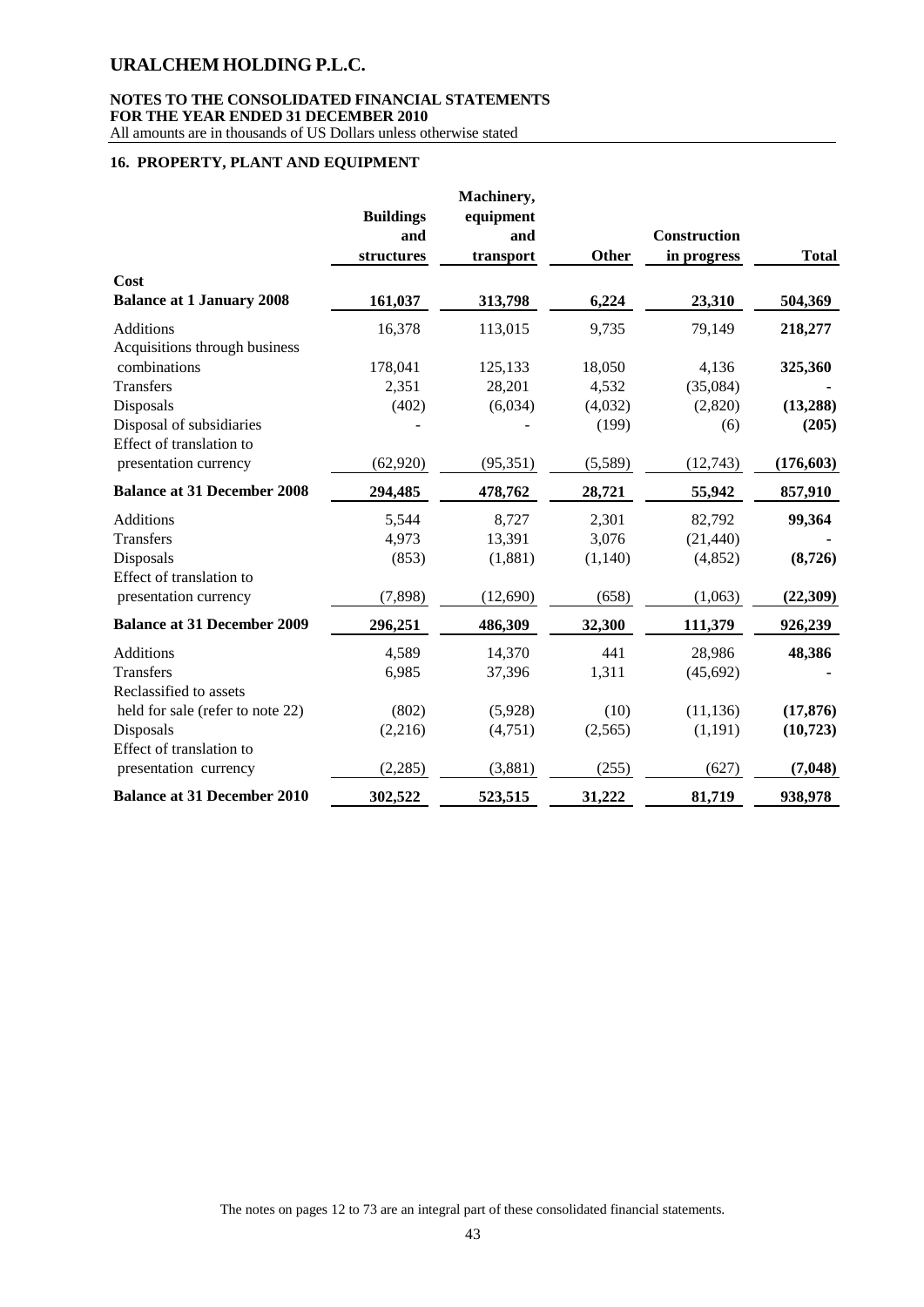#### **NOTES TO THE CONSOLIDATED FINANCIAL STATEMENTS FOR THE YEAR ENDED 31 DECEMBER 2010**

All amounts are in thousands of US Dollars unless otherwise stated

|                                                                                                                   | <b>Buildings</b><br>and<br>structures | гласпитету,<br>equipment<br>and<br>transport | <b>Other</b>                | <b>Construction</b><br>in progress | <b>Total</b>                        |
|-------------------------------------------------------------------------------------------------------------------|---------------------------------------|----------------------------------------------|-----------------------------|------------------------------------|-------------------------------------|
| <b>Accumulated Depreciation and</b><br><b>Impairment Losses</b><br><b>Balance at 1 January 2008</b>               | (9,023)                               | (22,901)                                     | (352)                       |                                    | (32,276)                            |
| Charge for the year<br>Disposals<br>Disposal of subsidiaries<br>Effect of translation to<br>presentation currency | (22, 977)<br>155<br>4,845             | (67, 255)<br>1,503<br>13,063                 | (2,269)<br>94<br>117<br>302 |                                    | (92, 501)<br>1,752<br>117<br>18,210 |
| <b>Balance at 31 December 2008</b>                                                                                | (27,000)                              | (75, 590)                                    | (2,108)                     | ٠                                  | (104, 698)                          |
| Charge for the year<br>Disposals<br>Effect of translation to<br>presentation currency                             | (25, 853)<br>245<br>(480)             | (68,920)<br>709<br>(1,164)                   | (3,224)<br>167<br>(83)      |                                    | (97, 997)<br>1,121<br>(1,727)       |
| <b>Balance at 31 December 2009</b>                                                                                | (53,088)                              | (144, 965)                                   | (5,248)                     |                                    | (203, 301)                          |
| Charge for the year<br>Reclassified to assets                                                                     | (27, 503)                             | (70, 791)                                    | (3,521)                     |                                    | (101, 815)                          |
| held for sale (refer to note 22)<br>Impairment<br>Disposals<br>Effect of translation to<br>presentation currency  | 100<br>(846)<br>1,869<br>497          | 1,121<br>(2,911)<br>2,475<br>1,351           | 7<br>(16)<br>497<br>67      |                                    | 1,228<br>(3,773)<br>4,841<br>1,915  |
| <b>Balance at 31 December 2010</b>                                                                                | (78, 971)                             | (213, 720)                                   | (8,214)                     |                                    | (300, 905)                          |
| <b>Carrying value</b>                                                                                             |                                       |                                              |                             |                                    |                                     |
| At 31 December 2008                                                                                               | 267,485                               | 403,172                                      | 26,613                      | 55,942                             | 753,212                             |
| At 31 December 2009                                                                                               | 243,163                               | 341,344                                      | 27,052                      | 111,379                            | 722,938                             |
| At 31 December 2010                                                                                               | 223,551                               | 309,795                                      | 23,008                      | 81,719                             | 638,073                             |

During the year ended 31 December 2010, the Group determined that a group of fixed assets, mainly associated with the ammonia production facility at VMF, was impaired by USD 3,773 thousand. The main factor contributing to the impairment of the ammonia production facility at VMF was the temporary stoppage of the production of ammonia at VMF. Management decided to stop the production of ammonia at VMF until ammonia market prices recover to a level which will ensure profitability of ammonia production at VMF.

During December 2009, the Group acquired commercial real estate property, which is in the final stage of construction, from an entity under common control with the Group for a cash consideration of USD 109,421 thousand. The commercial real estate property represents two floors in an office building located in Moscow.

The commercial real estate property was recorded at cost, which was measured as the carrying value at which the commercial real estate property was recorded by the transferor at the date of the transaction which amounted to USD 45,390 thousand. The carrying value of the commercial real estate property for the transferor comprised historical cost of USD 109,421 thousand less accumulated impairment loss of USD 64,031 thousand. The difference between the cash consideration and the carrying value in the amount of USD 64,031 thousand was recorded in the statement of changes in equity as a distribution to shareholders in accordance with the Group's accounting policy for transactions with entities under common control (refer to note 35).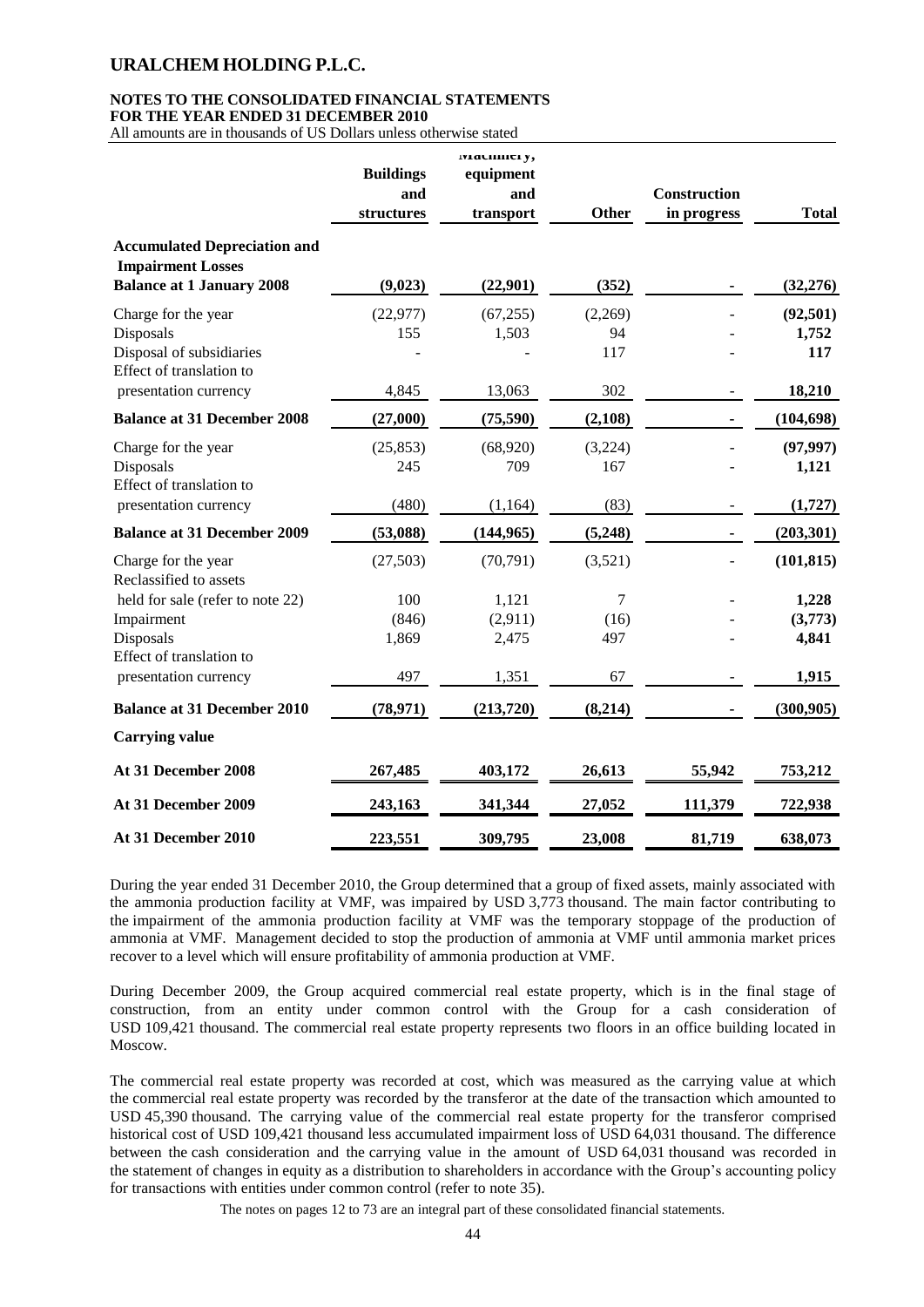# **NOTES TO THE CONSOLIDATED FINANCIAL STATEMENTS FOR THE YEAR ENDED 31 DECEMBER 2010**

All amounts are in thousands of US Dollars unless otherwise stated

As at 31 December 2010, property, plant and equipment included advances paid for acquisition of the property, plant and equipment in the amount of USD 45,914 thousand (2009: USD 55,110 thousand; 2008: USD 18,436 thousand).

The Group leases certain items of machinery, equipment and transport under a number of finance lease agreements with third parties. As at 31 December 2010, the net book value of leased machinery, equipment and transport was USD 45,065 thousand (2009: USD 53,542 thousand; 2008: USD 62,357 thousand).

### **Assets pledged as collateral**

The carrying values of property, plant and equipment pledged to secure loans and borrowings granted to the Group were as follows (refer to note 28):

|                                    | 31 December 2010 | 31 December 2009 31 December 2008 |         |
|------------------------------------|------------------|-----------------------------------|---------|
| Machinery, equipment and transport | 136,300          | 183,973                           | 111,597 |
| Buildings and structures           | 21,433           | 49.723                            | 1.117   |
| Other                              | 1.276            | 1,563                             | 493     |
| <b>Total</b>                       | 159,009          | 235,259                           | 113,207 |

### **17. GOODWILL**

| Cost                                                                                                                                    | <b>31 December 2010</b> | <b>31 December 2009</b> | 31 December 2008     |
|-----------------------------------------------------------------------------------------------------------------------------------------|-------------------------|-------------------------|----------------------|
| Balance at the beginning of the year                                                                                                    | 208,715                 | 214,851                 | 113,844              |
| Additional amounts recognised from business<br>combinations occurring during the year<br>Effect of translation to presentation currency | (1,594)                 | (6, 136)                | 147,941<br>(46, 934) |
| Balance at the end of the year                                                                                                          | 207,121                 | 208,715                 | 214,851              |
| <b>Accumulated impairment losses</b>                                                                                                    |                         |                         |                      |
| Balance at the beginning of the year                                                                                                    | (39,091)                | (40,240)                |                      |
| Impairment losses recognised during the year<br>Effect of translation to presentation currency                                          | 299                     | 1,149                   | (40,240)             |
| Balance at the end of the year                                                                                                          | (38, 792)               | (39,091)                | (40, 240)            |
| <b>Carrying amount</b>                                                                                                                  |                         |                         |                      |
| At the beginning of the year                                                                                                            | 169,624                 | 174,611                 | 113,844              |
| At the end of the year                                                                                                                  | 168,329                 | 169,624                 | 174,611              |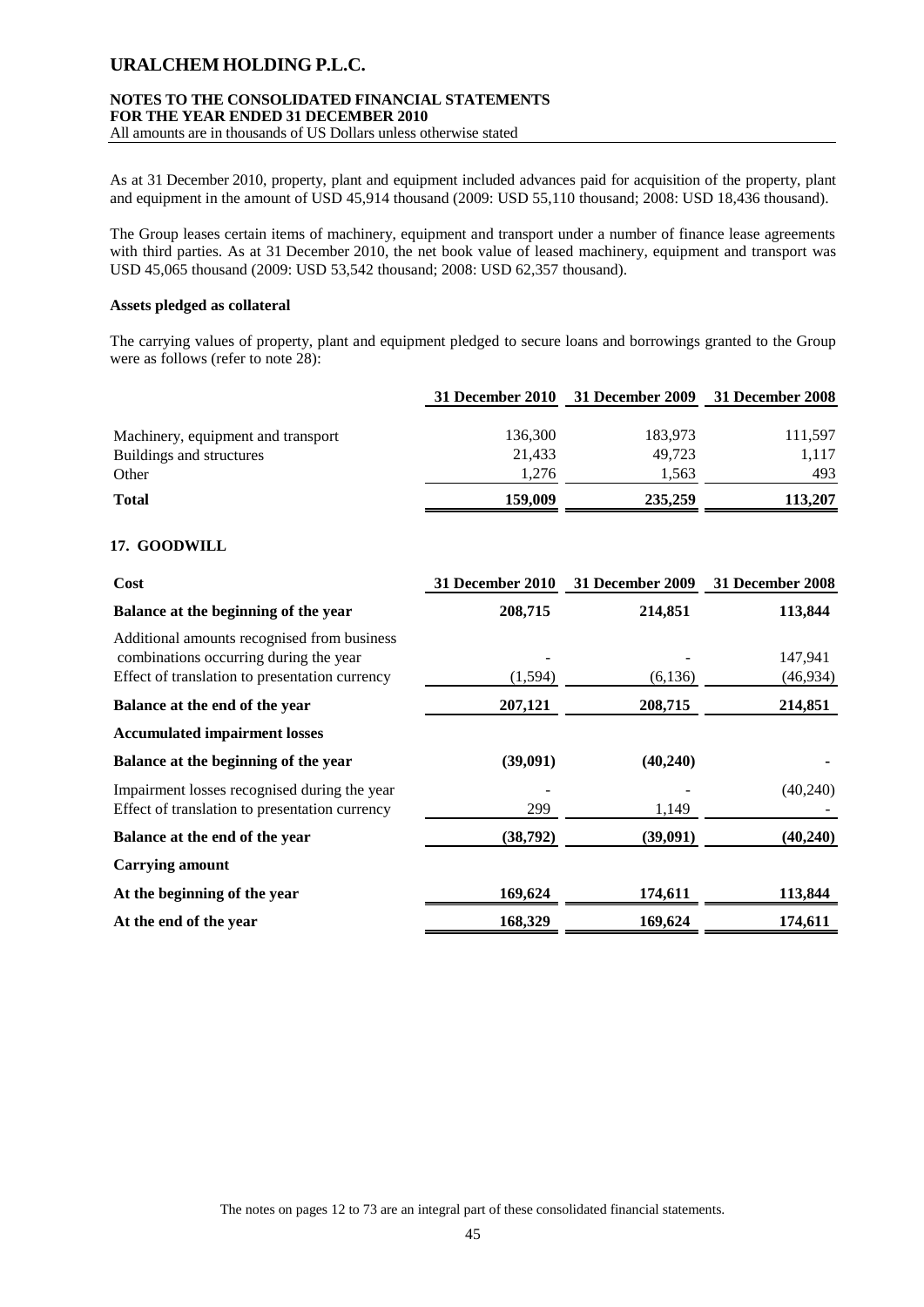# **NOTES TO THE CONSOLIDATED FINANCIAL STATEMENTS**

**FOR THE YEAR ENDED 31 DECEMBER 2010**

All amounts are in thousands of US Dollars unless otherwise stated

### **Allocation of goodwill to cash-generating units**

The carrying amount of goodwill was allocated to the following cash-generating units:

|                              | <b>31 December 2010</b> | 31 December 2009 31 December 2008 |         |
|------------------------------|-------------------------|-----------------------------------|---------|
| Nitrogen Fertilisers         | 91.494                  | 92.197                            | 94,908  |
| <b>Phosphate Fertilisers</b> | 76.189                  | 76.775                            | 79,033  |
| Other                        | 646                     | 652                               | 670     |
| <b>Total</b>                 | 168.329                 | 169.624                           | 174,611 |

#### **Annual test for impairment**

For the purpose of impairment testing, the recoverable amount of the relevant cash-generating unit was assessed by reference to value in use. These calculations use pre-tax cash flow projections based on budgets approved by the Group and covering a five-year period. Cash flows beyond the five-year period are extrapolated by using the expected forecasts stated below. The key assumptions used by management for value in use determination are as follows:

|                               | 31 December 2010 | 31 December 2009 31 December 2008 |            |
|-------------------------------|------------------|-----------------------------------|------------|
| Gross margin                  | 10.0-35.0%       | 15.0-20.0%                        | 20.0-35.0% |
| Growth rate                   | 3.0%             | 3.0%                              | 3.0%       |
| Discount rate                 | 14.0%            | 14.7%                             | 17.3%      |
| Raw materials price inflation | $4.1 - 15.0\%$   | 3.0-18.0%                         | 2.0-18.0%  |
| Exchange rate (RUR to 1 USD)  | 31.0             | 32.2                              | 36.9       |

These assumptions have been used for analysis of each cash-generating unit within the Group's nitrogen and phosphate fertilisers segments.

Management determined budgeted gross margin based on past performance and its expectation of the current market development. The gross margin and raw material price inflation ranges relate to a variety of products produced and raw materials consumed by the cash-generating unit, respectively. The weighted average growth rates used are consistent with the forecast included in industry reports.

During the year ended 31 December 2008, the Group determined that goodwill associated with VMF was impaired by USD 40,240 thousand. The main factor contributing to the impairment of the cash generating unit was a decrease in Russian and international phosphate based fertiliser prices by approximately 60.0% during the fourth quarter of 2009. Goodwill associated with VMF is included in the Phosphate Fertilisers segment in note 6.

### **18. INVESTMENTS IN ASSOCIATES**

Details of the Group's associates are as follows:

|                                                   |                                         | <b>Effective ownership, %</b> |                  |                  |  |
|---------------------------------------------------|-----------------------------------------|-------------------------------|------------------|------------------|--|
| Name of associate                                 | <b>Principal activity</b>               | 31 December 2010              | 31 December 2009 | 31 December 2008 |  |
| Perm Mineral<br>Fertilisers<br><b>NPK Karbon-</b> | Production of mineral<br>fertilisers    | 46.5                          | 46.5             | 2.2              |  |
| Shungit<br>ZhDTsekh                               | Mining and processing<br>Other services | 49.7<br>50.0                  | 49.7<br>50.0     | 49.7<br>50.0     |  |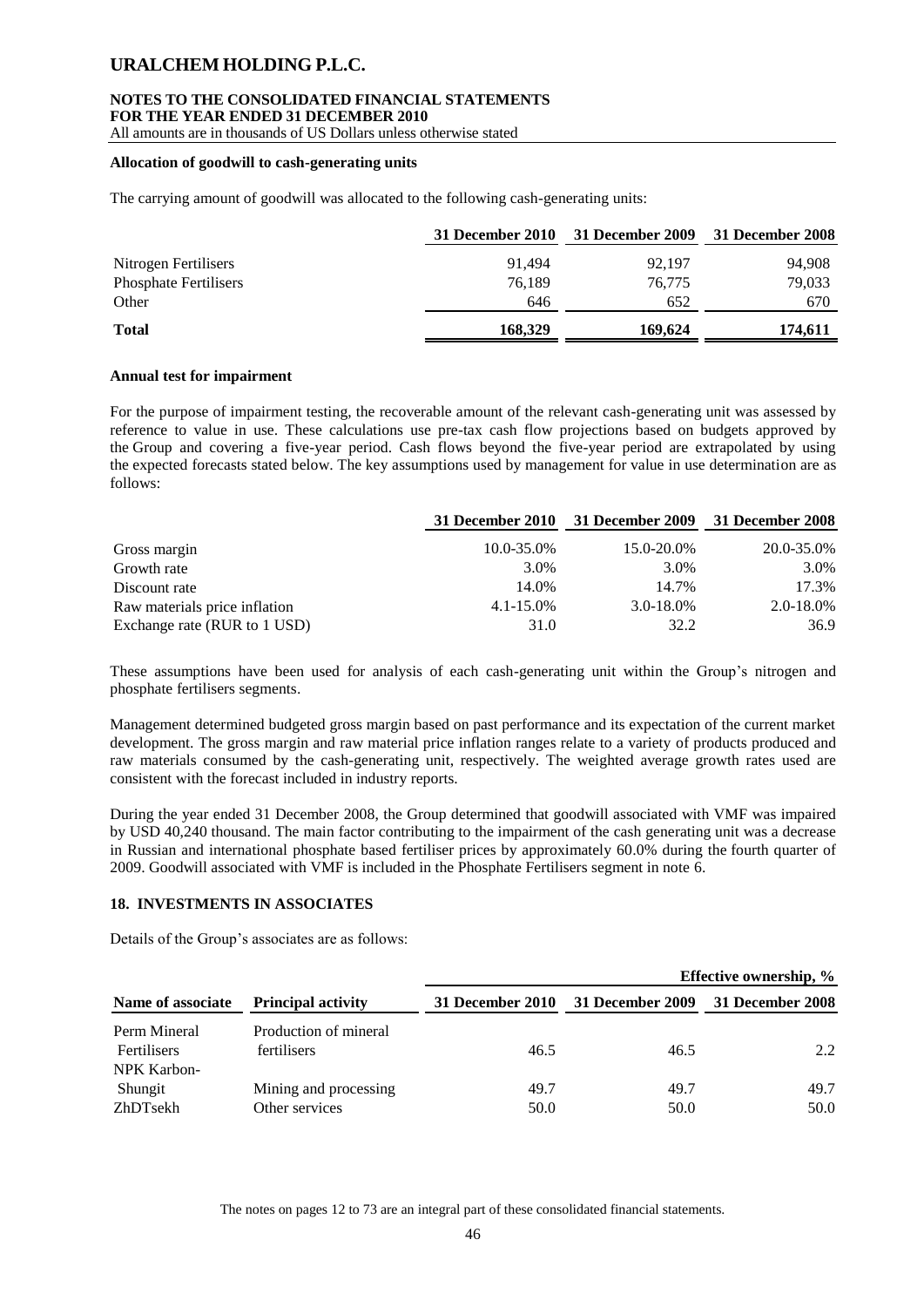#### **NOTES TO THE CONSOLIDATED FINANCIAL STATEMENTS FOR THE YEAR ENDED 31 DECEMBER 2010**

All amounts are in thousands of US Dollars unless otherwise stated

Movements in the carrying amount of investments in associates were as follows:

|                                                | <b>31 December 2010</b> | <b>31 December 2009</b> | 31 December 2008 |
|------------------------------------------------|-------------------------|-------------------------|------------------|
| Investments in associates – equity method      |                         |                         |                  |
| Balance at the beginning of the year           | 10,726                  | 15,892                  |                  |
| Acquisitions                                   |                         |                         | 18,015           |
| Impairment                                     |                         | (3,622)                 |                  |
| Share of post-acquisition losses               | (471)                   | (1,040)                 | (131)            |
| Effect of translation to presentation currency | (81)                    | (504)                   | (1,992)          |
| Balance at the end of the year                 | 10,174                  | 10,726                  | 15,892           |
| Investments in associates – at cost            |                         |                         |                  |
| Balance at the beginning of the year           | 24,578                  |                         |                  |
| Acquisitions                                   |                         | 19,951                  |                  |
| Reclassification from AFS                      |                         |                         |                  |
| due to increase in ownership                   |                         | 4.977                   |                  |
| Effect of translation to presentation currency | (37)                    | (350)                   |                  |
| Balance at the end of the year                 | 24,541                  | 24,578                  |                  |
| <b>Total</b>                                   | 34,715                  | 35,304                  | 15,892           |

#### **Investments in associates – equity method**

During the year ended 31 December 2009, the Group recognised an impairment loss on its investment in NPK Karbon-Shungit in the amount of USD 3,622 thousand (2008: nil). The impairment loss is due to a decrease in NPK Karbon-Shungit's manufacturing output and a decrease in shungit prices during 2009. The amount of the impairment loss was measured as the difference between the carrying amount of the investment and the present value of estimated future cash flows discounted at the rate of 17.3%.

Summarised financial information in respect of the Group's associates accounted for under the equity method:

|                                           | 31 December 2010 | 31 December 2009 | 31 December 2008 |
|-------------------------------------------|------------------|------------------|------------------|
| Total assets                              | 25,834           | 28,037           | 39,591           |
| Total liabilities                         | (5,415)          | (6,329)          | (7,344)          |
| <b>Net assets</b>                         | 20.419           | 21,708           | 32,247           |
| Group's share of net assets of associates | 10.174           | 10.726           | 15,892           |

|                              | Year ended<br>31 December 2010 | Year ended<br>31 December 2009 | Year ended<br>31 December 2008 |
|------------------------------|--------------------------------|--------------------------------|--------------------------------|
| Revenue                      | 8.548                          | 2.863                          | 6,658                          |
| (Loss)/profit for the period | (944)                          | (2,090)                        | 429                            |
| Share of loss of associates  | (471)                          | (1,040)                        | (131)                          |

#### **Investments in associates – at cost**

During the year ended 31 December 2008, the Group acquired 2.2% of Open Joint Stock Company Perm Mineral Fertilisers ("PMF"), which was recorded as an available-for-sale investment.

The notes on pages 12 to 73 are an integral part of these consolidated financial statements. On 30 December 2009, the Group acquired an additional 44.3% interest in PMF from an entity under common control with the Group for a consideration of USD 162,000 thousand, increasing its ownership in PMF to 46.5%.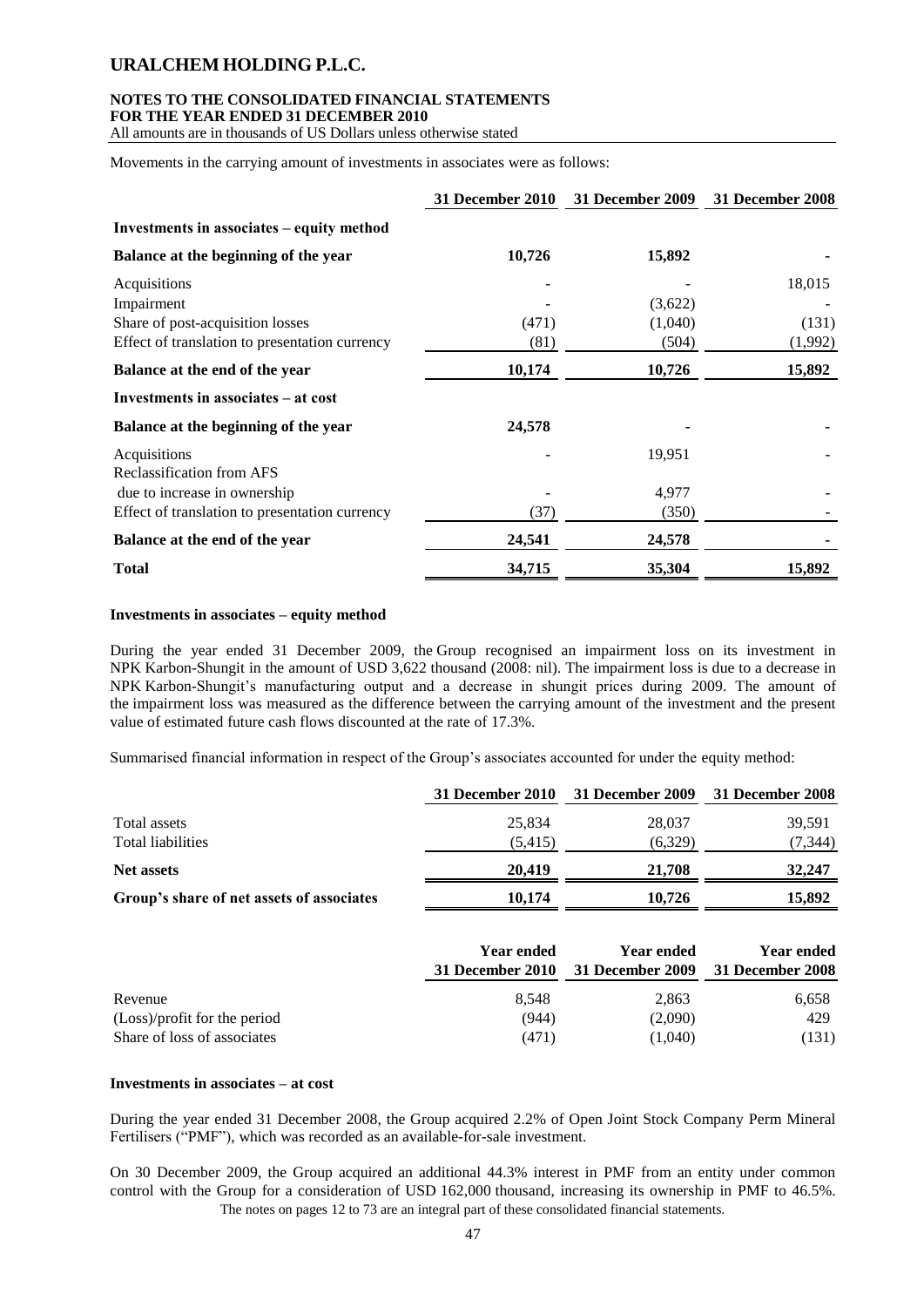# **NOTES TO THE CONSOLIDATED FINANCIAL STATEMENTS FOR THE YEAR ENDED 31 DECEMBER 2010**

All amounts are in thousands of US Dollars unless otherwise stated

The additional investment was recorded at historic cost, which was measured as the carrying value at which the investment was recorded by the transferor at the date of the transaction which was USD 19,951 thousand. The difference between the consideration and the carrying value was recorded in the statement of changes in equity in accordance with the Group's accounting policy for transactions with entities under common control (refer to note 35).

The Group does not have any information related to the financial position of PMF as at 31 December 2010 and 2009 and its financial results for the years then ended. Thus, it is impracticable for the Group to account for this investment applying equity method and the Group has continued to account for this investment at cost. As at 31 December 2008, the investment in PMF was classified in these consolidated financial statements as available-forsale (refer to note 20).

PMF is a Russian-based company engaged in the production of nitrogen based mineral fertilisers, whose main operating facilities are located in the Perm region of the Russian Federation.

Dividends received from PMF during the year ended 31 December 2010 in the amount of USD 16,423 thousand are included in share of profits of associates in the consolidated income statement (refer to note 35).

#### **19. INVENTORIES**

|                                                                   | <b>31 December 2010</b> | 31 December 2009 | 31 December 2008 |
|-------------------------------------------------------------------|-------------------------|------------------|------------------|
| Inventories expected to be recovered after<br>twelve months       |                         |                  |                  |
| Catalytic agents                                                  | 29,983                  | 25,583           | 26,272           |
| Other inventories                                                 | 2,721                   | 4,022            | 5,116            |
|                                                                   | 32,704                  | 29,605           | 31,388           |
| Inventories expected to be recovered in<br>the next twelve months |                         |                  |                  |
| Raw materials, net of allowance for<br>obsolescence               | 51,556                  | 48,552           | 57,505           |
| Finished goods                                                    | 54,287                  | 37,456           | 51,905           |
| Work in-progress                                                  | 6,785                   | 10,311           | 7,059            |
| Goods for resale                                                  | 310                     | 5,183            | 1,041            |
|                                                                   | 112,938                 | 101,502          | 117,510          |
| <b>Total</b>                                                      | 145,642                 | 131,107          | 148,898          |

During the year ended 31 December 2010, the Group recognised a write down of USD 2,224 thousand to reduce the carrying amount of inventories to net realisable value (2009: USD 3,965 thousand; 2008: USD 26,032 thousand). At 31 December 2010, inventories in the amount of USD 5,526 thousand were stated at net realisable value (2009: USD 18,784 thousand; 2008: USD 37,973 thousand).

At 31 December 2010, raw materials were presented net of allowance for obsolescence of USD 4,902 thousand (2009: USD 4,902 thousand; 2008: USD 5,415 thousand). During the year ended 31 December 2010, the Group recognised USD 1,119 thousand (2009: USD 281 thousand; 2008: USD 1,828 thousand) and released USD 1,119 thousand (2009: USD 794 thousand; 2008: USD 3,325 thousand) of allowance for obsolescence of raw materials.

Certain inventories were pledged to secure bank loans and borrowings granted to the Group, as follows:

|                                       |        | 31 December 2010 31 December 2009 31 December 2008 |        |
|---------------------------------------|--------|----------------------------------------------------|--------|
| Carrying value of pledged inventories |        |                                                    |        |
| (refer to note 28)                    | 38.981 | 58.492                                             | 83.256 |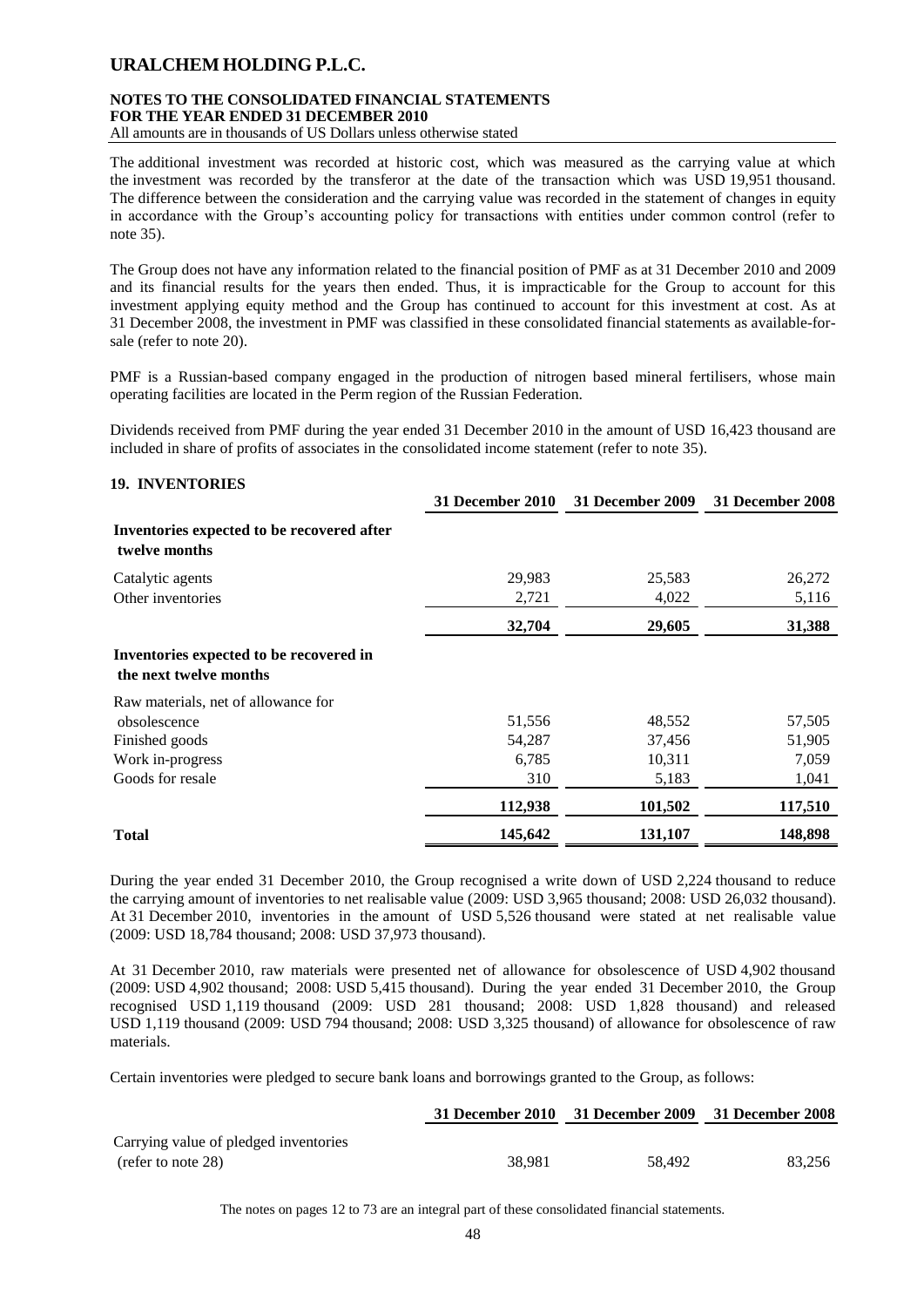#### **NOTES TO THE CONSOLIDATED FINANCIAL STATEMENTS FOR THE YEAR ENDED 31 DECEMBER 2010** All amounts are in thousands of US Dollars unless otherwise stated

### **20. AVAILABLE-FOR-SALE INVESTMENTS**

At 31 December 2010, available-for-sale investments represent a 9.7% investment in Open Joint Stock Company Togliattiazot ("Togliattiazot") of USD 176,459 thousand (2009: USD 177,779 thousand; 2008: 182,938 thousand) and other available-for-sale investments of USD 71 thousand (2009: USD 58 thousand; 2008: USD 82 thousand). The available-for-sale investment in Togliattiazot is accounted for at cost as the fair value of the investment cannot be reliably measured.

In December 2008, the Group acquired 2.2% interest in PMF from an entity under common control with the Group for a consideration of USD 5,918 thousand. The investment was recorded at cost which was measured as the carrying value at which the investment was recorded by the transferor at the date of the transaction which amounted to USD 7,632 thousand. The difference between the consideration and the carrying value of USD 1,714 thousand was recorded in the statement of changes in equity in accordance with the Group's accounting policy for transactions with entities under common control.

At 31 December 2008, the available-for-sale investment in PMF of USD 4,977 thousand was accounted for at cost as the fair value of the investment could not be reliably estimated.

During the year ended 31 December 2008, the Group recognised an impairment loss on its investment in PMF in the amount of USD 2,655 thousand. The impairment loss was due to a decrease in PMF's manufacturing output and a decrease in Russian and international fertiliser prices. The amount of the impairment loss was measured as the difference between the carrying amount of the investment and the present value of estimated future cash flows discounted at a rate of 17.3%.

On 30 December 2009, the Group acquired 44.3% of PMF from an entity under common control. At the date of the transaction, the Group reclassified the 2.2% available-for-sale investment in PMF to investments in associates (refer to note 18, 35).

### **21. OTHER FINANCIAL ASSETS**

|                                      | 31 December 2010 | 31 December 2009 | 31 December 2008 |
|--------------------------------------|------------------|------------------|------------------|
| Non-current                          |                  |                  |                  |
| Loans issued, at amortised cost      | 4,833            | 7,359            | 142,631          |
| Other financial assets               |                  |                  | 255              |
|                                      | 4,833            | 7.359            | 142,886          |
| <b>Current</b>                       |                  |                  |                  |
| Loans issued, at amortised cost      | 583              | 35,931           | 41,718           |
| Promissory notes, at amortised cost  | 429              | 326              | 128              |
| Promissory notes of related parties, |                  |                  |                  |
| at amortised cost                    | 349              | 351              | 7,086            |
| Other financial assets               | 328              | 365              | 249              |
|                                      | 1,689            | 36,973           | 49,181           |
| <b>Total</b>                         | 6,522            | 44,332           | 192,067          |

As at 31 December 2010, interest rates on loans issued varied from 6.0% to 17.0% (2009: from 5.0% to 19.5%; 2008: from 6.0% to 14.0%) per annum. As at 31 December 2009 the majority of loans issued were unsecured, USD -denominated and receivable from related parties (refer to note 35).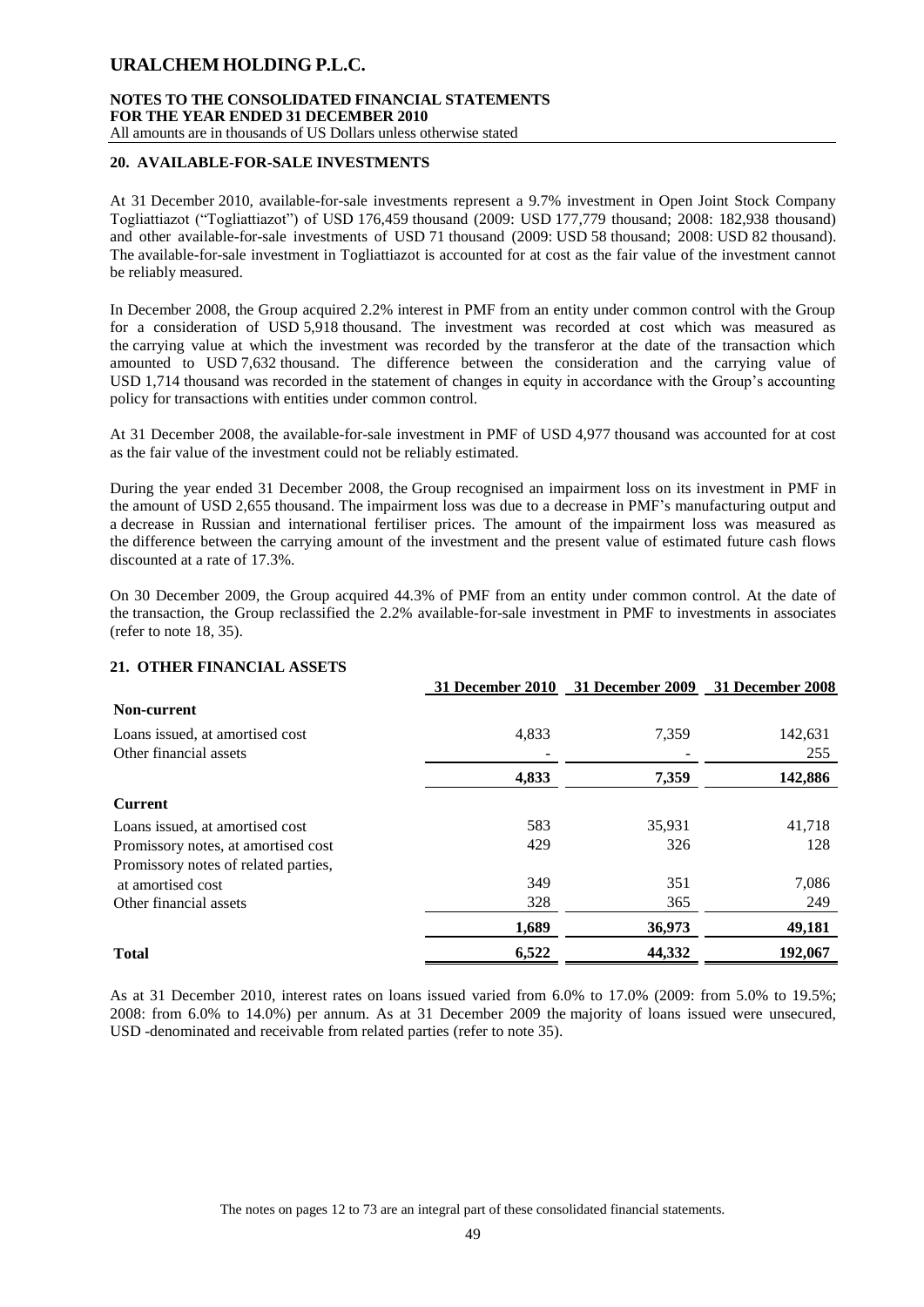#### **NOTES TO THE CONSOLIDATED FINANCIAL STATEMENTS FOR THE YEAR ENDED 31 DECEMBER 2010** All amounts are in thousands of US Dollars unless otherwise stated

### **22. ASSETS HELD FOR SALE**

The Group has decided to stop the development of the Sordinsky Plot at the Vyatsko-Kamsky phosphate deposit and intends to sell the fixed assets which were purchased exclusively for the development of this project. As of 31 December 2010, the net selling price of these assets after deduction of the related costs to sell was estimated at USD 9,274 thousand which is USD 7,374 thousand lower than the original carrying value of these assets prior to their reclassification to assets held for sale.The write down of the assets to their net selling price was recorded as an impairment loss.

### **23. TRADE AND OTHER RECEIVABLES**

|                                          | <b>31 December 2010</b> | 31 December 2009 | 31 December 2008 |
|------------------------------------------|-------------------------|------------------|------------------|
| Long-term                                |                         |                  |                  |
| Other receivables                        | 3,072                   |                  |                  |
|                                          | 3,072                   |                  |                  |
| <b>Short-term</b>                        |                         |                  |                  |
| Trade receivables                        | 81,761                  | 33,890           | 24,102           |
| Other receivables                        | 24,991                  | 9,953            | 9,465            |
|                                          | 106,752                 | 43,843           | 33,567           |
| Less: allowance for doubtful receivables | (3,637)                 | (3,260)          | (3,740)          |
|                                          | 103,115                 | 40,583           | 29,827           |
| <b>Total</b>                             | 106,187                 | 40,583           | 29,827           |

The average credit period for the Group's customers varies from 60 to 90 days. During this period no interest is charged on the outstanding balances. The Group has provided fully for all receivables over 360 days because historical experience is such that receivables that are outstanding beyond 360 days are generally not recoverable. Before accepting a new customer, the Group uses an internal credit system to assess the potential customer's credit quality and defines credit limits separately for each individual customer. Credit limits available to customers are reviewed on an annual basis. As at 31 December 2010, the Group's five largest debtors (individually exceeding more than 5.0% (2009: 4.2%; 2008: 2.9%) of the total current receivables balance) represented 52.6% (2009: 39.9%; 2008: 34.8%) of the outstanding balance of accounts receivable.

Included in the Group's receivables balance at 31 December 2010 are debtors of USD 9,398 thousand (2009: USD 7,810 thousand; 2008: USD 6,492 thousand) which are past due but not impaired. The Group did not hold any collateral over these outstanding balances. The weighted average age of these receivables is 264 days (2009: 348 days; 2008: 176 days).

Movements in the allowance for doubtful receivables were as follows:

|                                                | <b>Year ended</b><br>31 December 2010 | <b>Year ended</b><br>31 December 2009 | Year ended<br>31 December 2008 |
|------------------------------------------------|---------------------------------------|---------------------------------------|--------------------------------|
| Balance at the beginning of the year           | 3,260                                 | 3,740                                 | 440                            |
| Recognised in the income statement             | 1.741                                 | 1.498                                 | 4.414                          |
| Amounts written-off                            | (892)                                 | (1,862)                               | (824)                          |
| Amounts recovered during the year              | (447)                                 | (63)                                  | (88)                           |
| Effect of translation to presentation currency | (25)                                  | (53)                                  | (202)                          |
| Balance at the end of the year                 | 3,637                                 | 3,260                                 | 3,740                          |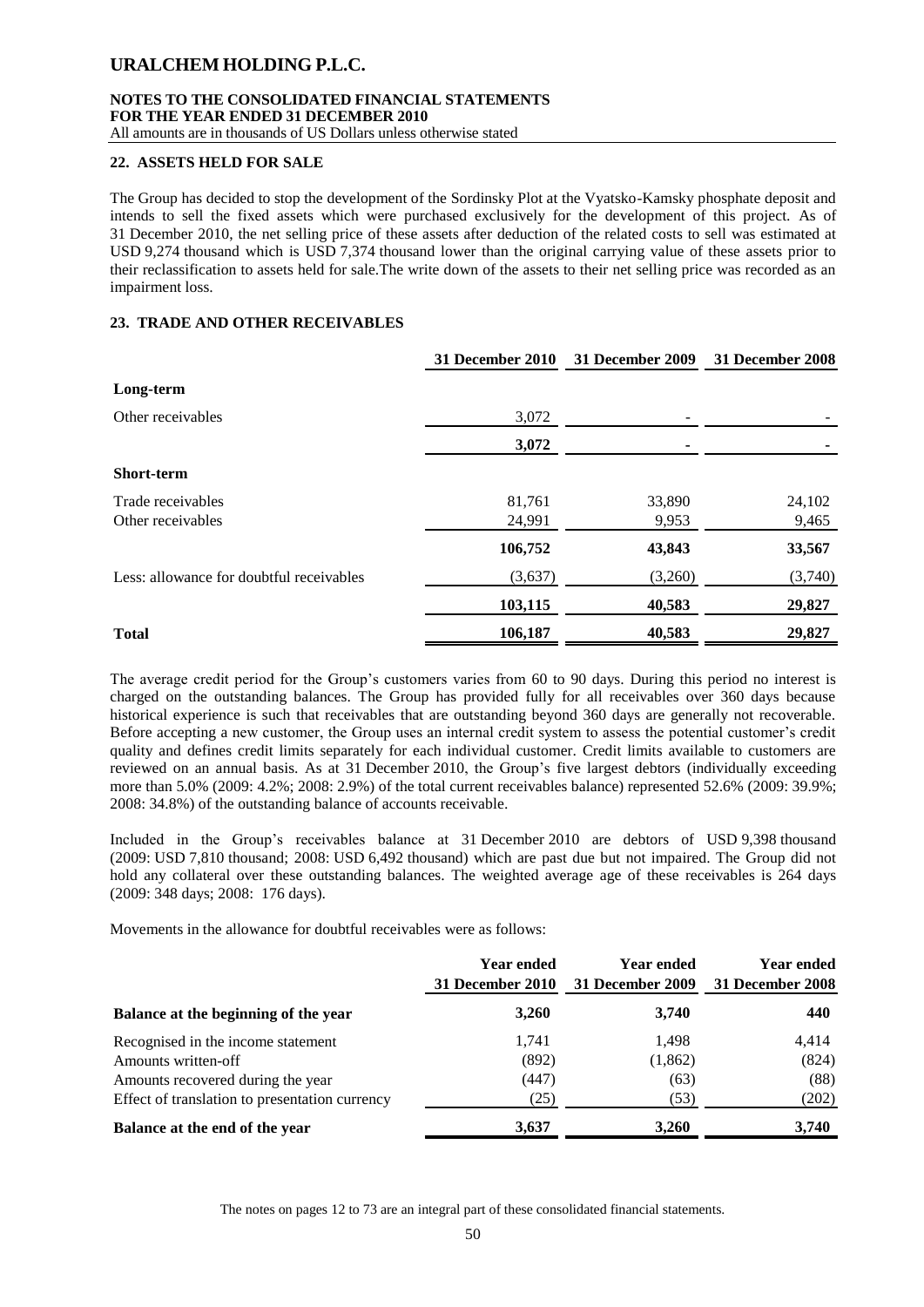# **NOTES TO THE CONSOLIDATED FINANCIAL STATEMENTS FOR THE YEAR ENDED 31 DECEMBER 2010**

All amounts are in thousands of US Dollars unless otherwise stated

### **24. ADVANCES PAID AND PREPAID EXPENSES**

|                                         | 31 December 2010 | 31 December 2009 | 31 December 2008 |
|-----------------------------------------|------------------|------------------|------------------|
| Advances for transportation services    | 11,085           | 3,034            | 16,012           |
| Advances paid for apatite               | 6,699            | 2,733            | 1,566            |
| Advances paid for supply of natural gas | 832              | 11,522           | 15,949           |
| Other advances and prepaid expenses     | 15.160           | 11,659           | 12,739           |
| <b>Total</b>                            | 33,776           | 28,948           | 46,266           |

#### **25. OTHER TAXES RECEIVABLE**

|                              |        | 31 December 2010 31 December 2009 31 December 2008 |         |
|------------------------------|--------|----------------------------------------------------|---------|
| Value added tax reimbursable | 53,600 | 94.234                                             | 105,559 |
| Other taxes                  | 1.188  | 1.072                                              | 9,827   |
| <b>Total</b>                 | 54,788 | 95,306                                             | 115,386 |

### **26. CASH AND CASH EQUIVALENTS**

|                                             | 31 December 2010 | 31 December 2009 | 31 December 2008 |
|---------------------------------------------|------------------|------------------|------------------|
| Current accounts, including:                |                  |                  |                  |
| USD-denominated                             | 25,405           | 25,886           | 23,284           |
| RUR-denominated                             | 8,978            | 3,378            | 6,886            |
| EUR-denominated                             | 1,792            | 8,660            | 20,473           |
| Bank deposits maturing within three months: |                  |                  |                  |
| RUR-denominated                             | 7.927            | 15,616           | 61,000           |
| USD-denominated                             | 2,258            | 65               | 6,586            |
| Other cash and cash equivalents             | 50               | 53               | 72               |
| <b>Total</b>                                | 46,410           | 53,658           | 118,301          |

At 31 December 2010, interest rates on deposits at UniCredit bank, Bank Vozrozhdenie, Sberbank and VTB bank varied from 1.8% to 5.0% (2009: 0.5% to 4.8%; 2008: 1.0% to 16.5%) per annum.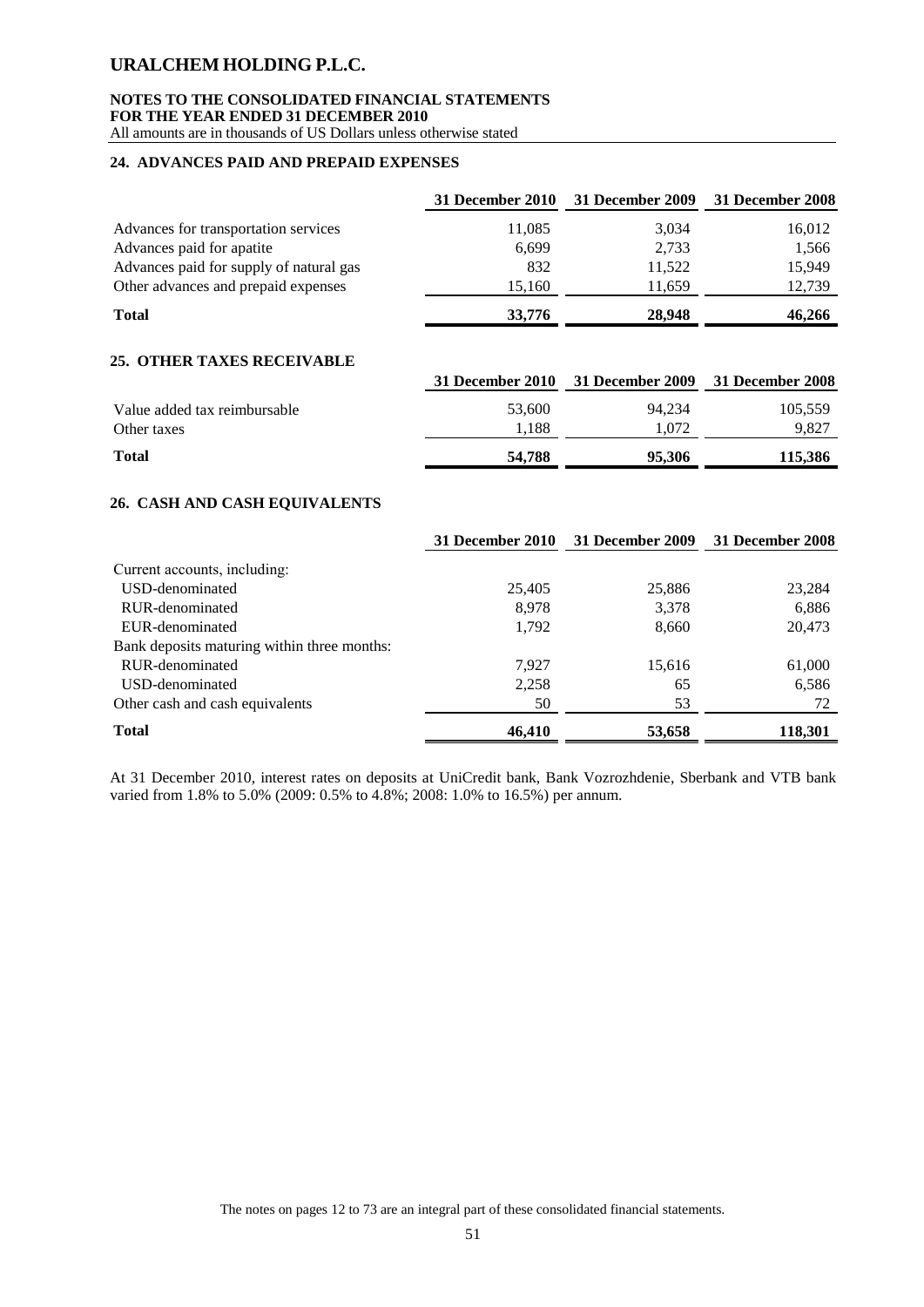# **NOTES TO THE CONSOLIDATED FINANCIAL STATEMENTS FOR THE YEAR ENDED 31 DECEMBER 2010**

All amounts are in thousands of US Dollars unless otherwise stated

### **27. SHARE CAPITAL**

|                                                                                                                                                                     |                | Number of authorised<br>ordinary shares | Number of issued<br>ordinary shares |                |               |  |
|---------------------------------------------------------------------------------------------------------------------------------------------------------------------|----------------|-----------------------------------------|-------------------------------------|----------------|---------------|--|
|                                                                                                                                                                     | <b>Class A</b> | <b>Class B</b>                          | <b>Class A</b>                      | <b>Class B</b> | Share capital |  |
| <b>Balance at 1 January 2008</b>                                                                                                                                    | 10,100         |                                         | 10,100                              |                | 24            |  |
| Issue of ordinary shares on<br>7 July 2008 with par value of<br>EUR 1.71 each at premium of<br>EUR 12.720 each (total premium of                                    |                |                                         |                                     |                |               |  |
| USD 200 thousand) - paid in cash                                                                                                                                    | 10             |                                         | 10                                  |                |               |  |
| <b>Balance at 31 December 2008</b>                                                                                                                                  | 10,110         |                                         | 10,110                              |                | 24            |  |
| Increase of authorised share capital<br>on 21 October 2009<br>Issue of ordinary shares on<br>16 November 2009 with par value of                                     |                | 249,989,890                             |                                     |                |               |  |
| EUR 0.00515 each - in exchange for<br>shares in subsidiaries                                                                                                        |                |                                         |                                     | 164,639,890    | 1,270         |  |
| Issue of ordinary shares on<br>17 November 2009 with par value of<br>EUR 0.00515 each - paid in cash<br>Increase of authorised share capital<br>on 20 November 2009 |                | 110,000,000                             |                                     | 10,350,000     | 80            |  |
| <b>Balance at 31 December 2009</b><br>and 2010                                                                                                                      | 10,110         | 359,989,890                             | 10,110                              | 174,989,890    | 1,374         |  |

There were no changes in the share capital of the Company during the year ended 31 December 2010.

Shareholders of Class A and Class B ordinary shares have the same rights, voting powers, preferences and restrictions. Class A ordinary shares have a par value of EUR 1.71 each and Class B ordinary shares have a par value of EUR 0.00515 each.

At 31 December 2010, share capital was fully paid. At 31 December 2009, share capital in the amount of USD 18 thousand (2008: USD 7 thousand) related to 100 Class A shares and 7,848,751 Class B shares (2008: 3,100 Class A shares) remained unpaid.

On 16 November 2009, the Company issued 164,639,890 class B ordinary shares in exchange for 1.0% of UralChem OJSC's ordinary shares which was owned by an entity under common control with the Group. The change in the Company's ownership in UralChem OJSC has been accounted for retrospectively from the date of incorporation of the Company.

#### **Retained earnings and dividends**

The statutory financial statements of the Group entities are the basis for the profit distribution and other appropriations.

KCCW, a subsidiary of the Company, declared dividends of USD 182,348 thousand, which were approved at the annual general shareholder meeting on 31 December 2008, of which USD 5,025 thousand was attributable to non-controlling shareholders.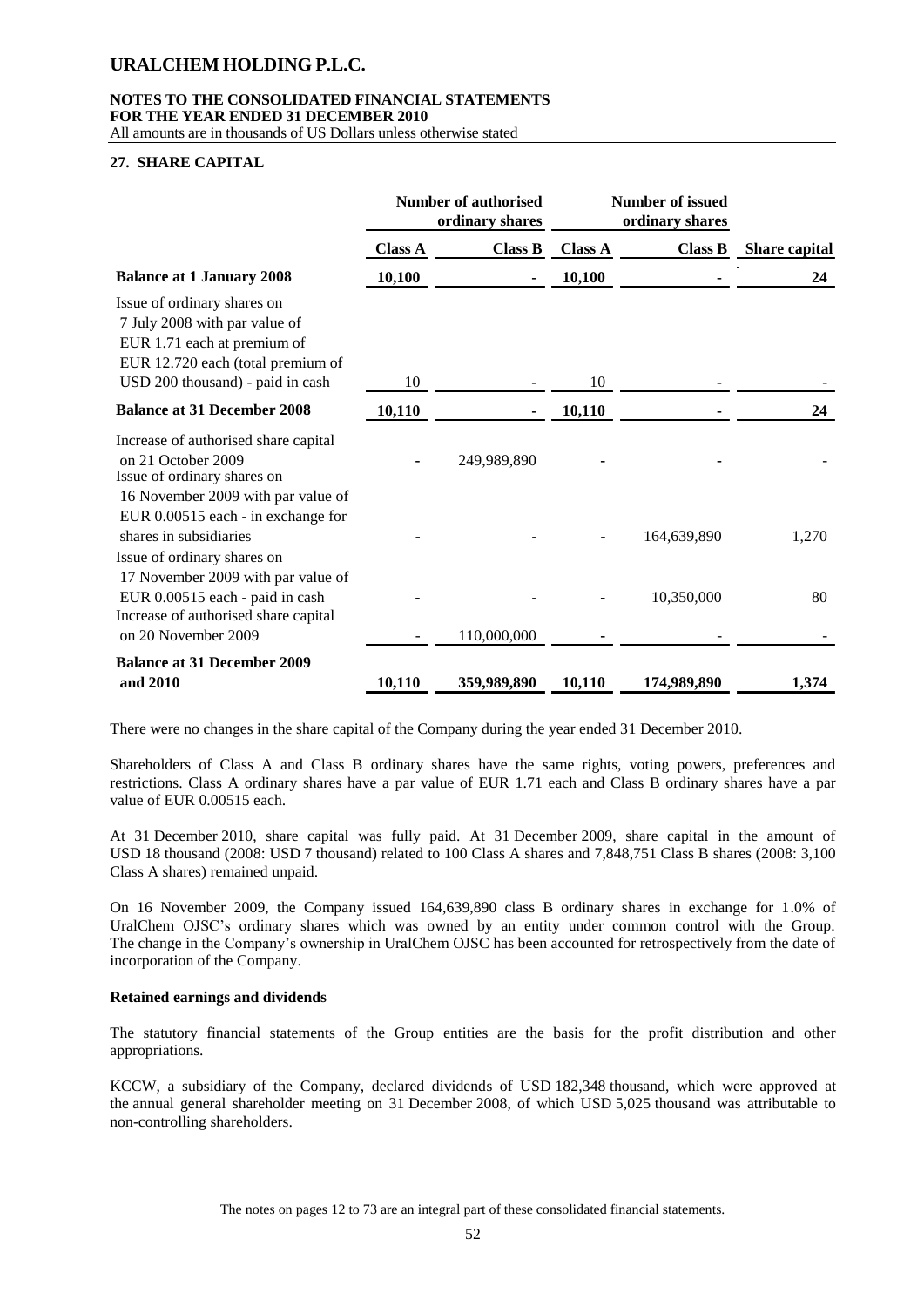# **NOTES TO THE CONSOLIDATED FINANCIAL STATEMENTS FOR THE YEAR ENDED 31 DECEMBER 2010**

All amounts are in thousands of US Dollars unless otherwise stated

### **Earnings/ (loss) per share**

Earnings/(loss) per share were calculated by dividing net profit/(loss) attributable to shareholders of the Company for the years ended 31 December 2010, 2009 and 2008 by the weighted average number of ordinary shares in issue during the respective year.

### **28. LOANS AND BORROWINGS**

|                                                                                             | 31 December 2010 | 31 December 2009 | 31 December 2008 |
|---------------------------------------------------------------------------------------------|------------------|------------------|------------------|
| Loans denominated in USD                                                                    | 1,163,365        | 1,149,585        | 1,063,657        |
| Loans denominated in RUR                                                                    | 190.941          | 262,955          | 252,230          |
| Loans denominated in EUR                                                                    |                  | 8,165            | 288              |
| Promissory notes                                                                            |                  | 265              | 275              |
| <b>Total</b>                                                                                | 1,354,306        | 1,420,970        | 1,316,450        |
| Less: current portion repayable within twelve<br>months and shown under current liabilities | (473,263)        | (533, 604)       | (470,329)        |
| Long-term portion of loans and borrowings                                                   | 881,043          | 887,366          | 846,121          |

### **Loans denominated in USD**

In February 2010, the Group reached an agreement with UniCredit Bank to extend the repayment of short-term loans in the amount of USD 200,000 thousand from 2010 to 2011. The average interest rate on the loans increased from 6.1% to 6.3% per annum. The commission for loans restructuring amounted to USD 750 thousand and was included as interest expense in the consolidated income statement. The agreements foresaw that if an initial public offering ("IPO") of UralChem Holding P.L.C. occurred before 31 July 2010 the entire outstanding amount should have become due on 1 March 2011, otherwise, the Group was required to make installments starting from 31 July 2010 with the final payment due on 1 March 2011. In April 2010, the Group decided to postpone the IPO of UralChem Holding P.L.C. аnd reached agreements with UniCredit Bank to postpone the instalments that were due in 2010. As at 31 December 2010, the total outstanding amount of loan was due in February 2011.

In March 2010, the Group reached an agreement with Raiffeisen Bank to extend the repayment of a short-term loan in the amount of USD 60,000 thousand from 2010 to 2011. The commission for loan restructuring amounted to USD 300 thousand and was included in interest expense in the consolidated income statement. In June 2010, the Group reached an agreement with Raiffeisen Bank to decrease the interest rate from Libor  $1m + 9.0\%$  to Libor  $1m + 6.5\%$  per annum.

In March 2010, the Group reached an agreement with Sberbank to extend the repayment of USD 65,800 thousand obtained under a revolving credit facility agreement from 2010 to 2011. In accordance with the agreement, the bank provided the Group with a new multi-currency revolving credit facility with a borrowing limit of USD 65,800 thousand. The annual interest rate under this facility is 9.0% as compared to the annual interest rate of 16.0% under the old credit facility. The commission for loan restructuring amounted to 0.5% of the borrowing limit and is included in interest expense in the consolidated income statement.

In August 2010, the Group reached an agreement with the Sberbank to extend the repayment of USD 27,000 thousand obtained under a credit facility agreement from August 2010 to February 2012. In accordance with the agreement, the bank provided the Group with a new revolving credit facility with a borrowing limit of USD 27,000 thousand. The annual interest rate under this facility is Libor  $3m + 6.7\%$  as compared to the annual interest rate of 7.5% under the old credit facility. The commission for loan restructuring amounted to 0.6% of the borrowing limit and was included in interest expense in the consolidated income statement.

In September 2010, the Group reached agreements with Sberbank to decrease interest rates on several loans, including:

- loan in the amount of USD 699,933 thousand from 9.0% to Libor 3m+7.4% per annum;
- loan in the amount of USD 65,800 thousand from 9.0% to 7.5% per annum.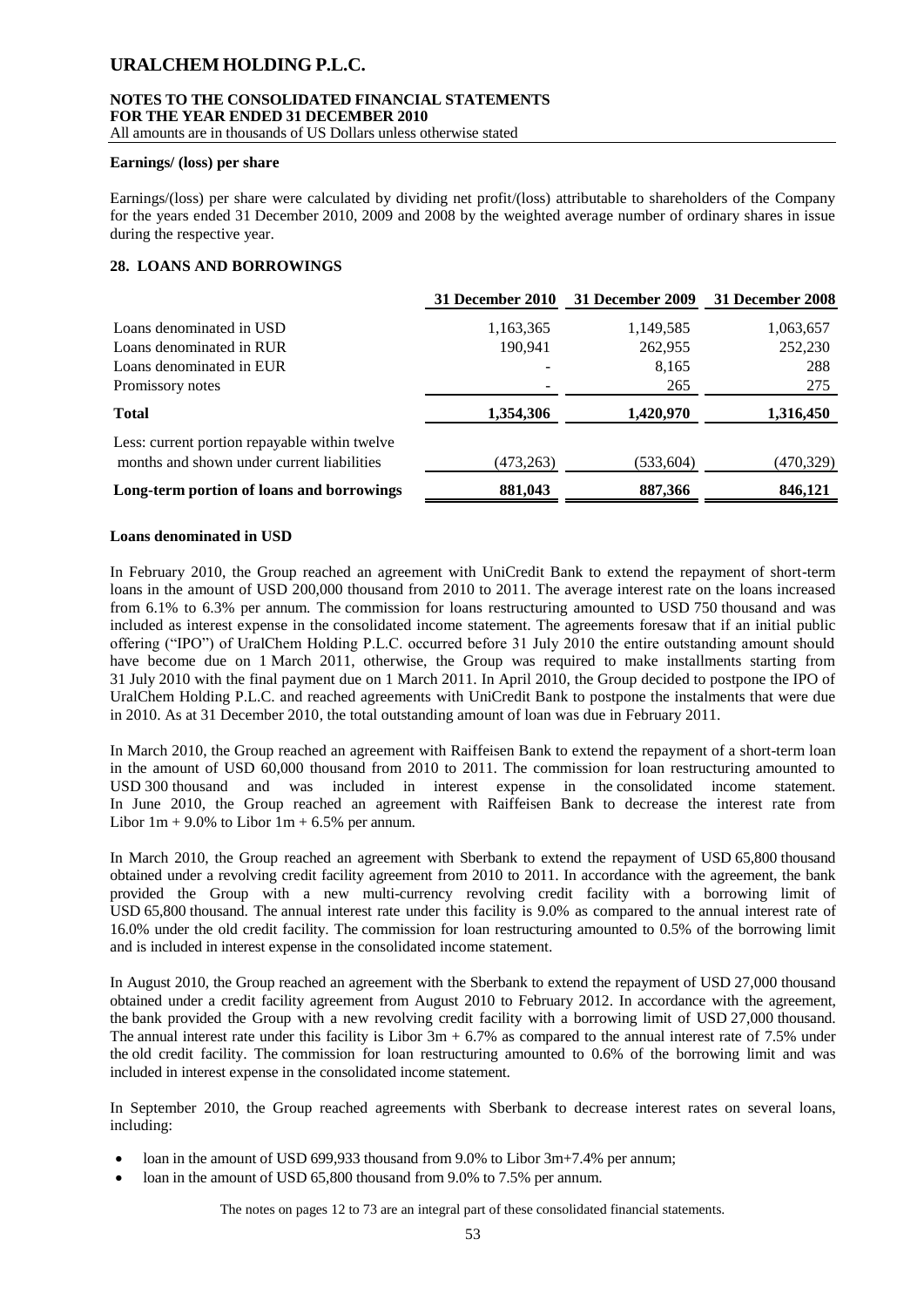#### **NOTES TO THE CONSOLIDATED FINANCIAL STATEMENTS FOR THE YEAR ENDED 31 DECEMBER 2010** All amounts are in thousands of US Dollars unless otherwise stated

In November 2010, the Group reached an agreement with Sberbank to extend:

- the repayment of the current portion of a long-term loan in the amount of USD 99,933 thousand from May November 2011 to May 2012. The commission for loan restructuring was USD 6,000 thousand and was capitalised as an offset to the principal amount of the loan. The annual interest rate on this loan remained unchanged;
- the repurchase of 9,452,559 shares of Togliattiazot under REPO agreement, which represent 9.7% of the investee's share capital, in the amount of USD 75,750 thousand, from November 2010 to November 2011. The annual interest rate on this repurchase obligation remained unchanged.

The loans denominated in USD had a weighted average annual interest rate of 8.1% during the year ended 31 December 2010 (2009: 9.7%; 2008: 10.0%) and included the following borrowings:

- USD 84,797 thousand (2009: USD 795,354 thousand; 2008: USD 714,309 thousand) at fixed rates varying from 7.0% to 9.0% (2009: from 7.0% to 11.5%; 2008: from 9.4% to 12.0%) per annum;
- USD 1,002,118 thousand (2009: USD 260,225 thousand; 2008: USD 345,680 thousand) at floating rates linked to Libor 1m and Libor 3m, varying from 6.2% to 7.7% (2009: from 5.2% to 9.2%; 2008: from 5.6% to 9.4%) per annum;
- USD 76,450 thousand (2009: USD 75,914 thousand; 2008: nil) at a fixed REPO rate of 8.0% (2009: 8.0%; 2008: nil) per annum.

The loans denominated in USD are due in the years 2011 to 2013. As at 31 December 2010, USD-denominated loans in the amount of USD 1,144,504 thousand (2009: USD 1,048,268 thousand; 2008: USD 880,029 thousand) are secured by 100.0% of OJSC Uralchem's shares, 74.8% of VMF's shares (2009: 74.8%; 2008: nil), 87.4 % of KCCW MFP's shares (2009: 100%; 2008: nil) and 44.3% of PMF's shares (2009: nil; 2008: nil) held by the Group and certain fixed assets and inventories (refer to notes 16 and 19). As at 31 December 2009 and 2008 these loans were also secured by 100.0% and 14.9% of Azot's shares and by 62.4% and 87.4% of KCCW, correspodingly.

### **Loans denominated in RUR**

In June 2010, the Group reached an agreement with Sberbank to decrease the interest rate on a loan in the amount of USD 157,744 thousand from 16.0% to 13.0% per annum.

In November 2010, the Group reached an agreement with Sberbank to extend the repayment of the current portion of a long-term loan in the amount of USD 67,921 thousand from March - December 2011 to June - September 2012. The annual interest rate on this loan remained unchanged.

Loans denominated in RUR consist of a loan of USD 158,080 thousand (2009: USD 159,375 thousand; 2008: USD 164,123 thousand) that bears interest at a fixed rate of 13.0% (2009: 16.0%; 2008: 12.0%) per annum and is repayable in quarterly instalments starting from 20 June 2012 with the final instalment due on 24 June 2013 and other loans of USD 32,861 thousand (2009: USD 103,580 thousand; 2008: USD 88,107 thousand) that bear interest at fixed rate of 10.0% (2009: from 14.5% to 16.0%; 2008: from 11.3% to 15.5%) per annum and are due in June 2011. The majority of loans are secured by 100.0% of OJSC Uralchem's shares, 74.8% of VMF's shares (2009: 74.8%; 2008: nil), 87.4% of KCCW MFP's shares (2009: 100.0%; 2008: nil) and 44.3% of PMF's shares (2009: nil; 2008: nil) held by the Group and certain fixed assets and inventories (refer to notes 16 and 19). As at 31 December 2009 and 2008 these loans were also secured by 100.0% and 77.0% of Azot's shares and by 62.4% and 87.4% of KCCW, correspodingly.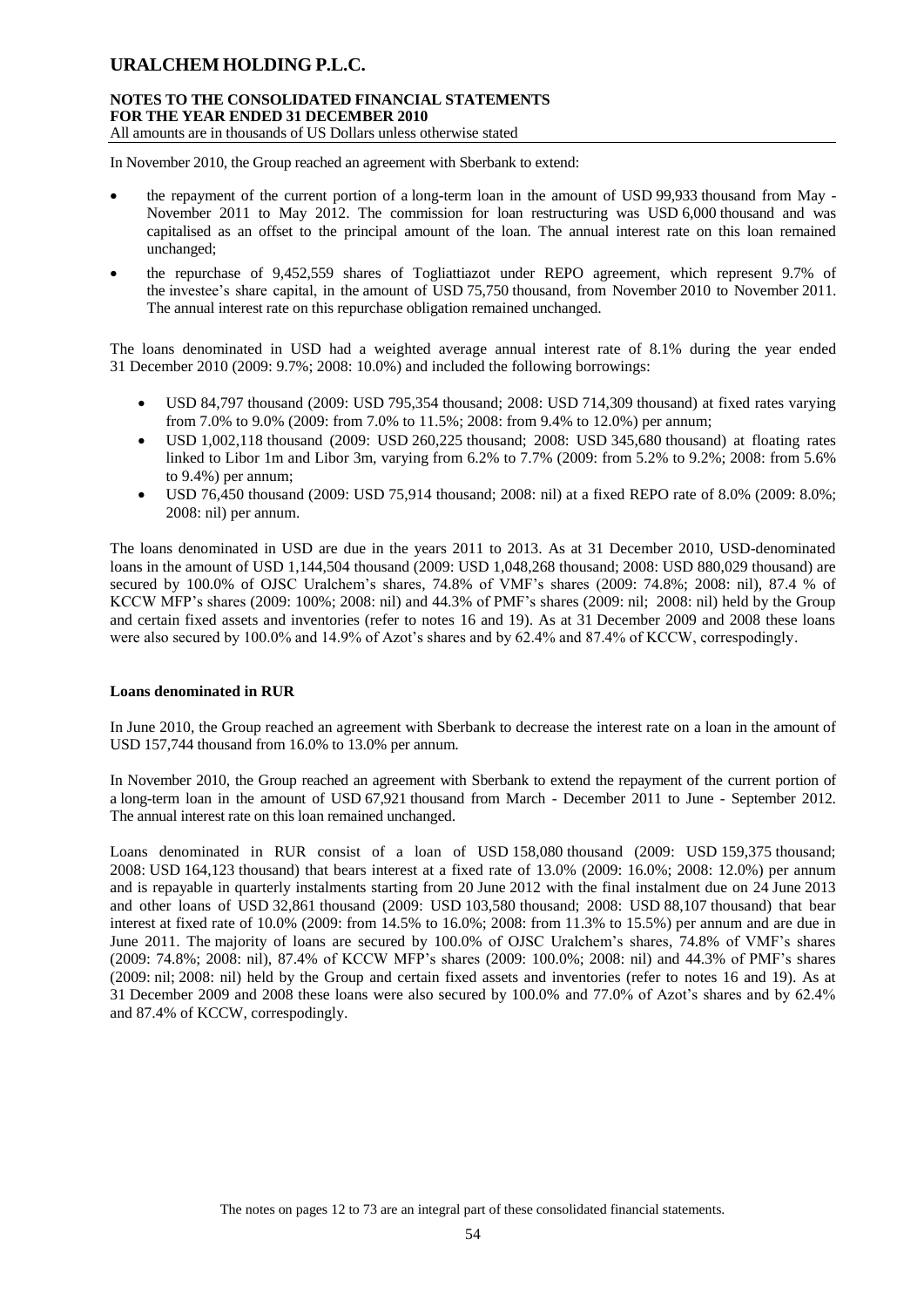#### **NOTES TO THE CONSOLIDATED FINANCIAL STATEMENTS FOR THE YEAR ENDED 31 DECEMBER 2010**

All amounts are in thousands of US Dollars unless otherwise stated

Total loans and borrowings were repayable as follows:

|                                        | 31 December 2010 | 31 December 2009 | 31 December 2008 |
|----------------------------------------|------------------|------------------|------------------|
| Due within three months                | 268,756          | 166,150          | 69,901           |
| Due from three to six months           | 37.399           | 190.792          | 145,655          |
| Due from six to twelve months          | 167,108          | 176,662          | 254,773          |
| Total current portion repayable within |                  |                  |                  |
| twelve months                          | 473,263          | 533,604          | 470,329          |
| Due in the second year                 | 414,988          | 199.867          | 191,421          |
| Due in the third year                  | 466,055          | 317,142          | 295,227          |
| Due in the fourth year                 |                  | 370,357          | 359,473          |
| Total long-term portion of loans and   |                  |                  |                  |
| borrowings                             | 881,043          | 887,366          | 846,121          |

As at 31 December 2010, the Group's bank loans are subject to restrictive covenants, including but not limited to:

- set-up limits for the total amount of borrowings of certain Group subsidiaries;
- bank approval for any transfer of pledged property;
- set-up limits for the amount of cash collections of certain Group subsidiaries that have to be transferred to the accounts at defined banks; and
- set-up limits for disposal of assets with a carrying value of more than USD 3,306 thousand for OJSC UralChem.

All loan agreements have acceleration clauses, allowing the creditors to request early repayment of outstanding amounts in case of non-compliance with these covenants.

The Group breached the covenant stipulated in the loan agreements with one of the banks as at 31 December 2010 and 2009. The amount of loans outstanding as at 31 December 2010 under these agreements was USD 201,128 thousand (2009: USD 200,134 thousand) and was payable within three months. As of 31 December 2010 and 2009, the lender waived his right to request accelerated repayment of the loans. The Group's covenant is waived until the next covenant test date, 31 December 2011. The terms of these loans were renegotiated in February 2011 (refer to note 39).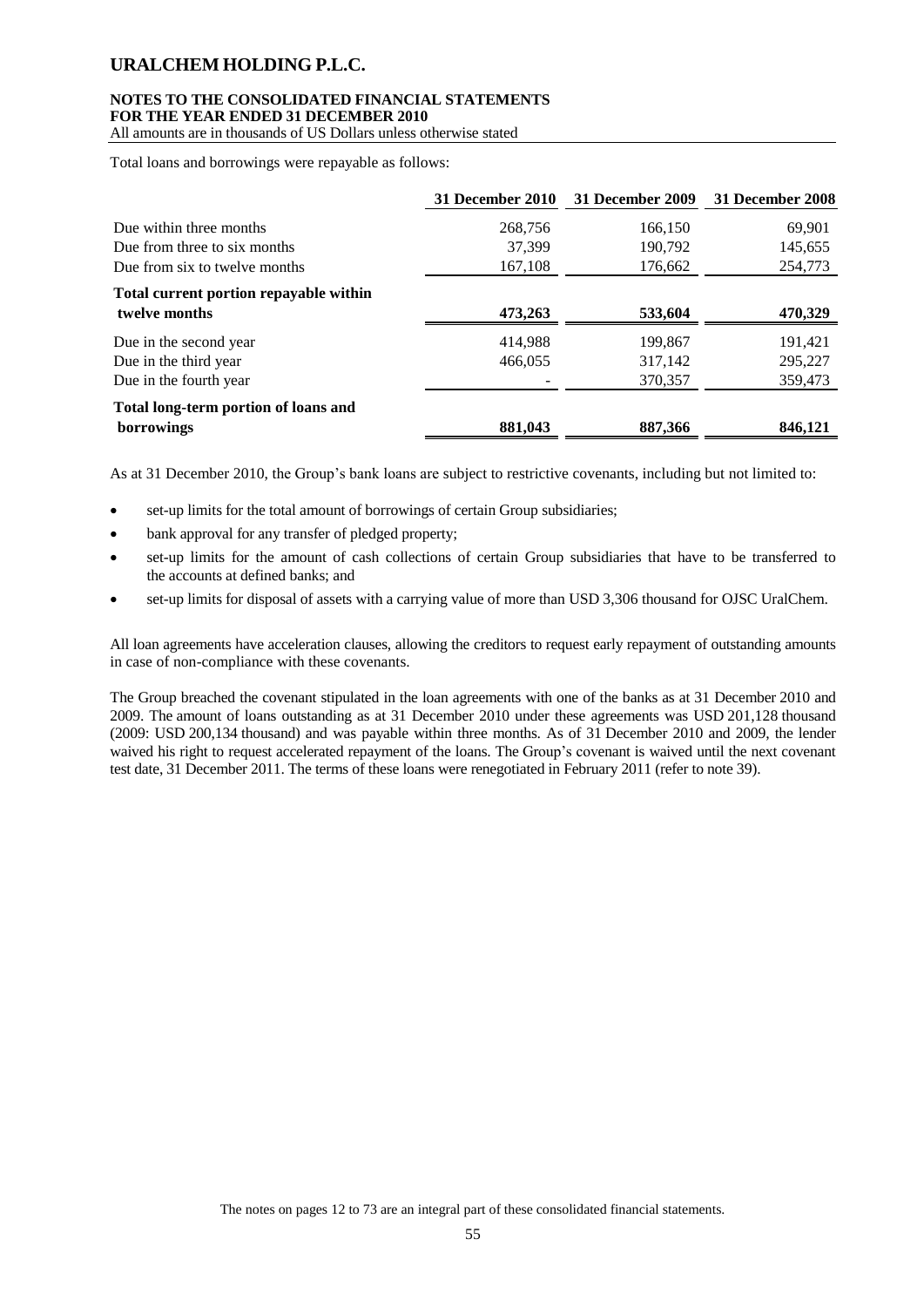# **NOTES TO THE CONSOLIDATED FINANCIAL STATEMENTS FOR THE YEAR ENDED 31 DECEMBER 2010**

All amounts are in thousands of US Dollars unless otherwise stated

### **29. OBLIGATIONS UNDER FINANCE LEASES**

The Group leases certain items of machinery, equipment and transport under a number of finance lease agreements (refer to note 16). The average lease term is 111 months. For the year ended 31 December 2010 the weighted average effective annual interest rate was 11.2% (2009: 11.7%; 2008: 12.0%). All leases are on a fixed repayment basis and are predominantly denominated in USD; insignificant part of leases is RUR-denominated. In January and July 2009, the Group amended its finance lease agreements with Brunswick Rail Leasing, reducing the minimum daily lease rates which resulted in a reduction of the carrying amount of the finance lease liabilities. During the year ended 31 December 2009, the Group recognised interest income in the amount of USD 14,833 thousand (refer to note 13) as a result of the reduction in the finance lease liabilities.

|                                                    |          |                               |             |          | <b>Present value of minimum</b> |                |
|----------------------------------------------------|----------|-------------------------------|-------------|----------|---------------------------------|----------------|
|                                                    |          | <b>Minimum lease payments</b> |             |          |                                 | lease payments |
|                                                    |          |                               | 31 December |          | 31 December                     |                |
|                                                    | 2010     | 2009                          | 2008        | 2010     | 2009                            | 2008           |
| Due within one year                                | 11,250   | 12,264                        | 14,159      | 10.604   | 11,500                          | 12,152         |
| Due from two to five years                         | 40,458   | 43,351                        | 58,431      | 29,373   | 31,451                          | 38,263         |
| Due thereafter                                     | 17,105   | 25,513                        | 49,058      | 8,170    | 11,643                          | 25,408         |
|                                                    | 68,813   | 81,128                        | 121,648     | 48,147   | 54,594                          | 75,823         |
| Less: future finance charges                       | (20,666) | (26, 534)                     | (45, 825)   |          |                                 |                |
| <b>Present value of lease liabilities</b>          | 48,147   | 54,594                        | 75,823      | 48,147   | 54,594                          | 75,823         |
| Less: amount due for settlement within one.        |          |                               |             |          |                                 |                |
| year and shown under current liabilities           |          |                               |             | (10,604) | (11,500)                        | (12, 152)      |
| <b>Total non-current finance lease liabilities</b> |          |                               |             | 37,543   | 43,094                          | 63,671         |

### **30. TRADE AND OTHER PAYABLES**

|                                            | 31 December 2010 | 31 December 2009 | 31 December 2008 |
|--------------------------------------------|------------------|------------------|------------------|
| Long-term                                  |                  |                  |                  |
| Other accounts payable                     | 8,936            | 17,628           |                  |
|                                            | 8,936            | 17,628           |                  |
| <b>Short-term</b>                          |                  |                  |                  |
| Trade accounts payable                     | 31,116           | 14,961           | 19,512           |
| Other accounts payable                     | 46,789           | 38,302           | 9,774            |
| Accrual of performance - based bonuses     | 12,820           |                  |                  |
| Provision for unused vacation              | 8,769            | 7,150            | 7,809            |
| Provision for unfavorable court decisions  | 7,780            |                  |                  |
| Unpaid salaries                            | 5,421            | 4,808            | 5,412            |
| Payables for property, plant and equipment | 1,651            | 3,627            | 6,814            |
| Accrued expenses                           | 565              | 454              | 1,927            |
|                                            | 114,911          | 69,302           | 51,248           |
| <b>Total</b>                               | 123,847          | 86,930           | 51,248           |

The average credit period on the purchase of inventories and services in the Russian Federation is 67 days (2009: 59 days; 2008: 19 days).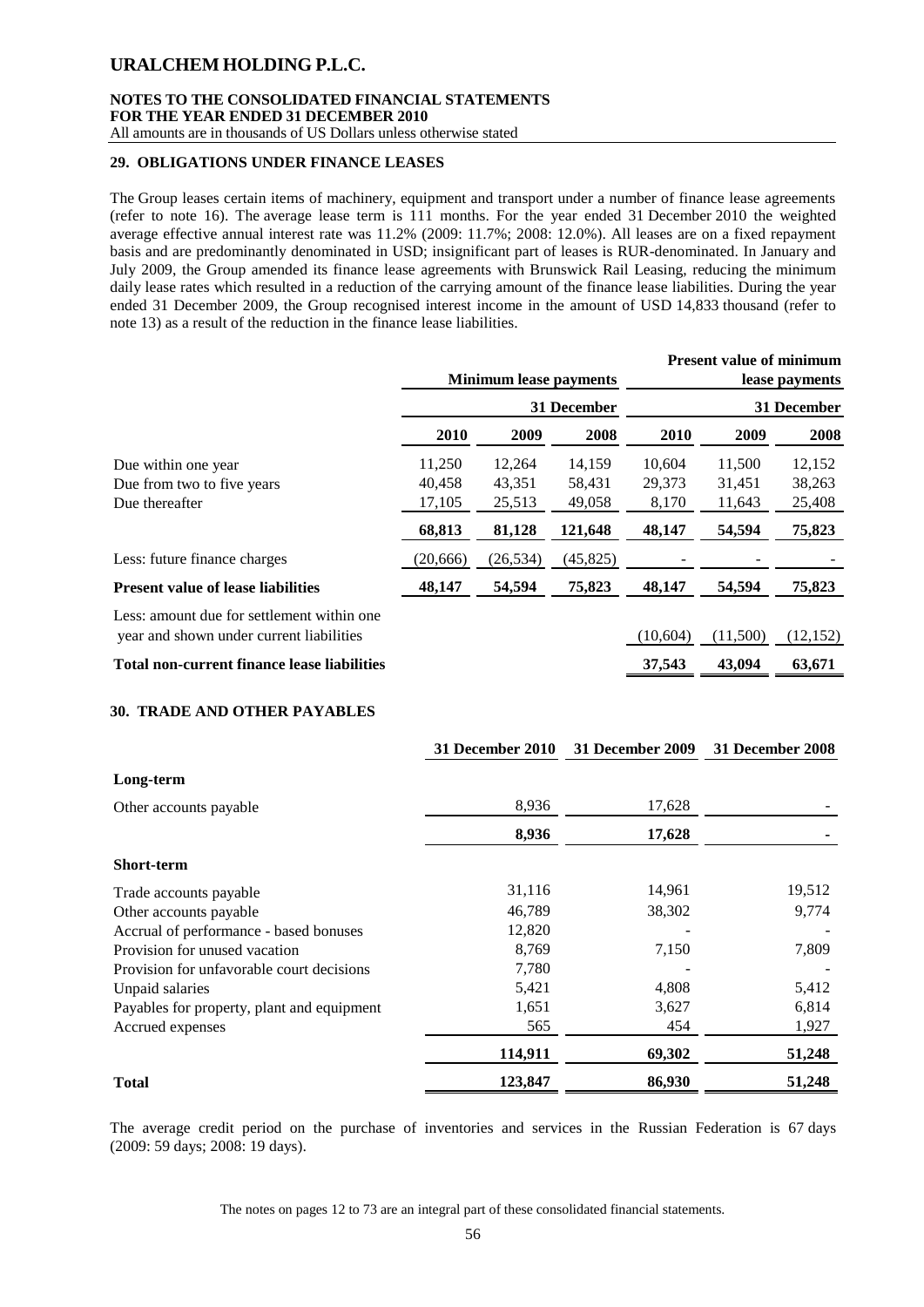### **NOTES TO THE CONSOLIDATED FINANCIAL STATEMENTS FOR THE YEAR ENDED 31 DECEMBER 2010**

All amounts are in thousands of US Dollars unless otherwise stated

Long-term other accounts payable represent the amounts payable to the parent company and are repayable within two years. Other short-term accounts payable include the amounts payable to the parent company of USD 42,387 thousand which is due in next twelve months.

The table below summarises the maturity profile of the Group's trade accounts payable and payables for property, plant and equipment based on undiscounted contractual payments:

|                               | <b>31 December 2010</b> | <b>31 December 2009</b> | <b>31 December 2008</b> |
|-------------------------------|-------------------------|-------------------------|-------------------------|
| Due within three months       | 32,372                  | 16.782                  | 12,948                  |
| Due from three to six months  | 120                     | -67                     | 2.248                   |
| Due from six to twelve months | 275                     | .739                    | 11,130                  |
| <b>Total</b>                  | 32,767                  | 18.588                  | 26,326                  |

### **31. RETIREMENT BENEFIT OBLIGATIONS**

#### **Defined contribution plan**

Social taxes for the year ended 31 December 2010 included contributions to the State Pension Fund in the amount of USD 19,994 thousand (2009: USD 16,120 thousand; 2008: USD 18,936 thousand).

At 31 December 2010, outstanding contributions to the State Pension Fund amounted to USD 749 thousand (2009: USD 806 thousand; 2008: USD 961 thousand).

#### **Defined benefit plans**

The Group operates a number of unfunded defined benefit plans for qualifying employees of subsidiaries located in the Russian Federation. The actuarial valuation of the Group's defined benefit obligations as at 31 December 2010, 2009 and 2008 was performed by an independent actuary.

Under these plans a retired employee (or his/her family members) is entitled to the following payments:

- *one-time payment on retirement* varying from USD 16 (2009: USD 16; 2008: USD 17) to two monthly salaries, depending on the seniority of employee;
- *quarterly allowance* varying from USD 13 to USD 16 (2009: from USD 7 to USD 12; 2008: from USD 9 to USD 16) for the rest of his/her life;
- *one-time payment upon death* varying from USD 144 to three official minimum monthly salaries (2009: from USD 139 to ten official minimum monthly salaries; 2008: from USD 150 to three official minimum monthly salary). As at 31 December 2010 the official minimum monthly salary was USD 142 (2009: USD 144; 2008: USD 147)); and
- other payments stipulated in labour agreements such as anniversary payments, disability compensation, etc.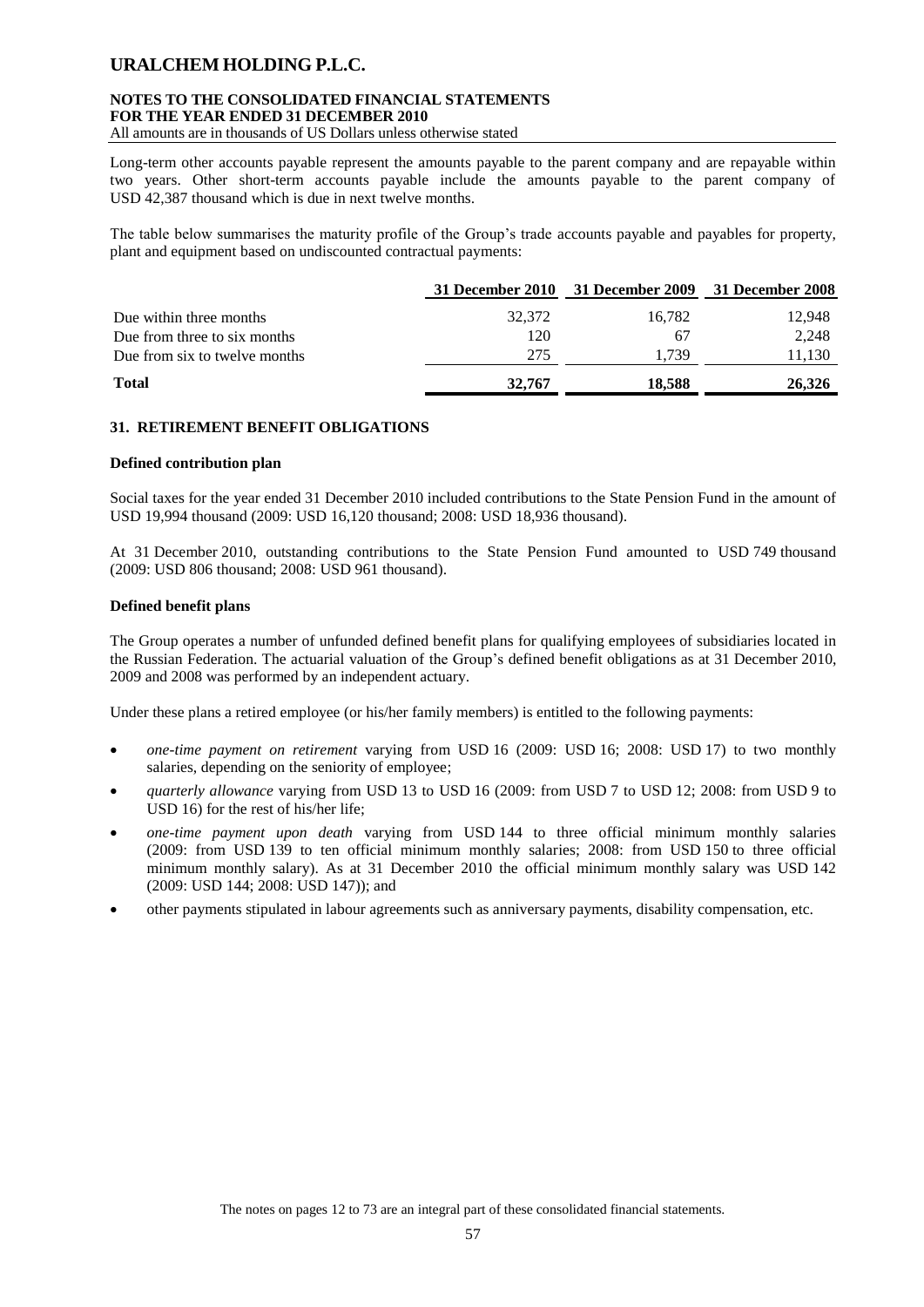# **NOTES TO THE CONSOLIDATED FINANCIAL STATEMENTS**

**FOR THE YEAR ENDED 31 DECEMBER 2010**

All amounts are in thousands of US Dollars unless otherwise stated

The principal assumptions used for the purposes of the actuarial valuations were as follows:

|                                                               | 31 December 2010 | 31 December 2009 | 31 December 2008 |
|---------------------------------------------------------------|------------------|------------------|------------------|
| Discount rate                                                 | 7.5%             | 9.5%             | 9.0%             |
| Expected salary increase                                      | 9.2%             | 9.7%             | 10.2%            |
| Expected pension increase                                     | 5.0%             | 5.5%             | $6.0\%$          |
| Employee turnover rate                                        | 5.0%             | 5.0%             | 5.0%             |
| Age of retirement                                             |                  |                  |                  |
| Male                                                          | 53 years         | 53 years         | 53 years         |
| Female                                                        | 50 years         | 50 years         | 50 years         |
| Average life expectancy of members from<br>date of retirement |                  |                  |                  |
| Male                                                          | 20 years         | 20 years         | 20 years         |
| Female                                                        | 31 years         | 31 years         | 31 years         |

Amounts recognised in the income statement in respect of these defined benefit plans were as follows:

|                                                                    | <b>Year ended</b><br>31 December 2010 | <b>Year ended</b><br>31 December 2009 | <b>Year ended</b><br>31 December 2008 |
|--------------------------------------------------------------------|---------------------------------------|---------------------------------------|---------------------------------------|
| Actuarial loss/(gain) recognised in the year                       | 1,093                                 | (1,599)                               | (2,755)                               |
| Interest expense                                                   | 698                                   | 716                                   | 767                                   |
| Gain on settlements                                                | (609)                                 |                                       | (419)                                 |
| Current service cost                                               | 198                                   | 247                                   | 312                                   |
| Total pension costs/(income) recognised in<br>the income statement | 1.380                                 | (636)                                 | (2,095)                               |
|                                                                    |                                       |                                       |                                       |

Amounts included in the statement of financial position in respect of defined benefit plans were as follows:

|                                           |       | 31 December 2010 31 December 2009 31 December 2008 |       |
|-------------------------------------------|-------|----------------------------------------------------|-------|
| Present value of unfunded defined benefit |       |                                                    |       |
| obligations                               | 8.655 | 7.635                                              | 8.798 |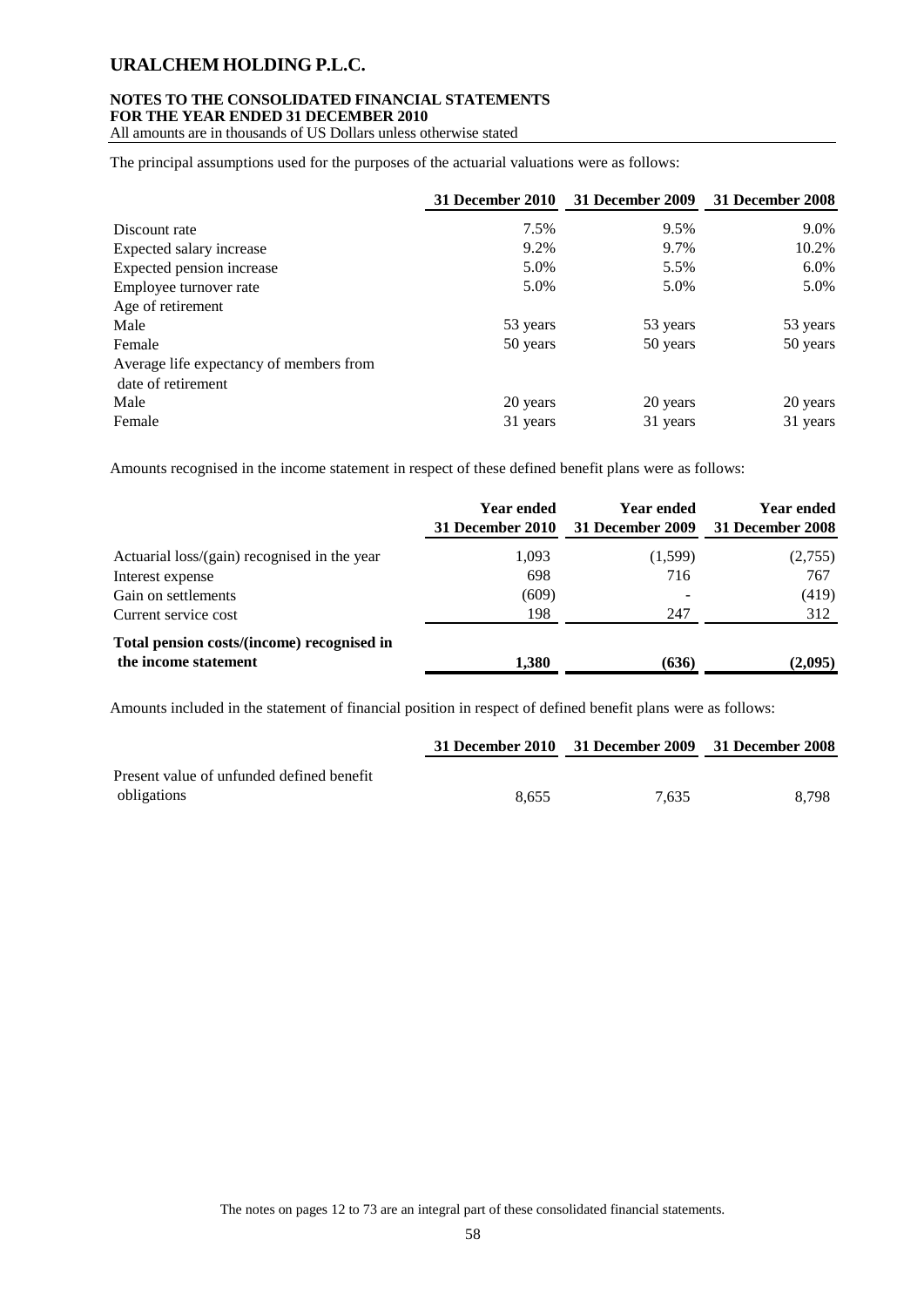#### **NOTES TO THE CONSOLIDATED FINANCIAL STATEMENTS FOR THE YEAR ENDED 31 DECEMBER 2010**

All amounts are in thousands of US Dollars unless otherwise stated

Movements in the present value of the unfunded defined benefit obligations were as follows:

|                                                | <b>Year ended</b><br>31 December 2010 | <b>Year ended</b><br>31 December 2009 | <b>Year ended</b><br>31 December 2008 |
|------------------------------------------------|---------------------------------------|---------------------------------------|---------------------------------------|
| Balance at the beginning of the year           | 7,635                                 | 8,798                                 | 8,385                                 |
| Actuarial loss/(gain) recognised in the year   | 1,093                                 | (1,599)                               | (2,755)                               |
| Interest expense                               | 698                                   | 716                                   | 767                                   |
| Current service cost                           | 198                                   | 247                                   | 312                                   |
| Benefits paid                                  | (298)                                 | (233)                                 | (277)                                 |
| Liabilities assumed in business combinations   |                                       |                                       | 3,845                                 |
| Liabilities assumed in other transactions      |                                       |                                       | 867                                   |
| Gain on settlements                            | (609)                                 |                                       | (419)                                 |
| Effect of translation to presentation currency | (62)                                  | (294)                                 | (1,927)                               |
| Balance at the end of the year                 | 8,655                                 | 7.635                                 | 8.798                                 |

### **32. DEFERRED TAXES**

|                                               | 1 January<br>2010 | (Charged)/<br>credited to<br>the income<br>statement | <b>Effect</b> of<br>translation to<br>presentation<br>currency | 31 December<br>2010 |
|-----------------------------------------------|-------------------|------------------------------------------------------|----------------------------------------------------------------|---------------------|
| Property, plant and equipment                 | (72, 731)         | 24,348                                               | 469                                                            | (47, 914)           |
| <b>Inventories</b>                            | (4, 415)          | 4,676                                                | 18                                                             | 279                 |
| Trade and other receivables                   | 660               | 942                                                  | (8)                                                            | 1,594               |
| Trade and other payables                      | (151)             | 5,462                                                | (19)                                                           | 5,292               |
| Obligations under finance leases              | 10,887            | (1, 183)                                             | (80)                                                           | 9,624               |
| Tax loss carried forward                      | 68,811            | (9,226)                                              | (558)                                                          | 59,027              |
| Provisions for deferred tax assets            | (2,671)           | 2,235                                                | 12                                                             | (424)               |
| Other                                         | 884               | 260                                                  | 56                                                             | 1,200               |
| <b>Total</b>                                  | 1,274             | 27,514                                               | (110)                                                          | 28,678              |
|                                               | 1 January<br>2009 | (Charged)/<br>credited to<br>the income<br>statement | <b>Effect</b> of<br>translation to<br>presentation<br>currency | 31 December<br>2009 |
| Property, plant and equipment                 | (88, 218)         | 12,363                                               | 3,124                                                          | (72, 731)           |
| Inventories                                   | (609)             | (3,644)                                              | (162)                                                          | (4, 415)            |
| Trade and other receivables                   | (105)             | 726                                                  | 39                                                             | 660                 |
| Trade and other payables                      | 385               | (501)                                                | (35)                                                           | (151)               |
| Obligations under finance leases              | 15,040            | (3,551)                                              | (602)                                                          | 10,887              |
| Foreign currency forward and option contracts | 6,820             | (6,316)                                              | (504)                                                          |                     |
| Tax loss carried forward                      | 4,477             | 61,458                                               | 2,876                                                          | 68,811              |
| Provisions for deferred tax assets            | (4,796)           | 1,895                                                | 230                                                            | (2,671)             |
| Other                                         | (552)             | 1,357                                                | 79                                                             | 884                 |
| <b>Total</b>                                  | (67, 558)         | 63,787                                               | 5,045                                                          | 1,274               |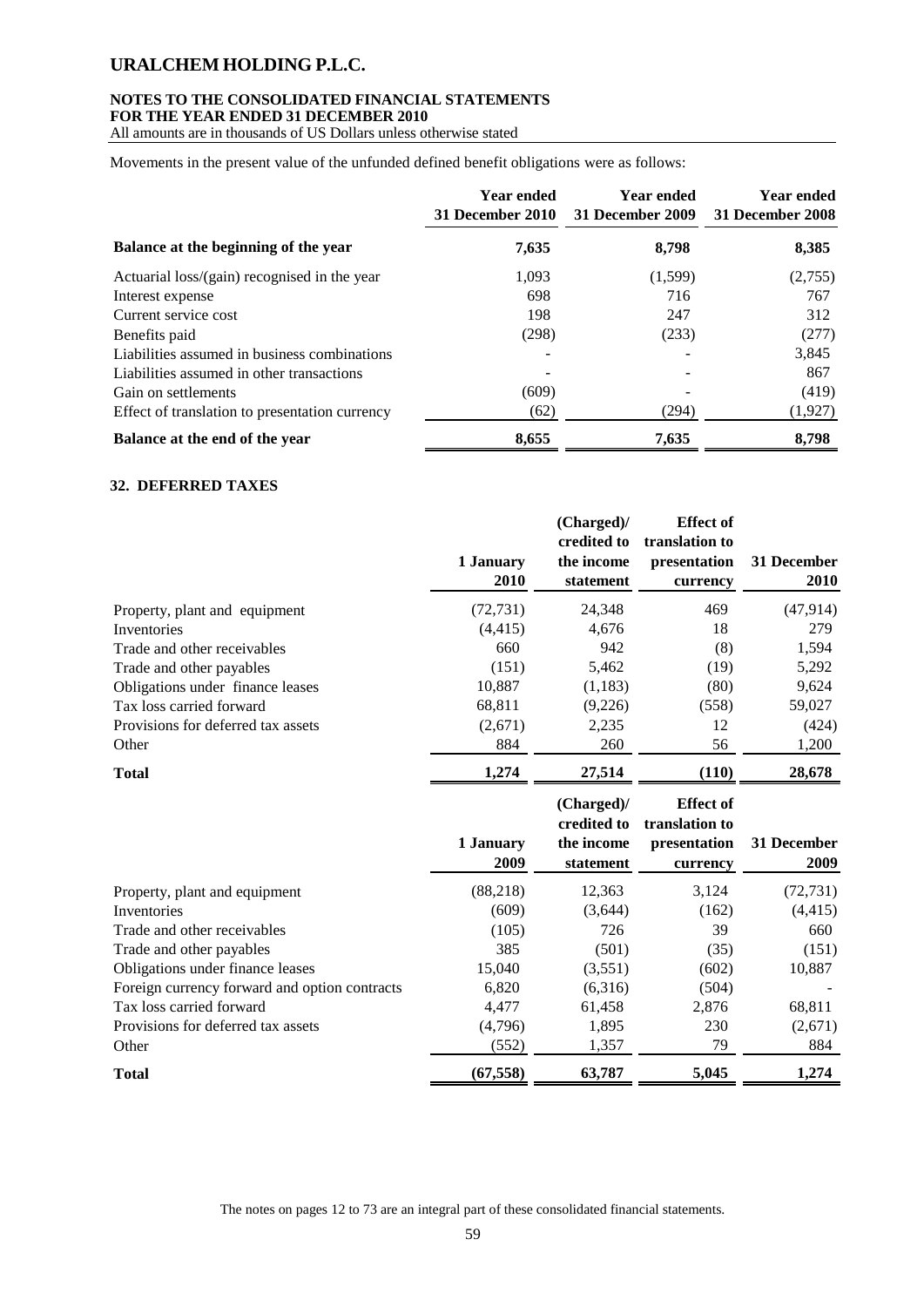#### **NOTES TO THE CONSOLIDATED FINANCIAL STATEMENTS FOR THE YEAR ENDED 31 DECEMBER 2010**

All amounts are in thousands of US Dollars unless otherwise stated

|                          | 1 January<br>2008 | <b>Acquired</b><br>through<br><b>business</b><br>combina-<br>tions | (Charged)/<br>credited to<br>the income<br>statement | <b>Effect</b> of<br>translation to<br>presentation<br>currency | 31 December<br>2008 |
|--------------------------|-------------------|--------------------------------------------------------------------|------------------------------------------------------|----------------------------------------------------------------|---------------------|
| Property, plant and      |                   |                                                                    |                                                      |                                                                |                     |
| equipment                | (58, 578)         | (66, 106)                                                          | 12,890                                               | 23,576                                                         | (88, 218)           |
| Inventories              | (4,490)           | (5,923)                                                            | 9,485                                                | 319                                                            | (609)               |
| Trade and                |                   |                                                                    |                                                      |                                                                |                     |
| other receivables        | (592)             | (505)                                                              | (722)                                                | 1,714                                                          | (105)               |
| Trade and other          |                   |                                                                    |                                                      |                                                                |                     |
| payables                 | 695               |                                                                    | (248)                                                | (62)                                                           | 385                 |
| Obligations under        |                   |                                                                    |                                                      |                                                                |                     |
| finance leases           | 6                 |                                                                    | 18,327                                               | (3,293)                                                        | 15,040              |
| Foreign currency         |                   |                                                                    |                                                      |                                                                |                     |
| forward and option       |                   |                                                                    |                                                      |                                                                |                     |
| contracts                | (419)             |                                                                    | 7,853                                                | (614)                                                          | 6,820               |
| Tax loss carried forward | 4,942             |                                                                    | 2,479                                                | (2,944)                                                        | 4,477               |
| Provisions for           |                   |                                                                    |                                                      |                                                                |                     |
| deferred tax assets      | (6,101)           |                                                                    | 387                                                  | 918                                                            | (4,796)             |
| Other                    | 195               | 1,764                                                              | (2, 335)                                             | (176)                                                          | (552)               |
| <b>Total</b>             | (64, 342)         | (70, 770)                                                          | 48,116                                               | 19,438                                                         | (67, 558)           |

Amounts recognised in the income statement for the year ended 31 December 2008 included USD 16,153 thousand related to the effect of the change in the Russian statutory income tax rate (refer to note 15).

Certain deferred tax assets and liabilities were offset by jurisdiction, where the subsidiaries of the Group have a legally enforceable right to offset related taxes. The deferred tax balances (after offset) recorded in the statement of financial position were as follows:

|                          |          | 31 December 2010 31 December 2009 31 December 2008 |           |
|--------------------------|----------|----------------------------------------------------|-----------|
| Deferred tax assets      | 72,305   | 55.153                                             | 4.838     |
| Deferred tax liabilities | (43.627) | (53, 879)                                          | (72,396)  |
| <b>Total</b>             | 28,678   | 1,274                                              | (67, 558) |

Temporary differences in relation to investments in subsidiaries for which deferred tax assets have not been recognised are attributable to the following:

|                      | <b>31 December 2010</b> | 31 December 2009 31 December 2008 |         |
|----------------------|-------------------------|-----------------------------------|---------|
| Russian subsidiaries | 644.002                 | 676.394                           | 395,920 |
| Other subsidiaries   | 11.704                  | (9.584)                           | (824)   |
| <b>Total</b>         | 655,706                 | 666.810                           | 395,096 |

At 31 December 2010, the Group had unused tax losses of USD 59,027 thousand (2009: USD 68,811 thousand; 2008: USD 4,477 thousand) available for offset against future profits. During the year ended 31 December 2008, the Group did not recognise deferred tax assets for unused tax losses of USD 41,240 thousand. During the year ended 31 December 2009, the Group recognised deferred tax assets for previously unrecognised tax losses based on changes in its estimates of whether the Group will be able to utilise such losses to offset future profits or that it has tax planning strategies that will allow it to utilise the losses. The majority of tax losses will expire in 2018 and 2019.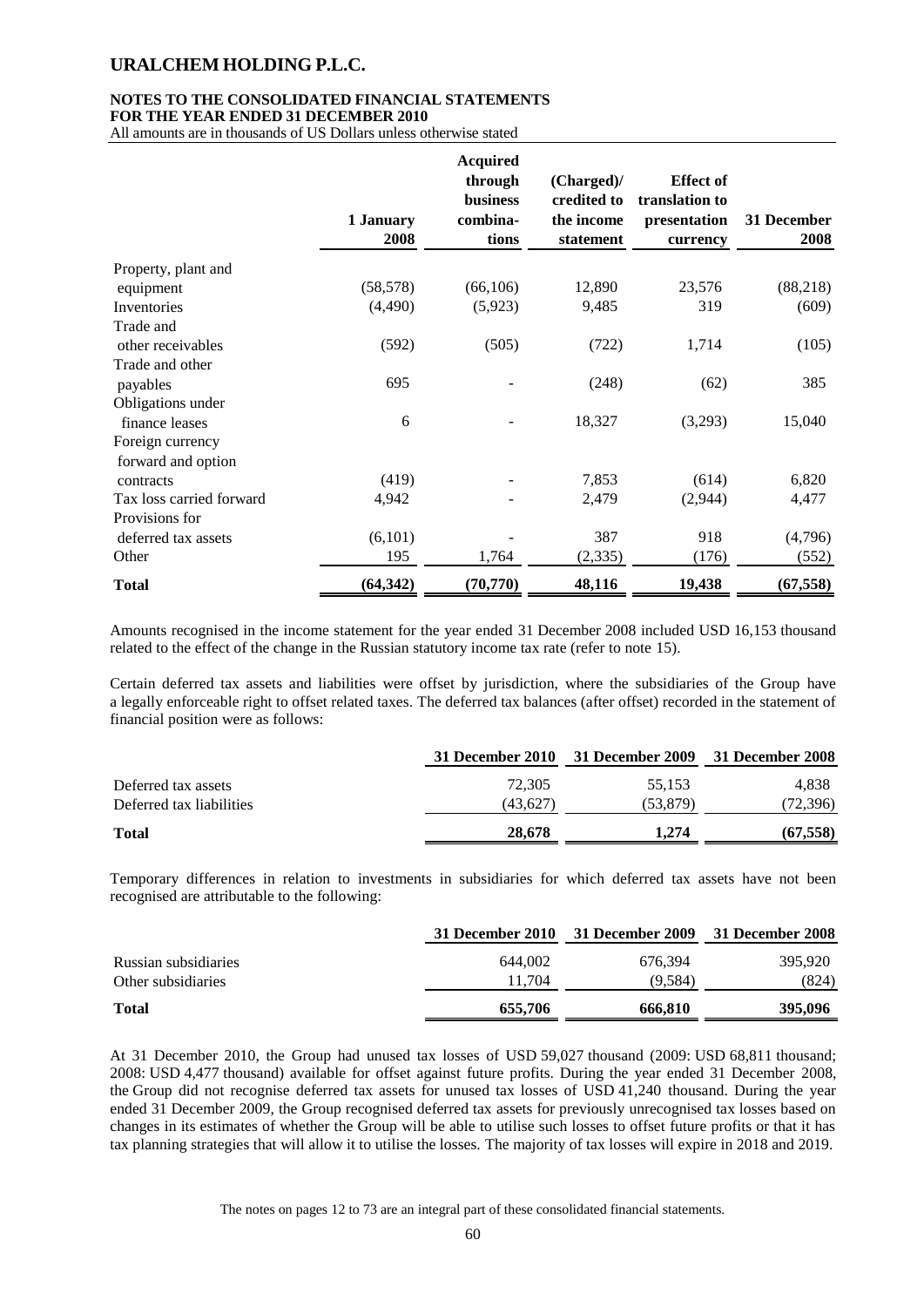### **NOTES TO THE CONSOLIDATED FINANCIAL STATEMENTS FOR THE YEAR ENDED 31 DECEMBER 2010** All amounts are in thousands of US Dollars unless otherwise stated

### **33. DERIVATIVE FINANCIAL OBLIGATIONS**

|                                              | <b>31 December 2010</b> | 31 December 2009 | 31 December 2008 |
|----------------------------------------------|-------------------------|------------------|------------------|
| Foreign currency forward contracts, at FVTPL |                         |                  | 21,572           |
| Foreign currency collar contracts, at FVTPL, |                         |                  |                  |
| including:                                   |                         |                  |                  |
| call options sold                            |                         |                  | 19,588           |
| put options bought                           |                         |                  |                  |
| <b>Total</b>                                 |                         |                  | 41,157           |

During the years ended 31 December 2008 and 2007, the Group entered into foreign currency forward and option contracts to hedge risks arising from exchange rate fluctuations from its export sales pertaining to US Dollar cash receipts (refer to note 37), expired during the years ended 31 December 2009 and 2008.

### **34. OTHER TAXES PAYABLE**

|                 | <b>31 December 2010</b> | 31 December 2009 | 31 December 2008 |
|-----------------|-------------------------|------------------|------------------|
| Property tax    | 1,203                   | 1,088            | 1,445            |
| Value added tax | 1,168                   | 1,925            | 4,195            |
| Social taxes    | 1,161                   | 948              | 1,214            |
| Other taxes     | 1,768                   | 2,679            | 2,074            |
| <b>Total</b>    | 5,300                   | 6.640            | 8.928            |

### **35. RELATED PARTIES TRANSACTIONS AND OUTSTANDING BALANCES**

Related parties include shareholders, entities under common ownership and control with the Group and members of key management personnel. The Group enters into transactions with related parties in the ordinary course of business for the purchase and sale of goods and services and in relation to the provision of financing arrangements to and from its parent entity or entities under common ownership.

The Group had the following outstanding balances with related parties:

|                                                               | 31 December 2010 | 31 December 2009 | 31 December 2008 |
|---------------------------------------------------------------|------------------|------------------|------------------|
| <b>Parent company</b>                                         |                  |                  |                  |
| Loans issued, at amortised cost                               |                  | 35,116           | 174,307          |
| Loans and borrowings                                          | (18, 754)        | (1,087)          | (3,109)          |
| Other payables                                                | (51, 323)        | (47, 628)        |                  |
| Entities under common ownership and control<br>with the Group |                  |                  |                  |
| Trade and other receivables                                   | 5.070            | 4,277            | 4,571            |
| Loans issued, at amortised cost                               |                  | 1,781            | 6,769            |
| Promissory notes of related parties,                          |                  |                  |                  |
| at amortised cost                                             | 349              | 351              | 7,086            |
| Other financial assets                                        |                  |                  | 63               |
| Trade and other payables                                      | (1,621)          | (2,816)          | (3,118)          |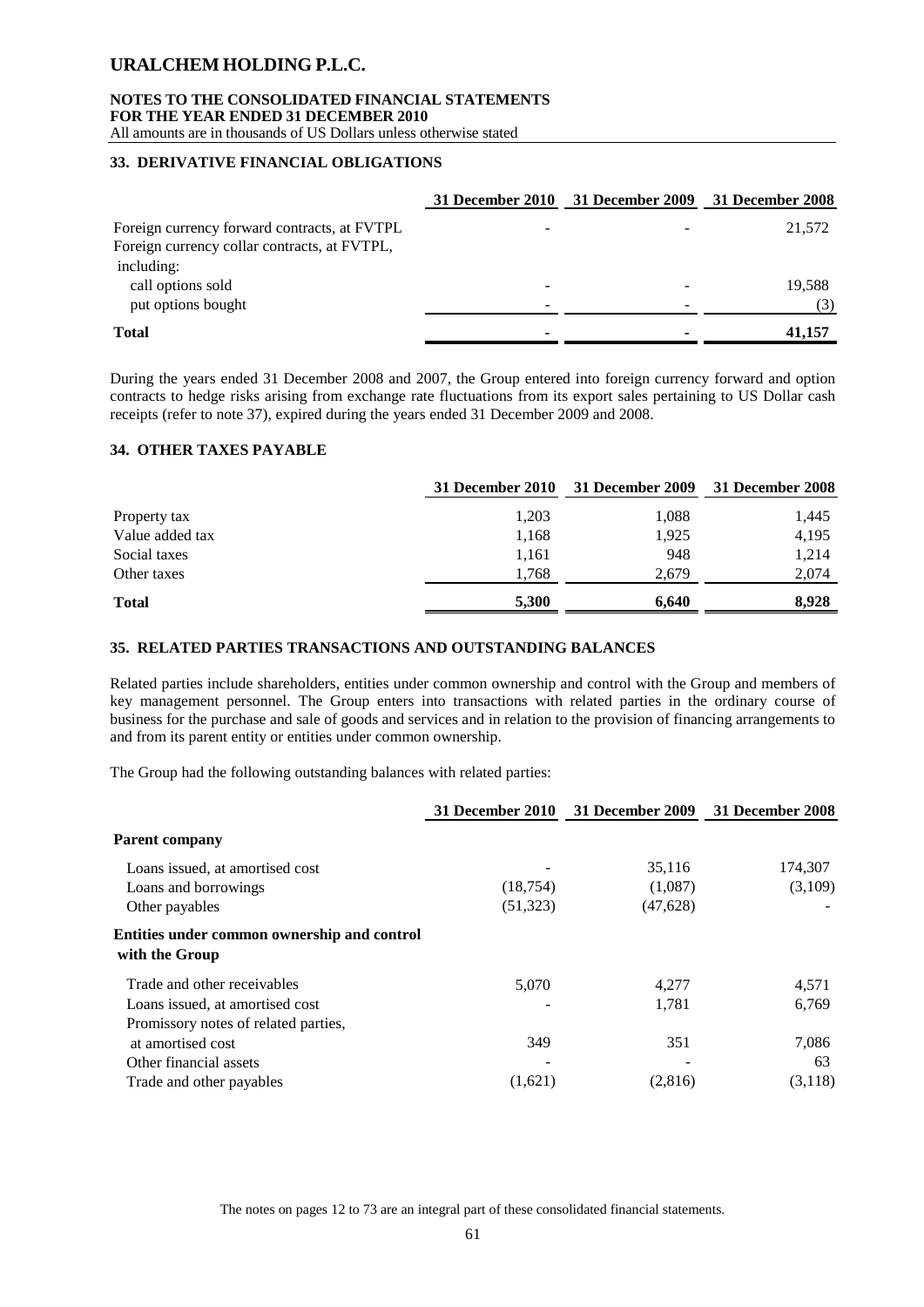### **NOTES TO THE CONSOLIDATED FINANCIAL STATEMENTS FOR THE YEAR ENDED 31 DECEMBER 2010**

All amounts are in thousands of US Dollars unless otherwise stated

The Group entered into the following transactions with related parties:

|                                                               | <b>Year ended</b><br><b>31 December 2010</b> | Year ended<br>31 December 2009 | <b>Year ended</b><br>31 December 2008 |
|---------------------------------------------------------------|----------------------------------------------|--------------------------------|---------------------------------------|
| <b>Parent company</b>                                         |                                              |                                |                                       |
| Loans issued                                                  | (19, 839)                                    | (112, 878)                     | (187,270)                             |
| Proceeds from repayment of loans issued                       | 38,580                                       | 156,223                        | 40,732                                |
| Interest income                                               | 78                                           | 19,576                         | 9,771                                 |
| Other (expense)/income                                        | (201)                                        | (41)                           | 315                                   |
| Entities under common ownership and control<br>with the Group |                                              |                                |                                       |
| Sales of goods and services                                   | 41,999                                       | 31,932                         | 55,587                                |
| Purchases of goods and services                               | (9,689)                                      | (12,511)                       | (21, 392)                             |
| Loans issued                                                  |                                              | (5,832)                        | (16, 383)                             |
| Proceeds from repayment of loans issued                       | 1,519                                        | 7,020                          | 14,540                                |
| Dividends received                                            | 16,423                                       |                                |                                       |
| Interest income                                               | 155                                          | 235                            | 377                                   |
| Interest expense                                              |                                              | (18)                           | (591)                                 |
| Other income                                                  | 659                                          | 3,246                          | 5,489                                 |

Included in the Group's receivables balance at 31 December 2010 were amounts receivable from related parties of USD 1,429 thousand which were past due but not impaired (2009: USD 2,472 thousand; 2008: USD 2,856 thousand).

#### **Transactions with related parties**

#### *Sale and purchases of goods*

Sales of goods to related parties were made on terms similar to those that were used in transactions with third parties, including average discounts of 3.0% to 5.0% applicable to the Group's largest customers. Sales of services, which mainly consisted of sales of electricity and heat energy, were made at prices established by the Federal Utility Committee, a government regulator responsible for establishing and monitoring the prices on the utility market in the Russian Federation.

Purchases from related parties which primarily included purchases of inventories for production of nitrogen fertilisers were made at market prices plus an insignificant premium of 1.0% to 2.0% as reimbursement for operating expenses of those entities.

#### *Loans issued to related parties*

The loans issued to related parties are primarily loans issued to the parent company of the Group for financing of its investing activities.

As at 31 December 2009, loans issued to related parties included an amount of USD 35,116 thousand denominated in USD (2008: USD 177,604 thousand). These loans bore interest at a fixed rate of 12.0% (2008: varying from 6.0% to 12.0%) per annum. As at 31 December 2009, loans issued to related parties included an amount of USD 1,781 thousand denominated in RUR (2008: USD 3,472 thousand). These loans bore interest at a fixed rate of 11.0% (2008: varying from 6.0% to 12.0%) per annum.

#### *Loans received from related parties*

As at 31 December 2010, loans received from related parties included an amount of USD 18,754 thousand denominated in USD. This loan bears interest at a fixed rate of 7.0% per annum.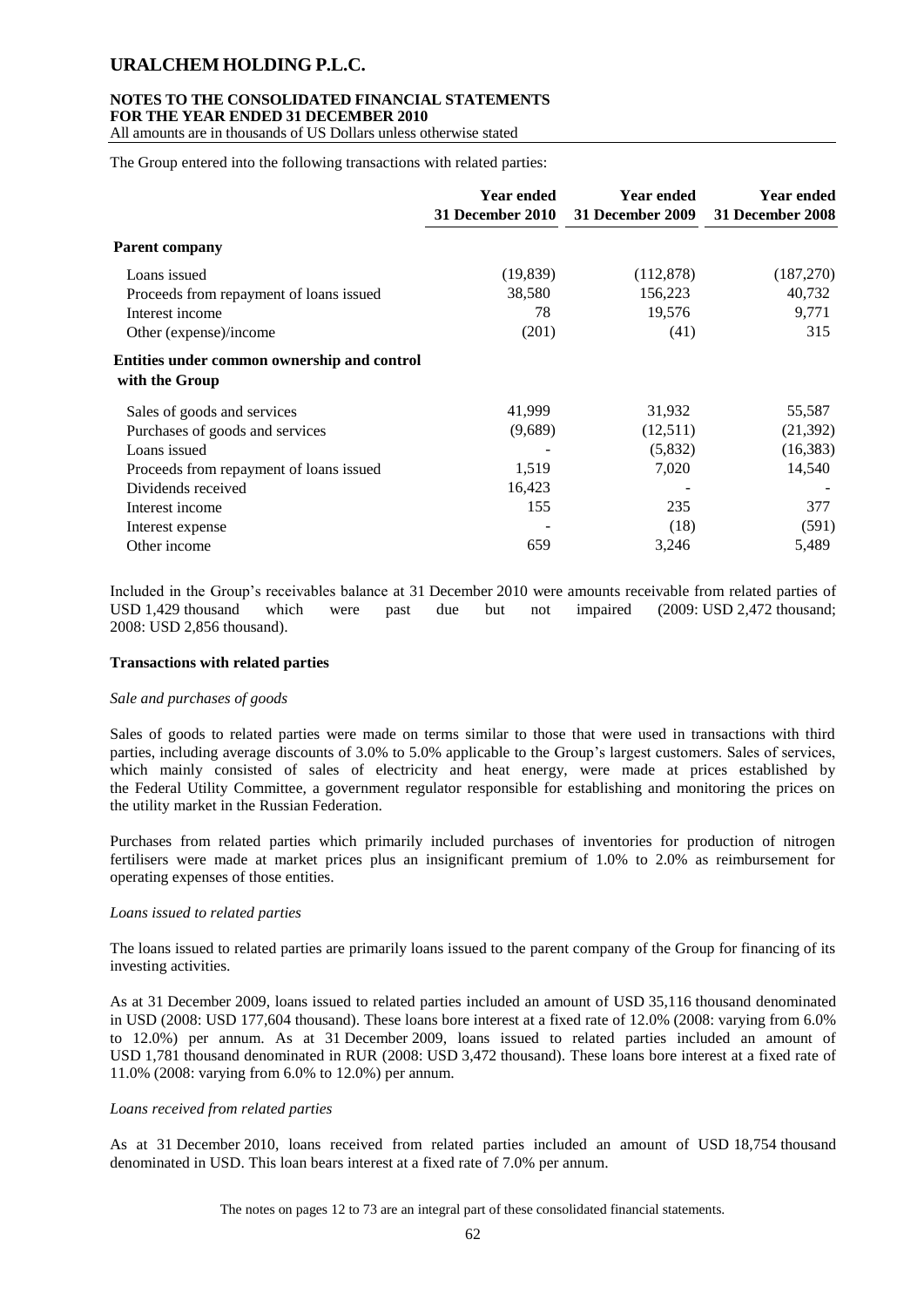# **NOTES TO THE CONSOLIDATED FINANCIAL STATEMENTS FOR THE YEAR ENDED 31 DECEMBER 2010**

All amounts are in thousands of US Dollars unless otherwise stated

### *Settlement of loans to related parties*

During the year ended 31 December 2009, the Group entered into an agreement with its parent company to settle amounts due to the Group through a series of transactions. This agreement included transfers of commercial real estate property and a 44.3% investment in PMF to the Group. The total value assigned to these assets in settling the loans was USD 271,421 thousand, which comprised of USD 109,421 thousand related to the commercial real estate property which was based on the original price paid by the parent company of the Group when the commercial real estate property was acquired and USD 162,000 thousand related to PMF which was the parent company's estimate of fair value.

These assets have been recorded based on the historical carrying value in accordance with the Group's accounting policy for transactions with entities under common control. The difference between the carrying value of the above assets and the amount settled by the Group was treated as a distribution to shareholders and was recorded in the statement of changes in equity as a decrease in retained earnings in the amount of USD 206,080 thousand. The net effect of the above transactions is accounts payable to the parent company of the Group of USD 47,628 thousand. This amount has been recorded in other payables in the consolidated statement of financial position (refer to note 30). As at 31 December 2010, the outstanding amount related to the above mentioned transactions equals USD 35,685 thousand.

During the year ended 31 December 2010, the Group received dividends from PMF in the amount of USD 16,423 thousand. The Group is obliged to transfer USD 15,638 thousand from this amount to its parent company in accordance with the terms of the original purchase agreement. This amount has been recorded in other payables in the consolidated statement of financial position (refer to note 30) and recorded as a distribution to shareholders in the consolidated statement of changes in equity.

#### **Compensation of key management personnel**

The compensation of key management personnel of the Group for the year ended 31 December 2010 comprised salaries and cash bonuses in the amount of USD 10,966 thousand (2009: USD 4,506 thousand; 2008: USD 51,638 thousand), including social taxes in the amount of USD 214 thousand (2009: USD 419 thousand; 2008: USD 538 thousand).

|                                 | 31 December 2010 | 31 December 2009 | 31 December 2008 |
|---------------------------------|------------------|------------------|------------------|
| Short term benefits, including: |                  |                  |                  |
| Salaries                        | 6,169            | 3,088            | 4,320            |
| Cash bonuses                    | 4,797            | 1,418            | 26,618           |
|                                 | 10,966           | 4,506            | 30,938           |
| Share based payments            |                  |                  | 20,700           |
| <b>Total</b>                    | 10,966           | 4,506            | 51,638           |

On 28 December 2008, the controlling shareholder of the Group entered into agreements with members of key management of the Group to pay bonuses in the amount of USD 24,595 thousand to them. The payment of the bonuses by the controlling shareholder to members of key management of the Group was recognised directly in the statement of changes in equity as additional paid-in capital.

On 31 December 2008, the controlling shareholder of the Group entered into agreements with members of key management of the Group to transfer 4.14% of the Company`s ordinary shares to them as an additional bonus for services provided to the Group. At the date of the agreements, the fair value of the shares to be transferred by the controlling shareholder of the Group to members of key management of Group was USD 20,700 thousand and was recognised directly in the statement of changes in equity as additional paid-in capital. The fair value of the Company`s shares was determined by comparing the Company to similar public traded companies. The transfer of 4.14% of the Company`s ordinary shares to members of key management of the Group was completed during the year ended 31 December 2009.

The notes on pages 12 to 73 are an integral part of these consolidated financial statements. The total amount of compensation of key management personnel was included as wages and salaries in note 11.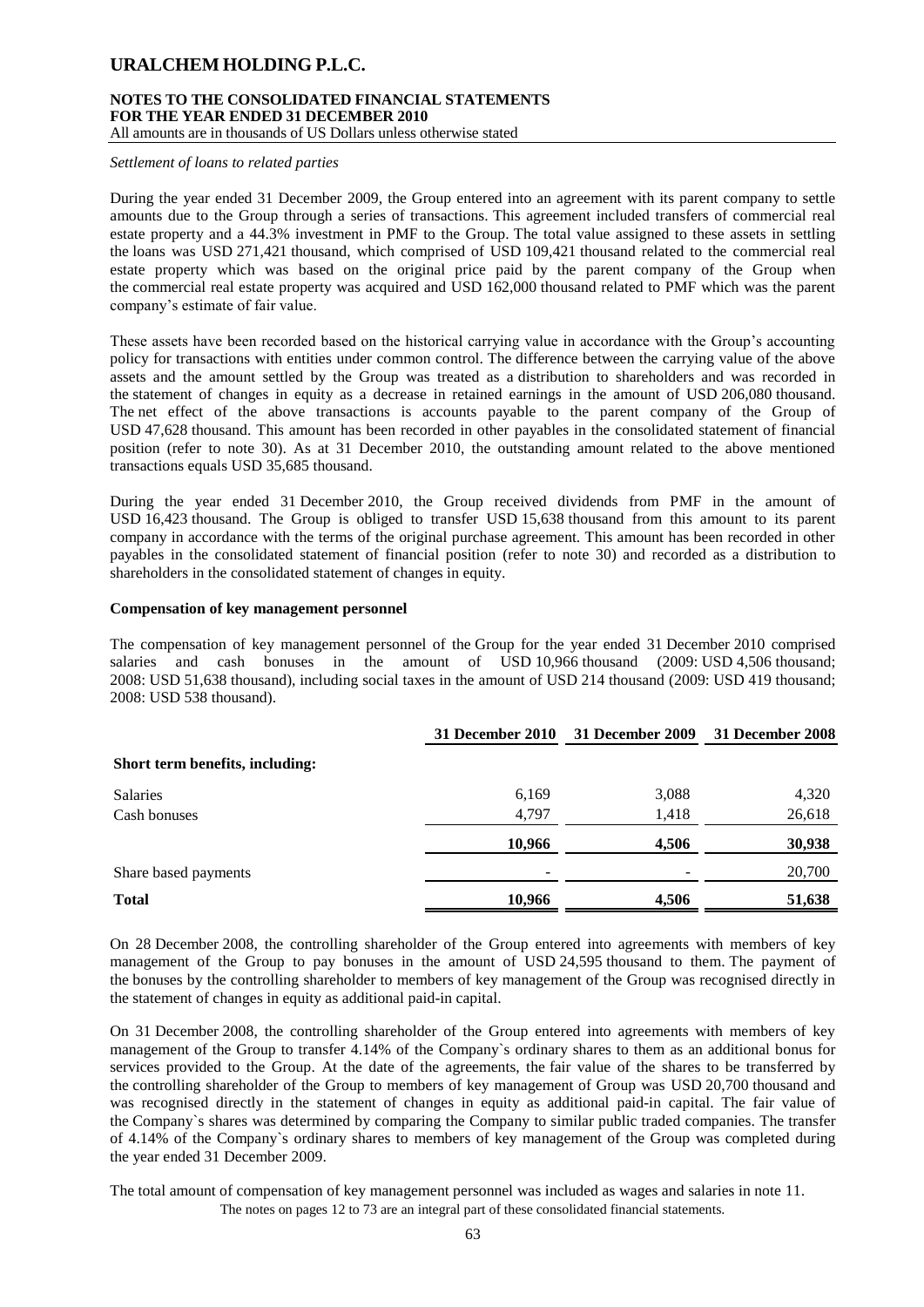#### **NOTES TO THE CONSOLIDATED FINANCIAL STATEMENTS FOR THE YEAR ENDED 31 DECEMBER 2010** All amounts are in thousands of US Dollars unless otherwise stated

### **36. COMMITMENTS AND CONTINGENCIES**

#### **Purchase of natural gas**

In December 2007, the Group entered into binding purchase agreements with Gazprom and Novatek, to purchase defined volumes of natural gas.

Future minimum costs under non-cancellable purchase agreements were as follows:

|                            | 31 December 2010 | 31 December 2009 31 December 2008 |         |
|----------------------------|------------------|-----------------------------------|---------|
| Due in one year            | 271.899          | 238,856                           | 187,249 |
| Due from two to five years | 248.471          | 436.738                           | 658,955 |
| <b>Total</b>               | 520,370          | 675.594                           | 846,204 |

#### **Purchase of apatite concentrate**

In October 2010, the Group entered into purchase agreement with Apatit, to purchase defined volumes of apatite concentrate.

Future minimum costs under non-cancellable purchase agreement were as follows:

|                            |         | 31 December 2010 31 December 2009 31 December 2008 |  |
|----------------------------|---------|----------------------------------------------------|--|
| Due in one year            | 103,577 |                                                    |  |
| Due from two to five years | 103,577 | -                                                  |  |
| <b>Total</b>               | 207,154 |                                                    |  |

#### **Purchase of potassium chloride**

In November 2010, the Group entered into purchase agreements with Uralkaliy and Silvinit, to purchase defined volumes of potassium chloride.

Future minimum costs under non-cancellable purchase agreements were as follows:

|                            |        | 31 December 2010 31 December 2009 31 December 2008 |  |
|----------------------------|--------|----------------------------------------------------|--|
| Due in one year            | 17.585 |                                                    |  |
| Due from two to five years | 46.550 | -                                                  |  |
| <b>Total</b>               | 64.135 |                                                    |  |

#### **Capital commitments**

As at 31 December 2010, the Group's contractual capital commitments for acquisition of property, plant and equipment amounted to USD 4,684 thousand (2009: USD 13,250 thousand; 2008: USD 27,328 thousand).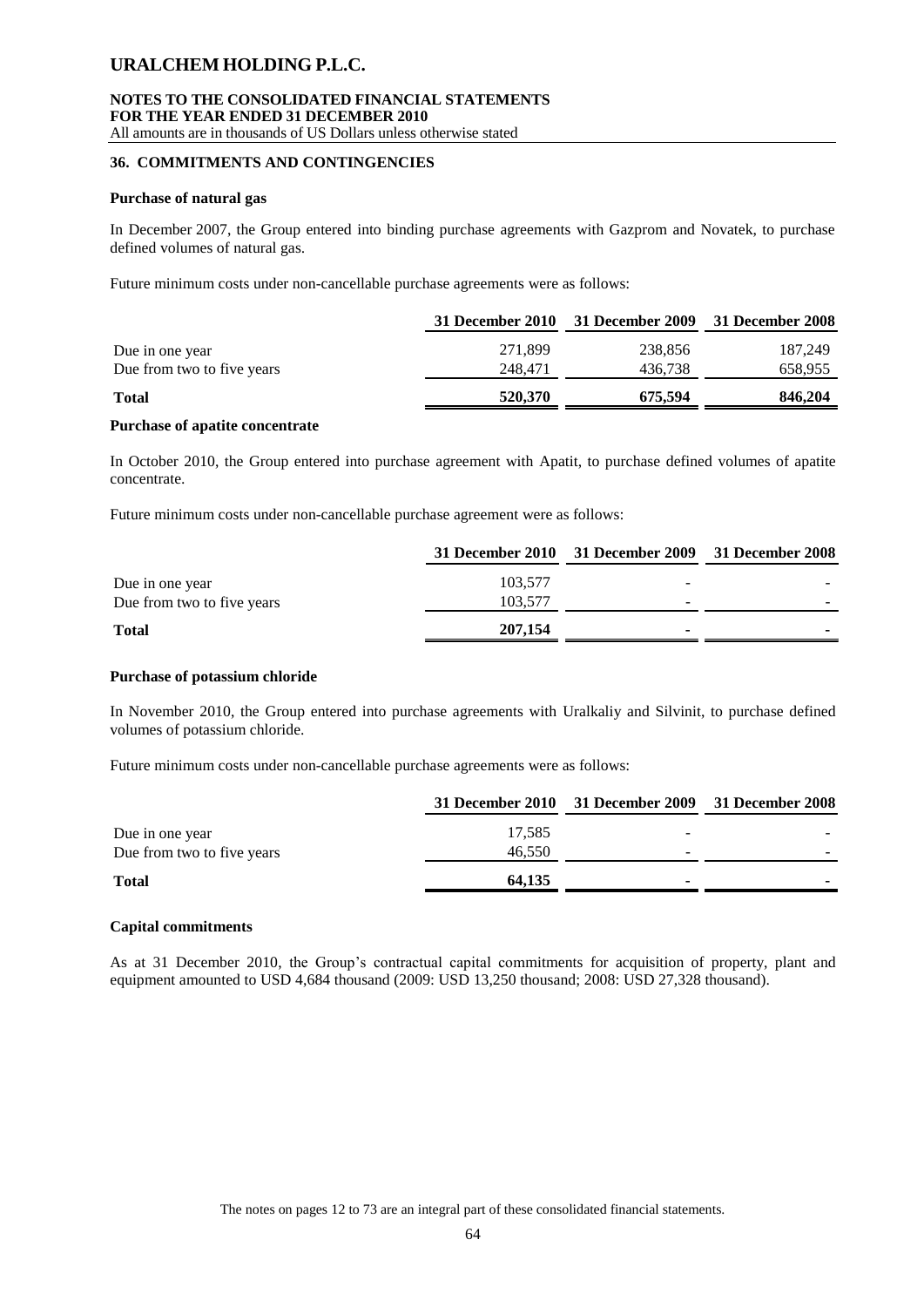### **NOTES TO THE CONSOLIDATED FINANCIAL STATEMENTS FOR THE YEAR ENDED 31 DECEMBER 2010**

All amounts are in thousands of US Dollars unless otherwise stated

### **Operating leases: Group as a lessee**

The Group leases certain machinery, equipment and office premises. The respective lease agreements have an average life of one to five years with no renewal option at the end of the lease term.

Future minimum rental expenses under non-cancellable operating leases were as follows:

|                            |        | 31 December 2010 31 December 2009 31 December 2008 |        |
|----------------------------|--------|----------------------------------------------------|--------|
| Due in one year            | 29.280 | 18.748                                             | 13,685 |
| Due from two to five years | 46,082 | 46,840                                             | 34,648 |
| <b>Total</b>               | 75,362 | 65,588                                             | 48,333 |

#### **Guarantees issued**

As at 31 December 2010, 2009 and 2008, the Group issued financial guarantees in respect of loans obtained by related and third parties. The total amount of outstanding guarantees issued by the Group was as follows:

| $\overline{\phantom{0}}$ | 6.723 | 28,270                                             |
|--------------------------|-------|----------------------------------------------------|
|                          |       | 28                                                 |
|                          | 6.736 | 28,298                                             |
|                          |       | 31 December 2010 31 December 2009 31 December 2008 |

The Group's maximum exposure to credit risk in the event of non-performance by parties to these financial guarantees is limited to the contractual amounts disclosed above. At 31 December 2010, 2009 and 2008, management assessed the risk of non-performance by parties to these financial guarantees as remote.

#### **Litigation**

The Group has a number of claims and litigation relating to sales and purchases. Management believes that none of these claims, individually or in aggregate, will have a material adverse impact on the Group.

The Group faces several unresolved claims in the amount of USD 7,780 thousand, for which 100% provision had been made as at 31 December 2010 (refer to Note 30).

#### **Taxation contingencies in the Russian Federation**

The Russian Federation currently has a number of laws related to various taxes imposed by both federal and regional governmental authorities. Applicable taxes include VAT, corporate income tax and social taxes, together with others. Laws related to these taxes have not been in force for significant periods, in contrast to more developed market economies; therefore, the government's implementation of these regulations is often inconsistent or nonexistent. Accordingly, few precedents with regard to tax rulings have been established. Tax declarations, together with other legal compliance areas (for example, customs and currency control matters), are subject to review and investigation by a number of authorities, which are enabled by law to impose severe fines, penalties and interest charges. These facts create tax risks in Russia that are more significant than typically found in countries with more developed tax systems. Generally, tax declarations remain open and subject to inspection for a period of three years following the tax year.

While management believes that it has adequately provided for tax liabilities based on its interpretation of current and previous legislation, the risk remains that tax authorities in the Russian Federation could take different positions with regard to interpretive issues. This uncertainty may expose the Group to additional taxation, fines and penalties that could be significant.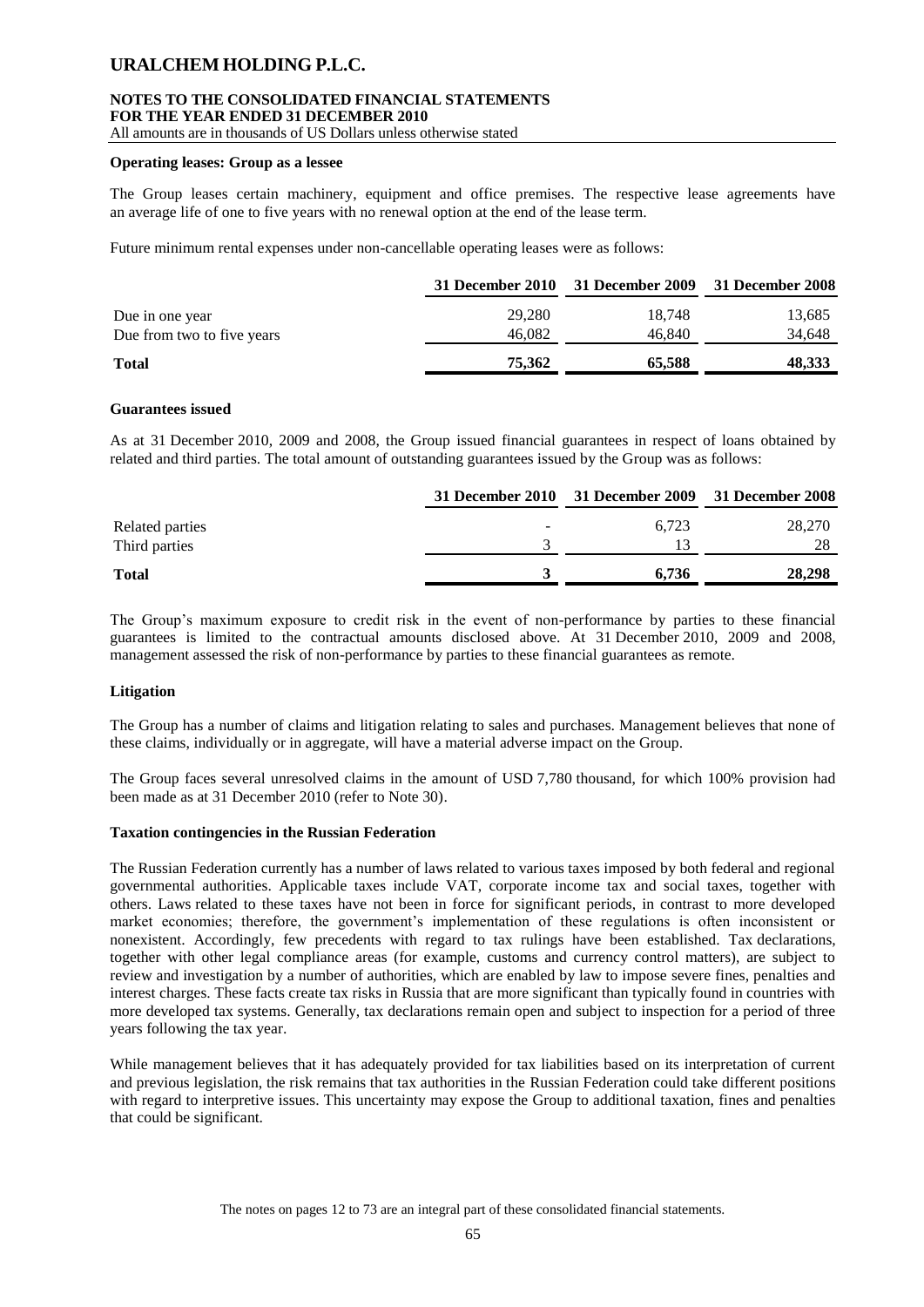# **NOTES TO THE CONSOLIDATED FINANCIAL STATEMENTS FOR THE YEAR ENDED 31 DECEMBER 2010**

All amounts are in thousands of US Dollars unless otherwise stated

### **Environmental matters**

The Group is subject to extensive federal, state and local environmental controls and regulations in the regions of the Russian Federation in which it operates. The Group's operations involve the discharge of materials, contaminants and waste water into the environment that could potentially impact on flora and fauna, and give rise to other environmental concerns.

The Group's management believes that its production facilities are in compliance with all current existing environmental legislation in the regions in which it operates. However, environmental laws and regulations continue to evolve.

The Group is unable to predict the timing or extent to which those laws and regulations may change. Such change, if it occurs, may require that the Group modernise technology and upgrade production equipment to meet more stringent standards.

Management of the Group regularly reassesses environmental obligations related to its operations. Estimates are based on management's understanding of current legal requirements and the terms of licence agreements. Should the requirements of applicable environmental legislation change or be clarified and amended, the Group may incur additional environmental obligations.

### **Russian Federation risk**

The economy of the Russian Federation, while deemed to be of market status, continues to display certain traits consistent with that of an emerging market. These characteristics have in the past included higher than normal inflation, insufficient liquidity of the capital markets, and the existence of currency controls. The continued success and stability of the Russian economy will be subject to their government's continued actions with regard to supervisory, legal and economic reforms.

### **37. FAIR VALUE OF FINANCIAL INSTRUMENTS**

The fair value of financial assets and liabilities is determined as follows:

- the fair value of financial assets and financial liabilities with standard terms and conditions and traded on active liquid markets are determined with reference to quoted market prices; and
- the fair value of other financial assets and financial liabilities are determined in accordance with generally accepted pricing models based on discounted cash flow analysis using prices from observable current market transactions.

As at 31 December 2010 and 2009, management believes that the carrying value of financial assets and liabilities approximated their fair values due to (i) their short term nature for current financial assets and liabilities, (ii) the fact that interest rates on loans receivable approximate current market rates for similar debt instruments, and (iii) the fact that the interest rates on long-term liabilities approximate the current market rates for similar instruments as the majority of loans and borrowings were renegotiated in 2010 and 2009 (refer to note 28).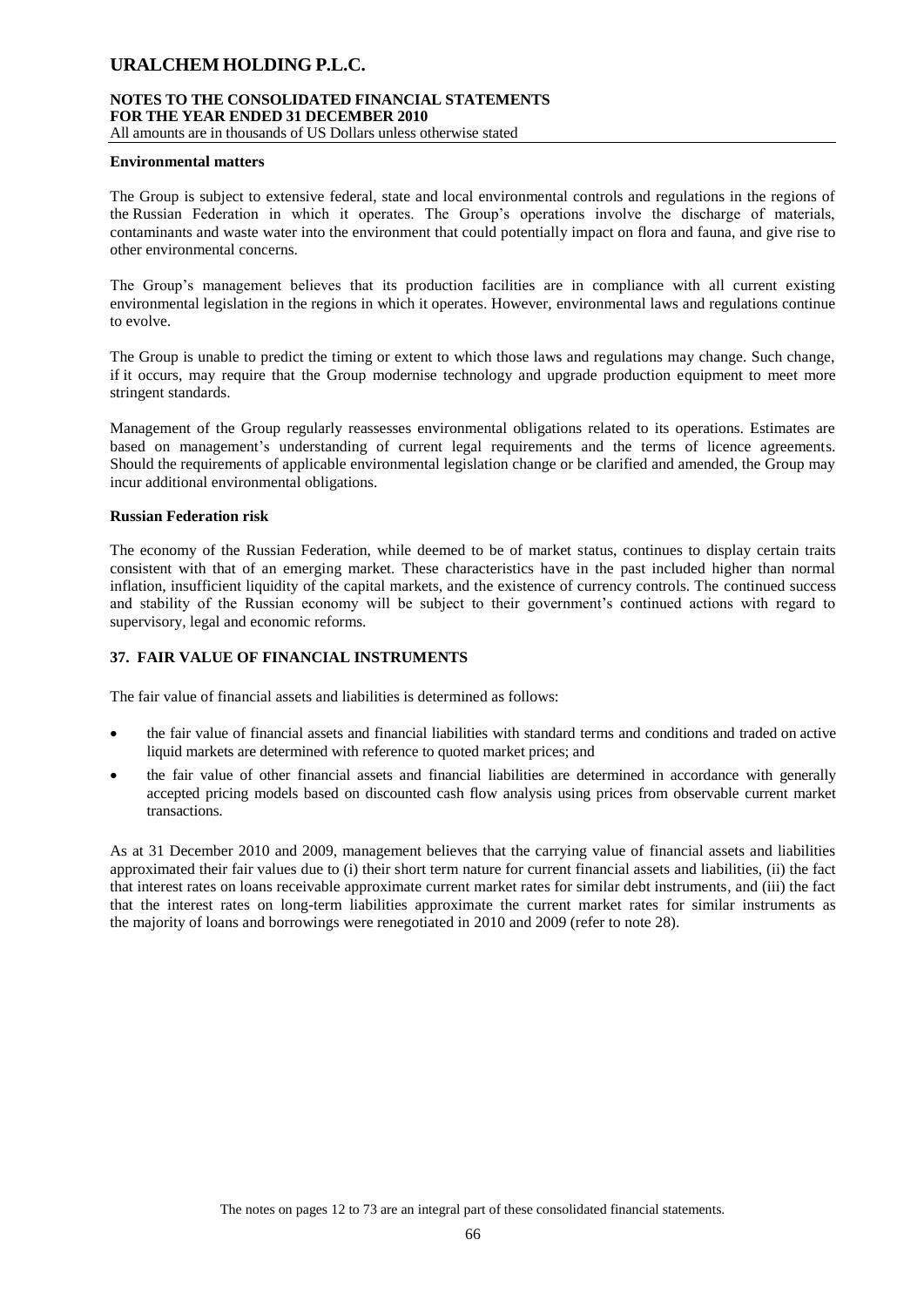#### **NOTES TO THE CONSOLIDATED FINANCIAL STATEMENTS FOR THE YEAR ENDED 31 DECEMBER 2010**

All amounts are in thousands of US Dollars unless otherwise stated

As at 31 December 2008, management believes that the carrying values of all significant financial assets and financial liabilities recorded at amortised cost in the consolidated financial statements approximated their fair values, except for the following assets and liabilities:

|                                                      |                       | 31 December 2008     |                   |  |
|------------------------------------------------------|-----------------------|----------------------|-------------------|--|
|                                                      | <b>Carrying value</b> | <b>Fair value</b>    | <b>Difference</b> |  |
| <b>Financial assets</b>                              |                       |                      |                   |  |
| Loans issued, at amortised cost                      | 184,349               | 194,055              | (9,706)           |  |
| <b>Total assets</b>                                  | 184,349               | 194,055              | (9,706)           |  |
| <b>Financial liabilities</b>                         |                       |                      |                   |  |
| Loans denominated in USD<br>Loans denominated in RUR | 1,063,657<br>252,230  | 1,054,464<br>241,541 | 9,193<br>10,689   |  |
| <b>Total liabilities</b>                             | 1,315,887             | 1,296,005            | 19,882            |  |

### **38. FINANCIAL RISK MANAGEMENT**

#### **Capital risk management**

The Group manages its capital to ensure that entities of the Group will be able to continue as a going concern while maximising the return to the shareholders through the optimisation of the Group's debt to equity ratio. Management of the Group reviews the capital structure on a regular basis. Based on the results of this review, the Group takes steps to balance its overall capital structure through the payment of dividends, new share issues as well as the issue of new debt or the redemption of existing debt.

#### **Major categories of financial instruments**

The Group's principal financial liabilities comprise loans and borrowings and trade payables. The main purpose of these financial instruments is to raise finance for the Group's operations. The Group has various financial assets such as available-for-sale investments, trade and other receivables and loans issued, cash and cash equivalents and promissory notes.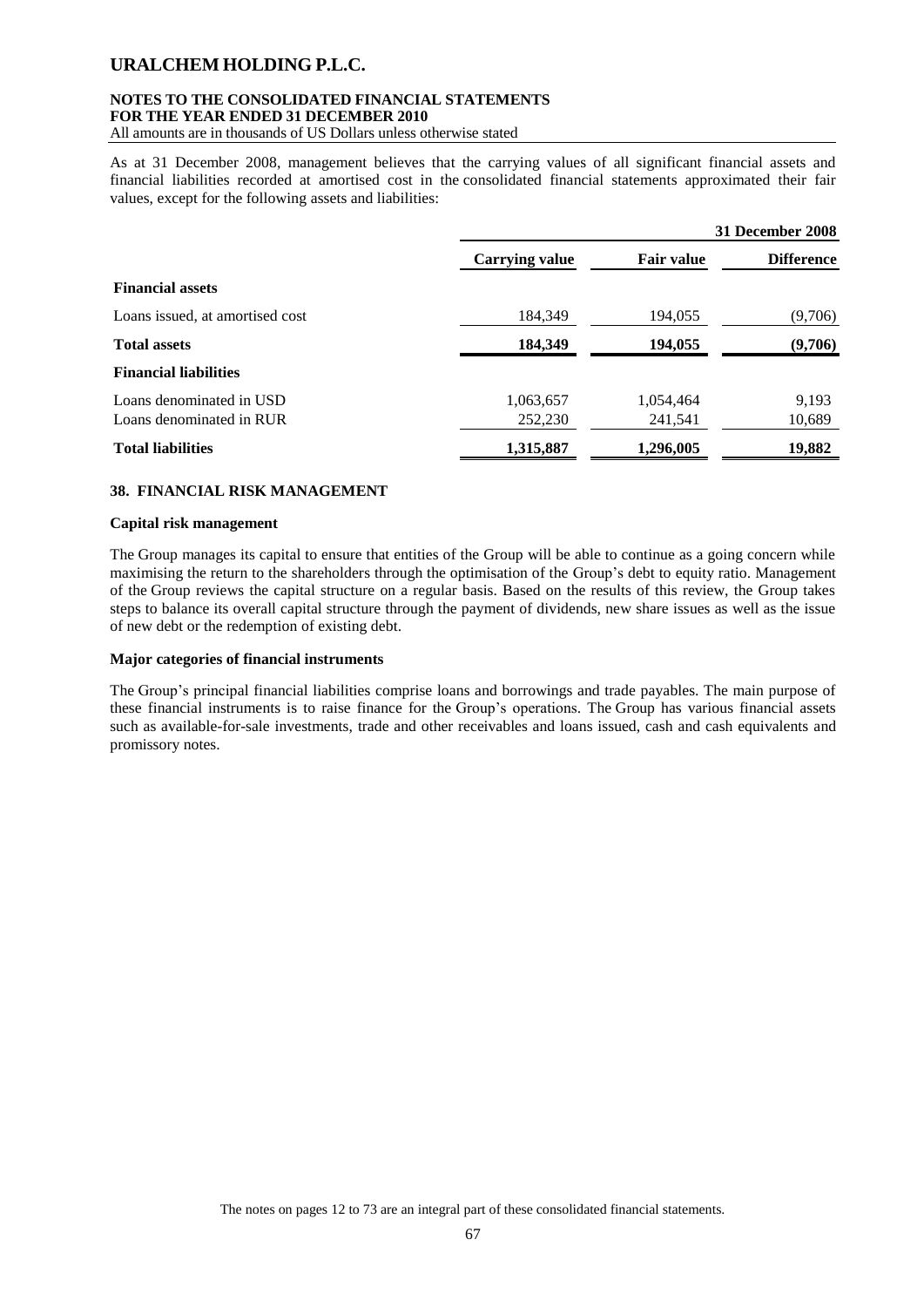#### **NOTES TO THE CONSOLIDATED FINANCIAL STATEMENTS FOR THE YEAR ENDED 31 DECEMBER 2010**

All amounts are in thousands of US Dollars unless otherwise stated

|                                              |           | 31 December 2010 31 December 2009 | 31 December 2008 |
|----------------------------------------------|-----------|-----------------------------------|------------------|
| <b>Financial assets</b>                      |           |                                   |                  |
| AFS investments                              | 176,530   | 177,837                           | 187,997          |
| Loans issued and accounts receivable         | 111,603   | 83,873                            | 214,176          |
| Cash and cash equivalents                    | 46,410    | 53,658                            | 118,301          |
| Promissory notes of third parties,           |           |                                   |                  |
| at amortised cost                            | 429       | 326                               | 128              |
| Promissory notes held by related parties,    |           |                                   |                  |
| at amortised cost                            | 349       | 351                               | 7,086            |
| Other financial assets                       | 328       | 365                               | 504              |
| <b>Total financial assets</b>                | 335,649   | 316,410                           | 528,192          |
| <b>Financial liabilities</b>                 |           |                                   |                  |
| Loans and borrowings                         | 1,354,306 | 1,420,970                         | 1,316,450        |
| Trade and other payables                     | 88,492    | 74,518                            | 36,100           |
| Obligations under finance leases             | 48,147    | 54,594                            | 75,823           |
| Foreign currency forward contracts, at FVTPL |           |                                   | 21,572           |
| Foreign currency option contracts, at FVTPL  |           |                                   | 19,585           |
| <b>Total financial liabilities</b>           | 1,490,945 | 1,550,082                         | 1,469,530        |

The main risks arising from the Group's financial instruments are foreign currency, interest rate, credit and liquidity risks.

### **Foreign currency risk**

Currency risk is the risk that the financial results of the Group will be adversely impacted by changes in exchange rates to which the Group is exposed. The Group undertakes certain transactions denominated in foreign currencies. During the years ended 31 December 2008 and 2007, the Group entered into foreign currency forward and option contracts to manage its foreign currency risk exposure (see below).

The carrying amounts of the Group's foreign currency denominated monetary assets and liabilities as at 31 December 2010, 2009 and 2008 were as follows:

|                             |             |             | <b>USD-denominated</b> |             |             | <b>EUR-denominated</b> |
|-----------------------------|-------------|-------------|------------------------|-------------|-------------|------------------------|
|                             |             | 31 December |                        |             | 31 December |                        |
|                             | <b>2010</b> | 2009        | 2008                   | <b>2010</b> | 2009        | 2008                   |
| <b>Assets</b>               |             |             |                        |             |             |                        |
| Trade and other receivables | 41,695      | 9,092       | 2.799                  | 4           | 3,588       | 6,804                  |
| Other financial assets      |             | 35,116      | 174.307                |             |             |                        |
| Cash and cash equivalents   | 27,497      | 25,881      | 84,050                 | 246         | 7,892       | 6,886                  |
| <b>Total assets</b>         | 69,192      | 70,089      | 261,156                | <b>250</b>  | 11,480      | 13,690                 |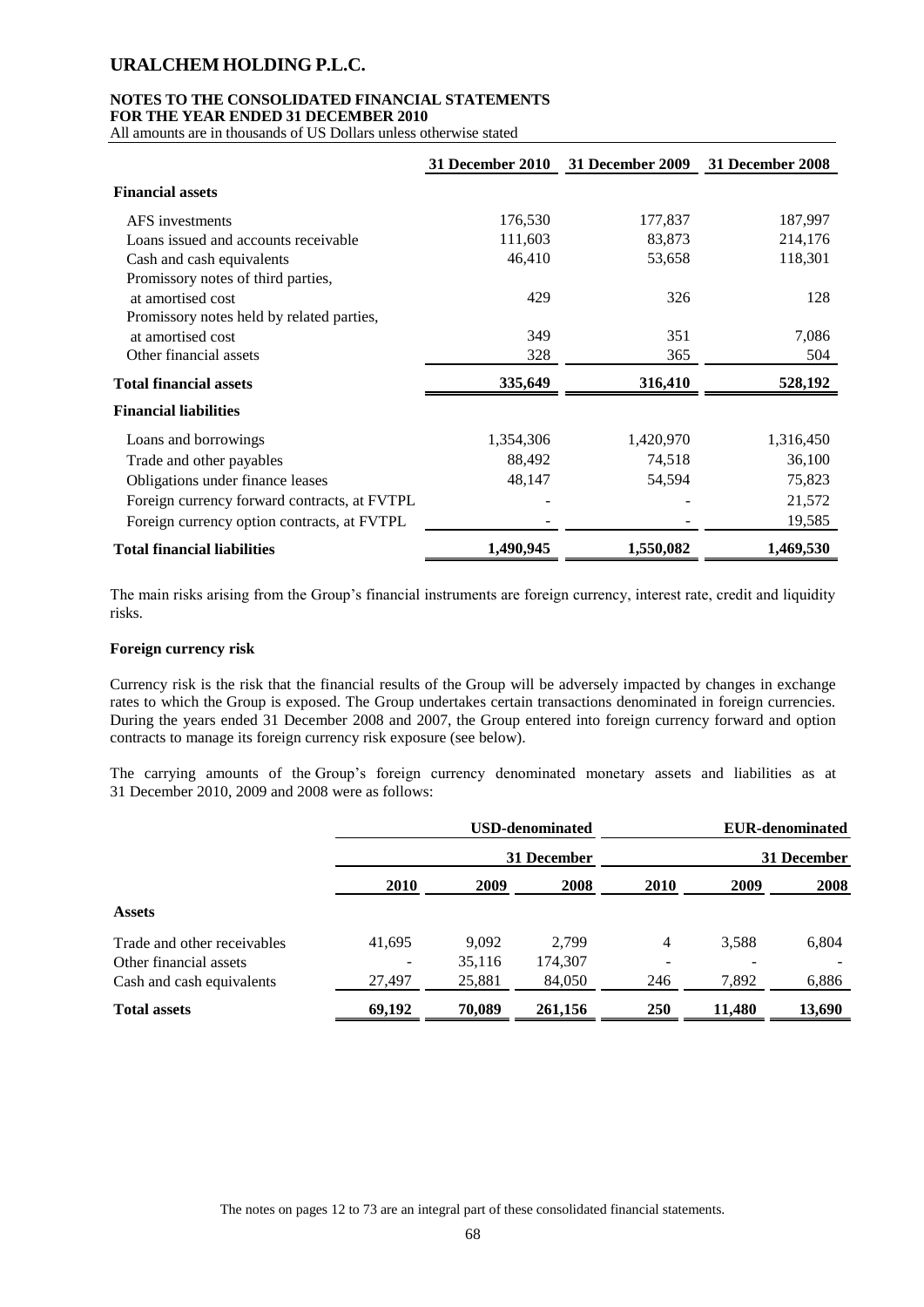### **NOTES TO THE CONSOLIDATED FINANCIAL STATEMENTS**

**FOR THE YEAR ENDED 31 DECEMBER 2010**

All amounts are in thousands of US Dollars unless otherwise stated

|                                  | <b>USD-denominated</b> |             | <b>EUR-denominated</b> |      |       |             |
|----------------------------------|------------------------|-------------|------------------------|------|-------|-------------|
|                                  |                        | 31 December |                        |      |       | 31 December |
|                                  | <b>2010</b>            | 2009        | 2008                   | 2010 | 2009  | 2008        |
| <b>Liabilities</b>               |                        |             |                        |      |       |             |
| Loans and borrowings             | 1,162,642              | 1,148,367   | 1,060,738              |      | 8,165 | 289         |
| Obligations under finance leases | 48,004                 | 53,808      | 74,522                 |      |       |             |
| Trade and other payables         | 2,737                  | 47,842      | 616                    | 162  | 811   | 578         |
| <b>Total liabilities</b>         | 1,213,383              | 1,250,017   | 1,135,876              | 162  | 8,976 | 867         |
| Total net (liabilities)/assets   | (1,144,191)            | (1,179,928) | (874, 720)             | 88   | 2,504 | 12,823      |

#### **Sensitivity analysis**

The table below details the Group's sensitivity to the strengthening of the Russian Rouble against the US Dollar and the Euro by 10.0%. The analysis was applied to monetary items at the end of the reporting period denominated in currencies different than the respective entity's functional currency. A positive number indicates an increase in profit where the Russian Rouble strengthens against the US Dollar and Euro.

|               |         | <b>USD-impact</b><br>31 December |        |      | <b>EUR</b> -impact |         |
|---------------|---------|----------------------------------|--------|------|--------------------|---------|
|               |         |                                  |        |      | 31 December        |         |
|               | 2010    | 2009                             | 2008   | 2010 | 2009               | 2008    |
| Profit/(loss) | 114.419 | 117.993                          | 87.472 | (9)  | (250)              | (1,282) |

Impacts of the sensitivity analysis on equity would be the same as that on profit/loss as shown in the table above.

#### **Derivative financial obligations**

During the years ended 31 December 2008 and 2007, the Group entered into foreign currency forward and option contracts to hedge risks arising from exchange rate fluctuations from its export sales pertaining to USD cash receipts, all of which expired during the years ended 31 December 2009 and 2008.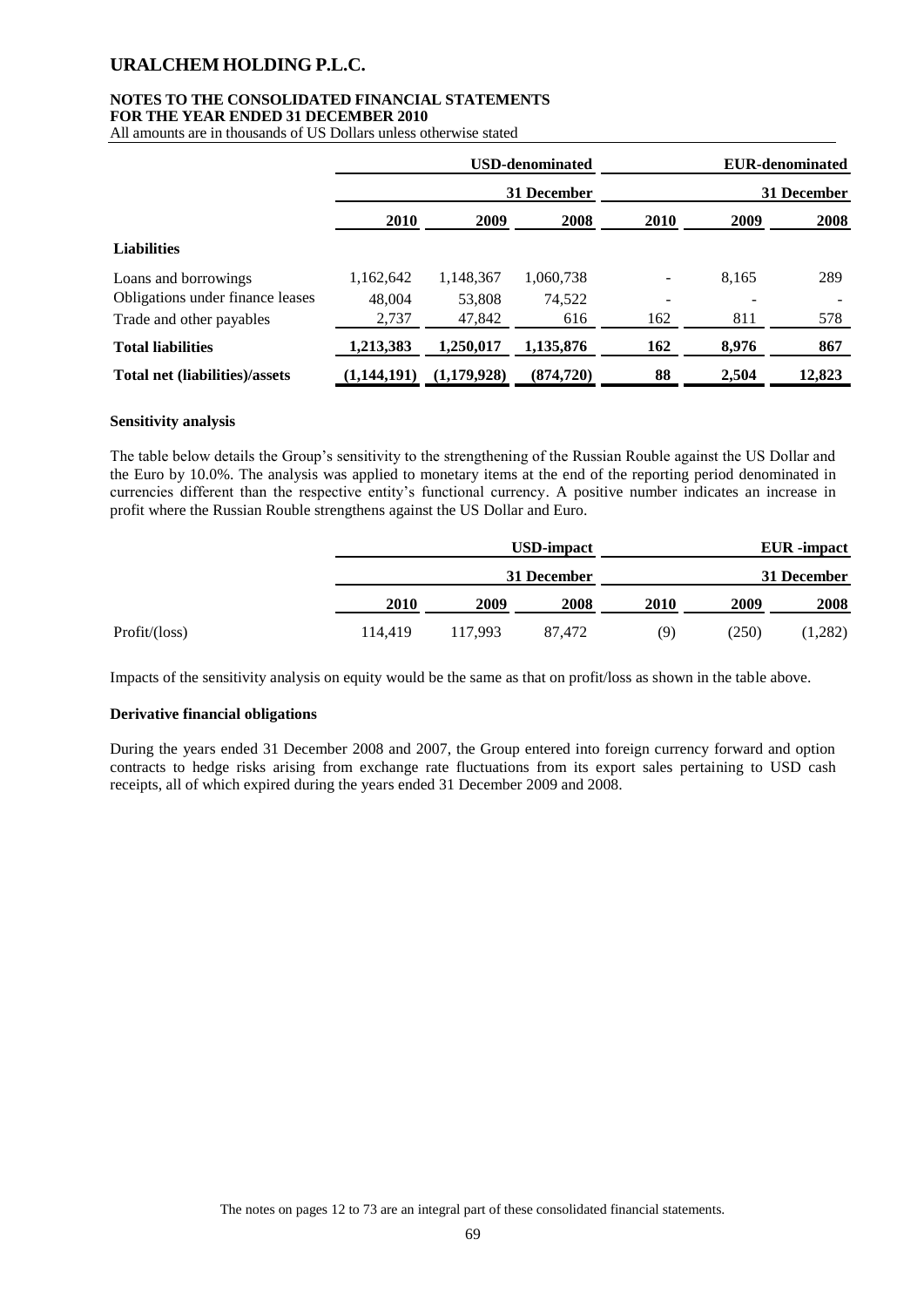### **NOTES TO THE CONSOLIDATED FINANCIAL STATEMENTS FOR THE YEAR ENDED 31 DECEMBER 2010**

All amounts are in thousands of US Dollars unless otherwise stated

The following table details the foreign currency forward contracts and foreign currency collar contracts outstanding as at 31 December 2008:

|                                                |                                   | 31 December 2008      |                   |  |
|------------------------------------------------|-----------------------------------|-----------------------|-------------------|--|
|                                                | Weighted average<br>exchange rate | <b>Contract value</b> | <b>Fair value</b> |  |
| Foreign currency forward contracts, including: |                                   |                       |                   |  |
| <b>Sell USD for RUR</b>                        |                                   |                       |                   |  |
| Due less than three months                     | 25.30                             | 47,317                | 10,067            |  |
| Due from three to six months                   | 25.26                             | 20,951                | 5,386             |  |
| Due from six to twelve months                  | 25.45                             | 21,588                | 6,119             |  |
| <b>Sell EUR for USD</b>                        |                                   |                       |                   |  |
| Due less than three months                     | 1.39                              | 4,881                 |                   |  |
| Foreign currency collar contracts, including:  |                                   |                       |                   |  |
| <b>Call options sold</b>                       |                                   |                       |                   |  |
| Due less than three months                     | 26.70                             | 120,000               | 19,588            |  |
| Put options bought                             |                                   |                       |                   |  |
| Due less than three months                     | 24.35                             | 120,000               | (3)               |  |
| <b>Total</b>                                   |                                   | 334,737               | 41,157            |  |

The total net loss from derivative financial instruments recognised in the income statement during the year ended 31 December 2009 amounted to USD 15,657 thousand (2008: USD 60,793 thousand).

At 31 December 2008 if the RUR had weakened 10.0% against the USD with all variables held constant, the fair value of the foreign currency collar contracts would have been USD 27,978 thousand. On contrary, if the RUR had strengthened 10.0% against the USD with all other variables held constant, the fair value of the foreign currency collar contracts would have been USD 11,191 thousand.

At 31 December 2008 if the RUR had weakened 10.0% against the USD with all variables held constant, the fair value of the foreign currency forward contracts would have been USD 29,634 thousand. On contrary, if the RUR had strengthened 10.0% against the USD with all other variables held constant, the fair value of the foreign currency forward contracts would have been USD 12,761 thousand.

### **Interest rate risk**

Interest rate risk is the risk that changes in floating interest rates will adversely impact the financial results of the Group. The Group does not use any derivatives to manage interest rate risk exposure. The majority of the Group's financial liabilities are at fixed rates and, accordingly, interest rate risk is limited.

The table below details the Group's sensitivity to an increase of 1.0% in the Libor interest rate. The analysis was applied to loans and borrowings based on the assumption that the amount of the liability outstanding as at the end of the reporting period was outstanding for the whole year.

|      |        |                                                    | LIBOR - impact |
|------|--------|----------------------------------------------------|----------------|
|      |        | 31 December 2010 31 December 2009 31 December 2008 |                |
| Loss | 10.021 | 2.600                                              | 3.450          |

Impacts of sensitivity as loss analysis on equity would be the same as that on profit as shown in the table above.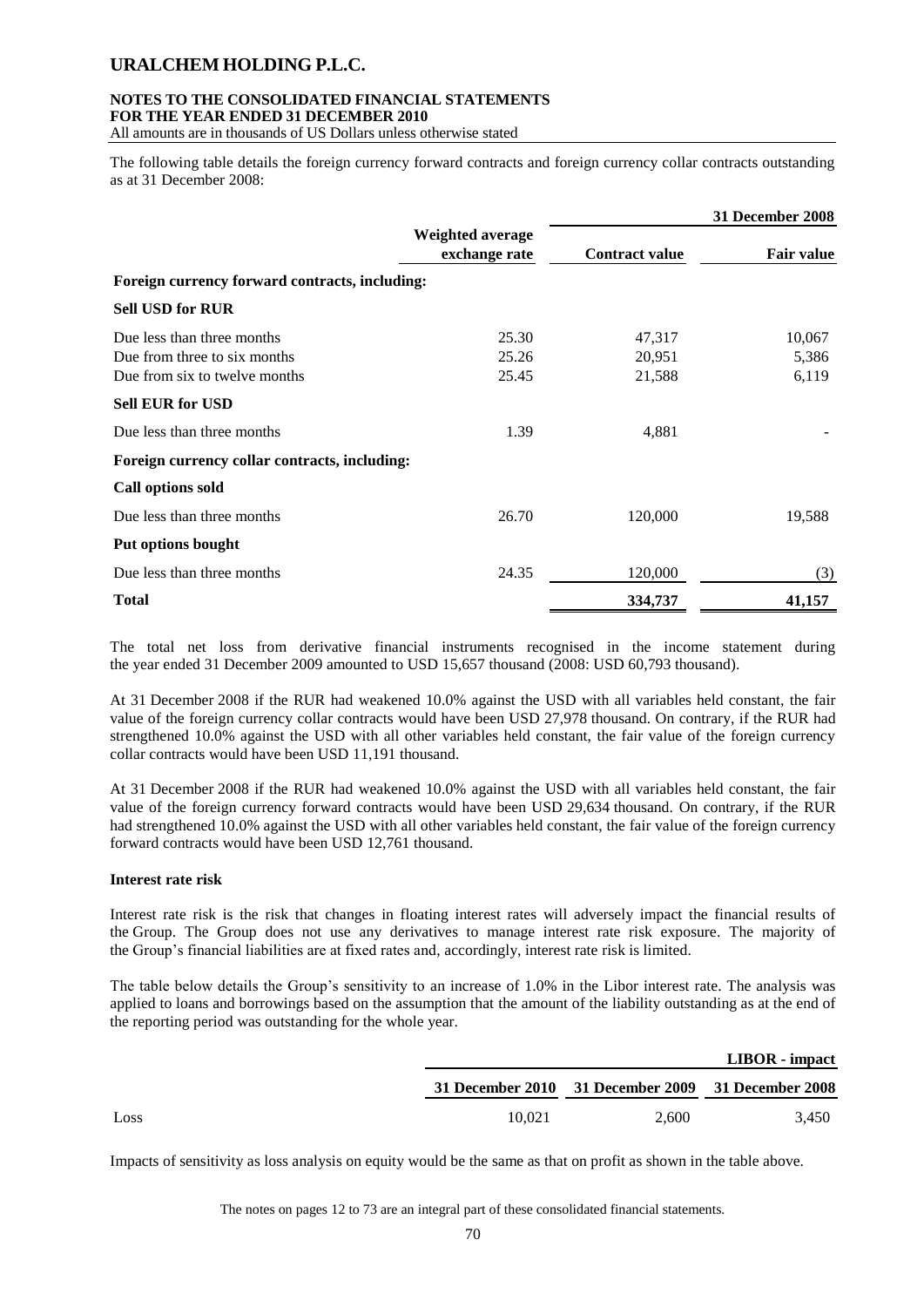### **URALCHEM HOLDING P.L.C.**

# **NOTES TO THE CONSOLIDATED FINANCIAL STATEMENTS FOR THE YEAR ENDED 31 DECEMBER 2010**

All amounts are in thousands of US Dollars unless otherwise stated

#### **Credit risk**

Credit risk is the risk that a customer may default or not meet its obligations to the Group in time, leading to financial losses to the Group.

For the year ended 31 December 2010, revenue from the Group's five largest customers constituted over 25.7% of the Group's total revenue (2009: 23.6%; 2008: 36.3%). However, the Group is not dependent on these customers because of the existence of a liquid commodity market for the majority of fertilisers and its by-products.

At 31 December 2010, amounts receivable from the Group's five largest customers were USD 43,516 thousand (2009: USD 4,968 thousand; 2008: USD 1,981 thousand), which represented approximately 42.2% of the total outstanding balance of accounts receivable (2009: 12.2%; 2008: 8.5%).

#### **Liquidity risk**

Liquidity risk is the risk that the Group will not be able to settle all its liabilities as they fall due. The Group's liquidity position is carefully monitored and managed. The Group has a detailed budgeting and cash forecasting process to help ensure that it has adequate cash available to meet its payment obligations.

Presented below is the maturity profile of the Group's financial liabilities (the maturity profile for trade accounts payable and payables for property, plant and equipment is presented in note 30) as at 31 December 2010, 2009 and 2008 based on undiscounted contractual payments, including interest payments:

|                               |                                                        |                 |                             |                 | 31 December 2010 |  |  |  |
|-------------------------------|--------------------------------------------------------|-----------------|-----------------------------|-----------------|------------------|--|--|--|
|                               | Fixed rate financial liabilities, at amortised cost    |                 |                             |                 |                  |  |  |  |
|                               | <b>Obligations under finance</b><br>leases             |                 | <b>Loans and borrowings</b> |                 | <b>Total</b>     |  |  |  |
|                               | Principal                                              | <b>Interest</b> | Principal                   | <b>Interest</b> |                  |  |  |  |
| Due within three months       | 1,477                                                  | 1,361           | 14                          | 10,316          | 13,168           |  |  |  |
| Due from three to six months  | 1,552                                                  | 1,310           | 33,172                      | 8,994           | 45,028           |  |  |  |
| Due from six to twelve months | 3,076                                                  | 2,474           | 159,144                     | 13,823          | 178,517          |  |  |  |
| Due in the second year        | 6,552                                                  | 4,467           | 102,371                     | 13,852          | 127,242          |  |  |  |
| Due in the third year         | 7,189                                                  | 3,758           | 55,372                      | 3,473           | 69,792           |  |  |  |
| Due in the fourth year        | 7,130                                                  | 2,976           |                             |                 | 10,106           |  |  |  |
| Due in the fifth year         | 6,136                                                  | 2,250           |                             |                 | 8,386            |  |  |  |
| Due thereafter                | 15,035                                                 | 2,070           |                             |                 | 17,105           |  |  |  |
|                               | 48,147                                                 | 20,666          | 350,073                     | 50,458          | 469,344          |  |  |  |
|                               | Floating rate financial liabilities, at amortised cost |                 |                             |                 |                  |  |  |  |
| Due within three months       |                                                        |                 | 260,000                     | 24,471          | 284,471          |  |  |  |
| Due from three to six months  |                                                        |                 |                             | 19,920          | 19,920           |  |  |  |
| Due from six to twelve months |                                                        |                 |                             | 39,840          | 39,840           |  |  |  |
| Due in the second year        |                                                        |                 | 314,433                     | 64,311          | 378,744          |  |  |  |
| Due thereafter                |                                                        |                 | 412,500                     | 18,997          | 431,497          |  |  |  |
|                               |                                                        |                 | 986,933                     | 167,539         | 1,154,472        |  |  |  |
| <b>Total</b>                  | 48,147                                                 | 20,666          | 1,337,006                   | 217,997         | 1,623,816        |  |  |  |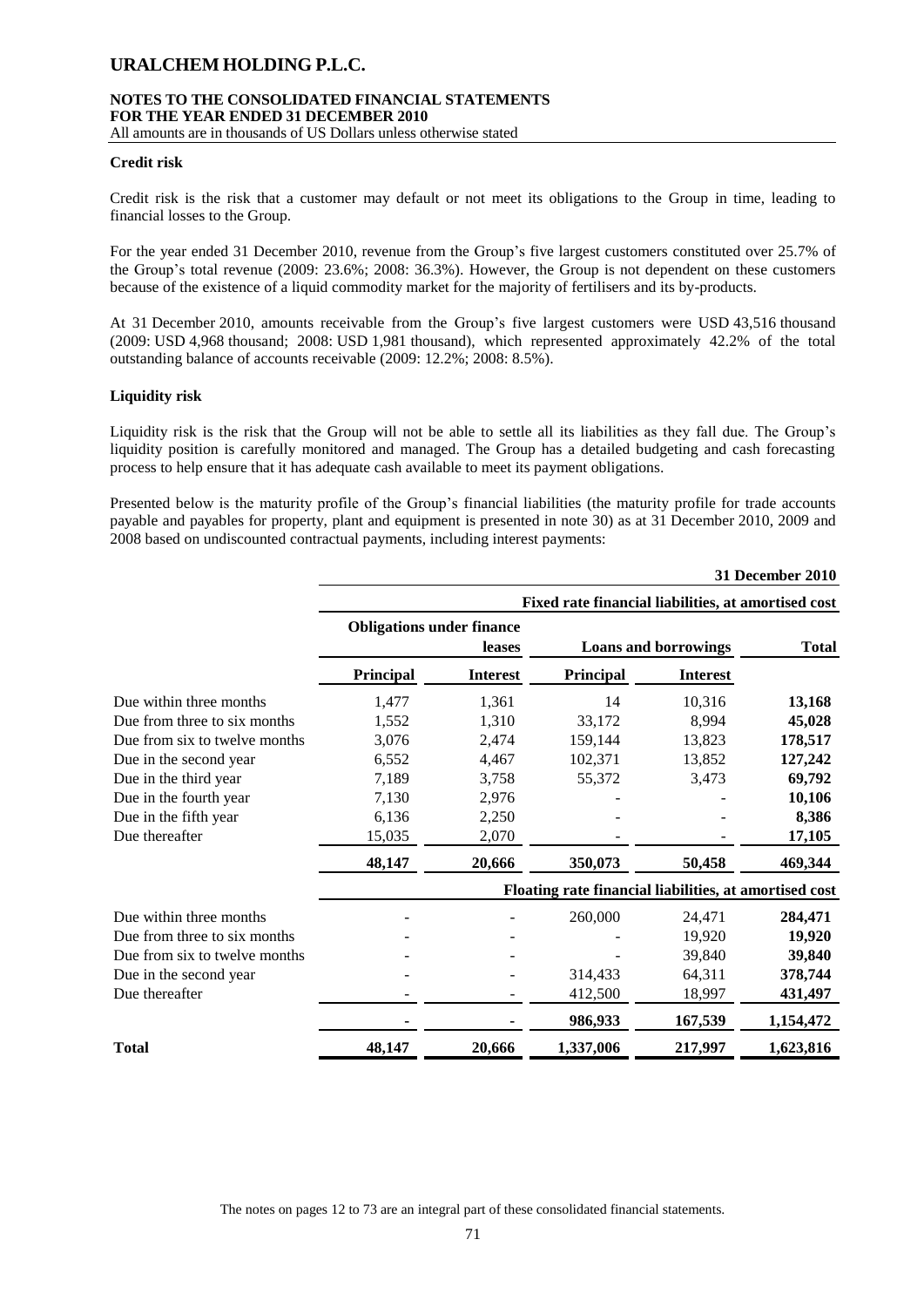## **URALCHEM HOLDING P.L.C.**

### **NOTES TO THE CONSOLIDATED FINANCIAL STATEMENTS**

**FOR THE YEAR ENDED 31 DECEMBER 2010**

All amounts are in thousands of US Dollars unless otherwise stated

|                               |                                                        |                 |                                                     |                 | <b>31 December 2009</b> |
|-------------------------------|--------------------------------------------------------|-----------------|-----------------------------------------------------|-----------------|-------------------------|
|                               |                                                        |                 | Fixed rate financial liabilities, at amortised cost |                 |                         |
|                               | <b>Obligations under finance</b><br>leases             |                 | <b>Loans and borrowings</b>                         |                 | <b>Total</b>            |
|                               | <b>Principal</b>                                       | <b>Interest</b> | Principal                                           | <b>Interest</b> |                         |
| Due within three months       | 1,405                                                  | 1,579           | 33,292                                              | 38,120          | 74,396                  |
| Due from three to six months  | 1,509                                                  | 1,495           | 128,833                                             | 28,245          | 160,082                 |
| Due from six to twelve months | 3,457                                                  | 2,819           | 76,424                                              | 49,155          | 131,855                 |
| Due in the second year        | 6,133                                                  | 5,126           | 199,814                                             | 95,538          | 306,611                 |
| Due in the third year         | 6,556                                                  | 4,470           | 317,142                                             | 66,510          | 394,678                 |
| Due in the fourth year        | 7,193                                                  | 3,760           | 370,357                                             | 33,092          | 414,402                 |
| Due in the fifth year         | 7,135                                                  | 2,978           |                                                     |                 | 10,113                  |
| Due thereafter                | 21,206                                                 | 4,307           |                                                     |                 | 25,513                  |
|                               | 54,594                                                 | 26,534          | 1,125,862                                           | 310,660         | 1,517,650               |
|                               | Floating rate financial liabilities, at amortised cost |                 |                                                     |                 |                         |
| Due within three months       |                                                        |                 | 124,289                                             | 4,180           | 128,469                 |
| Due from three to six months  |                                                        |                 | 61,959                                              | 2,105           | 64,064                  |
| Due from six to twelve months |                                                        |                 | 100,000                                             | 1,748           | 101,748                 |
|                               |                                                        |                 | 286,248                                             | 8,033           | 294,281                 |
| <b>Total</b>                  | 54,594                                                 | 26,534          | 1,412,110                                           | 318,693         | 1,811,931               |

|                               | 31 December 2008                                       |                 |                             |                 |              |  |  |
|-------------------------------|--------------------------------------------------------|-----------------|-----------------------------|-----------------|--------------|--|--|
|                               | Fixed rate financial liabilities, at amortised cost    |                 |                             |                 |              |  |  |
|                               | <b>Obligations under finance</b>                       | leases          | <b>Loans and borrowings</b> |                 | <b>Total</b> |  |  |
|                               | Principal                                              | <b>Interest</b> | Principal                   | <b>Interest</b> |              |  |  |
| Due within three months       | 735                                                    | 2,214           | 29,224                      | 33,436          | 65,609       |  |  |
| Due from three to six months  | 1,634                                                  | 2,177           | 12,387                      | 24,437          | 40,635       |  |  |
| Due from six to twelve months | 3,449                                                  | 3,950           | 33,317                      | 47,894          | 88,610       |  |  |
| Due in the second year        | 7,540                                                  | 8,260           | 140,691                     | 86,542          | 243,033      |  |  |
| Due in the third year         | 7,362                                                  | 7,031           | 295,227                     | 60,360          | 369,980      |  |  |
| Due in the fourth year        | 7,959                                                  | 6,201           | 359,473                     | 22,933          | 396,566      |  |  |
| Due in the fifth year         | 8,819                                                  | 5,259           |                             |                 | 14,078       |  |  |
| Due thereafter                | 38,325                                                 | 10,733          |                             |                 | 49,058       |  |  |
|                               | 75,823                                                 | 45,825          | 870,319                     | 275,602         | 1,267,569    |  |  |
|                               | Floating rate financial liabilities, at amortised cost |                 |                             |                 |              |  |  |
| Due within three months       |                                                        |                 | 31,199                      | 10,031          | 41,230       |  |  |
| Due from three to six months  |                                                        |                 | 133,268                     | 6,857           | 140,125      |  |  |
| Due from six to twelve months |                                                        |                 | 221,456                     | 6,458           | 227,914      |  |  |
| Due in the second year        |                                                        |                 | 50,730                      | 592             | 51,322       |  |  |
|                               |                                                        |                 | 436,653                     | 23,938          | 460,591      |  |  |
| <b>Total</b>                  | 75,823                                                 | 45,825          | 1,306,972                   | 299,540         | 1,728,160    |  |  |

The notes on pages 12 to 73 are an integral part of these consolidated financial statements.